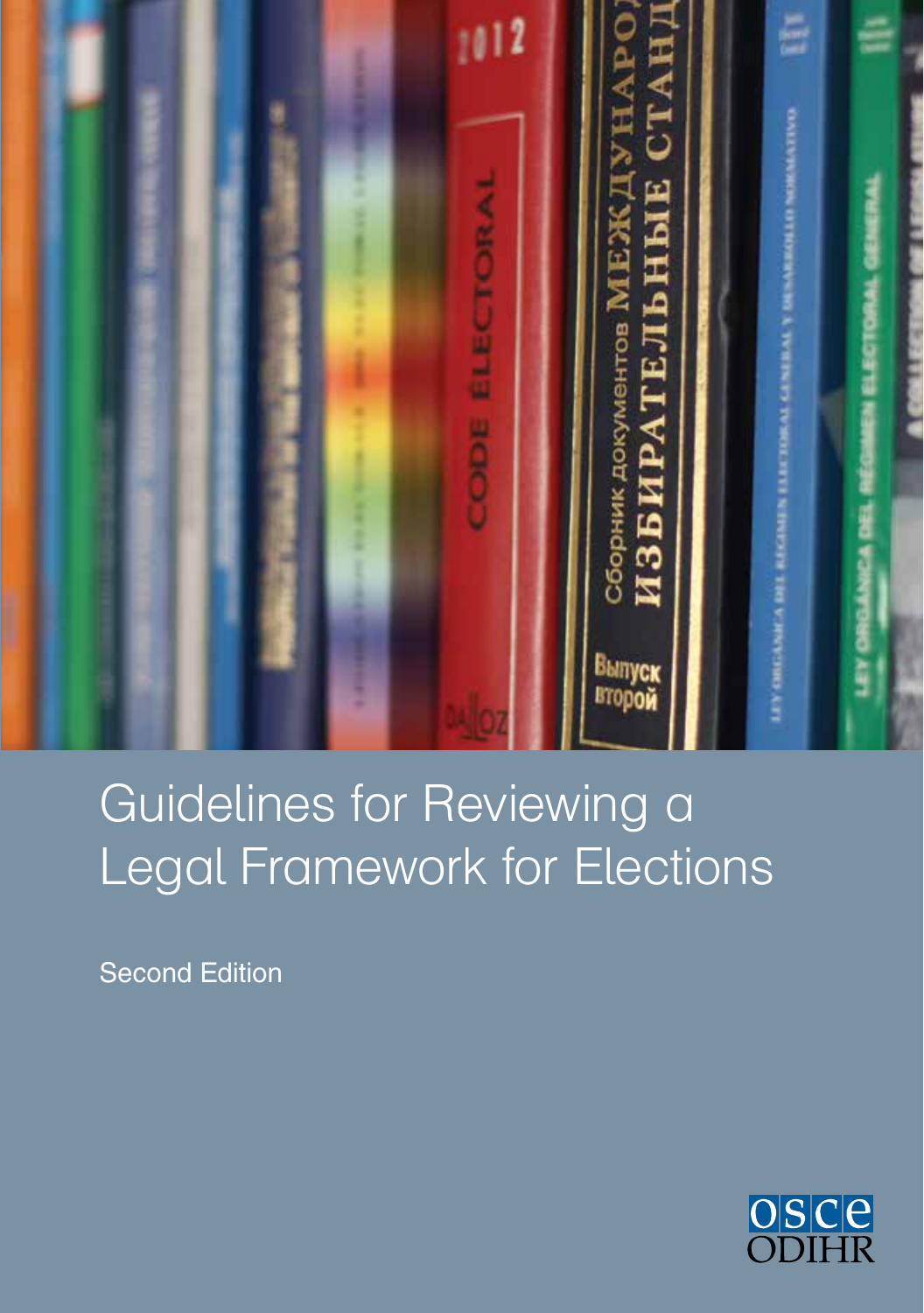Published by the OSCE Office for Democratic Institutions and Human Rights (ODIHR) Ul. Miodowa 10 00-251 Warsaw Poland [www.osce.org/odihr](http://www.osce.org/odihr)  © OSCE/ODIHR 2013

All rights reserved. The contents of this publication may be freely used and copied for educational and other non-commercial purposes, provided that any such reproduction is accompanied by an acknowledgement of the OSCE/ODIHR as the source.

ISBN 978-92-9234-868-7

Cover photograph by OSCE/Agnieszka Rembowska

Designed by Nona Reuter

Printed in Poland by POLIGRAFUS Jacek Adamiak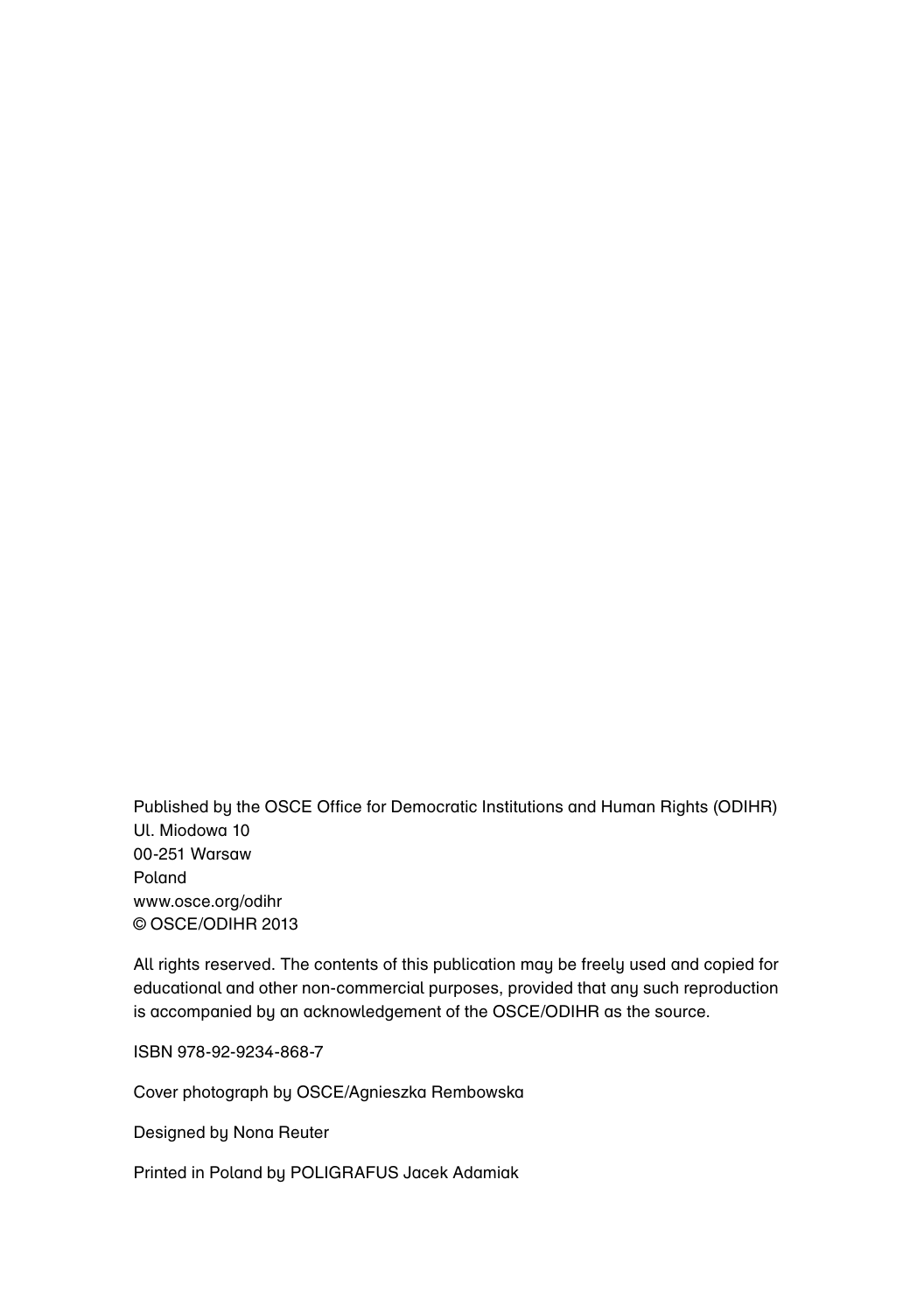## **Contents**

| 1. | Introduction                                                                                                                                                                                                                                                     | 1                          |
|----|------------------------------------------------------------------------------------------------------------------------------------------------------------------------------------------------------------------------------------------------------------------|----------------------------|
| 2. | <b>Sources of Standards</b>                                                                                                                                                                                                                                      | 4                          |
| З. | <b>Considerations for the Reviewer</b>                                                                                                                                                                                                                           | 7                          |
| 4. | The Structure of the Legal Framework                                                                                                                                                                                                                             | 9                          |
|    | 4.1. The Use and Merit of the Written Law<br>4.2. Constitutional Provisions<br>4.3. General vs. Specific Electoral Legislation<br>4.4. Electoral Legislation vs. Other Legislation<br>4.5. Electoral Legislation vs. Instructions of the Election Administration | 9<br>10<br>10<br>11<br>12  |
| 5. | <b>The Electoral System</b>                                                                                                                                                                                                                                      | 14                         |
|    | 5.1. The Choice of an Electoral System<br>5.2. Institutions Elected<br>5.3. The Frequency of Elections<br>5.4. The Organization of Electoral Constituencies (Districts)<br>5.5. Electoral Thresholds                                                             | 14<br>15<br>16<br>16<br>17 |
| 6. | The Right to Elect and Be Elected                                                                                                                                                                                                                                | 18                         |
|    | 6.1. Universal and Equal Suffrage<br>6.2. Diminishing Equal Suffrage When Establishing<br><b>Constituencies (Districts)</b>                                                                                                                                      | 18<br>18                   |
|    | 6.3. Non-Discrimination                                                                                                                                                                                                                                          | 19                         |
|    | 6.4. Scrutiny of Restrictions to the Right of Suffrage<br>6.5. Participation of National Minorities in Elections                                                                                                                                                 | 19<br>20                   |
|    | 6.6. Participation of Women in Elections<br>6.7. Ensuring the Rights of Internally Displaced Persons                                                                                                                                                             | 20                         |
|    | during Elections                                                                                                                                                                                                                                                 | 21                         |
|    | 6.8. Ensuring the Electoral Rights of Disabled Persons                                                                                                                                                                                                           | 22                         |
|    | 6.9. Rights of Foreigners to Participate in Local Elections<br>6.10. Rights of an Elected Candidate and the Forfeiture of Mandates                                                                                                                               | 22<br>23                   |
| 7. | <b>Election-Administration Bodies</b>                                                                                                                                                                                                                            | 24                         |
|    | 7.1. General Considerations<br>7.2. The Formation of Election-Administration Bodies<br>7.3. The Status and Operation of Election-Administration Bodies<br>7.4. Political Pluralism in Election Administration                                                    | 24<br>26<br>29<br>29       |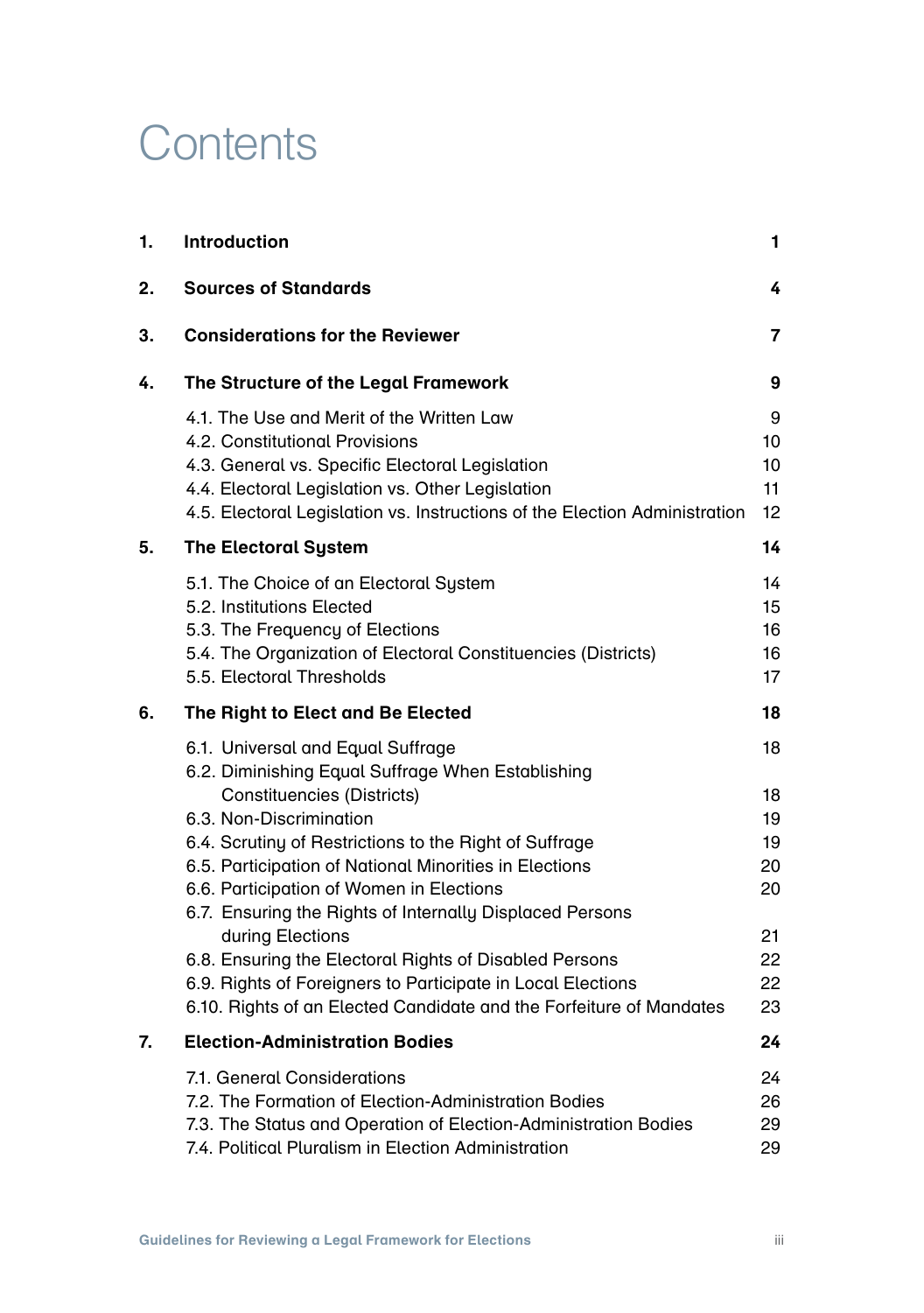| 8.  | <b>Voter Registration and Registers</b>                                                                                                                                                                                                                                                              | 31                                                 |
|-----|------------------------------------------------------------------------------------------------------------------------------------------------------------------------------------------------------------------------------------------------------------------------------------------------------|----------------------------------------------------|
|     | 8.1. Transparency in the Voter-Registration Process<br>8.2. Creation of Voter Registers for Election Day<br>8.3. Protection of Personal Data and Information of Voters                                                                                                                               | 31<br>33<br>34                                     |
| 9.  | <b>Political Parties and Candidates</b>                                                                                                                                                                                                                                                              | 36                                                 |
|     | 9.1. Equal Treatment Before the Law<br>9.2. Placing Candidates or Parties on the Ballot                                                                                                                                                                                                              | 36<br>37                                           |
| 10. | <b>Equal Treatment and Access to Media</b>                                                                                                                                                                                                                                                           | 41                                                 |
|     | 10.1. General Considerations<br>10.2. Equal Treatment and Access<br>10.3. Limitations on Freedom of Expression During Election Campaigns 45                                                                                                                                                          | 41<br>42                                           |
| 11. | <b>Campaign Finance and Expenditures</b>                                                                                                                                                                                                                                                             | 47                                                 |
|     | 11.1. General Considerations<br>11.2. Public (Government) Funding for Campaigns<br>11.3. Private Funding for Campaigns<br>11.4. Reporting and Disclosure Requirements and Sanctions for<br>Violations                                                                                                | 47<br>48<br>48<br>50                               |
| 12. | <b>Observers</b>                                                                                                                                                                                                                                                                                     | 52                                                 |
| 13. | <b>Balloting Procedures</b>                                                                                                                                                                                                                                                                          | 54                                                 |
|     | 13.1. Secrecy of the Vote<br>13.2. Persons Allowed in Polling Stations<br>13.3. Voting Procedures<br>13.4. Mobile Voting<br>13.5. Postal Voting<br>13.6. Early Voting<br>13.7. Proxy Voting<br>13.8. Military Voting<br>13.9. Balancing the Accommodation of Voters with Safeguards<br>against Fraud | 54<br>55<br>55<br>56<br>57<br>58<br>59<br>60<br>60 |
| 14. | Transparency in the Counting and Tabulation of Votes                                                                                                                                                                                                                                                 | 61                                                 |
|     | 14.1. General Principles<br>14.2. The Counting of Ballots<br>14.3. The Tabulation of Results<br>14.4. Public Announcement and Publication of the Counting<br>and Tabulation of Results<br>14.5. Certification of Results and Procedures after an Election<br>14.6. The Personal Safety Exception     | 61<br>62<br>62<br>63<br>63<br>64                   |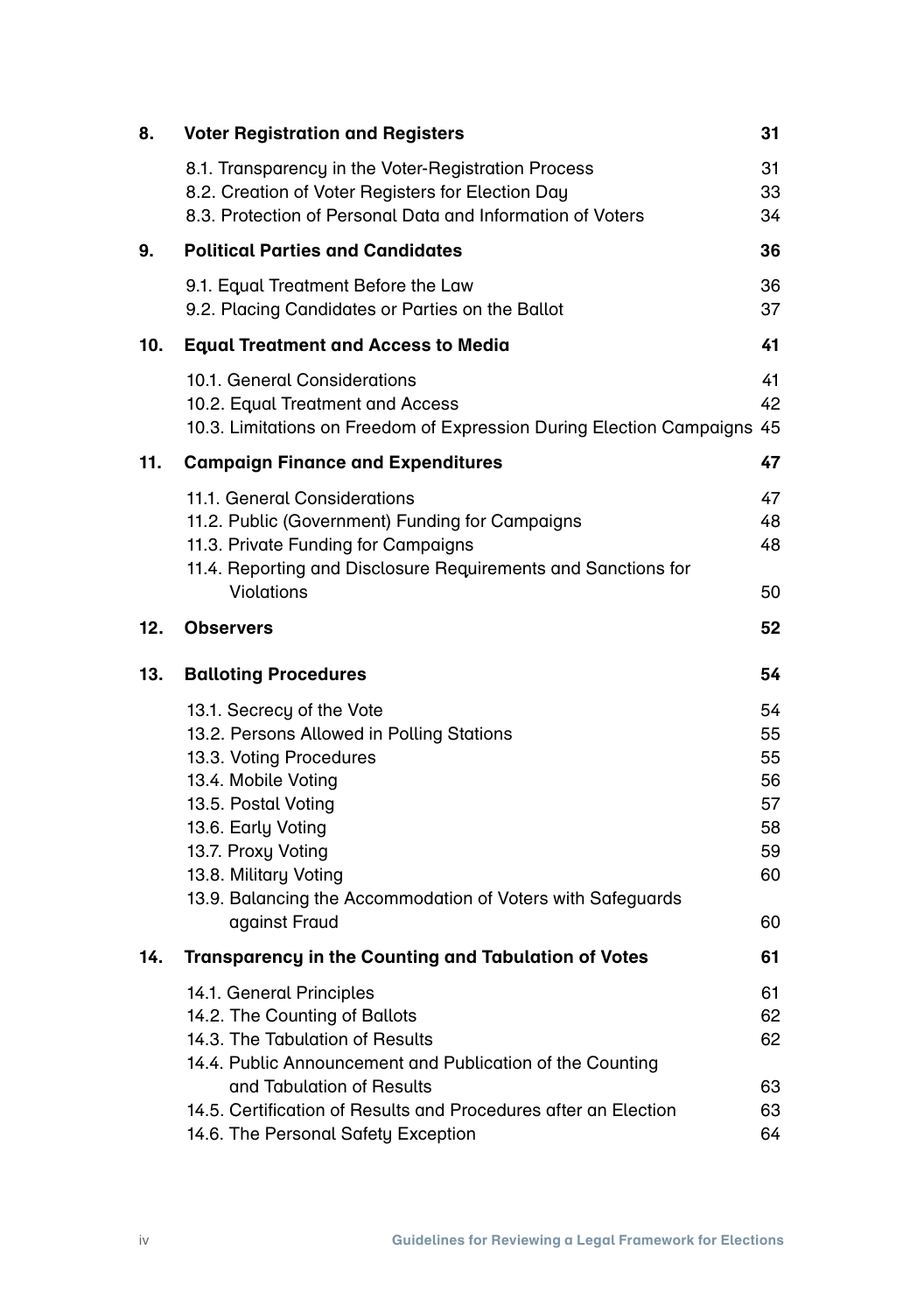| 15. | <b>Use of New Voting Technologies</b>                                                              |          |
|-----|----------------------------------------------------------------------------------------------------|----------|
|     | 15.1. General Considerations<br>15.2. Data Protection Regulations for Automatic Processing of Data | 65<br>68 |
| 16. | <b>Protection of Electoral Rights</b>                                                              | 70       |
|     | 16.1. General Principles                                                                           | 70       |
|     | 16.2. Transparency in Administrative and Legal Proceedings                                         | 71       |
|     | 16.3. Consistency and Uniformity in Processes and Decisions                                        | 71       |
|     | 16.4. The Right to File Complaints and Seek Protection                                             | 71       |
|     | 16.5. Deadlines for Filing Complaints                                                              | 72       |
|     | 16.6. Expeditious Decision-Making on Complaints                                                    | 72       |
|     | 16.7. Evidentiary Issues                                                                           | 72       |
|     | 16.8. Remedies                                                                                     | 73       |
|     | 16.9. The Right to Appeal to a Court                                                               | 74       |
|     | 16.10. Criminal Provisions to Deter Violation of Electoral Rights                                  | 74       |
|     | Appendix                                                                                           |          |
|     | 1. Sources of Standards                                                                            | 76       |
|     | 2. Supplementary Sources                                                                           | 90       |

|  |  | 3. Relevant Cases of the European Court of Human Rights | 95 |
|--|--|---------------------------------------------------------|----|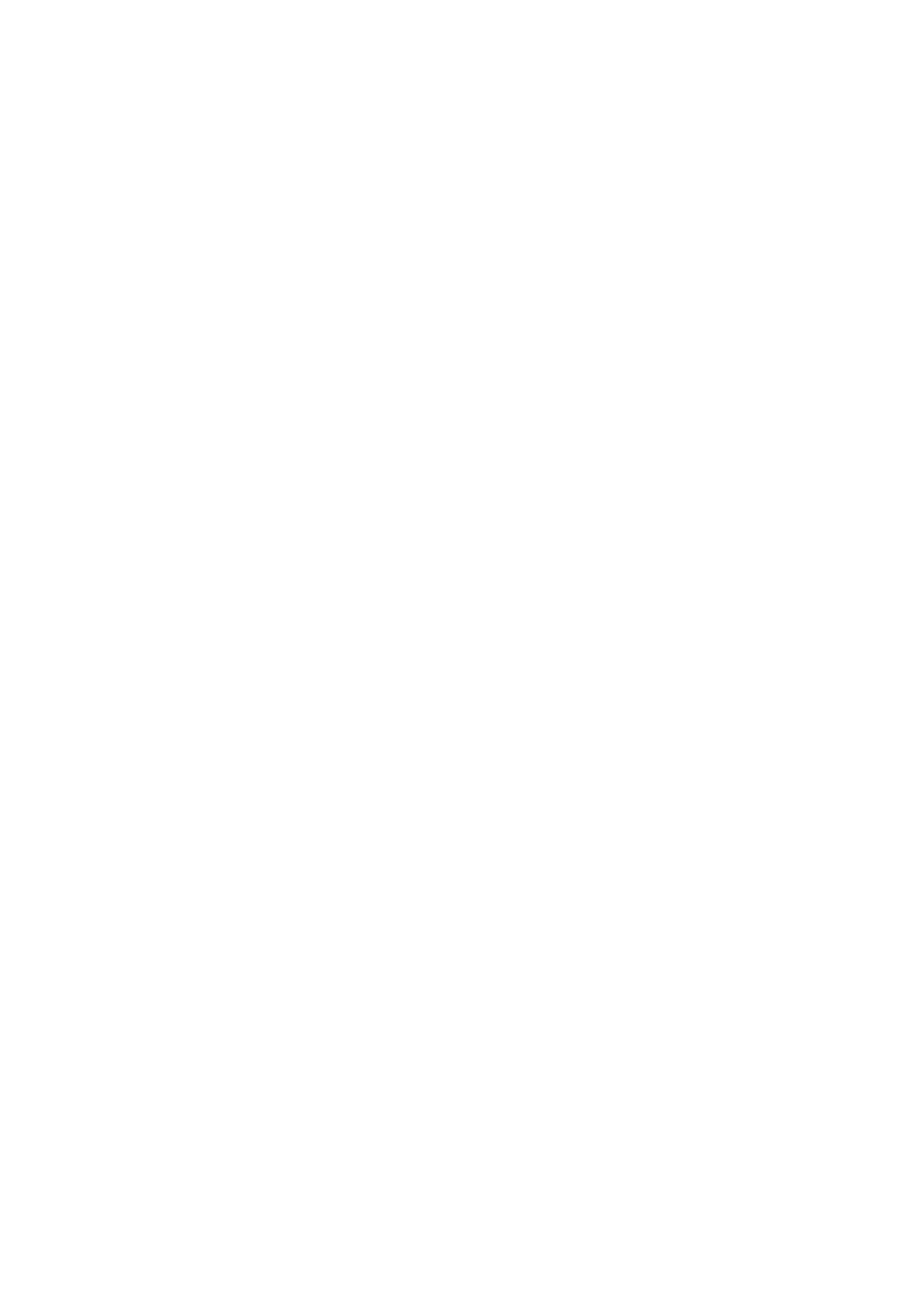<span id="page-6-0"></span>

# 1.

### Introduction

The OSCE's Office for Democratic Institutions and Human Rights (ODIHR) published the first edition of its Guidelines for Reviewing a Legal Framework for Elections in 2001.<sup>1</sup> Since then, there have been a number of developments in international standards for democratic elections. The European Commission for Democracy through Law (Venice Commission) of the Council of Europe adopted and published a "Code of Good Practice in Electoral Manners" in May 2003.<sup>2</sup> Also, the case law of the European Court

<sup>1</sup> The first edition of these guidelines was prepared in collaboration with the International Institute for Democracy and Electoral Assistance (International IDEA). *Guidelines for Reviewing a Legal Framework for Elections (*Warsaw: OSCE Office for Democratic Institutions and Human Rights, 2001) [<http://www.osce.org/odihr/](http://www.osce.org/odihr/elections/13960) [elections/13960>](http://www.osce.org/odihr/elections/13960).

<sup>2</sup> "Code of Good Practice in Electoral Matters: Guidelines and Explanatory Report", European Commission for Democracy through Law (Venice Commission), October 2002, <http://www.venice.coe.int/webforms/documents/ CDL-AD(2002)023rev-e.aspx>. (Venice Commission)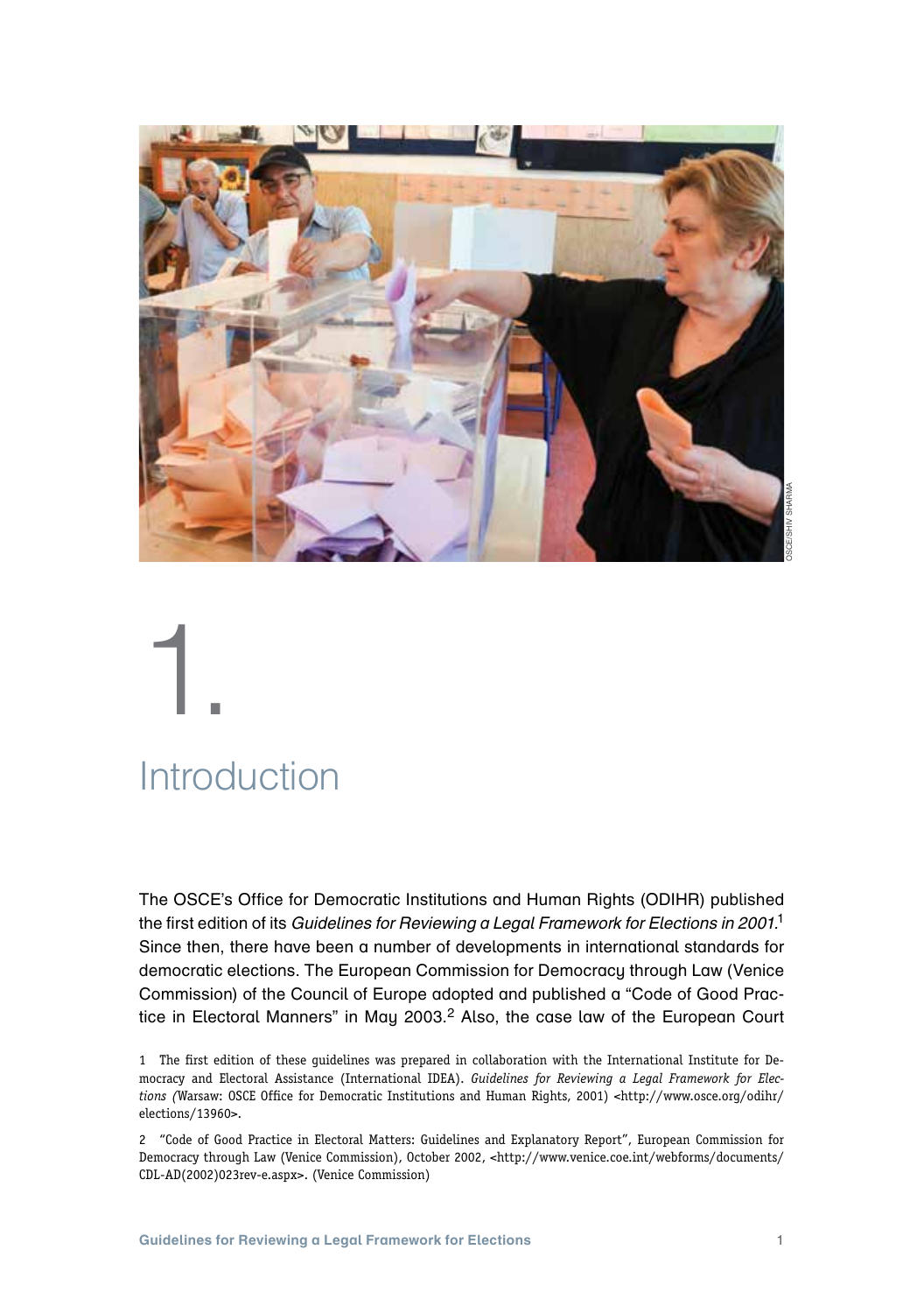of Human Rights (ECtHR) has become more developed in areas addressing human rights issues arising within the context of election processes. $3$  Finally, there have also been developments in election administration, particularly due to the emergence of electronic voting systems, and a number of good practices have been identified in the course of ODIHR's election observation activities. This second edition of the Guidelines for Reviewing a Legal Framework for Elections takes into account all of these developments.

These guidelines are of particular relevance to OSCE participating States. In 2002, in Porto, the OSCE Ministerial Council recognized ODIHR's expertise in assisting participating States in implementing election-related commitments and called upon participating States to strengthen their responses to ODIHR recommendations following its observation of elections.<sup>4</sup> Even earlier, the OSCE Istanbul Document of 1999 recognized the assistance ODIHR can provide to participating States in developing and implementing electoral legislation.<sup>5</sup> The Istanbul Document also noted "the role of ODIHR in assisting countries to develop electoral legislation in keeping with OSCE principles and commitments" and committed participating States to "follow up promptly ODIHR's election assessments and recommendations".6 In 2006, in Brussels, the Ministerial Council also recognized "ODIHR's expertise in assisting participating States through its election related activities, including reviewing election legislation  $\left[ \ldots \right]$ ".<sup>7</sup> In line with these pronouncements, the guidelines are intended to assist the assessment and the development of electoral legislation within the OSCE region.

The guidelines established in the first edition remain valid, and the structure of this second edition is similar to the 2001 publication. There is a new section on new voting technologies and expanded discussions in the areas of districting and equal suffrage, electoral thresholds, data protection, election administration, national minorities, gender, voting by internally displaced persons (IDPs), the protection of electoral rights, and postal, early and proxy voting.

These guidelines are intended to set forth the components of a legal framework governing elections and to detail the standards relevant to each of the necessary components for democratic elections. They are intended to contribute to uniformity, reliability, consistency and accuracy in the review and preparation of electoral legislation. Thus, these guidelines can provide guidance to both reviewers of electoral legislation and to national authorities when they draft or amend election-related documents.

5 Istanbul Document, "Charter for European Security: III Our Common Response", 19 November 1999, paragraph 25, <http://www.osce.org/node/39569>.

6 *Ibid*., paragraph 26.

<sup>3</sup> Forty-seven OSCE participating States are members of the Council of Europe and are subject to the European Convention on Human Rights and decisions of the European Court of Human Rights.

<sup>4</sup> OSCE Ministerial Council, Decision No. 7/02, "Election Commitments", Porto, 7 December 2002, <http://www. osce.org/mc/40521>. (Ministerial Council, Porto)

<sup>7</sup> OSCE Ministerial Council, Decision No. 19/06, "Strengthening the Effectiveness of the OSCE", Brussels, 5 December 2006, <http://www.osce.org/mc/25065>.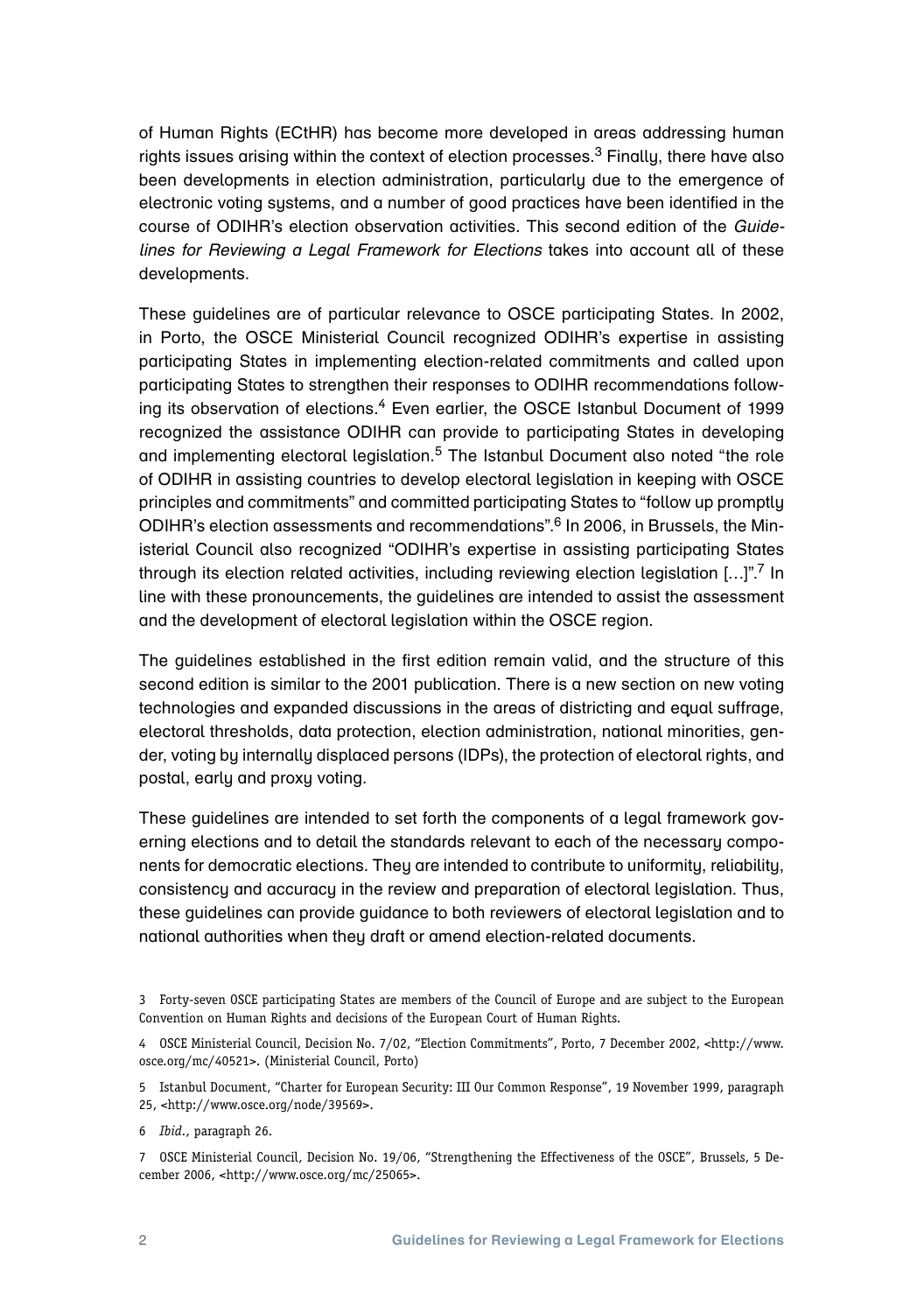The chapters are structured thematically to facilitate the review, assessment and development of a legal framework for elections. The first four chapters of this publication provide a general background to the issue, after which each subsequent chapter identifies the subject matter of the particular component of the legal framework being addressed.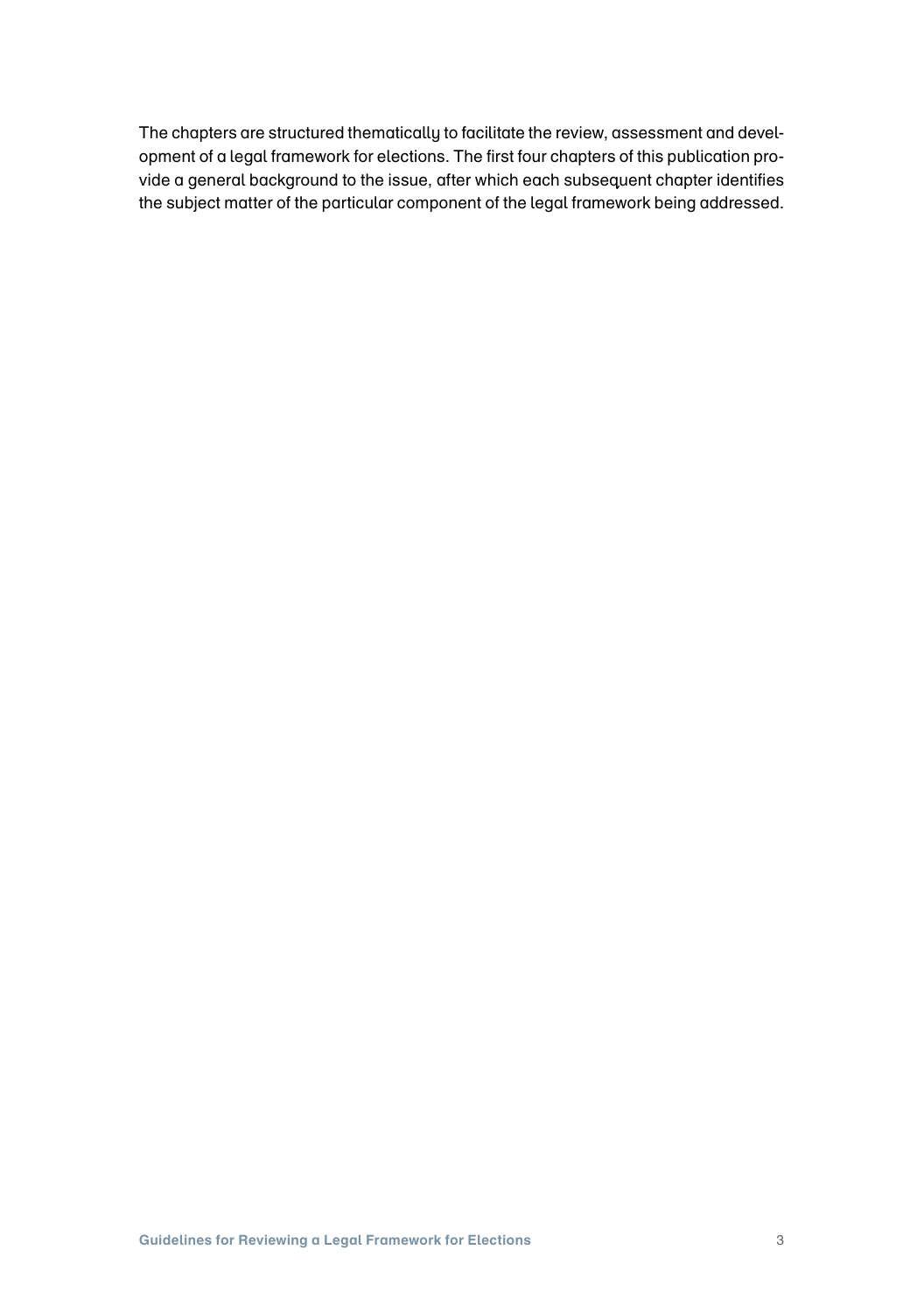<span id="page-9-0"></span>

# 2.

### Sources of Standards

These guidelines are drawn from recognized international and regional documents, such as the Universal Declaration of Human Rights (UDHR),<sup>8</sup> the International Covenant on Civil and Political Rights (ICCPR),<sup>9</sup> the European Convention for the Protection of Human Rights and Fundamental Freedoms, the Charter of Paris for a New Europe – Conference for Security and Co-operation in Europe (CSCE) Summit (1990) and the

8 All OSCE participating States are members of the United Nations (UN). The provisions of the UDHR, as well as other UN General Assembly resolutions and documents pertaining to democracy, democratic elections and human rights, are therefore particularly relevant. Although the UDHR is a General Assembly resolution, it is considered binding because it is viewed by most to be a part of customary international law.

9 All OSCE participating States are parties to the ICCPR and subject to its provisions. Additionally, General Comments adopted by the UN Human Rights Committee are relevant, as it is the body established by the ICCPR to oversee implementation of the ICCPR and has authority under the First Optional Protocol to decide an individual complaint against a state for violation of the ICCPR.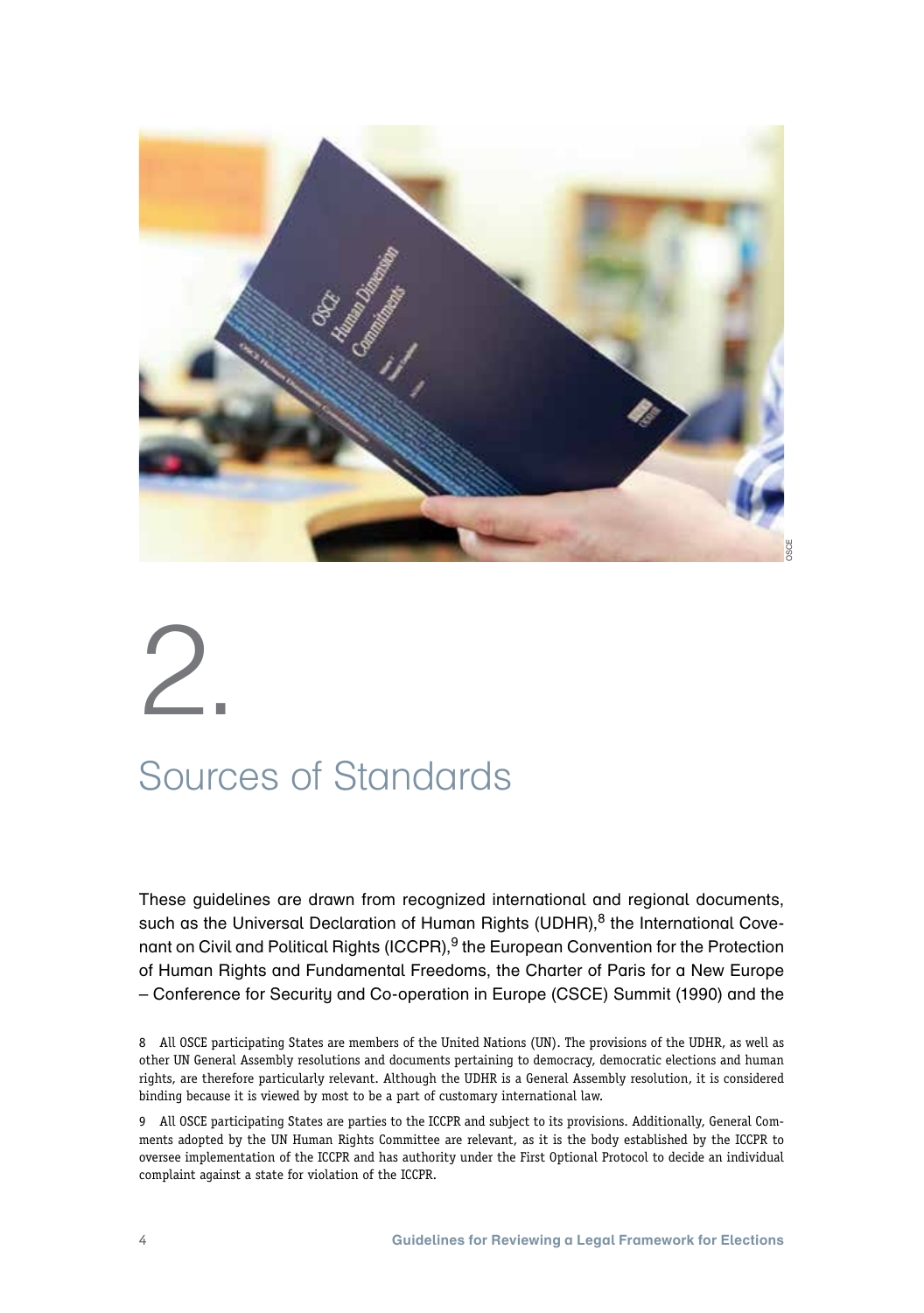Document of the Copenhagen Meeting of the Conference on the Human Dimension of the CSCE.10 The OSCE participating States agreed in the Helsinki Final Act that "in the field of human rights and fundamental freedoms, [they] will act in conformity with the purposes and principles of the Charter of the United Nations and with the Universal Declaration of Human Rights. They will also fulfill their obligations as set forth in the international declarations and agreements in this field, including inter alia the International Covenants on Human Rights, by which they may be bound."11 Further, OSCE participating States have agreed to consider acceding to such agreements if they have not uet done so.<sup>12</sup> The relevant excerpts of these sources are included in the Appendix.

In addition, the reference points presented in these guidelines take into account case law of supervisory bodies, such as the ECtHR and the United Nations Human Rights Committee, that have applied the relevant international and regional documents to specific actual situations in cases they have considered.

Paragraph 25 of the OSCE 1999 Charter for European Security states, "We recognize the assistance the ODIHR can provide to participating States in developing and implementing electoral legislation. […] We agree to follow up promptly the ODIHR's election assessment and recommendations." Thus, recommendations concerning election legislation in ODIHR election observation mission final reports should also be considered when reviewing election legislation in the OSCE region. Additionally, ODIHR and the Venice Commission of the Council of Europe have prepared a number of joint assessments of the election legislation of OSCE participating States that are also members of the Council of Europe. These joint opinions should also be considered, since they assess specific textual language and contain recommendations for improving election legislation to meet international standards.<sup>13</sup>

Both ODIHR and the Venice Commission have been active not only in preparing assessments of election legislation, but also in developing guidelines for election legislation to help states that are members of both the OSCE and the Council of Europe to satisfy their respective commitments. In this regard, ODIHR published Existing Commitments for Democratic Elections in OSCE Participating States in 2003. Together with

10 Other international documents relevant to civil and political rights applicable during elections include the International Convention on the Elimination of all Forms of Racial Discrimination; the Convention on the Elimination of All Forms of Discrimination against Women; the Convention on the Political Rights of Women; the Convention on the Rights of Persons with Disabilities; and the International Convention on the Protection of the Rights of All Migrant Workers and Members or Their Families.

11 Final Act of the Conference on Security and Co-operation in Europe, "Declaration on Principles Guiding Relations between Participating States", Helsinki, 1 August 1975, principle X (paragraphs 1-3), principle VII (paragraph 8), <[http://www.osce.org/node/39501>](http://www.osce.org/node/39501) (Helsinki Final Act); Concluding Document of the Madrid Meeting, "Questions relating to Security in Europe", Madrid, 6 September 1983, paragraph 19.

12 Concluding Document of the Vienna Meeting, "Questions relating to Security in Europe", Vienna, 15 January 1989, paragraphs 13.2 and 15, <<http://www.osce.org/mc/16262>>; Document of the Copenhagen Meeting of the Conference on the Human Dimension of the CSCE, Copenhagen, 29 June 1990, paragraphs 5.21 and 13, <http:// www.osce.org/odihr/elections/14304>; Concluding Document of Helsinki, "The Challenges of Change", Helsinki, 10 July 1992, chapter VII (paragraph 32) [<http://www.osce.org/node/39530>](http://www.osce.org/node/39530).

13 These joint opinions and all election observation mission final reports can be accessed on the OSCE/ODIHR website, <http://www.osce.org/odihr/elections>.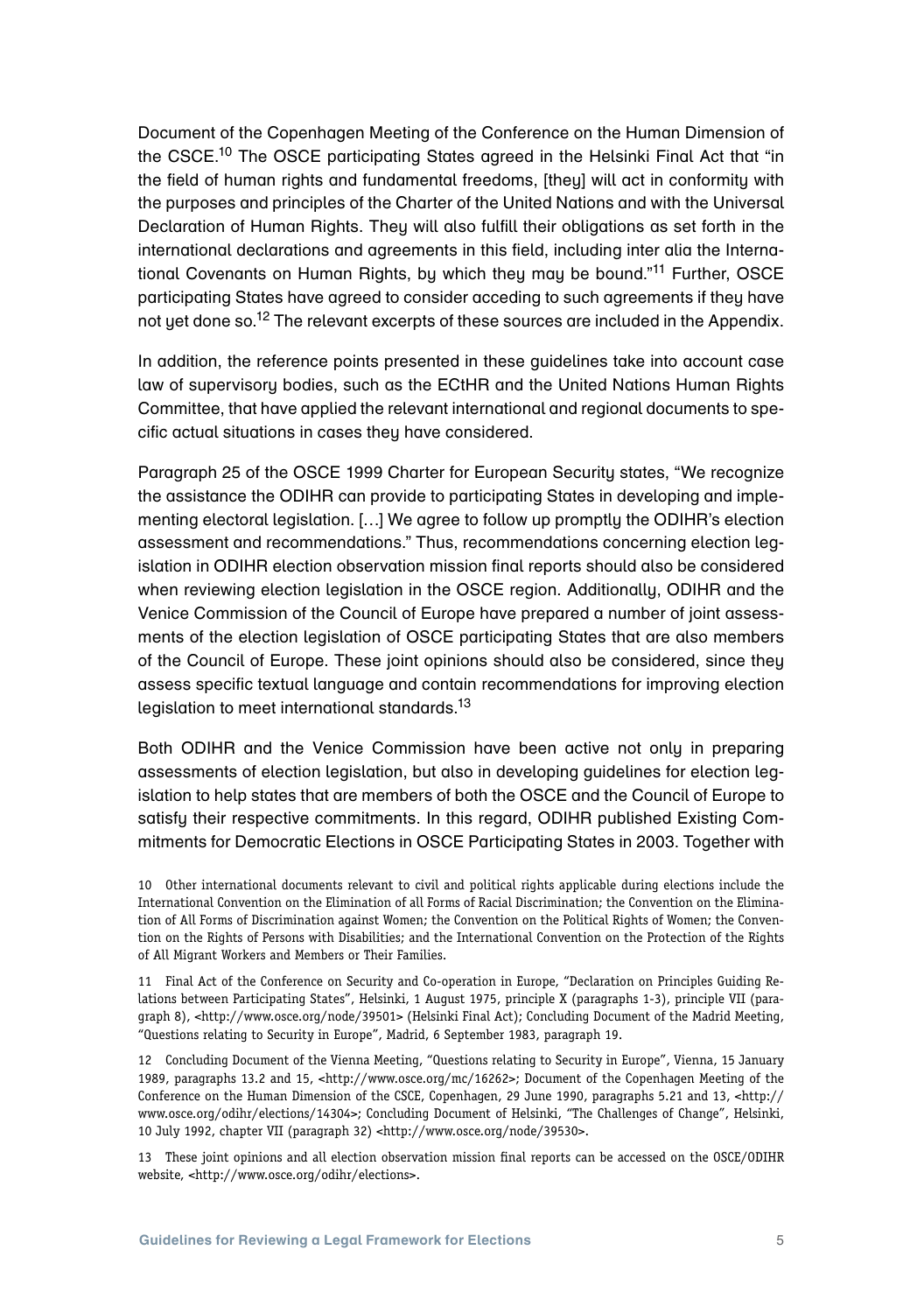the Venice Commission's Code of Good Practice in Electoral Matters, these texts are also sources of good practice and reference points for the standards presented in these guidelines. Additionally, any requirement imposed as a state becomes a party to a particular international or regional treaty or convention also establishes corresponding obligations for that state.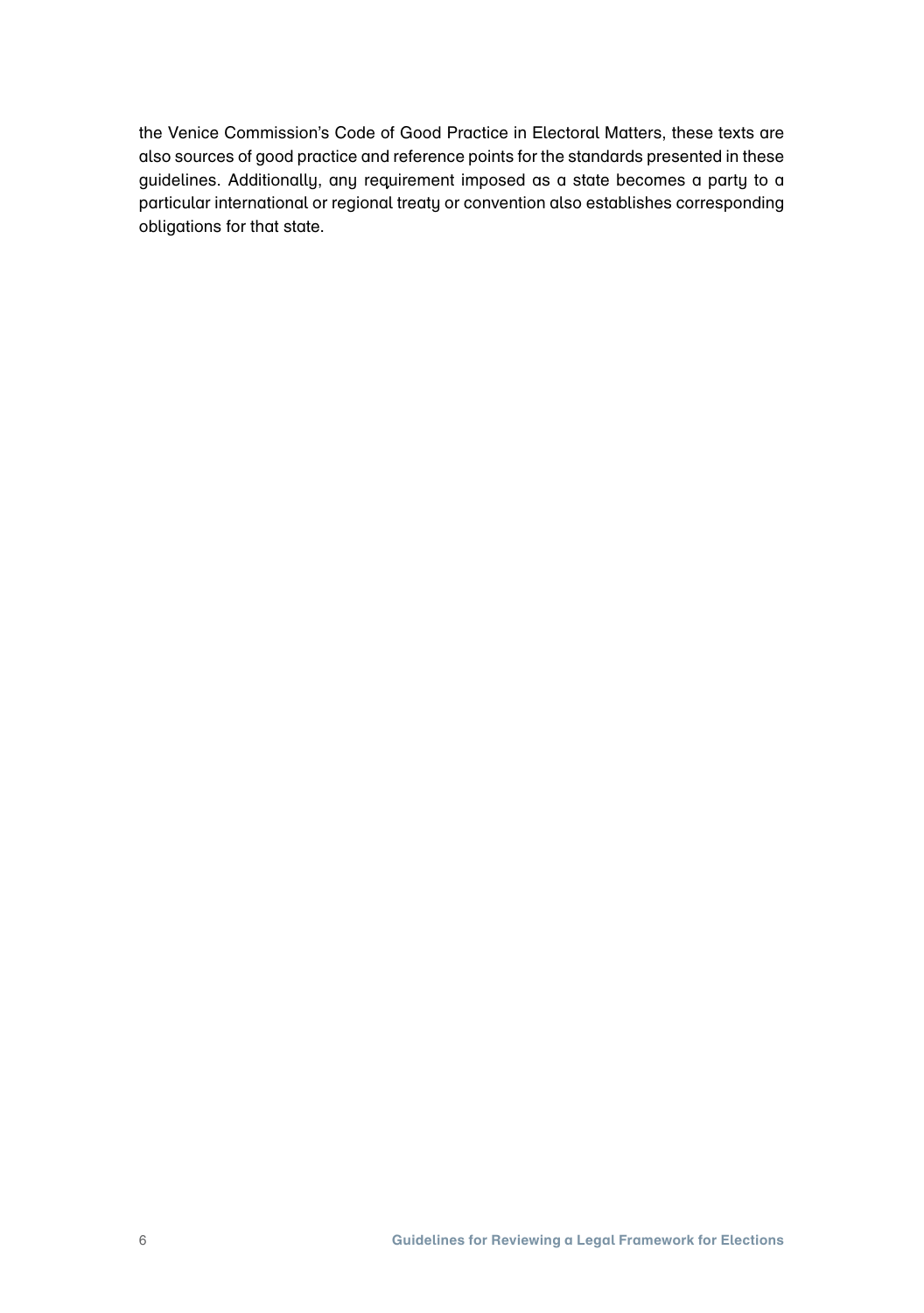<span id="page-12-0"></span>

# 3.

### Considerations for the Reviewer

These guidelines apply to the review of electoral legislation. There are, however, additional considerations when reviewing electoral legislation, particularly if the country for which the legislation is being assessed is not the reviewer's own.

The reviewer must be mindful of his or her role, which is examining the legal framework for the purpose of determining whether it complies with international standards and good practice. The review is not intended to be judgmental, but to constructively suggest corrections, improvements and good practices that could be incorporated into the legislation. The tone of the assessment should be respectful, even if criticisms and recommendations are direct and serious.

A meaningful assessment requires more than an examination of the text. The assessment is of little value, no matter how thorough the review is, if comments, recommen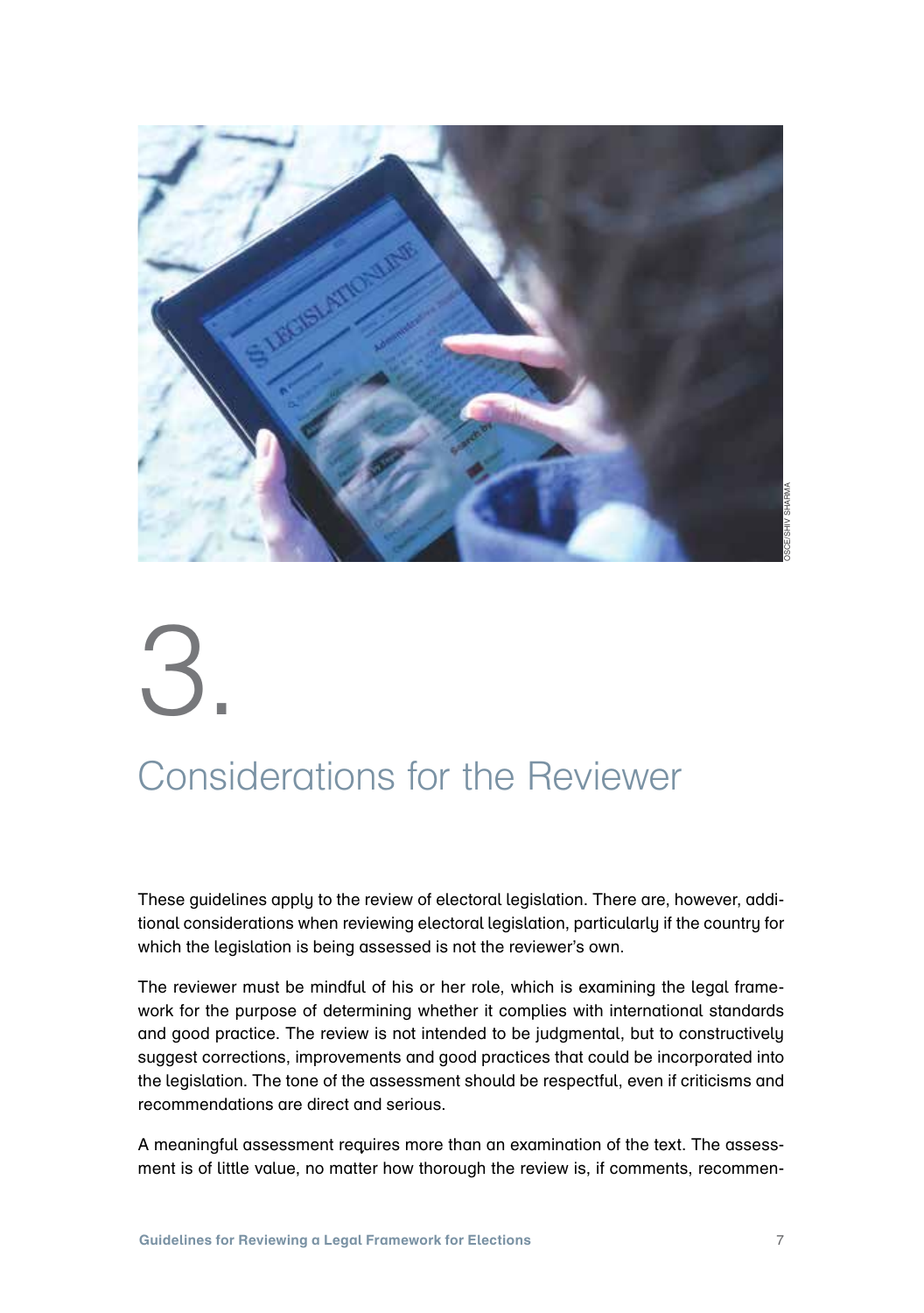dations and advice are not provided in an appropriate and constructive manner. It is important to explain why a particular recommendation is being made. Some recommendations are made in order to promote conformity with a particular international standard or good practice; others, such as recommendations to address possible contradictions or gaps in the legislation under review, are intended to make the legislation more coherent and effective. The reviewer needs to emphasize that the implementation of recommendations will enhance the credibility of and public confidence in the elections. This can be particularly pertinent, for example, when recommending measures to enhance transparency.

The reviewer should review all relevant sources of legal provisions regulating or otherwise affecting electoral processes. Issues not addressed in the primary electoral law may in some cases be covered by other elements of the legal framework. The reviewer should, therefore, review all relevant legal provisions that impact electoral processes, including the country's constitution and other legislation. Where appropriate, the reviewer should consider instructions and regulations issued by the central election-administration authority. When preparing an assessment, the reviewer should verify which international instruments the country is signatory to in order to reference them as relevant.

While fundamental issues must be addressed bu the primary legislation, the reviewer should recognize that primary legislation cannot regulate every detail. It may be appropriate to stipulate some of the finer details of voting procedures in regulations adopted by government bodies, including the central authority for administering elections.<sup>14</sup> The reviewer must know which issues should be covered specifically by election laws, and which may be determined by administrative regulations.<sup>15</sup> The examination of reports by election observers is particularly important in this regard. These might reveal instances where the central election-administration authority lacks the legal competence or simply fails to issue appropriate written instructions for critical electoral processes not addressed in the legislation. If the election administration is not able to address an issue, then the law must.

Finally, it is critically important that accurate translations are available for all electoral legislation that is under review. In the event that only unofficial translations of the texts are available, the reviewer must be aware that there might be errors in translation. Where a recommendation, comment or criticism arises from text that might have been erroneously translated, the reviewer should note this possibility in the assessment.

<sup>14</sup> See Chapter 7 on "Election-Administration Bodies".

<sup>15</sup> See Chapter 4, section 4.5 on "Electoral Legislation vs. Instructions of the Central Election-Administration Body".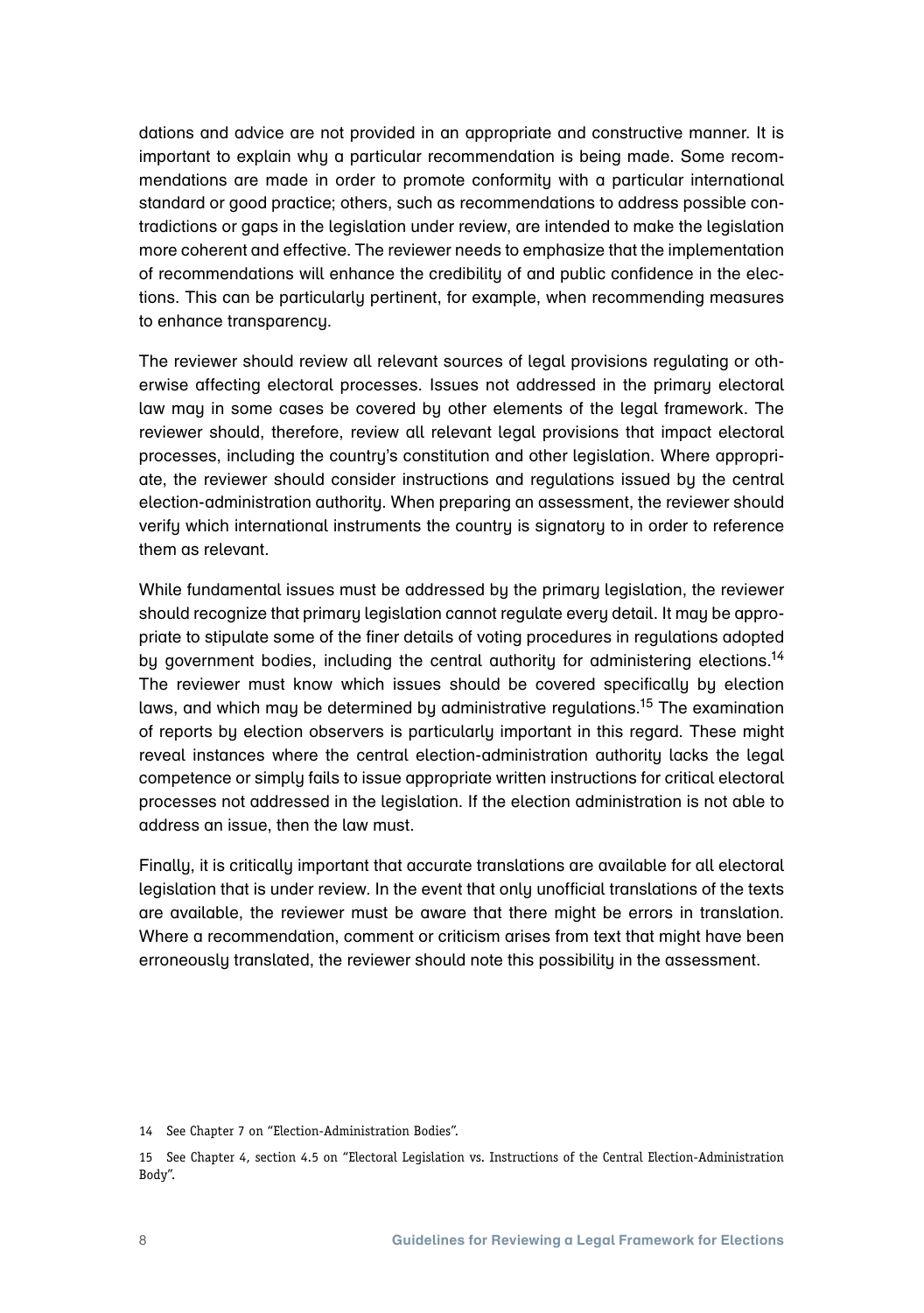<span id="page-14-0"></span>

# $\overline{4}$

### The Structure of the Legal Framework

National authorities will establish the structure of electoral legislation according to the legal traditions of their country, so this structure will vary from case to case. Nevertheless, the choice of an electoral legislation structure has consequences, and the reviewer of the legislation should be aware of and offer advice on the structure, where appropriate. The following principles should be considered.

### **4.1. The Use and Merit of the Written Law**

Although a government has the flexibility in determining the structure of the legal framework, the primary instrument in the field of elections must be a written law, as opposed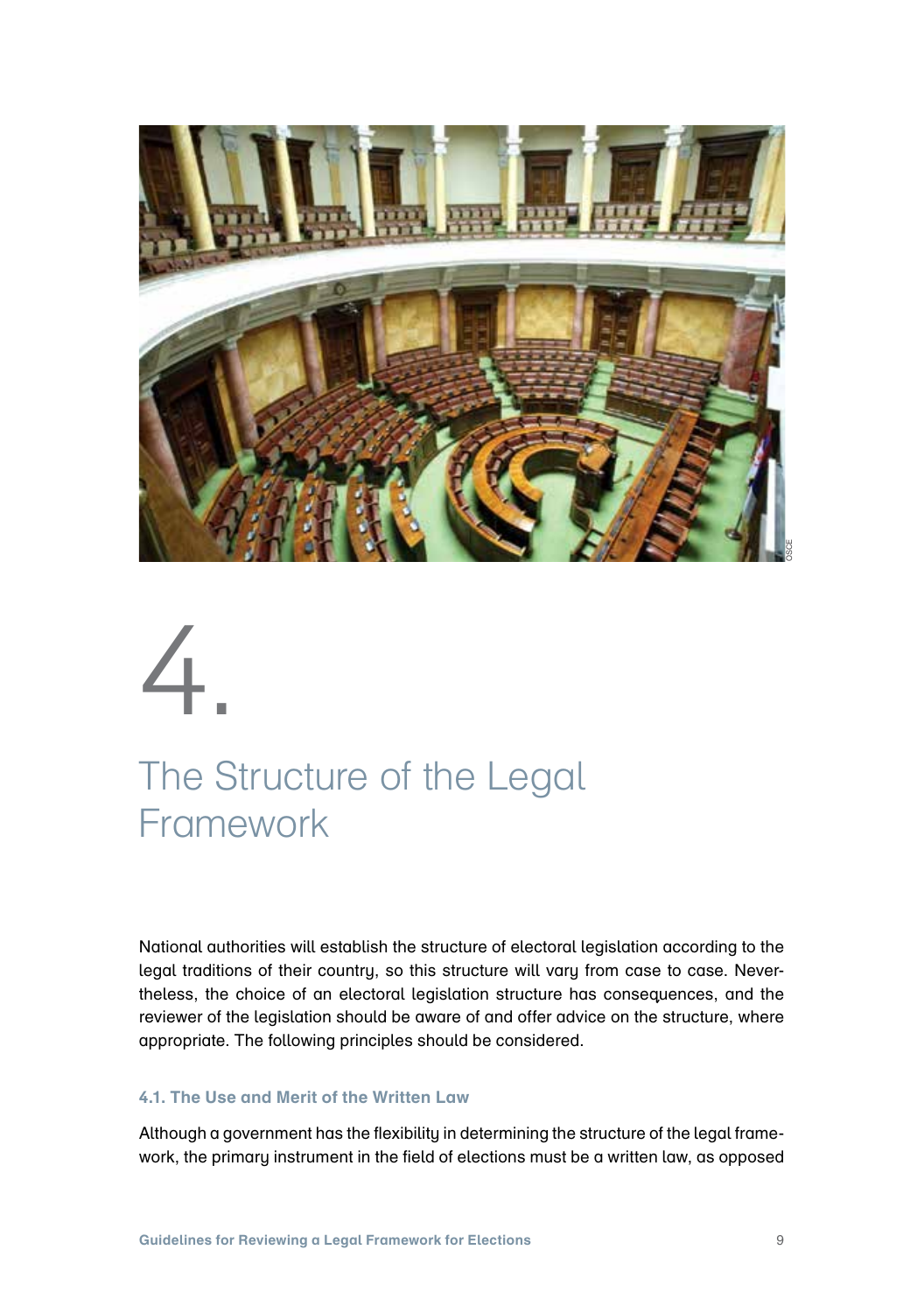<span id="page-15-0"></span>to custom or a collection of administrative policies. As the instrument of choice, written law provides the benefits of equity, certainty, visibility and transparency, and makes the matter subject to judicial interpretation and review, as well as open to recourse by citizens.

Written electoral law should be clear and as precise as possible. In some cases, such as candidate eligibility and mandate allocation, the failure to be clear and precise might result in a violation of the European Convention on Human Rights. As the ECtHR has stated, key electoral law provisions, such as those related to candidacy and mandate allocation, "must be circumscribed, with sufficient precision, by the provisions of domestic law" in order "to guarantee a fair and objective decision and prevent any abuse of power on the part of the relevant [state] authority".16

#### **4.2. Constitutional Provisions**

The inclusion of the basic principles of the electoral system in the constitution creates a safeguard against frequent changes, as the requirements for amending most constitutions are usually more rigorous than those for other laws. Thus, it is a recommended practice to include the fundamental guarantees for suffrage rights in a country's constitution. These would include provisions regulating the very basics of the electoral system, such as the right to elect and be elected, the institutions subject to democratic elections and the terms of office of elected candidates.

At the same time, as the introduction of amendments to a constitution can be subject to complex and time-consuming procedures, often involving difficult political negotiations, it is not recommended that constitutional provisions go beyond describing the very foundation of the electoral system and guaranteeing fundamental rights. In order to allow for a measure of flexibility, provisions on the administration of the elections and other procedural matters should be left for legislation enacted by the parliament and administrative rules issued by authorized election-administration bodies.<sup>17</sup>

### **4.3. General vs. Specific Electoral Legislation**

National electoral legislation can be divided into two categories:

- $\Box$  General electoral legislation, relevant to any election, that establishes a legal framework governing all elections, including elections to the executive and legislative branches, at the national and local levels; or
- $\Box$  Specific electoral legislation, relevant to a specific body of government or to referenda, that establishes special legal provisions.
- 16 European Court of Human Rights, *Grosaru v. Romania,* no. 78039/01, §§ 47 and 52, 2 June 2010.

<sup>17</sup> See Chapter 5, section 5.5 on "Electoral Thresholds". On a number of occasions, election observers have noted that legal provisions requiring the achievement of turnout thresholds in order for elections to be valid have led to endless cycles of failed elections or resulted in electoral malfeasance. When such legal provisions have been part of the primary electoral law only, it has been easier to amend them. However, a number of OSCE participating States have included such legal requirements in their constitutions, making them more difficult to amend or repeal.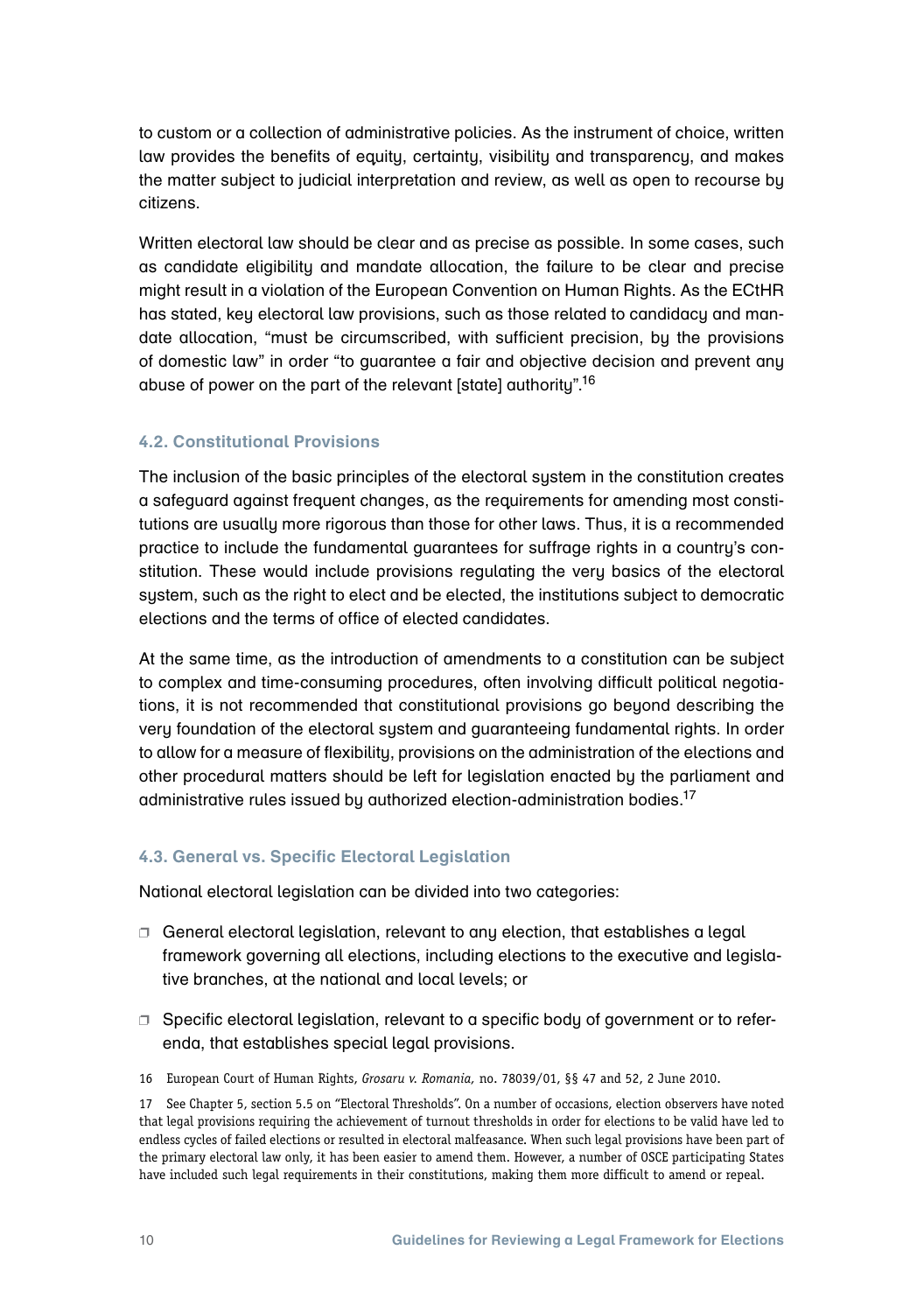<span id="page-16-0"></span>Different countries have handled the division between general and specific electoral legislation in different ways. A country might adopt a separate law on the basic principles of elections that defines provisions applicable to all elections. In addition, that country might then adopt separate laws that contain provisions specific to the particular elections to each state body. In contrast, another country may include the entire electoral legislation in one law, with separate chapters establishing provisions for various specific elections.

Although both of the above approaches have been applied by different states, one electoral law regulating all elections is recommended, as this approach safeguards consistency in electoral administration and practices, and the unified implementation of the law in connection with all elections. This also simplifies the drafting process in cases where amendments to legislation are needed. However, in some cases, particularly in federal systems or where there is a high degree of de-centralization, such an approach might not be possible.

Regardless of which of the above approaches is adopted by a country, certain principles should be respected:

- $\Box$  Electoral legislation should be written in clear and unambiguous language. Interpretation of electoral legislation should not be a matter of subjective opinion;
- $\Box$  Relationships between national and local authorities, as well as between election-administration bodies and other governmental bodies, should be clearly stated and defined. The areas of authority of election-administration bodies must be clearly stated and defined to prevent conflicts or overlap with the powers of other government bodies;
- $\Box$  Electoral legislation should be enacted sufficiently in advance of elections to enable voters and all participants in the process – including election-administration bodies, candidates, parties and the media – to become informed of the rules. Electoral legislation enacted at the "last minute" has the potential to undermine trust in the process and diminish the opportunity for political participants and voters to become familiar with the rules of the electoral process in a timely manner;
- $\Box$  Electoral legislation should be enacted in accordance with the applicable legal provisions governing the promulgation of laws in the country in question. Electoral legislation that is not enacted in accordance with the applicable legal provisions risks annulment by the courts; and
- $\Box$  Electoral legislation should be published and readily available to the public.

### **4.4. Electoral Legislation vs. Other Legislation**

An electoral law neither can nor should contain all regulations relevant to the electoral process. The electoral process will require the involvement of institutions and implementation of procedures that are based on other parts of the national legal system.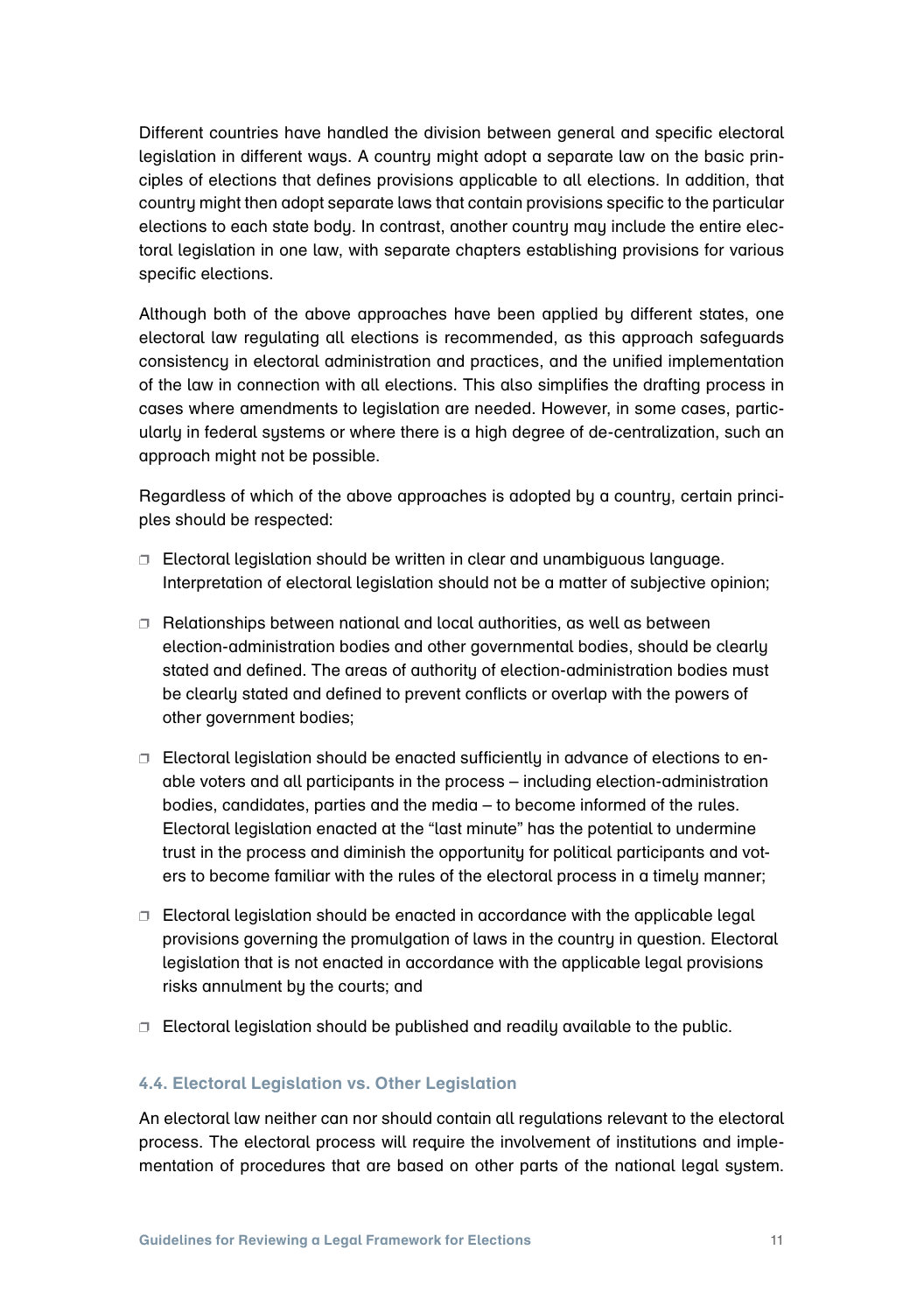<span id="page-17-0"></span>National legislation governing the media, the registration of political parties, party and campaign finance, citizenship, voter registration and criminal provisions related to electoral violations are of particular importance. These laws are part of the legal framework for elections and, in many instances, are as important as the electoral legislation to ensuring the conditions for democratic elections.

### **4.5. Electoral Legislation vs. Instructions of the Election Administration**

In a democratic system, the legal framework for elections is adopted by a national parliament. There are limits, however, to the number of procedural regulations that can be included in a law. Most electoral laws, thus, allow for the election administration to issue instructions to further clarify issues related to the electoral process.<sup>18</sup> In these instances, the law should require that such instructions be directly based on provisions in the electoral legislation.

The role of the election administration in issuing detailed instructions should be clearly understood. Its role is not to act as a substitute legislator, but to provide clarification as needed, by way of supplementing the electoral laws. Effective electoral legislation should create a balance that allows the election administration the necessary flexibility to respond to obvious needs without undermining the principle of legislative control over the electoral legislation.

Certain principles should be respected when the authority to issue instructions is given to the election administration. These principles include:

- $\Box$  Substantive fundamental rights, such as the secrecy of the vote, may not be abrogated or diminished by any instruction;
- $\Box$  Electoral legislation should clearly state and define the scope and extent of the election administration's authority to issue instructions;
- $\Box$  The law should clearly state that instructions may not be contrary to or inconsistent with the electoral legislation;
- $\Box$  Electoral legislation should provide for a process by which political participants and voters can lodge complaints and appeals arising from the adoption and implementation of these instructions. This process should also allow for complaints and appeals arising from the violation of electoral legislation by the election-administration body;
- $\Box$  Electoral legislation should clearly define the hierarchy of legal norms governing elections. It should be clearly stated that constitutional and legislative provisions take precedence over any instructions; and

<sup>18</sup> See Chapter 7 on "Election-Administration Bodies".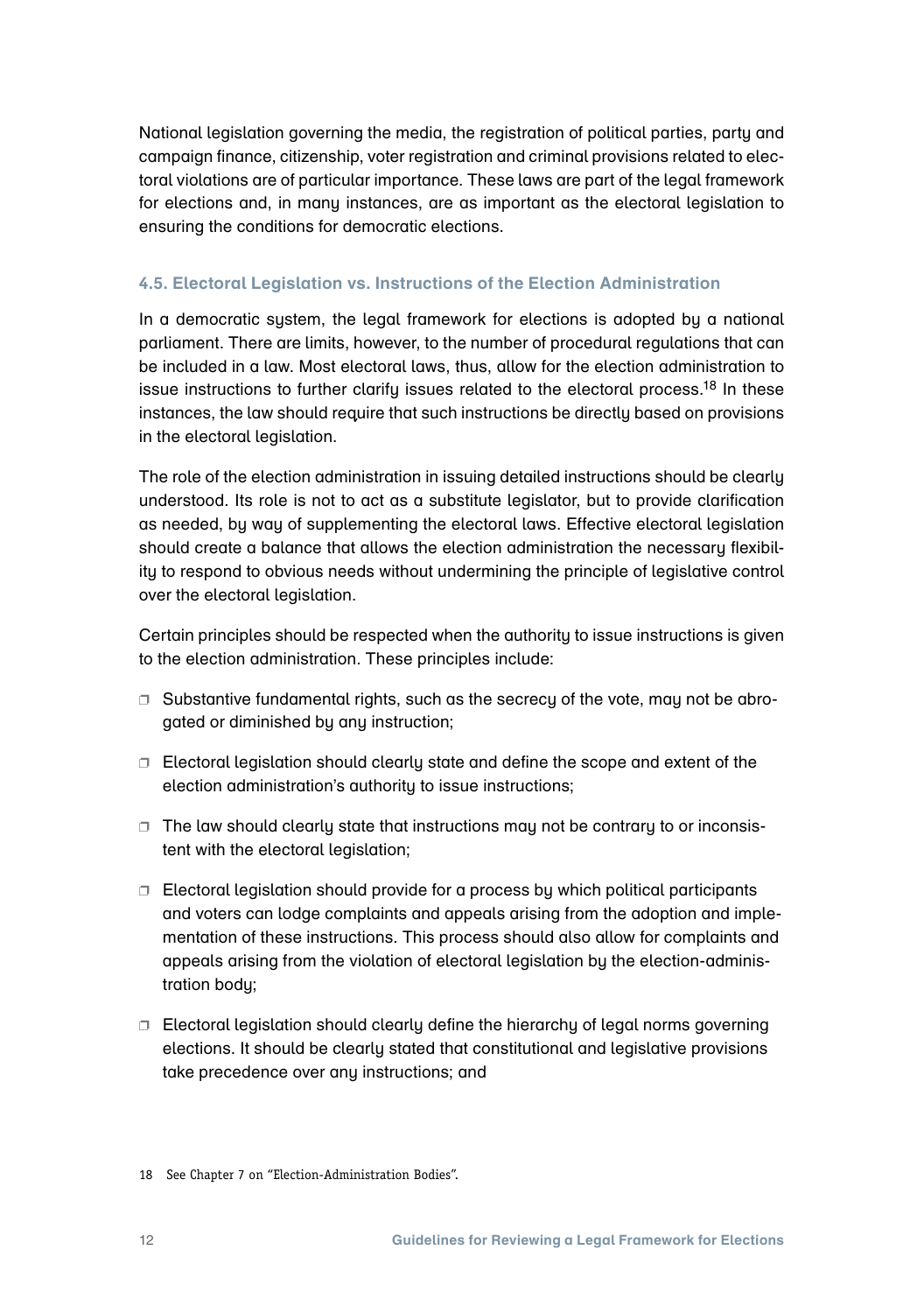$\Box$  The election administration's authority to issue instructions in emergency situations or on election day, as well as the process involved, should be clearly stated and defined in the electoral legislation.

The above principles respect the right of the parliament to adopt the legal framework for elections, while also recognizing the need to make it possible for the election administration to issue supplementary instructions involving electoral processes.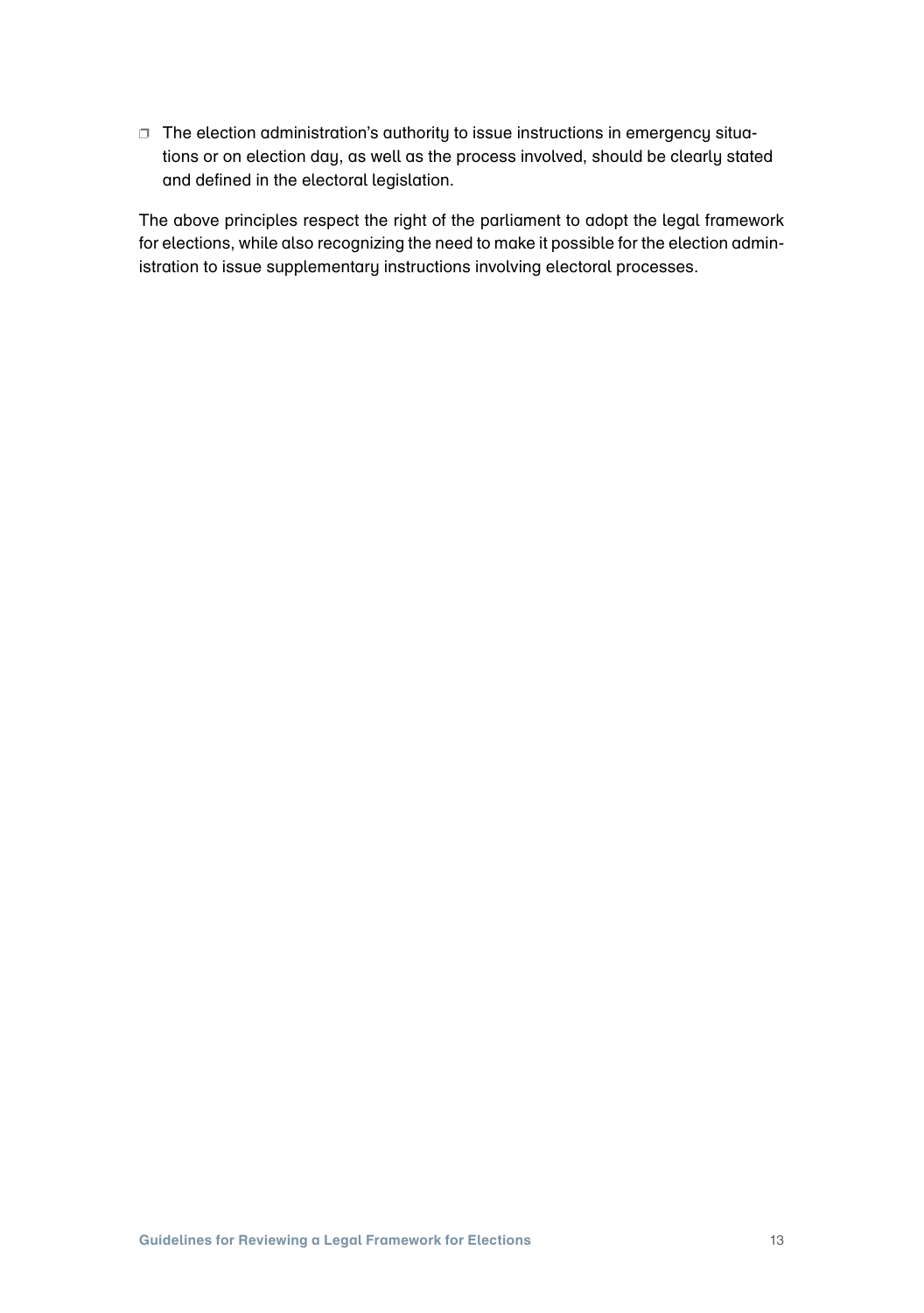<span id="page-19-0"></span>

# 5. The Electoral System

#### **5.1. The Choice of an Electoral System**

Generally, a country's choice of an electoral system, if it meets the standards for democratic elections, should be respected.19 As the OSCE Ministerial Council noted in the Porto Ministerial Declaration of 2002, "democratic elections can be conducted under a variety of electoral systems."20 While the description of specific electoral systems goes beyond the objectives of these guidelines, any given electoral system could offer both advantages and disadvantages. In addition, while the details in which two electoral systems vary might initially appear insignificant, they may profoundly affect seat allocation.

19 In this context, an electoral system is the method or formula that defines how votes cast for parties or candidates are converted into seats in the elected institution.

20 Ministerial Council, Decision No. 7/02, Porto, *op. cit.,* note 4.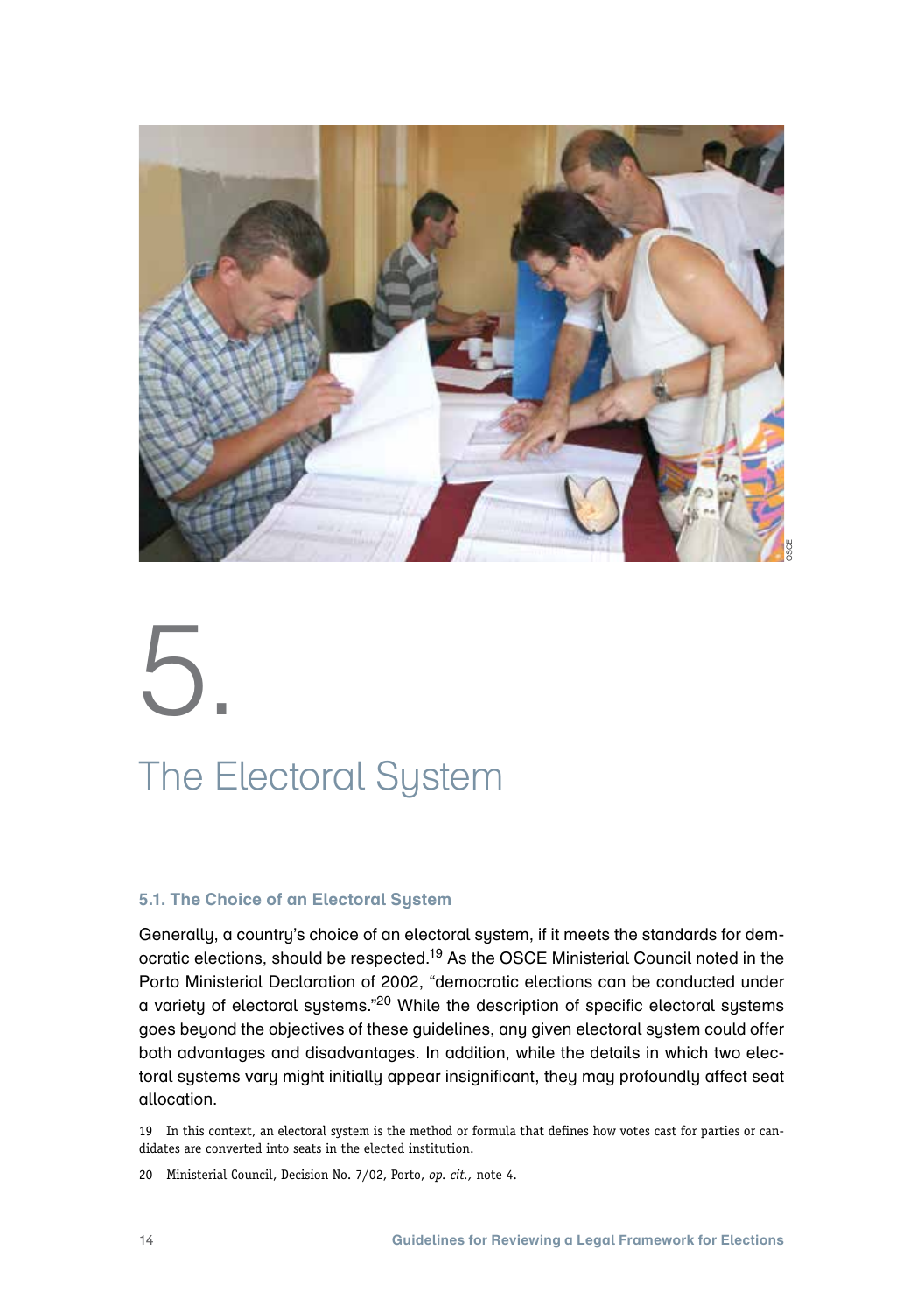<span id="page-20-0"></span>All details of a country's choice of electoral system need to be examined, as any single component of that system might conflict with international standards. As an example, an electoral system based on proportional representation and lists of candidates is, generally, an acceptable electoral system. However, if there is no mechanism for the participation of independent candidates, this becomes problematic, since OSCE commitments call on participating States to respect the rights of citizens to seek office regardless of political affiliation or lack thereof. <sup>21</sup>

Also relevant is whether a country is deeply divided along political, religious or ethnic lines, and whether minorities are properly represented in the political system. It is possible that the choice of an electoral system in a particular country has been a contributing factor behind these divisions or a lack of representation for some, or that the problem could be remedied by introducing alterations to the system. The reviewer of electoral legislation should make specific recommendations when a particular problem can be alleviated by alterations to the system being used.

### **5.2. Institutions Elected**

Paragraph 7.2 of the OSCE 1990 Copenhagen Document defines a standard for institutions established through democratic elections. It stipulates that participating States will "permit all seats in at least one chamber of the national legislature to be freely contested in a popular vote". The ECtHR has decided, in cases involving member states of the Council of Europe, that Article 3 of Protocol 1 of the European Convention on Human Rights may require elections beyond one chamber of the national legislature.<sup>22</sup> Thus, OSCE states that are also members of the Council of Europe may be required to hold elections for other institutions. Article 25 of the International Covenant on Civil and Political Rights has also been interpreted broadly to apply to many levels of government.<sup>23</sup>

Drafters of electoral legislation should ensure that appropriate legislation is in place for all institutions that are subject to democratic elections. Similarly, when reviewing a country's legislation, the reviewer should be aware that a country that is seeking admission to a particular international or regional organization or is a signatory to a particular international or regional instrument might be required to hold democratic elections to other institutions.

22 The ECtHR has stated: "The word 'legislature' does not necessarily mean only the national parliament, however; it has to be interpreted in the light of the constitutional structure of the State in question." See *Mathieu-Mohin and Clerfayt v. Belgium,* no. 9267/81, § 53, 2 March 1987.

23 UN Human Rights Committee, General Comment No. 25, *op. cit.*, note 21.

<sup>21</sup> Helsinki Final Act, op. cit., note 11, paragraph 7.5. General Comment No. 25 of the UN Human Rights Committee also provides in paragraphs 15 and 17: "Persons who are otherwise eligible to stand for election should not be excluded … by reason of political affiliation", and "The right of persons to stand for election should not be limited unreasonably by requiring candidates to be members of parties or of specific parties." UN Human Rights Committee, "General Comment No. 25: The right to participate in public affairs, voting rights and the right of equal access to public service", 12 July 1996, paragraph 5, [<http://www.unhchr.ch/tbs/doc.nsf/\(Symbol\)/](http://www.unhchr.ch/tbs/doc.nsf/(Symbol)/d0b7f023e8d6d9898025651e004bc0eb?Opendocument) [d0b7f023e8d6d9898025651e004bc0eb?Opendocument>](http://www.unhchr.ch/tbs/doc.nsf/(Symbol)/d0b7f023e8d6d9898025651e004bc0eb?Opendocument). (UN Human Rights Committee, General Comment No. 25)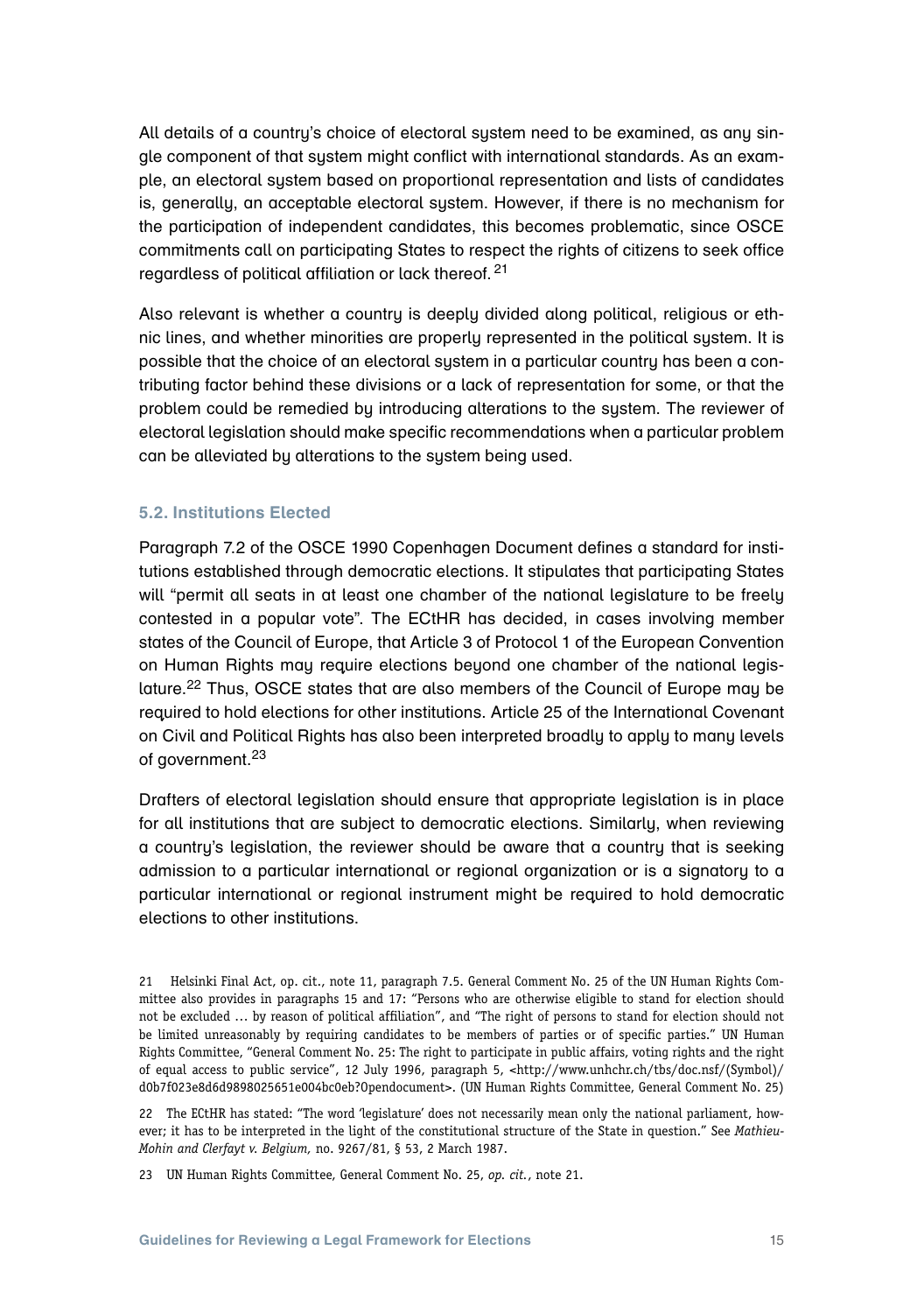### <span id="page-21-0"></span>**5.3. The Frequency of Elections**

Paragraph 7.1 of the OSCE 1990 Copenhagen Document sets the standard governing the frequency of elections, requiring that democratic elections be held at reasonable intervals as established by law. This requires that elections be held pursuant to an existing legal framework and scheduled within the time parameters established by that framework.

### **5.4. The Organization of Electoral Constituencies (Districts)**

The legal framework should address how electoral constituencies (districts) are organized. The legal framework regulating the drawing of boundaries for constituencies should state the frequency; criteria; degree of public participation; respective roles of the legislative, judicial, and executive branches of government; and who has the ultimate authority to choose the final plan for these boundaries. The law should also specify under what circumstances the population size of a constituency might deviate from the established criteria. Ideally, the law would also contain a list of all constituencies described in terms of the existing administrative division of the country and, with regard to urban areas, include sufficient identifying data to make it clear in which constituency a particular residence, based on its street address, is located.

Electoral constituencies should be drawn in a manner that preserves equality among voters.24 Thus, the law should require that constituencies be drawn in such a way that each constituency has approximately the same population size. While the drawing of constituency boundaries could also be conducted on the basis of numbers of registered voters, it would be preferable to refer to population numbers, as elected officials represent the entire population. The manner in which constituencies are drawn should not circumvent the principle of equal suffrage, which is a cornerstone of democratic elections. However, this does not preclude consideration of convenience and accessibility for voters, including the existing delineation of administrative boundaries, which often depends on geography. It is implicit in the concept of a "constituency" that no voter in the constituency is separated from any other voter in the constituency by the geographic territory of another constituency. In addition, good practices would require that all constituencies satisfy the principle of connectivity.<sup>25</sup>

Ideally, the legal framework should ensure that people or institutions establishing the boundaries of constituencies are neutral, independent and impartial. The legal framework needs to also provide for maximum public input and participation in the process.

As a good practice, the boundaries of electoral constituencies should be examined and reviewed every ten years and, ideally, shortly after the completion of a periodic

24 See Chapter 6, section 6.2 on "Diminishing Equal Suffrage When Establishing Constituencies (Districts)".

<sup>25</sup> A constituency would satisfy the implicit principle of connectivity if, from each point contained in the constituency, one can draw a (not necessarily straight) line to any other point contained in the constituency without crossing the boundaries of the constituency. For example, the existence of enclaves belonging to constituency A, which are fully surrounded by the territories of constituencies B and C and not connected to the other voters of constituency A, would mean that constituency A would not satisfy this principle.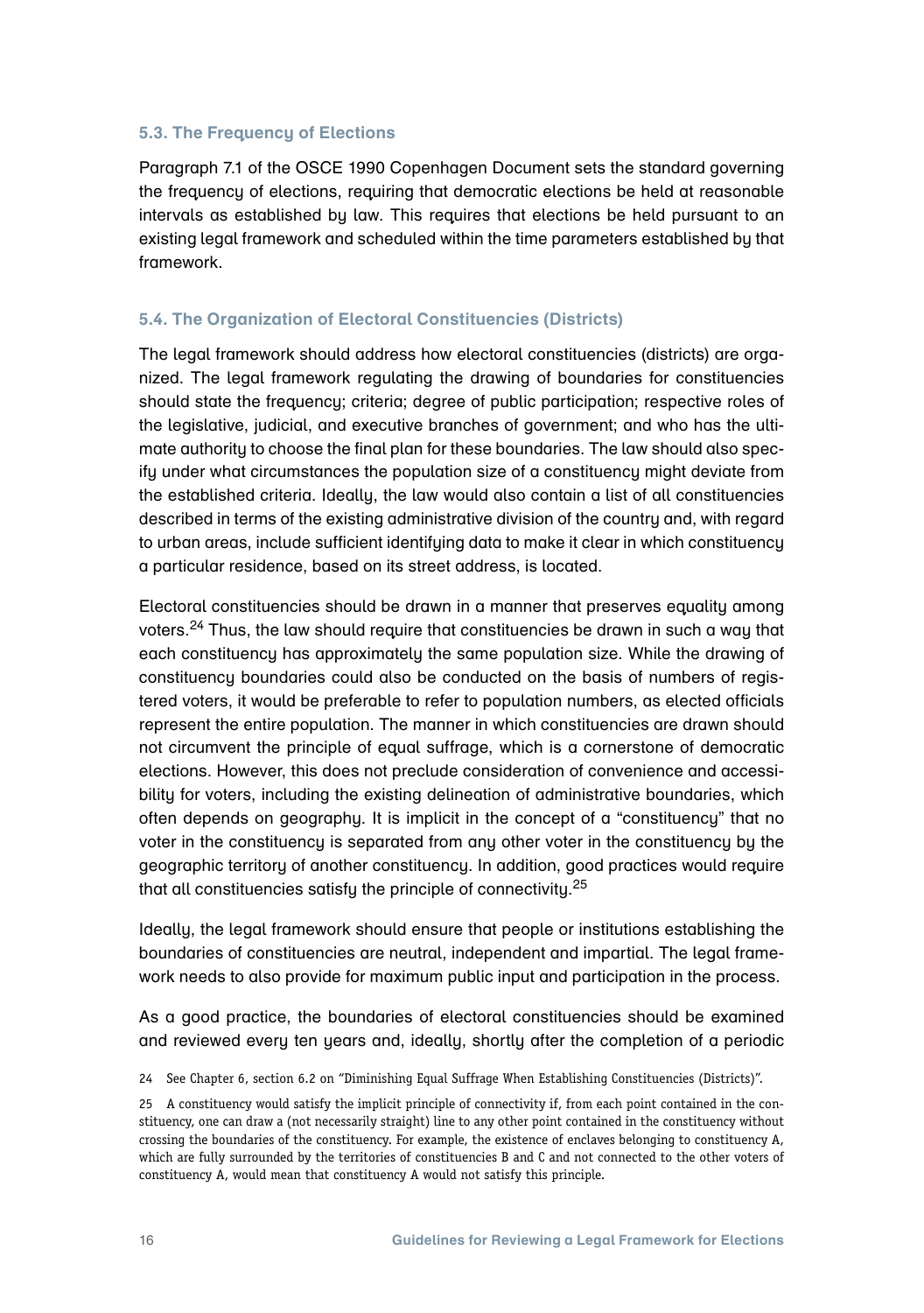<span id="page-22-0"></span>population census. This allows for the boundaries of constituencies to be periodically adjusted as necessary to reflect population changes and shifts. However, frequent changes in the boundaries of constituencies should be avoided, and changes should be made only for demographic reasons, and not to favour a particular political party or candidate. Electoral manipulation through the drawing of constituencies becomes easier when the boundaries of constituencies are changed frequently. Further, the fundamental rationale for single member constituencies – making members of parliament (MPs) accountable to their electorate and creating a link between the MP and voters – is undermined when MPs know that they will acquire new voters with new constituencies before each election.

### **5.5. Electoral Thresholds**

Electoral thresholds feature in many electoral systems. Two types of electoral thresholds are most often encountered, either separately or together – voter-turnout requirements and minimum thresholds determining eligibility for mandate allocation. While there are no explicit international standards with regard to thresholds, good practice has emerged.<sup>26</sup>

As elections are about participation, some countries have chosen to introduce a minimum voter turnout requirement for an election to be valid, usually 50 per cent of registered voters. In most cases, if the voter turnout requirement is not met, the law provides for the election to be repeated. As there are no guarantees that the repeat election will enjoy higher voter turnout, this opens the door for cycles of failed elections. It is therefore recommended that such thresholds be considered carefully or, at a minimum, that they be implemented in such a way as to preclude the repetition of failed elections. For instance, some states apply reduced turnout requirements to second rounds or repeat elections.

Sometimes, and most often in proportional representation systems, an election contestant is required to receive a minimum number of valid votes in order to become eligible for seat allocation. As these thresholds are most often defined in percentage terms, the electoral legislation should clearly state how the threshold is calculated (e.g., based on the total number of votes cast or only on valid votes cast, based on the number of registered voters, or any possible regional threshold requirements). Some countries have chosen the option of taking all votes cast as a basis, thus including invalid votes while calculating the threshold. Such a calculation raises the number of votes required for seat allocation. This could deny representation in the legislature to voters who cast valid ballots by taking into account the invalid votes cast by other voters. This may have political implications when one or more contenders have achieved vote totals close to the prescribed eligibility threshold. Such a requirement needs to be carefully considered.

<sup>26</sup> See, for example, the "Comparative Report on Thresholds and Other Features of Electoral Systems Which Bar Parties from Access to Parliament", Venice Commission, Strasbourg, 15 December 2008, <[http://www.venice.coe.](http://www.venice.coe.int/webforms/documents/CDL-AD(2008)037.aspx) [int/webforms/documents/CDL-AD\(2008\)037.aspx>](http://www.venice.coe.int/webforms/documents/CDL-AD(2008)037.aspx).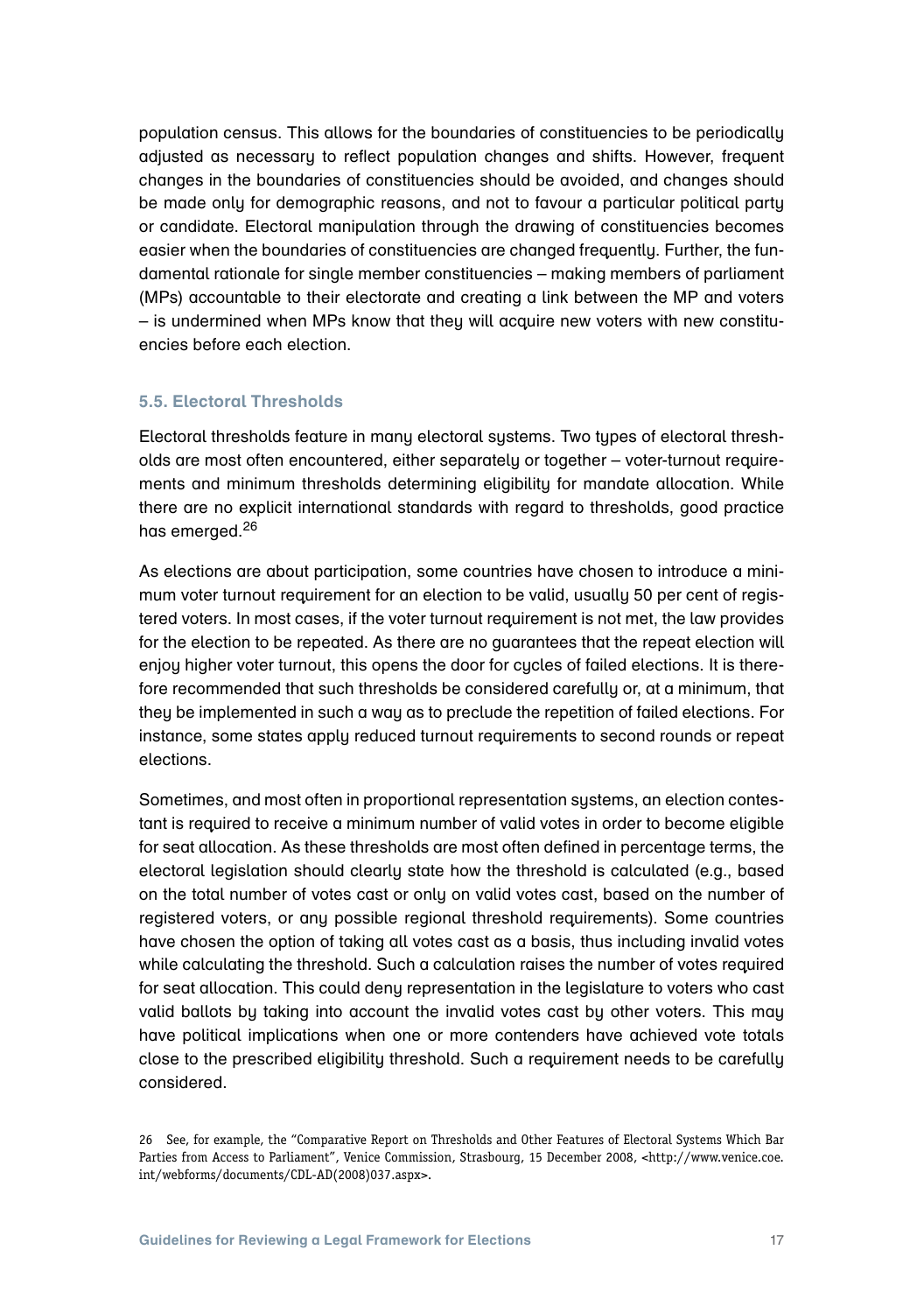<span id="page-23-0"></span>

# 6.

### The Right to Elect and Be Elected

### **6.1. Universal and Equal Suffrage**

The legal framework must guarantee universal and equal suffrage to each citizen who has reached the age of majority. Citizens may be required to reach a greater age to have the right to be elected, but the right must be guaranteed to each citizen who reaches the legally specified age.

### **6.2. Diminishing Equal Suffrage When Establishing Constituencies (Districts)**

Careful consideration must be given to the impact the relative populations of constituencies have on voters' rights to equal suffrage. If the legal framework permits significant differences in the population sizes of constituencies, then it is possible that the equality of suffrage will be diminished.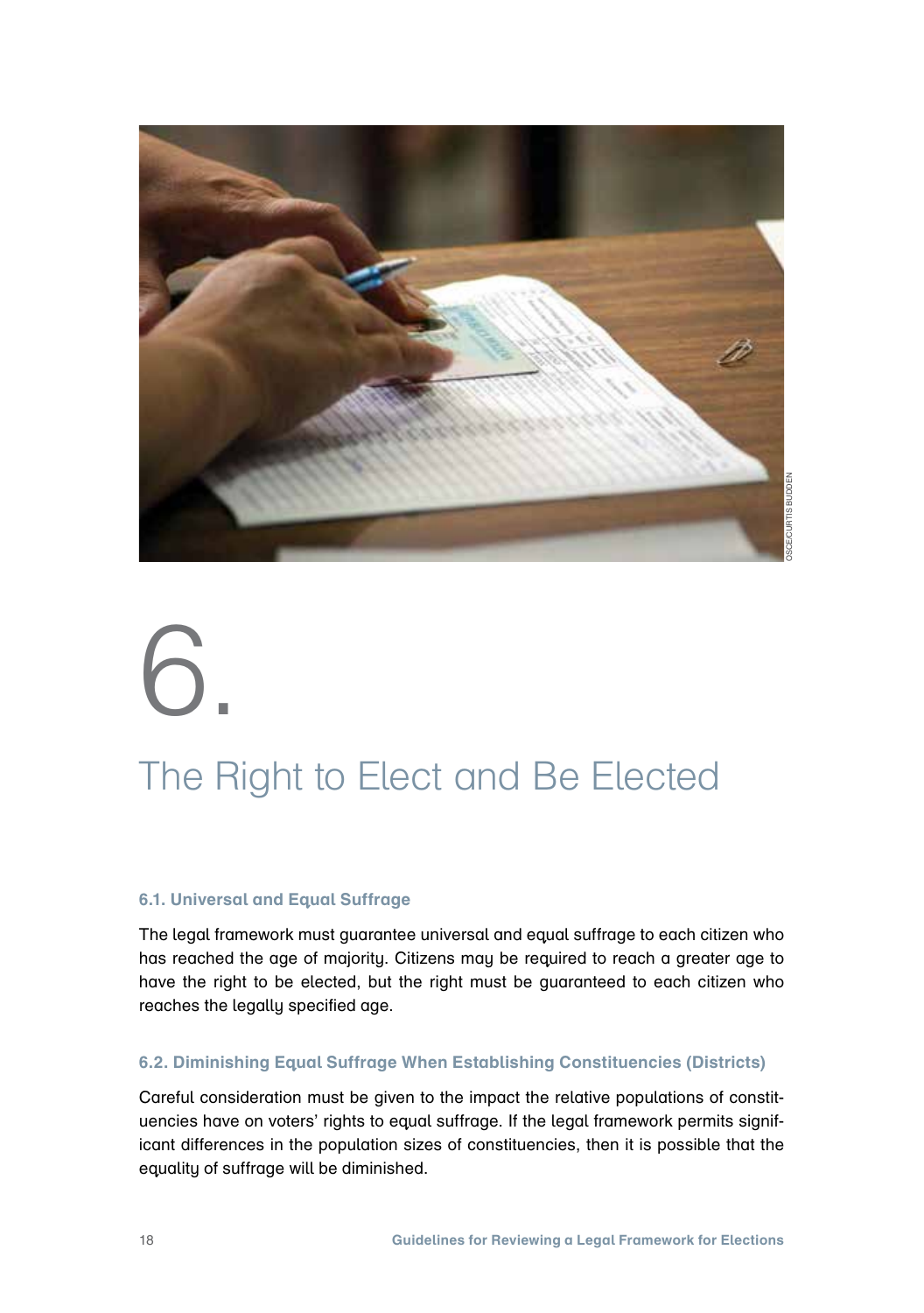<span id="page-24-0"></span>Differences between the population sizes of constituencies can violate the principle of equal suffrage – commonly understood as "one person, one vote". For example, if there are 10,000 eligible voters in constituency A and 100,000 eligible voters in constituency B, but each constituency elects one member to parliament, then a vote cast by a voter in constituency A has ten times the weight of a vote cast by a voter in constituency B. The legal framework should ensure that such situations are avoided during the establishment of constituencies.<sup>27</sup>

Exceptional circumstances may allow, however, for relative differences in the population sizes of constituencies. These include geographic considerations related to transport and communication or the desire to facilitate the representation of indigenous populations or national minorities, particularly where a sizable minority population is dispersed across a country.

### **6.3. Non-Discrimination**

The legal framework for elections must ensure that every person who has the right of suffrage is allowed to exercise this right free of discrimination and on the basis of equal treatment before the law.28 Paragraphs 5.9 and 7.3 of the OSCE 1990 Copenhagen Document outline this principle, guaranteeing non-discrimination and equal protection of the law in the exercise of suffrage rights. Application of this principle requires that a person who has the right to vote be allowed to exercise his or her right to suffrage without distinction on the basis of "race", colour, gender, language, religion, political or other opinion, national or social origin, association with a national minority, property, birth or other status. Care must be taken in reviewing legal provisions regulating suffrage rights, to ensure that they cannot be applied to discriminate against a person in the exercise of these rights.

### **6.4. Scrutiny of Restrictions to the Right of Suffrage**

The legal framework should clearly state under which circumstances a person's suffrage rights may be limited in any manner or to any degree, and such limitation must be consistent with the existing constitutional framework. Any limitation or restriction on the right to elect or be elected must be scrutinized and must be clearly justified on the basis of exceptional circumstances. The right of suffrage is a fundamental civil and political right, and any limitation of that right must be designed to achieve a legitimate aim and be demonstrated as strictly necessary in a democratic society.

Further, any restriction must be narrowly applied. Broad legal provisions that restrict the suffrage rights of general categories or groups of people without consideration of the particular circumstances of each case are at odds with the principle of proportion-

<sup>27</sup> The Code of Good Practice in Electoral Matters of the Venice Commission of the Council of Europe, p. 2.2.15, suggests that "the maximum admissible departure from the distribution criterion […] should seldom exceed 10 per cent and never 15 per cent, except in really exceptional circumstances".

<sup>28</sup> See Chapter 6, section 6.1 on the "Rights of Foreigners to Participate in Local Elections", which specifies that, under specific arrangements, citizens of other states may be eligible to vote.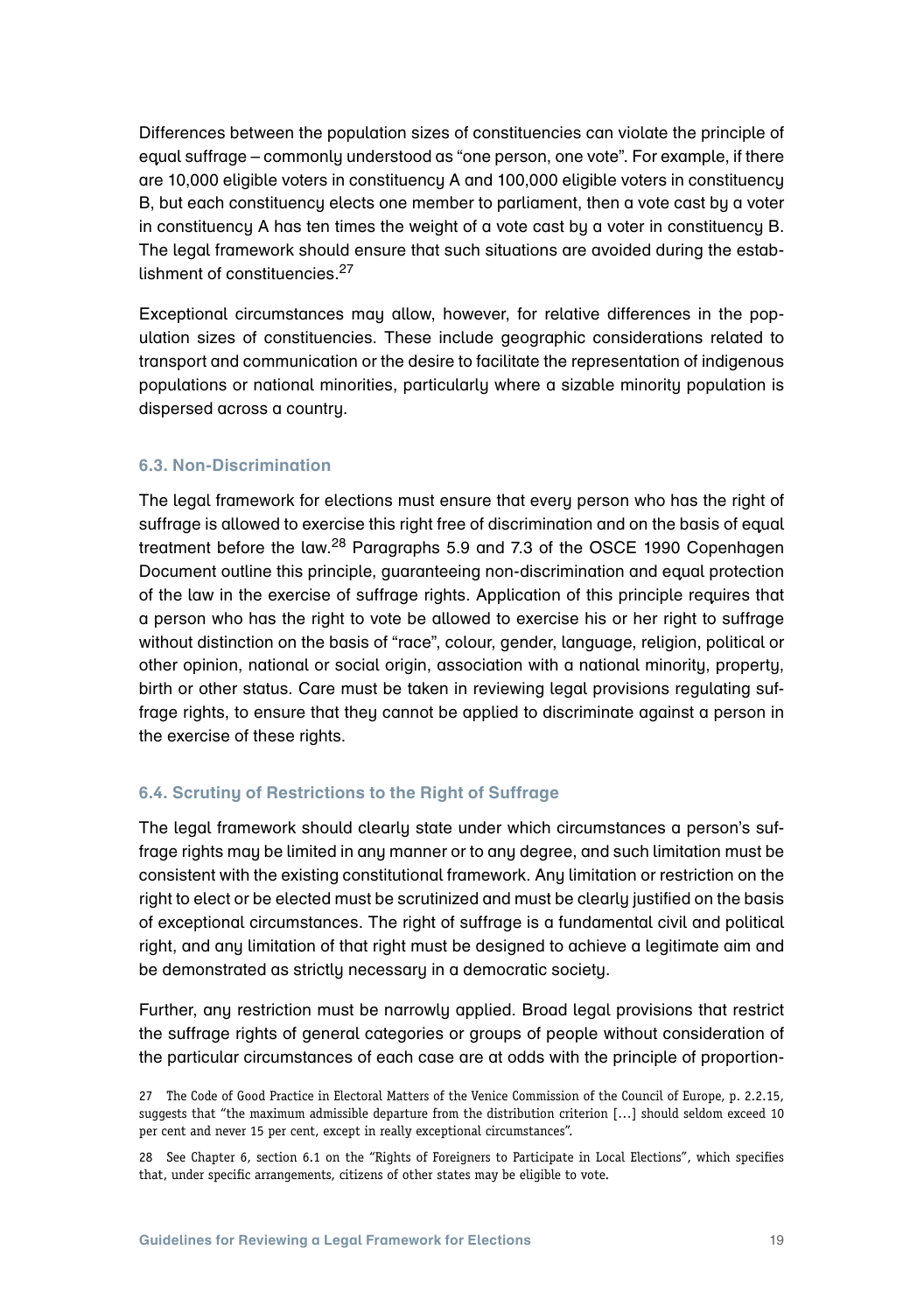<span id="page-25-0"></span>ality. A general, automatic, indiscriminate restriction of the suffrage rights of all people convicted of a crime, regardless of the nature and degree of the crime, is an example of a restriction too broadly applied.

#### **6.5. Participation of National Minorities in Elections**

As previously noted, the legal framework must ensure the principle of non-discrimination in the exercise of suffrage rights. As members of national minorities enjoy the same rights and responsibilities as all other citizens, they should enjoy an equal right to participation in public affairs, including through effective representation in public offices. This includes the rights, free of discrimination, to vote, stand for election, participate in public affairs and form political parties. Reviewers of electoral legislation should carefully consider whether national-minority participation is adequately addressed given the specific context. This requires a review of election observation reports for information about national-minority participation in past elections. The reviewer should make recommendations, where appropriate, to improve the legal framework in order to enhance the participation of national minorities.

Representation of national minorities and their inclusion in public life may be strengthened not only through the design of the electoral system, but also through measures like printing ballots and other election materials in the language(s) of those groups. Members of national minorities have the right to disseminate, have access to and exchange information in their mother tongue. It is also the state's responsibility to ensure that national minorities have reasonable access to public media to express their views.

Further, in order to alleviate the effects of past discrimination and to enhance future participation, it is appropriate for the legal framework to include special electoral rules and voting arrangements for national minorities.29 Special electoral rules or voting arrangements are not considered to violate the principle of equal suffrage when they are adopted as a temporary measure for a legitimate purpose of remedying the affects of past discrimination or for enhancing the participation of minorities in national political life. However, such measures must be of a temporary nature and transitional in character. The reviewer must have some knowledge of the legislative history of any special measure in order to assess whether the measure can be considered temporary within the context of its legislative history.

### **6.6. Participation of Women in Elections**

Entitlement to equal rights, including to political participation, regardless of gender, has been recognized in international and regional human rights documents since the early 1950s. More recent documents call for states to take all appropriate measures to eliminate discrimination against women in political and public life in their countries and,

<sup>29</sup> Examples of temporary special measures can be found in the forthcoming ODIHR *Handbook on Observing and Promoting the Participation of National Minorities in Electoral Processes.*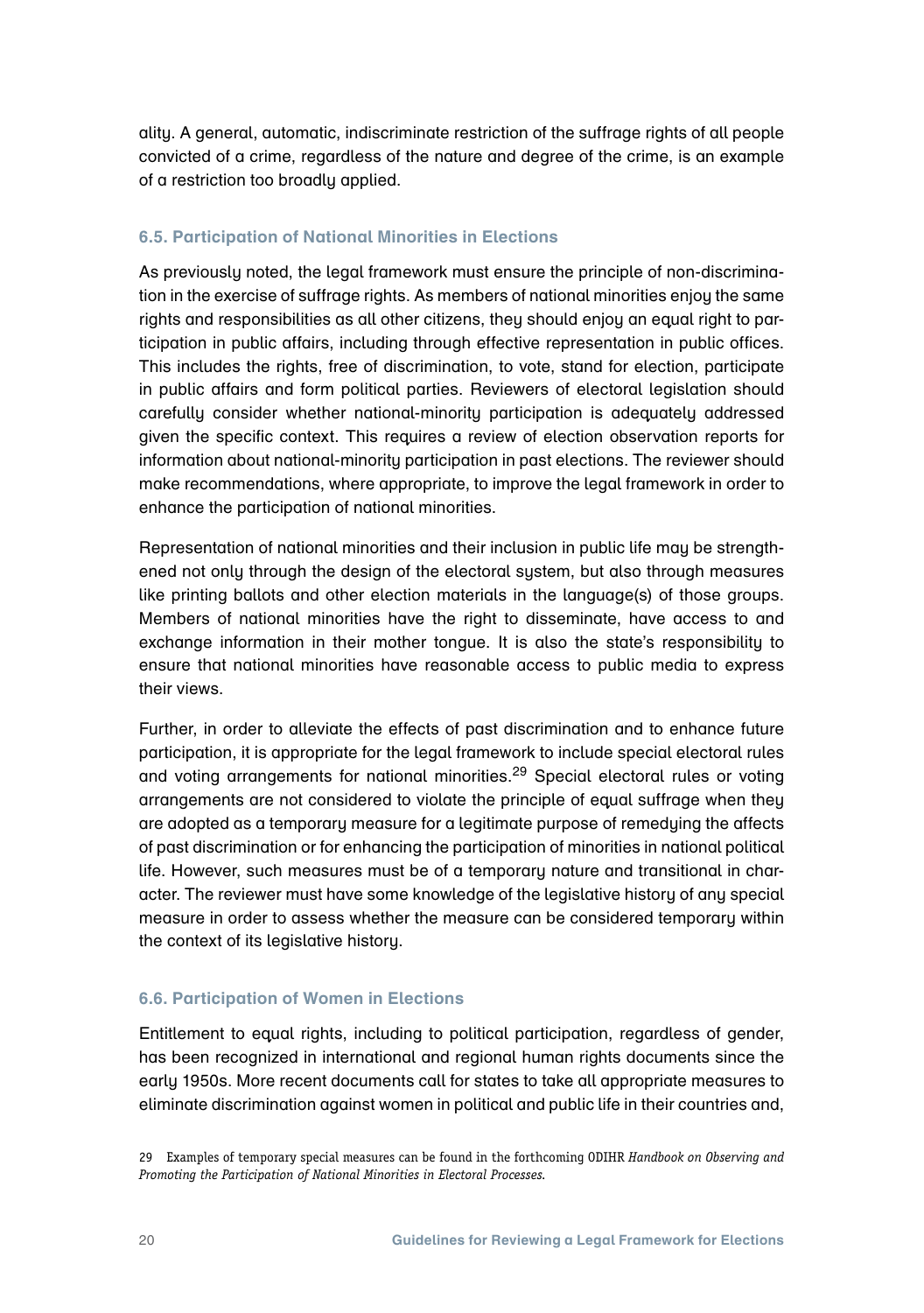<span id="page-26-0"></span>in particular, to ensure, on equal terms with men, the right to vote in all elections and public referenda and to be eligible for election to all publicly elected bodies.<sup>30</sup> Nevertheless, women often face barriers to fair and effective representation due to generalized discrimination, including with respect to their participation in public life.

To combat this tupe of discrimination, states should consider electoral sustems that facilitate full equality of men and women so that all can fully realize their guaranteed rights to electoral and public participation. This may require inclusion in the legal framework of special measures to increase the number of female candidates and office holders. It may be appropriate to require political parties and other nominating organizations to put forward a minimum number of candidates of each gender, with reasonable chances to be elected.

In such cases, measures to address discrimination against women are not considered themselves to be discriminatory. Remedial measures should, however, be considered as temporary and removed from the legal framework when the objectives of equality of opportunity and treatment have been achieved. There should also be a variety of sanctions available when political parties do not comply with legal measures aimed at ensuring gender equality. Sanctions may range from financial measures, such as the denial or reduction of public funding, to stronger measures, such as the removal of the party's electoral list from the ballot. In all cases, sanctions should be proportionate to the nature of the violation.

### **6.7. Ensuring the Rights of Internally Displaced Persons during Elections**

Conflicts or natural disasters can result in the internal displacement of a sizable part of the population from its place of residence. Reviewers of electoral legislation must consider the protection of the suffrage rights of such internally displaced persons (IDPs).

All citizens of a country have the right to participate in elections, both as voters and candidates. This means that residence requirements for voting should be reasonable and must not be imposed in such a way as to exclude IDPs from participating in elections. A state must take all effective measures to ensure that all persons who are entitled to vote are able to exercise that right. Where relevant, the legal framework must specifically provide practical mechanisms that allow for the effective and meaningful suffrage rights of IDPs.

The legal framework should address areas where it is likely that IDPs will face difficulties. Issues here include access to the documentation necessary to register as voters or candidates; the effect of residency requirements for voters and candidates; alternative voting procedures to accommodate IDPs who cannot be present to vote at a regular polling station; and the provision of timely information concerning registration for voters and candidates and concerning election procedures.

<sup>30</sup> See Charter for European Security, Istanbul Summit, 1999, *op cit,* note 5, paragraph 23-24; Document of the Moscow Meeting of the Conference on the Human Dimension of the OSCE (Moscow Document), 1991, paragraph 40-40.13; UN Convention on the Elimination of All Forms of Discrimination against Women, 1981, Articles 2 and 7.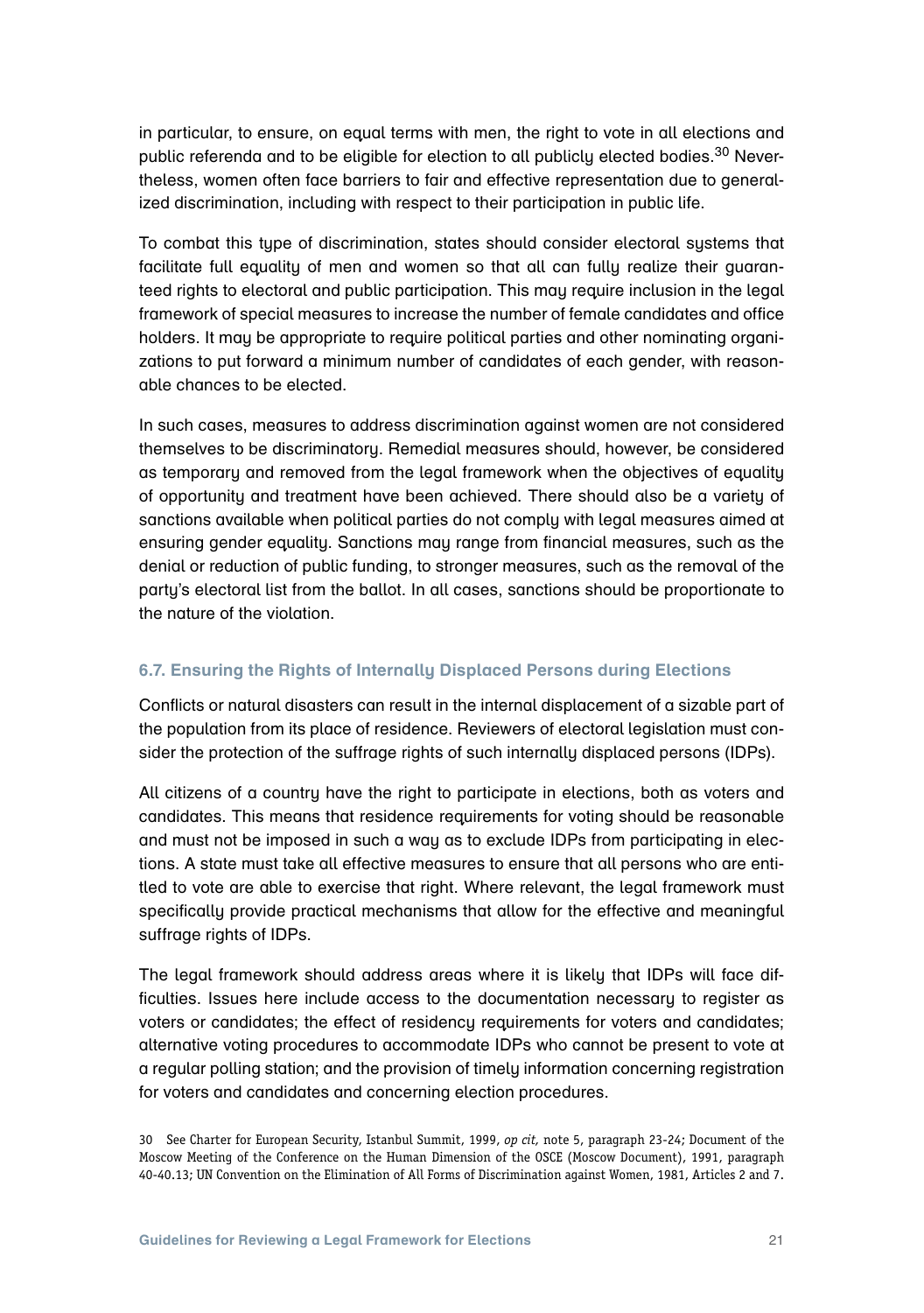### <span id="page-27-0"></span>**6.8. Ensuring the Electoral Rights of Disabled Persons**

All citizens have the right to participate in elections without unreasonable restrictions and through universal and equal suffrage. Thus, no restrictions on the right to vote or be a candidate should be imposed on the basis of physical or sensory disability, literacy or education, or intellectual disability or psychiatric illness, unless the latter amounts to a specific mental incapacity that justifies withdrawal of suffrage rights. The ECtHR found an automatic, blanket restriction on suffrage rights due to mental incapacity, regardless of the person's actual mental faculties, to be an unreasonable restriction on suffrage rights.<sup>31</sup>

How the legal framework addresses the suffrage rights of persons with disabilities, both in restrictions and affirmative measures to facilitate their participation, must be carefully considered. Any review of electoral legislation should provide recommendations for removing unreasonable restrictions and suggestions for including persons with disabilities in election processes if the legal framework inadequately protects their suffrage rights.

Discrimination, ignorance, poverty and neglect all contribute to the political and electoral disenfranchisement of people with disabilities. Some good practices to address this problem include assisting voters with disabilities to reach polling stations and cast their ballots in a dignified manner that preserves the secrecy of the ballot and prevents undue influence, and the utilization of special voting methods (such as absentee voting using a two-envelope system, or voting outside the polling station – sometimes referred to as "mobile voting"). In addition, the authorities responsible for civic education and voter information should consider the needs of special voters in designing and carrying out these activities.<sup>32</sup>

### **6.9. Rights of Foreigners to Participate in Local Elections**

The right to suffrage is normally subject to a citizenship requirement, especially for national elections. However, international and European regional human rights documents counsel that foreigners lawfully resident in a country should be allowed to participate in local elections after an established period of residence.<sup>33</sup> Reviewers of electoral legislation should consider obligations a country may have to grant suffrage to eligible foreigners in line with the requirements of documents to which the country has formally acceded. Attention must also be paid to the country's constitution in assessing the suffrage rights of such foreigners. First, it should be ascertained what distinctions or qualifications are made in the constitution concerning suffrage rights, i.e., whether

31 See *Kiss v. Hungary*, no. 38832/06, 20 May 2010.

32 For further details see the "Interpretative Declaration to the Code of Good Practice in Electoral Matters on the Participation of Persons with Disabilities in Elections", Venice Commission of the Council of Europe, Strasbourg, 21 October 2010, <[http://www.venice.coe.int/webforms/documents/?pdf=CDL-AD\(2010\)036-e](http://www.venice.coe.int/webforms/documents/?pdf=CDL-AD(2010)036-e)>.

33 See "Convention on the Participation of Foreigners in Public Life at Local Level", Council of Europe, Strasbourg, 5 February 1992, [<http://conventions.coe.int/Treaty/EN/Treaties/Html/144.htm](http://conventions.coe.int/Treaty/EN/Treaties/Html/144.htm)>; "International Convention on the Protection of the Rights of All Migrant Workers and Members of Their Families", UN General Assembly, United Nations, 18 December 1990, <[http://www.un.org/documents/ga/res/45/a45r158.htm>](http://www.un.org/documents/ga/res/45/a45r158.htm).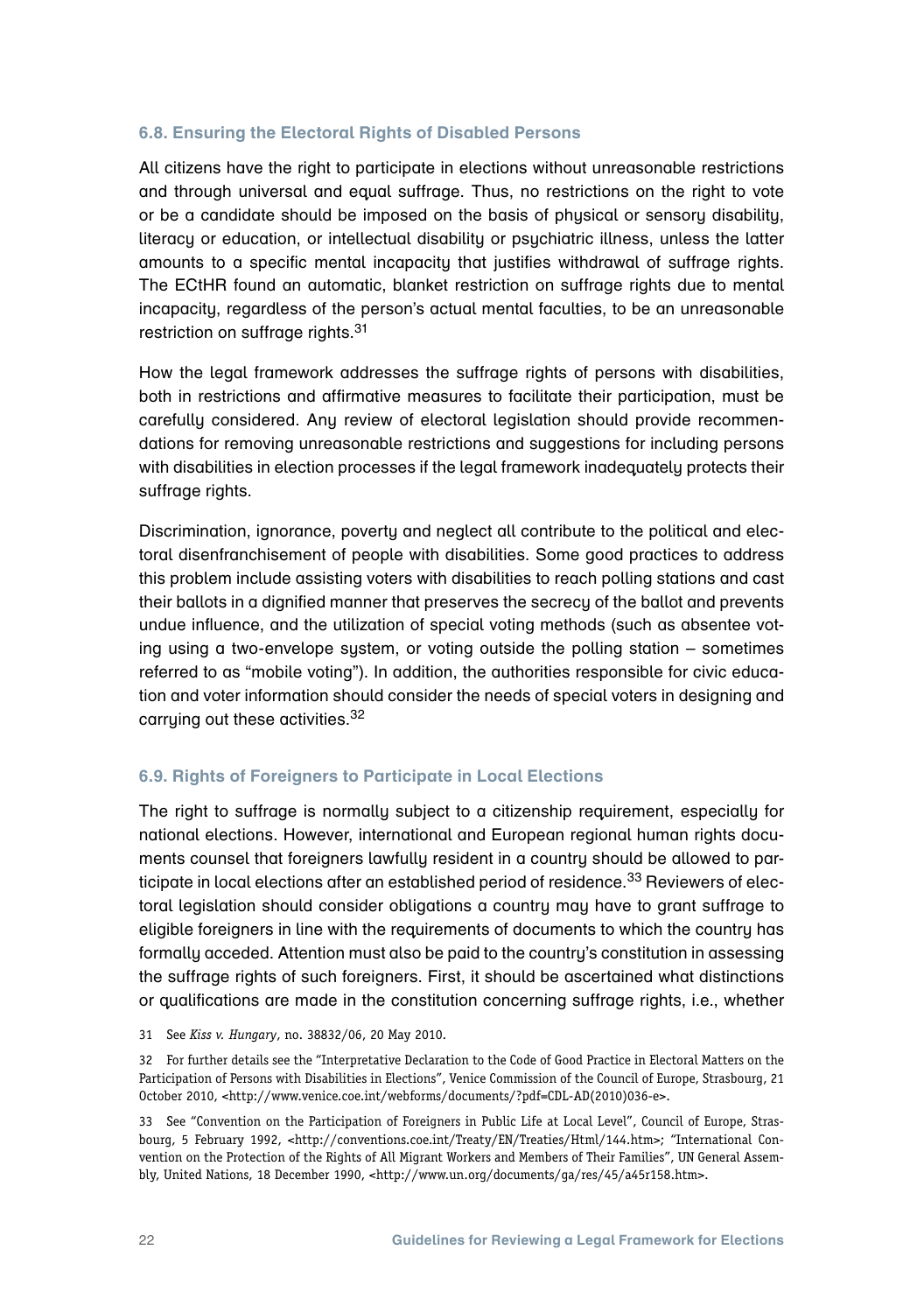<span id="page-28-0"></span>there is a citizenship requirement and whether it applies to elections at all levels. Second, it should be ascertained whether the constitution incorporates, by reference, any international or regional document that grants suffrage rights to eligible foreigners, even though the country has not formally acceded to the document.

### **6.10. Rights of an Elected Candidate and the Forfeiture of Mandates**

The legal framework should ensure that a mandate won by a candidate in an election should not be withheld or withdrawn by any state body, whether by an executive agency, election authority, legislative body, court or other body. There are limited exceptions to this rule, such as cases in which a member of parliament has been impeached according to a constitutional process.

Similarly, the legal framework should not permit a political party to have control over an elected candidate's mandate. Nor should membership in the political party be a condition for retention of a mandate. Elected candidates must have the freedom to form political associations at any time, including the freedom to leave one political party and join another without the threat of mandate forfeiture. This principle is applicable even where the electoral sustem uses a closed-list election sustem, in which voters are not allowed to express preferences among the candidates within a list.<sup>34</sup>

The reviewer of electoral legislation should comment on any provision that unreasonably requires the forfeiture of an elected candidate's mandate or permits control over the mandate by a political party and should recommend that any such provision be removed from the law, stressing the principle that an elected candidate is accountable to the electorate. This accountability is undermined if the legal framework contains unreasonable forfeiture provisions or requires a candidate who has changed political party affiliation to prematurely surrender his or her mandate.

34 See the "Report on Imperative Mandate and Similar Practices", Venice Commission of the Council of Europe, Strasbourg, 16 June 2009, <[http://www.venice.coe.int/webforms/documents/CDL-AD\(2009\)027.aspx](http://www.venice.coe.int/webforms/documents/CDL-AD(2009)027.aspx)>.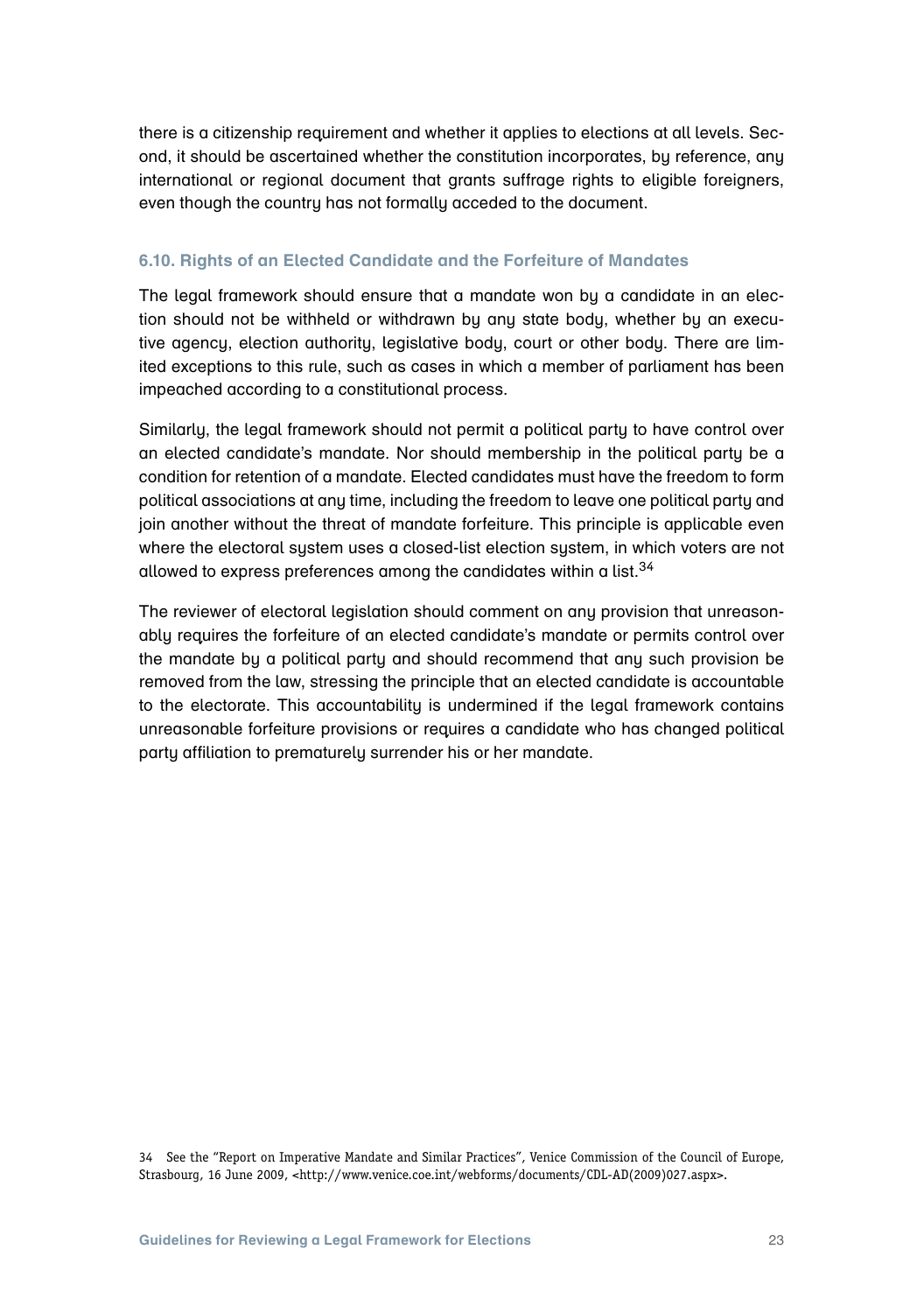<span id="page-29-0"></span>

# 7.

## Election-Administration Bodies

### **7.1. General Considerations**

The administration of democratic elections requires that election-administration bodies perform their duties in a professional and impartial manner, independent from any political interests, and that their acts and decisions be subject to judicial review. These are critical issues, as the bodies that administer elections make and implement important decisions that may have an impact on the overall conduct of elections, and even their outcomes. A country's political circumstances are also an important consideration for reviewers of the legislation that regulates election-administration bodies.

The structure of the election administration as established by the legal framework should usually include a central election-administration body, with authority over sub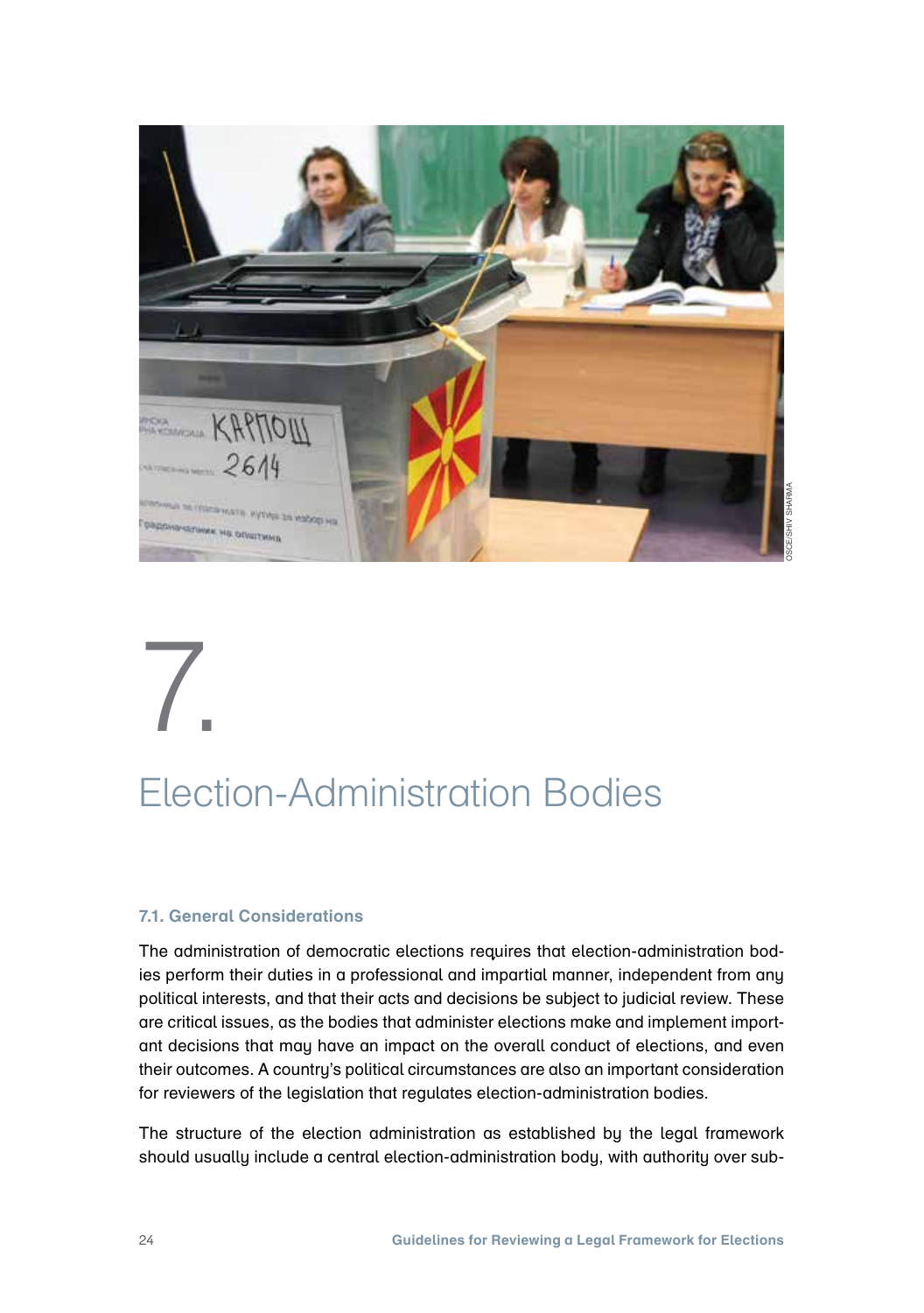ordinate election-administration bodies and responsibility for the overall conduct of elections. Federal states with a high degree of decentralization are sometimes justifiable exceptions to this principle. Whatever the case, the polling station should be the lowest level of the election administration structure.

It is common for a subordinate election-administration body to exist for each electoral constituency (district) in which candidates are to be elected. Whether intermediate election-administration bodies are needed will depend on the electoral sustem, as well as geographic and demographic factors unique to the country. In the context of a particular election, reviewers of electoral legislation should be wary of both an excessive number of election-administration bodies, as well as an insufficient number of levels in the election administration structure.

It is critical that the legal framework defines the relationship between the central election-administration body and those at lower levels, as well as the relationship between the election administration and executive government authorities at the national and local levels. The authority and responsibility of election-administration bodies at each level should be clearly defined in the legal framework. It is considered good practice that the central election-administration body be permanent to provide continuity in the performance of the election-administration bodies between electoral cycles.

The legislation should contain clear provisions on the way election-administration bodies should conduct their work. The law should state how and when election-administration bodies should meet, what tupe of notice the public should be given of these meetings, and how and within what timeframe the decisions of election-administration bodies should be made public. The law should define quorum requirements and also provide clear provisions for transparency so that the work of the election administration can be observed.

Where possible, professionals familiar with the country's electoral framework should be appointed to administer elections. Thus, a common provision found in many legal frameworks requires that members of election-administration bodies, at every level, have a background or training in law. Some legal frameworks also contain a similar requirement for the staff of election-administration bodies. Although such a provision is generally acceptable, it may be overly restrictive for lower level election-administration bodies, particularly at the polling station level. Furthermore, depending on the responsibilities of the election administration, it could be useful to include experts in administration and other technical areas, such as computers and software programming, in its staff. This would be particularly beneficial at the central level.

Provisions concerning the professional background of members of the election administration have to be evaluated within the context of the country in question. It is necessary to assess whether it is possible that the result of such a provision would be that the only people eligible to staff election-administration bodies would be biased in favor of a particular political interest or opinion. It is critically important to ascertain and consider the practical implications of such provisions governing the qualifications for elec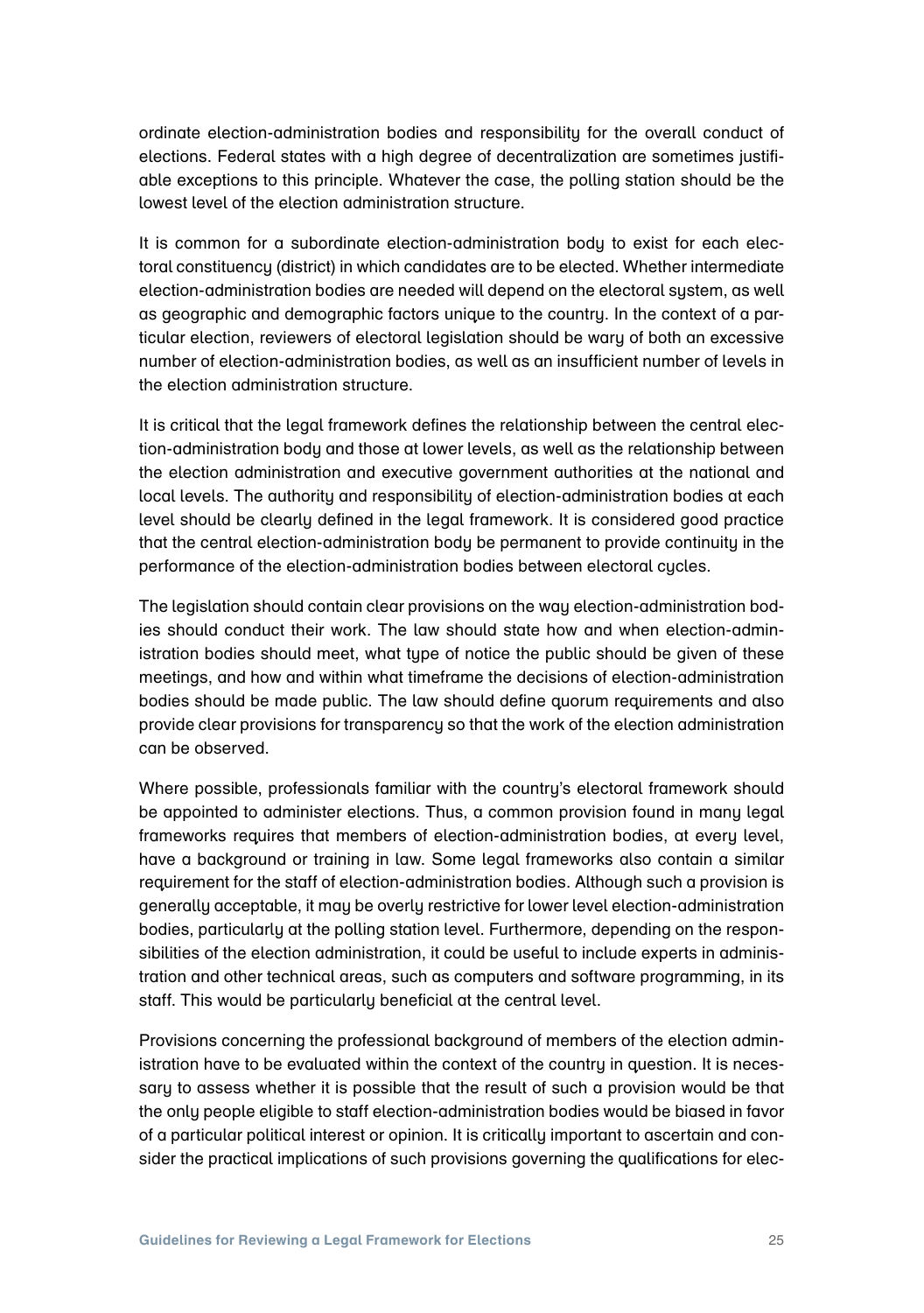<span id="page-31-0"></span>tion administration members and staff. The legal framework should ensure a selection method that is open and transparent.

The legal framework should also specify on which grounds and according to what procedures a member of an election body or its staff can be removed. Except in cases where a person has completed the legally defined term in a position, grounds for removal should be limited to those necessary to protect the impartial and professional performance of the election administration. Members and staff of election-administration bodies should be protected against arbitrary or politically motivated removals, including removals by their own nominating bodies. The law should also specify the rights of each election-administration member, including rights to receive timely and adequate notice of meetings, to access all relevant documents and information, and to participate in all meetings.

The legal framework should clearly define the duties and responsibilities of election-administration bodies to ensure, in a transparent and accountable manner, the inclusiveness of the registration of candidates and, where relevant, of voters; coherent voting procedures that are made known to the public; the integrity of the ballot through appropriate measures preventing potential unlawful and fraudulent activities; and honest counting, tabulation and public reporting of both preliminary and final, official results.

### **7.2. The Formation of Election-Administration Bodies**

A wide range of models for the formation of election-administration bodies has emerged in OSCE participating States over the course of the last century. In the absence of a specific international standard for the formation of election administrations, each country should find the most appropriate model that complies with local traditions and good practices that have been developed, and based on a few guiding principles, most notably the confidence of election stakeholders and transparency and accountability in the overall election process.

Although there is no specific international standard as a model for the formation of election-administration bodies, there are general international standards for filling public positions that should be considered when evaluating provisions for the formation of election administrations. Every citizen has the right, on a non-discriminatory basis and without unreasonable restrictions, to have access to public service in his or her country.<sup>35</sup> The United Nations Human Rights Committee has interpreted the right to equal access to public service very broadly:

The conduct of public affairs, referred to in paragraph  $25(a)$ , is a broad concept, which relates to the exercise of political power, in particular the exer-

<sup>35</sup> See ICCPR, UN General Assembly, 16 December 1966, Article 25(c), <http://www.ohchr.org/EN/ProfessionalInterest/Pages/CCPR.aspx>; UDHR, UN General Assembly, 10 December 1948, Article 21(2), <[www.un.org/en/](http://www.un.org/en/documents/udhr/) [documents/udhr/>](http://www.un.org/en/documents/udhr/). The right to non-discriminatory access to public employment and civil service positions is basic and should be broadly applied.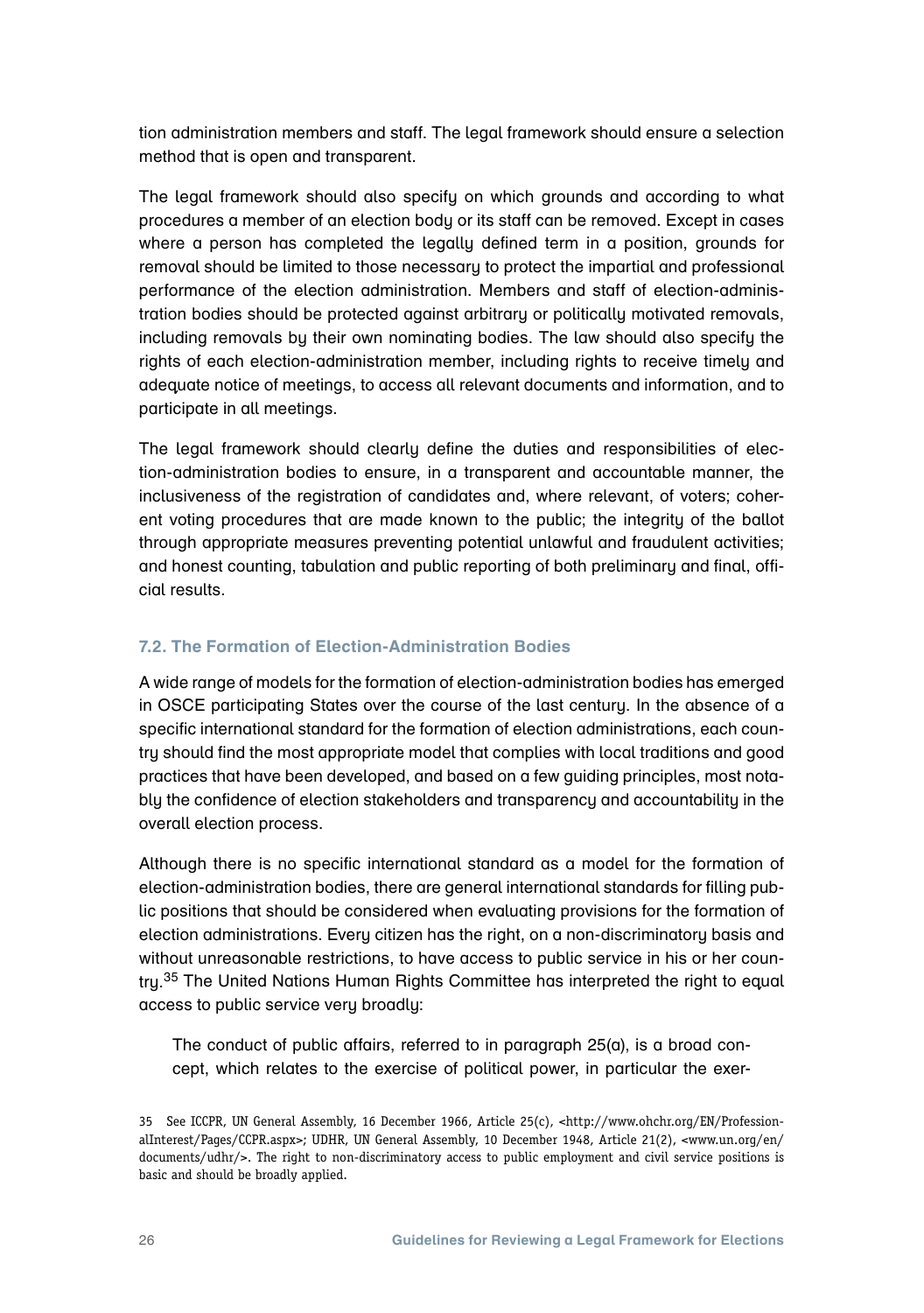cise of legislative, executive and administrative powers. It covers all aspects of public administration, and the formulation and implementation of policy at international, national, regional and local levels.<sup>36</sup>

A country's chosen model of election administration, even one in which temporary election workers are appointed for brief terms of service, should respect the principle that these positions should be filled on a non-discriminatory basis.

Countries that have a long tradition in the conduct of democratic elections frequently rely on election-administration bodies composed of civil servants from the central level of government or of officials elected by popular vote in elections. There are also examples of countries where elections are administered by judges. The performance of executive functions in elections by judges can, however, raise questions concerning the separation of powers, particularly in cases where judicial power is constitutionally limited to the adjudication of court disputes. Such arrangements have emerged over long periods of time and appear, according to reports by election observers, to have gained the confidence of the electorates in question. The confidence of the electorate and respect for the rule of law and constitutional principles are crucial for the establishment and reinforcement of democratic traditions.

More recently, emerging democracies without long traditions of democratic elections have developed an alternative form of election-administration bodies, based on the concept of a central body whose sole responsibility is the administration of elections. This form of election administration features election commissions whose legal authority is limited to administering elections. Such election administration models have been used by countries in democratic transition, frequently when there is lack of trust in state institutions as potential election administrators.

Different states have chosen different approaches to determining the makeup of their central election-administration bodies, including those based on multiparty representation, institutional quotas or a membership composed of civil servants. In the two latter instances, judges might be included in the membership of the commission. The membership of lower level election commissions generally replicates the principle followed in the establishment of the central commission. The legal framework should specify quorum and voting majorities for decision-making. It should also set out procedures for the selection and appointment of commission members, including for the positions of chairperson, deputy chairperson and secretary, under which no political interest has preponderance.<sup>37</sup>

The main value of setting up the central election-administration body based on multiparty representation is to strengthen confidence and transparency in the process by

<sup>36</sup> The United Nations Human Rights Committee has adopted a General Comment interpreting the principles for democratic elections and public service set forth in Article 25 of the ICCPR. UN Human Rights Committee, General Comment No. 25, *op. cit.,* note 21.

<sup>37</sup> The term "political interest" is chosen for its broader meaning, as opposed to the term "political party".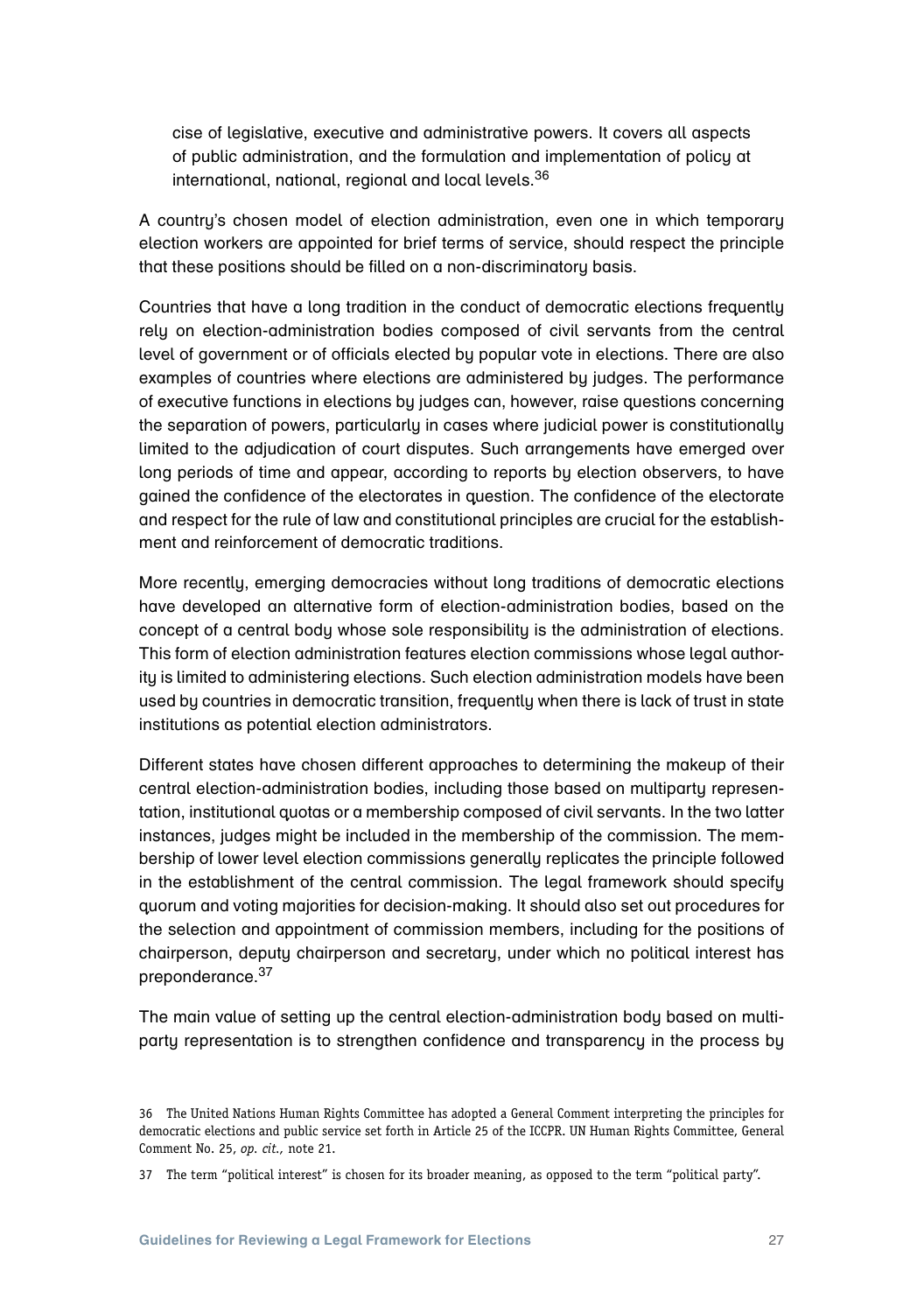allowing major political interests to take part in the administration of the election.<sup>38</sup> These representatives may be members of a specific political party or civil servants, but could also have other backgrounds. The key assumption is that major political interests contesting the election should be able to identify professional and publicly respected individuals who, regardless of their political affiliations, will be able to implement the legal framework in a collegial and consensual manner, in accordance with both the spirit and the letter of the law. <sup>39</sup>

Central election-administration bodies established on the basis of institutional quotas would include representatives from major state institutions, generally from the legislative, judicial and executive branches. In a pluralistic political environment, political interests would generally be represented in the central election-administration body through nominations by the legislative branch. The institutional quota model is well suited to the introduction of staggered terms for central election-administration body members, to ensure continuity.

Central election-administration bodies composed of civil servants and/or judges often include both permanent and temporary components. The permanent component is formed of civil servants and/or judges, who either take leave from their permanent offices to join the central election-administration body for a few months to administer the entire process, including the registration of candidates, or may have multiple-year mandates. After the completion of registration, a few weeks before election day, the membership of the body is expanded with the temporary component. The members of this second, temporary group comprise appointees of those parties and coalitions that have been registered to participate in the election. The temporary members may or may not have full voting rights and decision-making authority during the remaining phases of the electoral process. Tasking representatives of the judiciary, even those on temporary leave, with the administration of elections should be carefully considered and balanced against the fundamental principles of judicial independence, judicial oversight through court review over the other branches of power, and constitutional questions concerning the performance of executive functions by members of the judicial branch.

Reviewers of electoral legislation need to identify the structure and rules for the functioning of election-administration bodies. They also need to assess whether legislation provides clear guidance for the determination of the membership of election-administration bodies, the rights and responsibilities of these bodies, and rules and timelines covering both the reaching of decisions and addressing of appeals, in order to provide useful recommendations where relevant for possible improvements. The views of major political actors could help to identify the practical consequences of a particular election-administration arrangement. The reports of election observers can be informative

<sup>38</sup> There is always a risk of controversy with regard to naming the major political interests in a given country at a given time. This is one of the sensitive areas for establishing broad agreement. However, sensitivities may be limited if the election is conducted in an atmosphere of overall confidence in the process.

<sup>39</sup> Observers have reported, at times, that this model has been abused by granting decision-making powers to one political interest.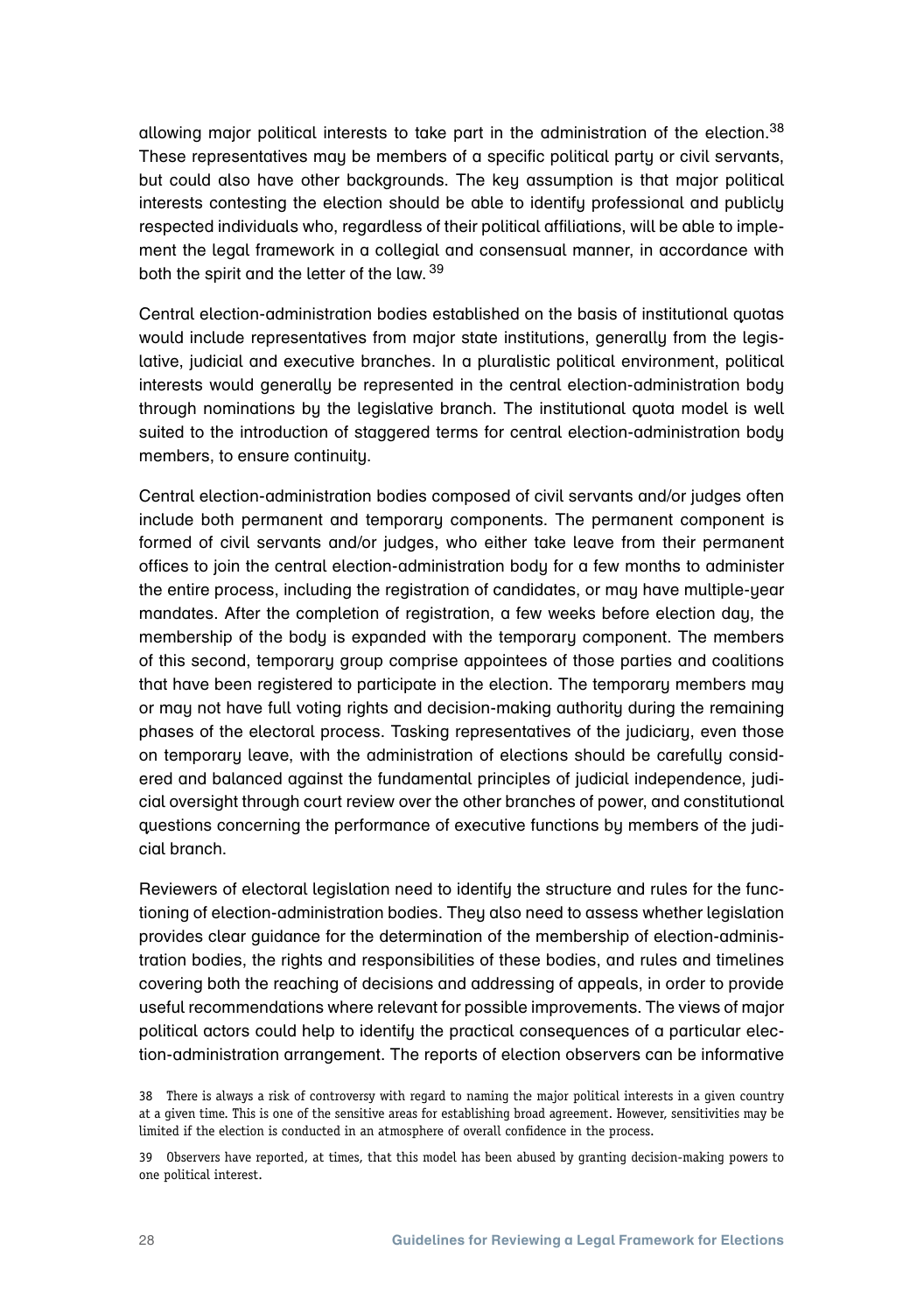<span id="page-34-0"></span>in this respect. If the legal framework adopted follows a party-oriented formula, then it should address how and when changes in commission membership should occur when a political party dissolves, new parties emerge, or when the relative strength and representation of parties in elected institutions change.

### **7.3. The Status and Operation of Election-Administration Bodies**

In order to enhance continuity and institutional consolidation, the central election-administration body generally works on a permanent basis. However, if the executive branch of power is tasked by law to provide strong administrative support to the electoral process, under the guidance of the central election-administration body, the latter may still function appropriately if continuity of membership is ensured. It is common for lower election-administration bodies, particularly at the polling station level, to be temporary bodies established before an election. The legal framework should require that election-administration bodies be established in a timely manner and be adequately funded.

Regardless of how they are formed and the degree of partisanship involved, election-administration bodies should operate in a professional, collegial and impartial manner, independent from interference by political interests and other branches of power. Once formed, an election-administration body must serve the interests of all citizens and electoral participants. No election-administration body should act in a partisan manner or exhibit partiality in the performance of its duties.

The legal framework should also provide mechanisms to allow aggrieved voters, observers, political parties or individual candidates to seek relief from a decision, action or failure to act by an election-administration body. The mechanism might involve an appeal to a higher election-administration body or, where the decision is made by the highest election-administration body, an appeal to a court of law. The important point is that the legal framework must provide for the opportunity to have a decision or act by an election-administration body reversed or corrected. The system of appeals should provide clear hierarchical procedures to exclude possible "forum shopping" between institutions and to facilitate uniformity and consistency in decisions on appeals.

### **7.4. Political Pluralism in Election Administration**

Democracy is based on political pluralism and the rule of law, which must exist in national life and state institutions, including the election administration, in order to have genuine democratic elections. Reviewers of electoral legislation should examine the mechanisms in the legal framework to facilitate political pluralism and ensure the appointment of an election administration that is reflective of the political landscape in society. Recommendations to achieve this goal may range from providing the right to suggest nominees for election administration positions to the right to appoint a number of members. Various solutions can be sought to provide for political pluralism in election administration, and which of these are appropriate will depend on the country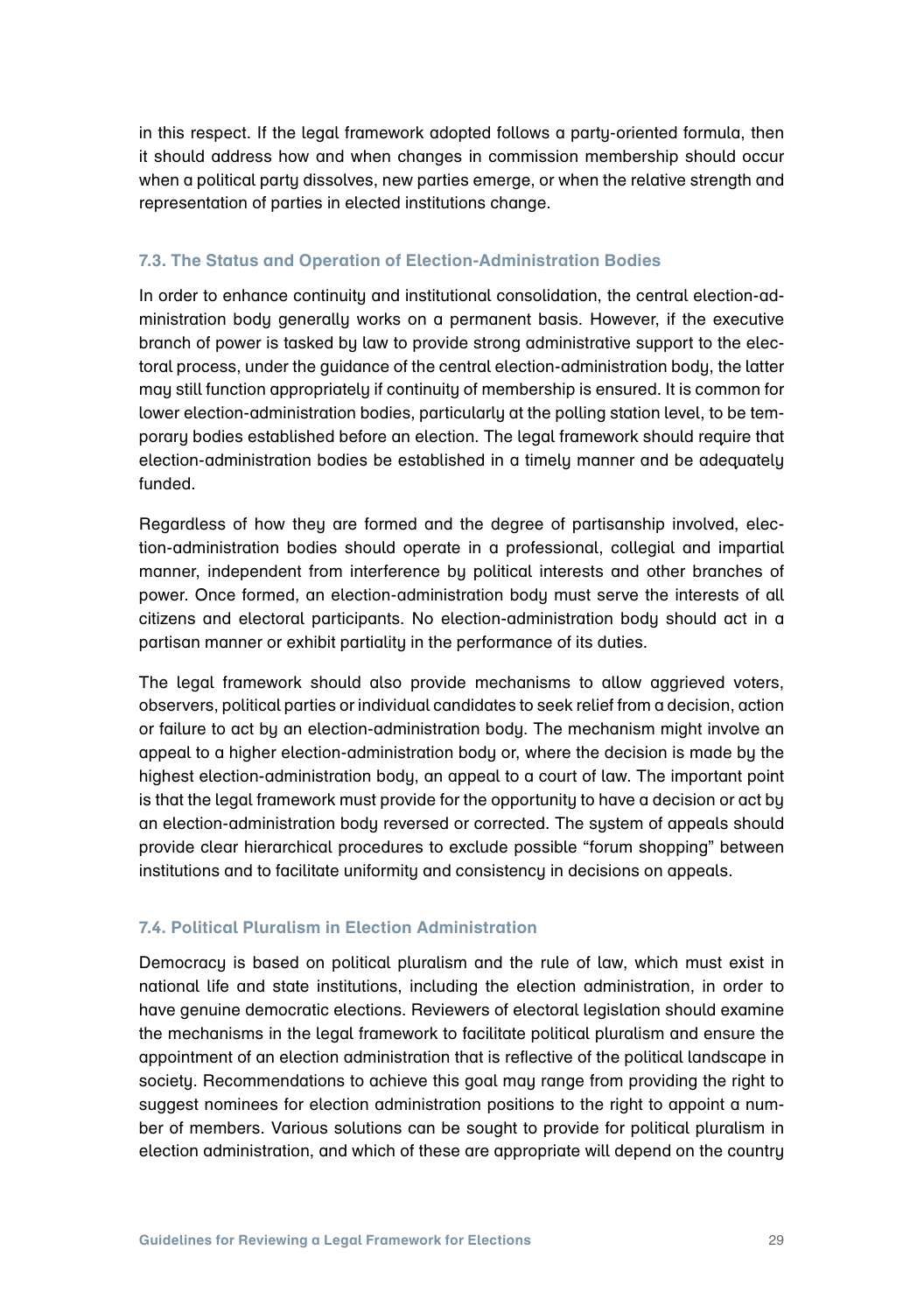context. However, the reviewer of electoral legislation should be able to discern immediately any legal provisions that create a monopoly on the appointment of election administration members. In these situations, the reviewer could comment and recommend amendment of the legal framework to include a degree of political pluralism in the administration of election processes.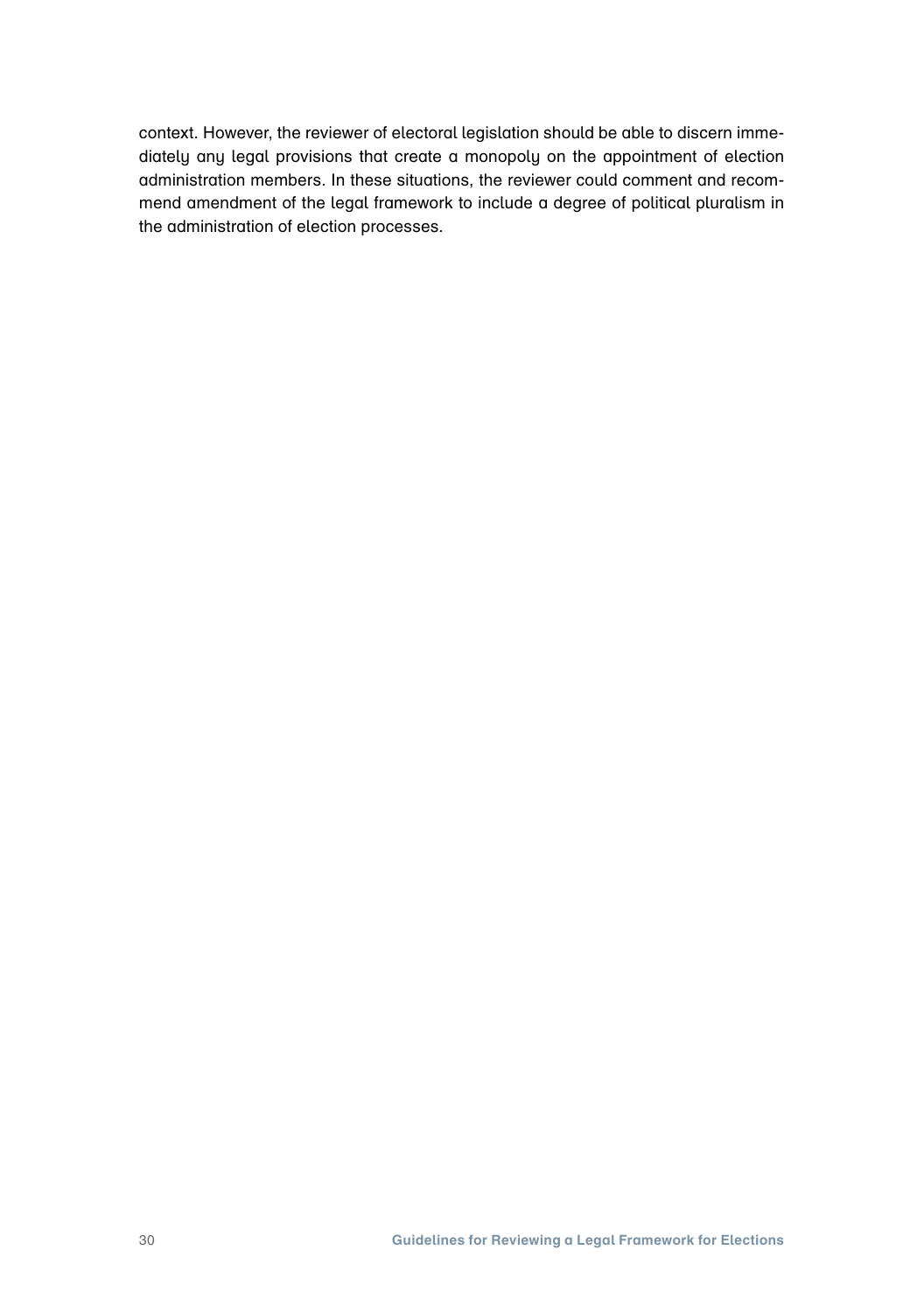

## 8.

#### Voter Registration and Registers

#### **8.1. Transparency in the Voter-Registration Process**

The right to vote is only of full value if the legal framework makes it easy for a person to register to vote, ensures accuracy in voter registers, includes sufficient safeguards against fraudulent voting, and guarantees honest counting of votes and tabulation of results. One of the standards for voter registration and maintenance of registers is complete transparency.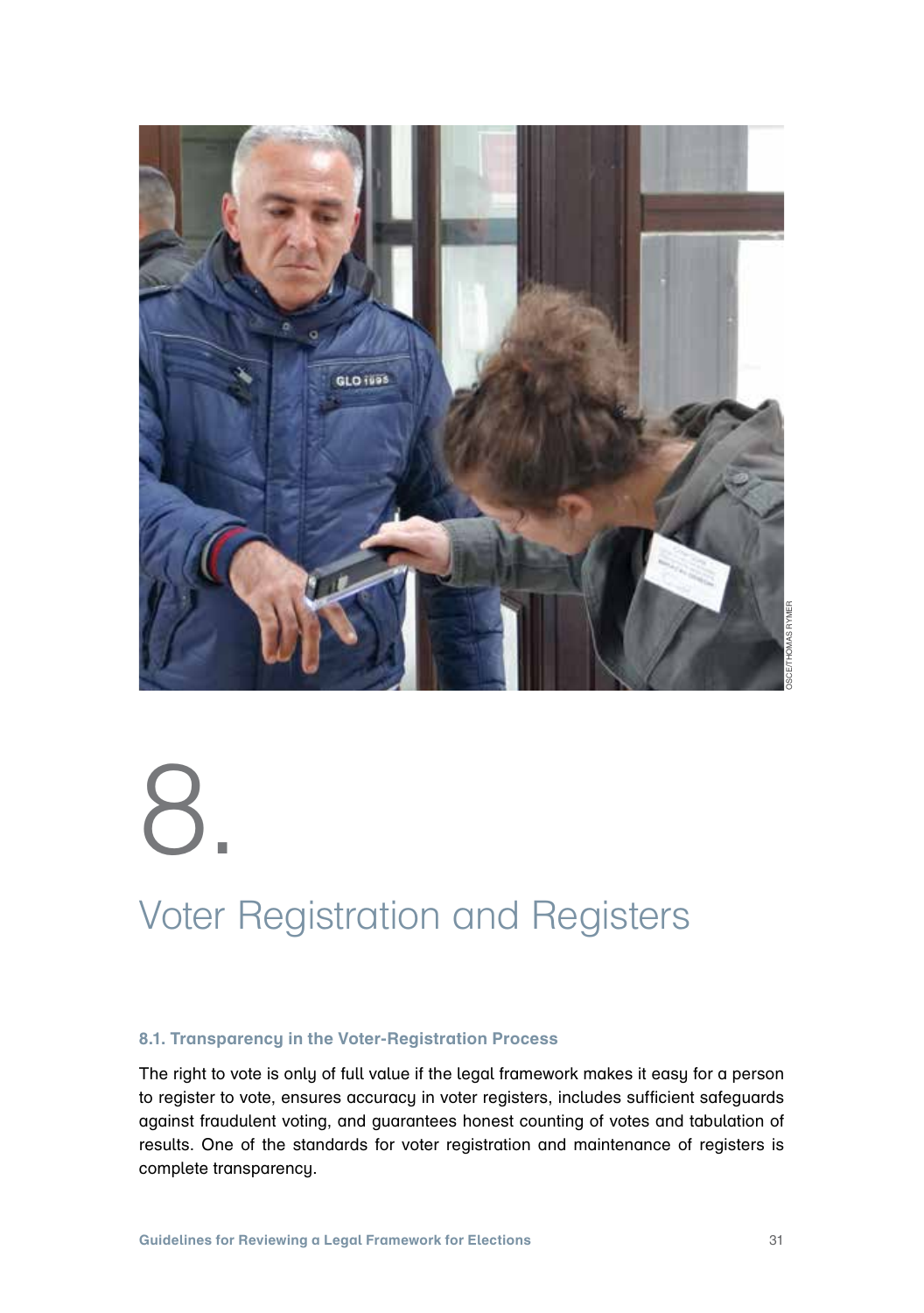Transparency in the voter-registration process and the maintenance of voter registers should ensure that registration is easy for a person who has the right to vote, while also ensuring accuracy to prevent the potential for fraudulent voting. Reviewers of electoral legislation should be satisfied that the legal framework provides such transparency. The legal framework should clearly specify the method of establishing voter eligibility, including what documentation is required, so that the process is fully transparent, not subject to arbitrary decisions, and can be publicly monitored in an objective manner.

Transparency requires that voter registers be public documents readily available for inspection without undue cost to the requester, particularly if this is an eligible voter, political party or individual candidate. It is common for voter registers to be available at reasonable times and locations and for a sufficient period of time for voters to inspect and examine their personal data or those of their relatives, free of charge. The legal framework should clearly specify who may inspect voter registers, how the inspection should occur, and during what periods the registers should be available for public inspection.

The legal framework should clearly state the permitted uses of information obtained from inspection of the voter registers, including whether the information can be used for purposes other than requesting corrections or making challenges to the registration of a particular voter. In particular, the law should state whether the information may be used for the campaign activities of political parties and candidates, as well as establishing sanctions for the misuse of information obtained from voter registers. The law should also specify whether voter registers can be made available in an electronic format to political parties or other specified election stakeholders if so requested, as well as to public in general.

The legal framework should clearly specify who is permitted to request changes or entries to and deletions from the register, how such requests are made, and during what time period requests may be made. Requests involving changes, entries and deletions should not be limited to a time period just before a given election, except where necessary to finalize registers prior to an election. People should not be limited to making requests that relate only to themselves. Anyone should be permitted to make a request that affects another person, provided the other person is notified of the request and has permitted the request to be made on his or her behalf. Additionally, requests for changes should be available for public inspection. Changes, entries and deletions should be made only upon the presentation of specific documentation and in accordance with the procedure identified in the legal framework. Decisions on requests should be made expeditiously, within a time period specifically stated by the law. Adverse decisions must be subject to appeal and appeals must be determined expeditiously, within a time period specifically stated by the law.

A voter-registration system may be active or passive. Regardless of the choice of system, care needs to be taken to ensure the ease of registration, verification and maintenance of voter data, and to remove any obstacles that might prevent or discourage voters from registering or updating their records. The final responsibility for the accu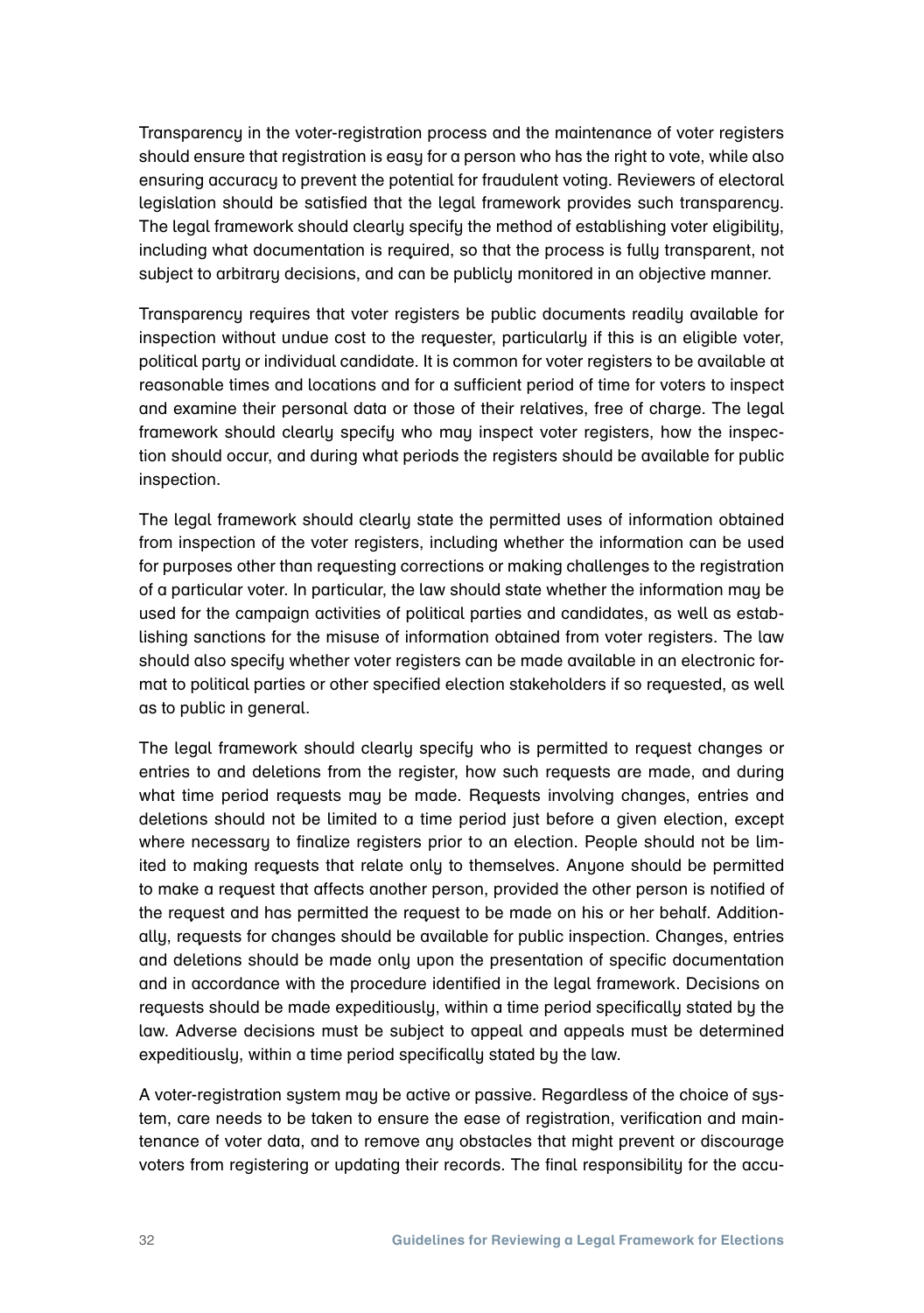racy of voter registers may lay with local authorities or a central state authority. A change should be made only by those responsible for maintenance of the voter register and only based upon documentation that justifies the change. However, the voter-registration system established by the law should, first, ensure that voter registers are maintained in an accurate and transparent manner that protects the rights of citizens of legal age to register and, second, prevent unlawful or fraudulent registration. Voter registers must be systematically updated and corrected in a transparent manner, well in advance of elections, to allow electoral participants and voters the opportunity to review it for accuracy.

#### **8.2. Creation of Voter Registers for Election Day**

It is necessary that voter registers be updated before the day of elections and are made available in polling stations to verify the eligibility of voters requesting a ballot. The legal framework should contain specific provisions to provide for updating the voter registers before election day, including specified deadlines for printing preliminary registers, public scrutiny, requests for changes and corrections, filing of legal challenges to decisions made by the election administration on requests for changes and corrections, and printing of the final registers for delivery to polling stations.

The law must clearly specify who is permitted to request updates of registration records and entries, the procedure for making such requests, and the time period during which requests can be made. Further, a voter who may be affected by such a request, either by being removed from the voter register or assigned to a different polling station, must be notified of the request and have the opportunity to submit documentation or information in support of or against the request. The legal framework should state specific procedures for such requests to avoid any possible disenfranchisement of eligible voters.

Documentary materials necessary to justify a change or correction in the voter register should be clearly stated in the law. If a change or correction is permitted based on a written statement where supporting documentation is not available, then the law should clearly state what form the statement must be in and whether the statement must be verified by a witness or government official. There should be no doubt as to whether a change or correction is justified based on the material or information presented to the election administration. The legal framework should provide that decisions on requests should be made expeditiously and by the stated deadline. All decisions must be subject to judicial appeal, and courts must decide on such appeals expeditiously, within a time period specifically stated by law.

Deadlines for updating of the voter registers must be clear and, after the expiration of such deadlines, the voter register should be closed to further changes. The law should prohibit changes or corrections of records after the legal deadline for changes and corrections. However, the law may permit, subject to specific conditions, changes or corrections after the deadline where required by an appropriate court order. The law should require, once voter registration is completed, announcement of the number of registered voters countrywide, by local government units and by polling stations. Pub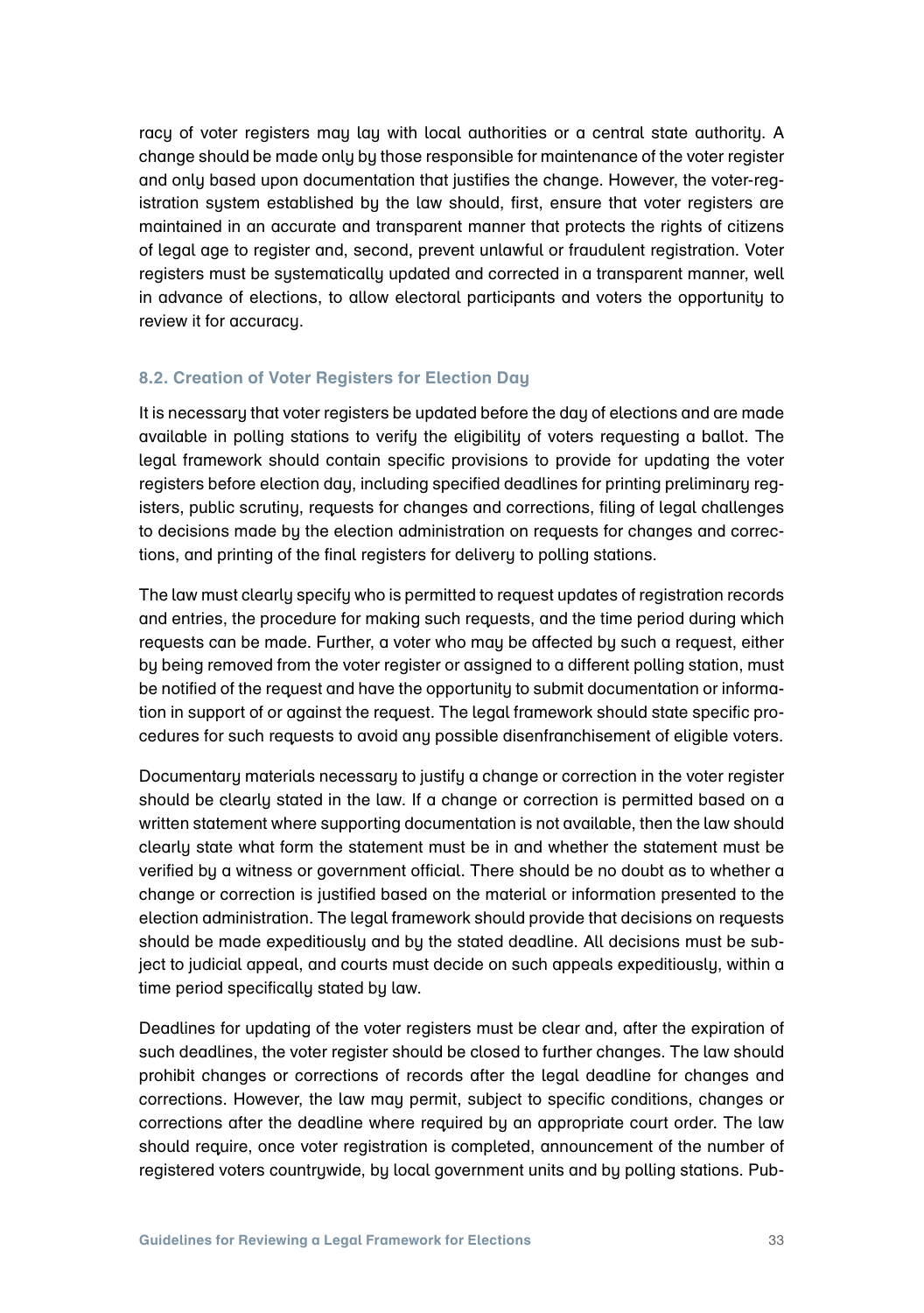licly announcing the voter-registration figures ahead of election day is helpful to the electoral contestants and enhances the overall transparency of the election process.

Updating of the voter registers may require the creation of special voter registers for special voting arrangements, such as voting abroad, early voting, voting by persons involved in the administration of elections on election day, mobile or homebound voting, and absentee voting by voters who are away from their place of residence on election day. The law should clearly specify the processes, deadlines and all modalities of how such special voter registers are created and how voters placed on special voter registers are removed from the regular voter register.

The law should specify when the final voter registers, after the expiration of all deadlines, must be printed and delivered to polling stations. The law must be clear as to the personal information of voters included on the registers delivered to polling stations, including special voter registers.

#### **8.3. Protection of Personal Data and Information of Voters**

In addition to requiring full transparency to protect the integrity of voter registers, the law should provide for the protection of personal data and information that have been collected during voter registration. The legal framework will require that a person disclose certain information to the authorities for purposes such as registration as a voter or as a candidate. The legal framework should prohibit the collection, use or dissemination of personal data or information in any manner for any purpose other than the exercise of suffrage rights. In particular, care should be given to provisions that relate to fingerprints, photographs and personal identification numbers, as well as to ethnicity or other factors that could lead to discrimination or place the voter at risk of personal harm. The reviewer of electoral legislation should also carefully assess provisions specifying what personal information and data concerning a voter will be listed publicly on registers.

The protection of personal information has its basis in the fundamental right to privacy recognized by international and regional human rights documents. The United Nations Human Rights Committee has noted that the right to privacy embodied in the ICCPR is affected by the collection and holding of personal information on computers, data banks and other devices.<sup>40</sup> The right to privacy has been clarified by international and regional documents to include the manner in which states collect and automatically process personal data. Additionally, there have been cases decided by the ECtHR in the area of personal data protection and the right of privacy.41 The European Court has emphasized that the protection of personal data is of fundamental importance to a person's enjoyment of his or her right to privacy. Legal provisions governing voter registers must be reviewed carefully to ensure the law protects the right to privacy of

<sup>40</sup> "General Comment No. 16: The right to respect of privacy, family, home and correspondence, and protection of honour and reputation (Art. 17)", UN Office of the High Commissioner for Human Rights, 4 August 1988, paragraph 10, [<http://www.unhchr.ch/tbs/doc.nsf/0/23378a8724595410c12563ed004aeecd>](http://www.unhchr.ch/tbs/doc.nsf/0/23378a8724595410c12563ed004aeecd).

<sup>41</sup> See for example, *S. and Marper v. The United Kingdom* [GC], nos. 30562/04 and 30555/04, 4 December 2008.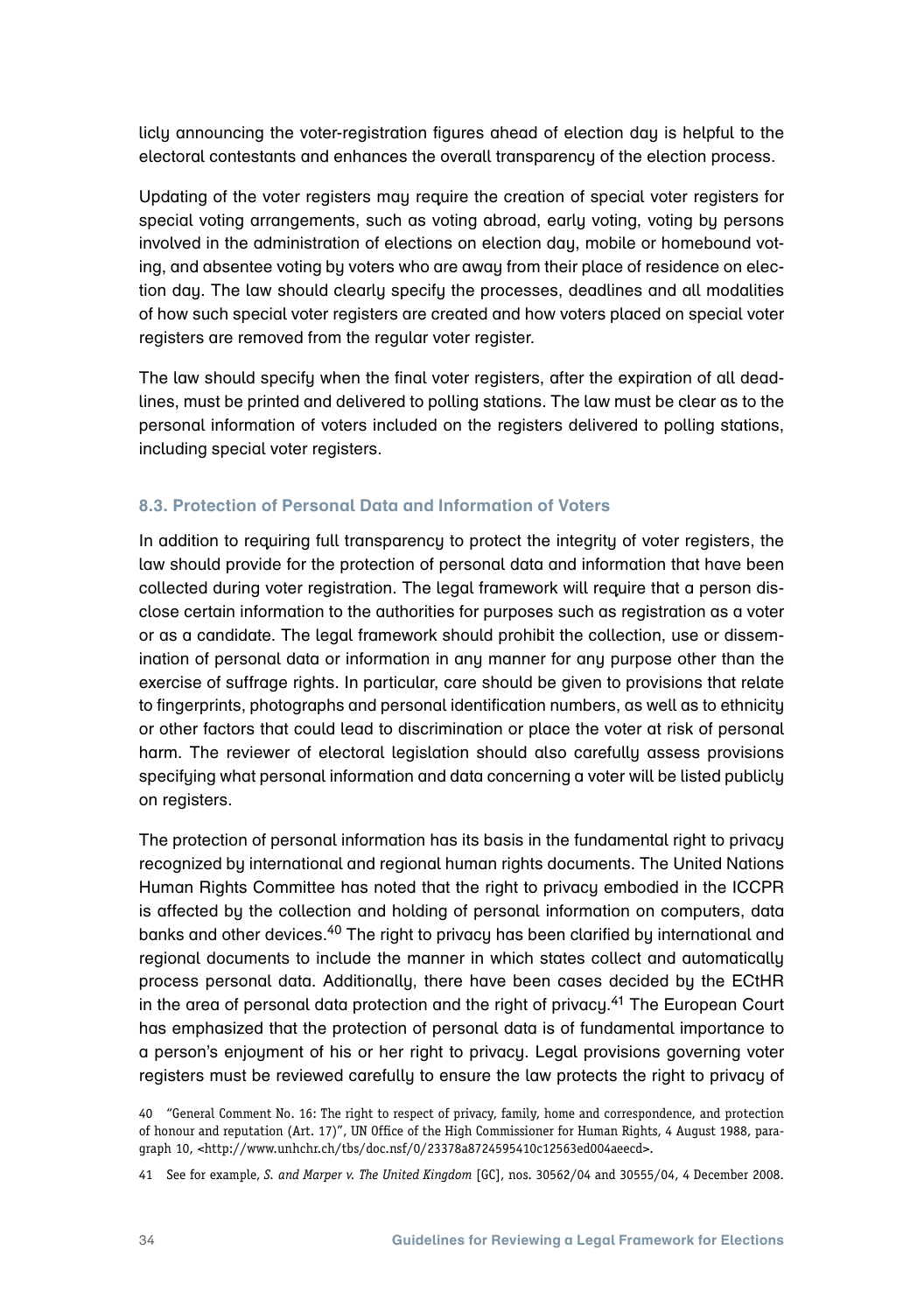voters. Further, to the extent voter information is stored, altered, erased, retrieved or processed, such voter information is subject to special rules governing the automatic processing of personal data. These special rules are discussed in Chapter XV on "Use of New Voting Technologies".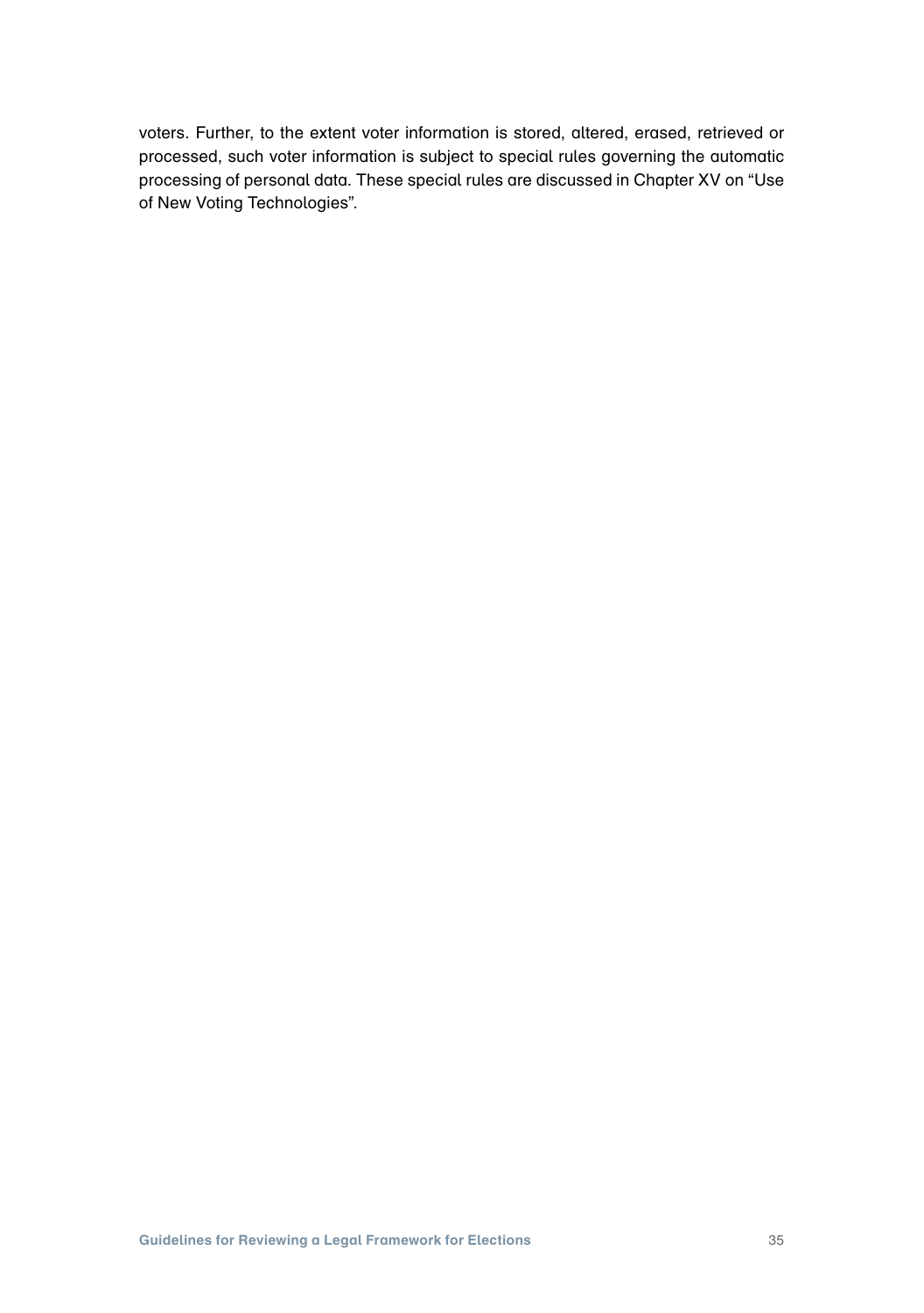

# 9.

#### Political Parties and Candidates

#### **9.1. Equal Treatment Before the Law**

The legal framework should ensure that all political parties and candidates are able to compete in elections on the basis of equal treatment before the law. Paragraphs 7.5 and 7.6 of the OSCE 1990 Copenhagen Document set the standards in this regard.

Paragraph 7.5 of the Copenhagen Document requires that citizens be permitted "to seek political or public office, individually or as representatives of political parties or organizations, without discrimination".42 Thus, candidates seeking office must be permitted to

<sup>42</sup> See also General Comment No. 25 of the UN Human Rights Committee, which provides, in paragraphs 15 and 17: "Persons who are otherwise eligible to stand for election should not be excluded … by reason of political affiliation", and "The right of persons to stand for election should not be limited unreasonably by requiring candidates to be members of parties or of specific parties." UN Human Rights Committee, General Comment No. 25, *op. cit*., note 21.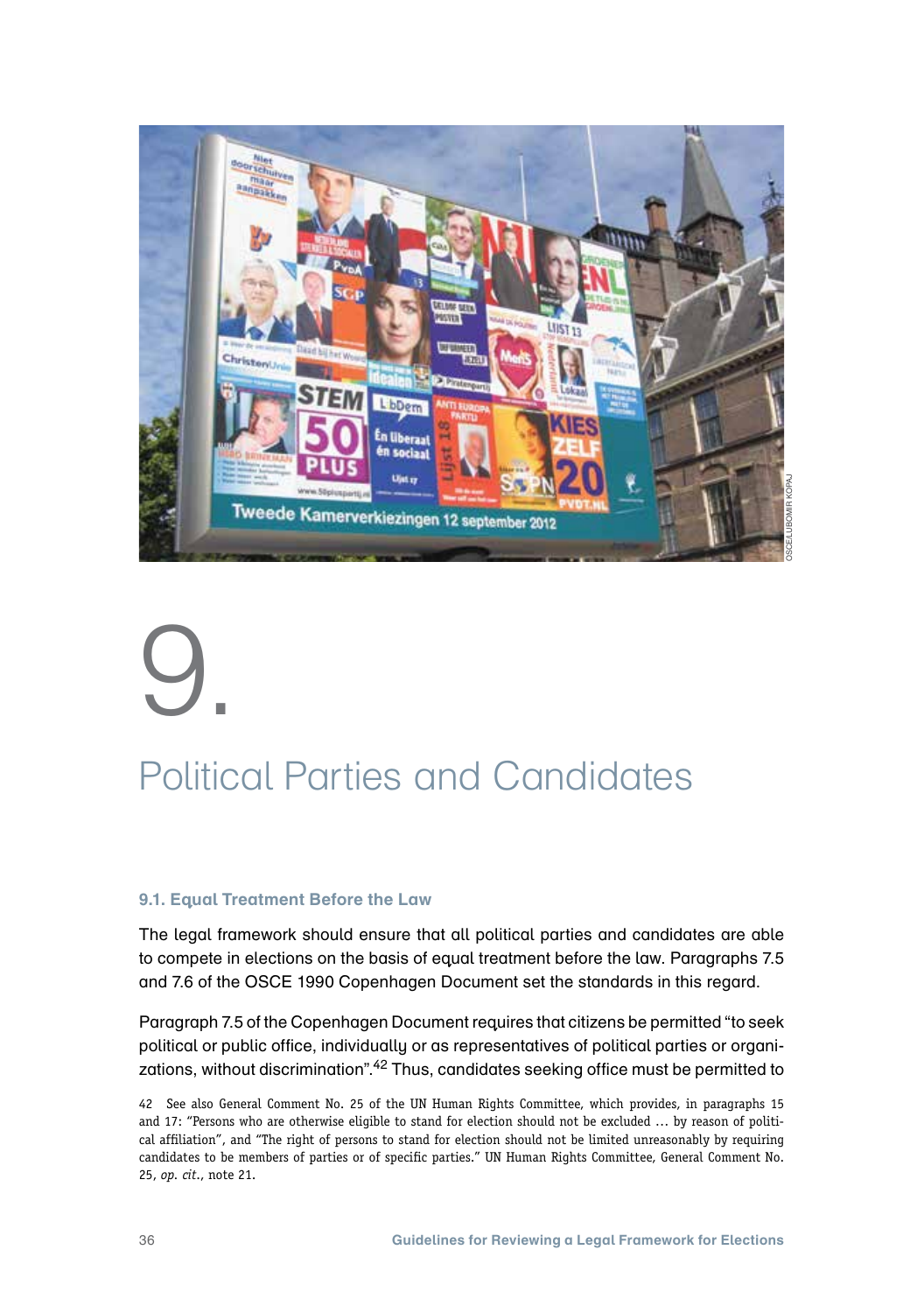run as party candidates, independent candidates nominated by initiative groups or as self-nominated candidates. However, the legal framework should be drafted carefully to eliminate the possibility of self-nominated candidates appearing on the ballot with party affiliation or endorsement without the certification of that party. This is necessary to prevent voters from being misled about party affiliation when marking their ballots. Additionally, candidates cannot be discriminated against, regardless of party affiliation or lack thereof.

Paragraph 7.6 of the Copenhagen Document requires respect for the "right of individuals and groups to establish, in full freedom, their own political parties or other political organizations", and that the state "provides such political parties and organizations with the necessary legal guarantees to enable them to compete with each other on a basis of equal treatment before the law". This requires the legal framework to establish conditions that will allow for all political parties and candidates to compete in elections on an equitable basis. In some countries, the establishment of equitable conditions for all election participants is referred to as providing a "level playing field". This sports analogy illustrates the principle that no political party or candidate should have an unfair advantage over any other, or be subject to a disadvantage.

The use or "abuse" of state resources has become a very problematic area in many states during elections and is contrary to the principle of equal treatment of candidates and political parties. Although there is a natural and unavoidable incumbency advantage, legislation must be careful to not perpetuate or enhance such advantages. Incumbent candidates and parties must not use state funds or resources (i.e., materials, work contracts, transportation, employees and similar assets of the state) to their own advantage. Paragraph 5.4 of the OSCE 1990 Copenhagen Document provides, in this regard, that participating States will maintain "a clear separation between the State and political parties; in particular, political parties will not be merged with the State".

To allow for the effective regulation of the use of state resources, legislation should clearly define what is considered an abuse. For instance, while incumbents are often given free use of postal systems (seen as necessary to communicate their acts of governance with the public), mailings including party propaganda or candidate platforms are a misuse of this free resource. Legislation must address such abuses. The abuse of state resources or authority may include the manipulation or intimidation of public employees. It is not unheard of for a government to require its workers to attend a pro-government rally. Such practices should be expressly and universally banned by law. Public employees (civil servants) should not be required by a political party to make payments to the party. This is a practice the law should prohibit as an abuse of state resources and authority.

#### **9.2. Placing Candidates or Parties on the Ballot**

A founding principle for democratic elections is that of genuine electoral competition among political parties and candidates. This can only be achieved if there is meaningful opportunity for political parties and candidates to secure their names on the ballot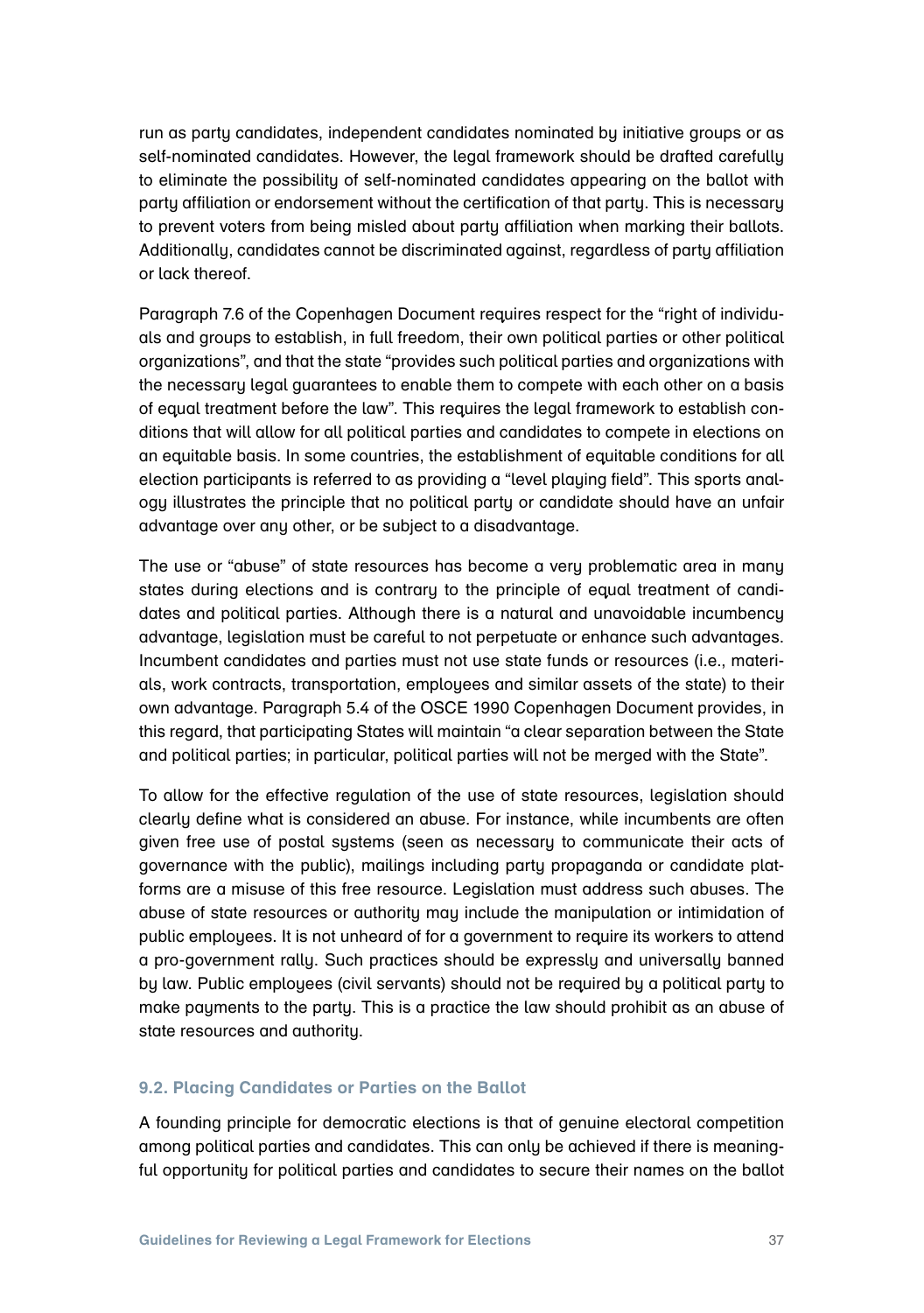through a registration process that is predictable, fair and reasonable. This issue is determined not only by the legislation regulating elections, but also by the legal provisions governing the formation of political parties. The law regulating the formation and registration of political parties should not establish any unreasonable requirements in this process.

Although a legal framework should not hinder the general activities of political parties or independent candidates, it may establish requirements for political parties or independent candidates seeking to be placed on the ballot for a particular election. A place on the ballot for a particular election is usually granted when a political party or independent candidate meets one of the following requirements: (1) the payment of a monetary deposit; (2) the collection of a minimum number of signatures from registered voters; or (3) the allocation of a mandate or obtaining of a minimum percentage of the votes in the previous election. However, the simultaneous imposition of more than one of these requirements for ballot access should be considered as restrictive to political pluralism.

The legal framework should clearly set forth all details related to registration for a particular election. This includes the dates for the commencement and closure of the registration process, the time period during which signatures are to be collected in cases where these are required for registration, and the process by which these signatures are verified. Where the legal framework requires the collection of signatures, it needs to provide for a reasonable amount of time for their collection. The legal framework should provide for a uniform registration process that is the same for all candidates and political parties.

Regardless of the procedures available for registration, registration should not be tied to irrelevant requirements unrelated to the issue of whether a political party or independent candidate has sufficient support to be placed on the ballot. The grounds for the rejection of a registration application should be based on objective criteria that are clearly stated in the legal framework.

Where the collection of signatures is a requirement for registration, special attention should be given to the manner of validating signatures. An invalid signature should be just that and only that – an invalid signature. An invalid signature should not invalidate other signatures or the signature list. $43$  A candidate or a party may be required to submit a fixed number of valid signatures or a fixed percentage of valid signatures. Where the law requires submission of a fixed percentage of signatures, it should be

43 The following example illustrates why, when signature collection is involved, registration should be based on the establishment of a fixed number of valid signatures, without regard to the number or percentage of invalid signatures that may be on the registration signature list. Assume a candidate for the parliament needs at least 1,000 valid signatures to meet the requirements for candidacy. Candidate B is extremely popular and collects 2,500 signatures. Of those 2,500 signatures, 2,130 are valid and 370 are invalid. Under the country's verification procedure, 875 signatures, or 35 per cent of the submitted signatures, are checked, of which 699 are valid and 176 invalid. Now, however, the law provides that further verification of the signatures on the signature lists shall be terminated because the number of invalid signatures found during the verifications constitutes more than 15 per cent of the total number of signatures verified in the signature lists. The end result is that a candidate who had 2,130 valid signatures, when only 1,000 were needed, is prohibited from being a candidate.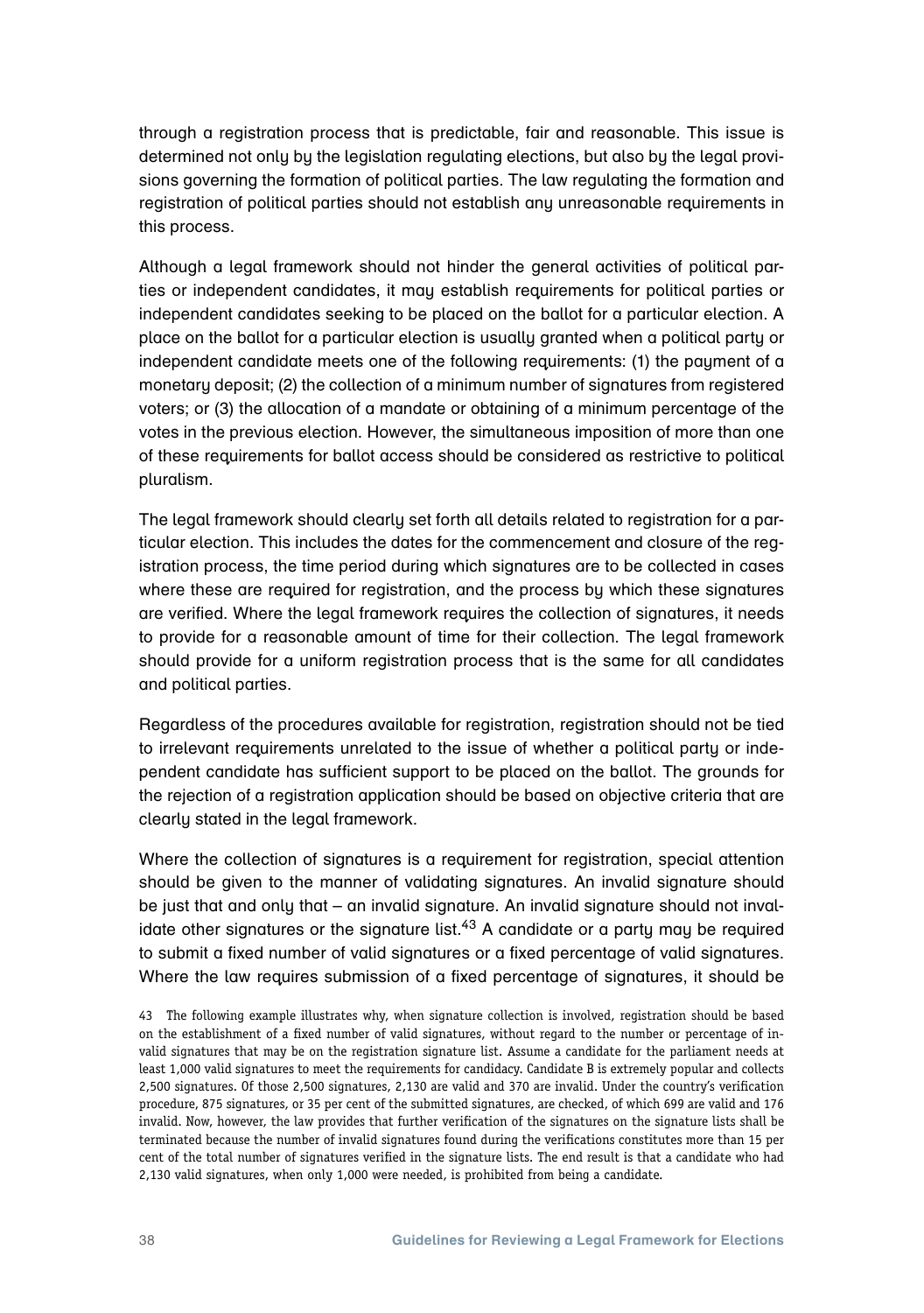clear that the percentage is based on a readily identifiable number at a specified date, such as the number of registered voters in the constituency as announced by a specified election authority on a specified date. Regardless of whether a fixed number or percentage is stated in the law, the law should permit the submission of a total number of signatures above the threshold in the event that some signatures are determined to be invalid. However, the required number of signatures should not exceed one per cent of the total number of voters registered in the constituency.<sup>44</sup>

A credible process of signature verification would include the verification of all signatures submitted up to the point when the minimum number of verified signatures required for registration has been reached. Once the minimum number of signatures has been established, the political party or candidate should be registered.<sup>45</sup>

The procedures for checking signatures must be written carefully to prevent abuses or discrimination against or in favor of a particular political party or candidate. Objective rules that are non-discriminatory must apply. Otherwise, a list submitted for verification by one party or candidate may be scrutinized in great detail, while that submitted by another may be approved without any checks at all. The election legislation should specify how signatures are to be verified and make clear that this applies equally to all lists. Just as importantly, the law should specify the degree of detail to be used to verify signatures. In some countries, signature lists are checked for errors on the face of the document, e.g., the same voter signing twice, or a voter not providing his or her address where required, while in others more thorough checks are required, e.g., verification of the validity of identification document numbers and home visits to the signatories. The law should be clear as to what kind of verification process is involved, in order to ensure that all lists are exposed to equal scrutiny, under clearly stated objective criteria. The law should require the completion of appropriate forms or protocols reflecting the steps taken in the process of verification should there be a legal challenge over a particular registration or denial of registration.

Provisions regarding the geographic regions where signatures are obtained should be carefully considered. An election law may require that a party obtain a certain number of signatures in every region of the country. Such a provision discriminates against parties that enjoy strong public support, but whose support is limited to a particular region. Such a provision can also discriminate against small parties and national minorities and would be incompatible with the right to free association.<sup>46</sup>

44 Venice Commission, "Code of Good Practices in Electoral Matters", *op. cit.*, note 2.

45 In a country where the legal framework provides for the verification of signatures through statistical analysis of a sample of the signatures submitted, the law, as well as the protocol on registration or denial of registration, should specify the following: (a) the size of the sample to be drawn and checked; (b) the method by which the sample is to be drawn, which could involve the computer generation of random numbers; (c) the tests that are to be applied to determine whether a particular signature is valid; (d) a formula for determining the number of signatures in the sample that must be valid in order for the registration to be accepted; and (e) if necessary, the circumstances under which a further sample may be drawn.

46 See *Guidelines on Political Party Regulation* (Warsaw: OSCE Office for Democratic Institutions and Human Rights, 2011), [<http://www.osce.org/odihr/77812](http://www.osce.org/odihr/77812)>.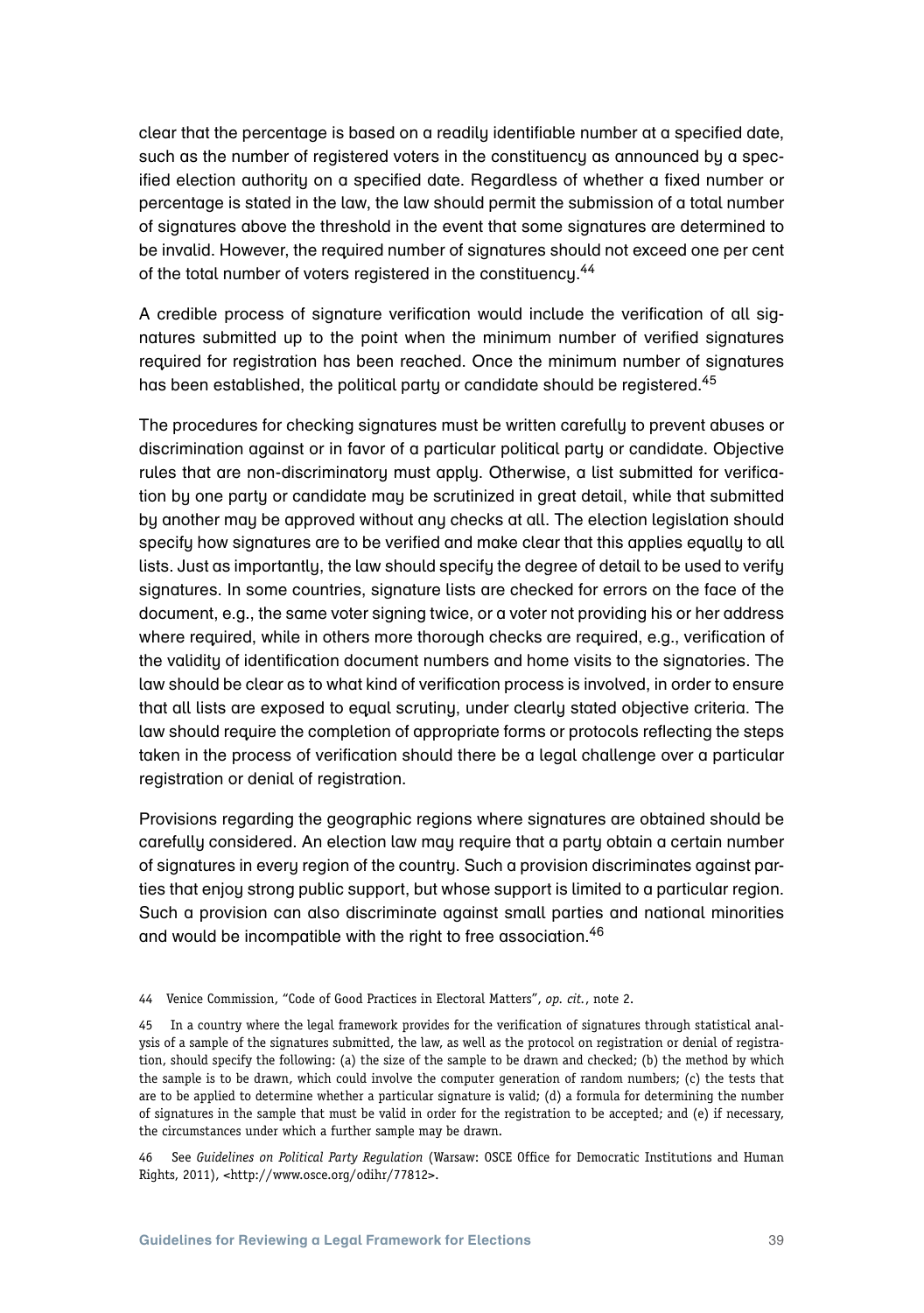A requirement that voters may only sign in support of one candidate or party is also problematic because signing to support the registration of a candidate or candidate list is not a substitute for voting for the candidate or candidate list. In the presence of such a restriction, a candidate who has collected the required number of signatures in good faith may be denied registration through no fault of his or her own, but because voters have signed more than one petition. In the worst case, voters may deliberately sign more than one petition in order to try to prevent the registration of a particular candidate.

Where monetary deposits are used as registration prerequisites, such deposits should be of a sufficient sum to discourage frivolous parties and candidates while, at the same time, not being so high as to prevent legitimate parties or candidates from obtaining access to the ballot. Additionally, it is considered good practice to return monetary deposits to parties or candidates receiving a certain number or percentage of votes. The threshold required for a refund should be reasonable. Provisions governing registration, including the size of a monetary deposit or the number of signatures required, must also consider the economic and demographic realities of the country. The size of a monetary deposit may appear reasonable but, in fact, be unreasonable for most citizens due to the economic realities.

Deadlines for the approval or rejection of registration requests by the registering authority should be stated in the law. The grounds for rejection must be clearly stated in the law and based on objective criteria. The law should allow for the correction of technical deficiencies within a reasonable amount of time after the rejection of an application. The law should provide for appeal to a court of law after final rejection of registration, should clearly specify the process by which appeals may be made, and should require an expedited court ruling to enable a candidate or party to be placed on the ballot where registration was improperly denied. Once registration is approved and all legal challenges have been resolved, or the deadline for such challenges has expired, the question of registration or possible de-registration should not again become an issue. This is necessary to avoid the abuse of or speculation about the abuse of the possibility of de-registration.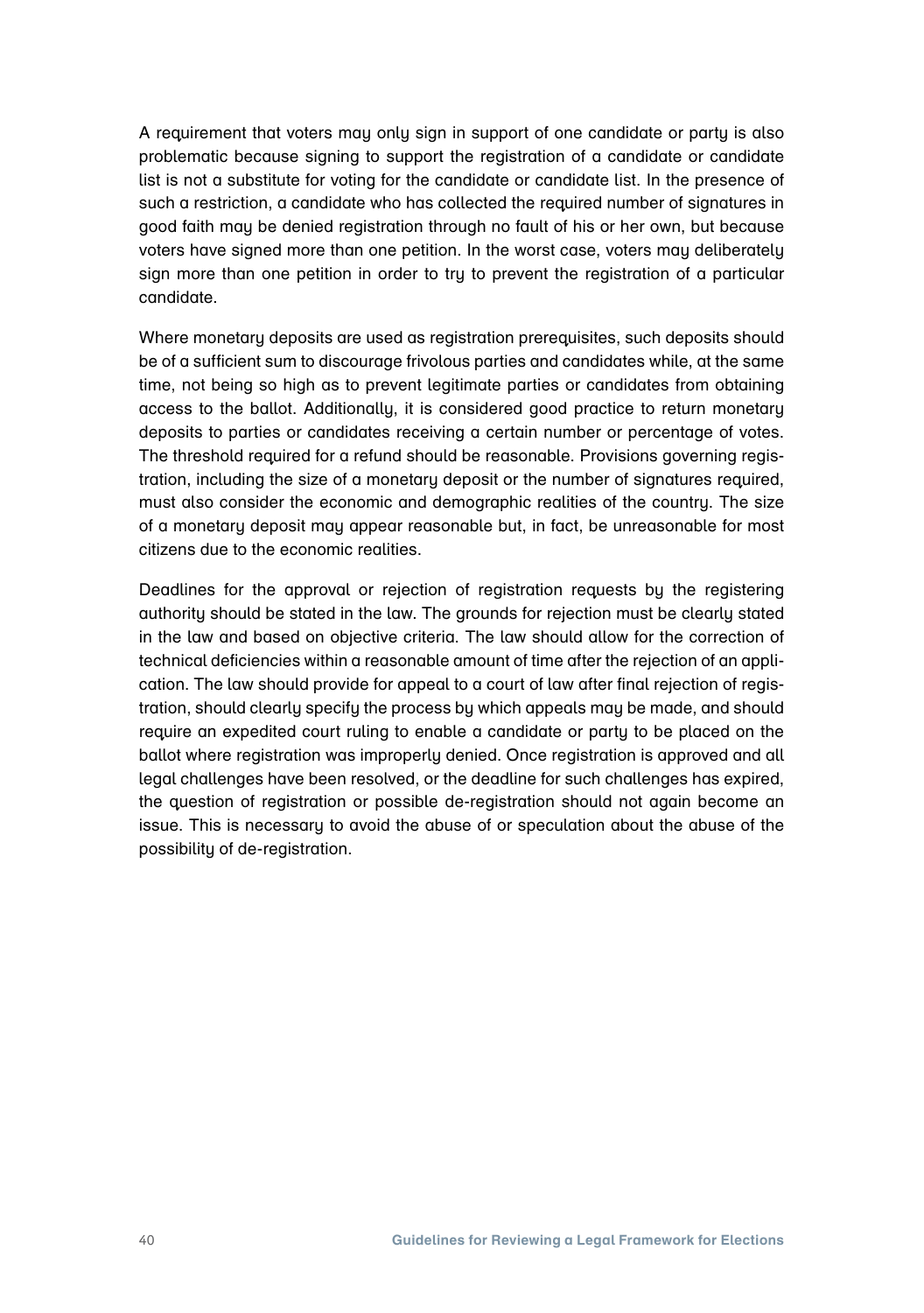

### 10. Equal Treatment and Access to Media

#### **10.1. General Considerations**

Regulation of media during elections can be a complicated subject due to the need to balance the rights of voters to receive information, the rights of candidates and political parties to convey political messages and rights of media to exercise the freedom of expression. Voters have the right to receive information from candidates and political parties in order to effectively exercise the right to vote. The right of voters "to seek, receive, and impart information and ideas of all kinds, regardless of frontiers, either orally, in writing or in print, in the form of art, or through any other media of his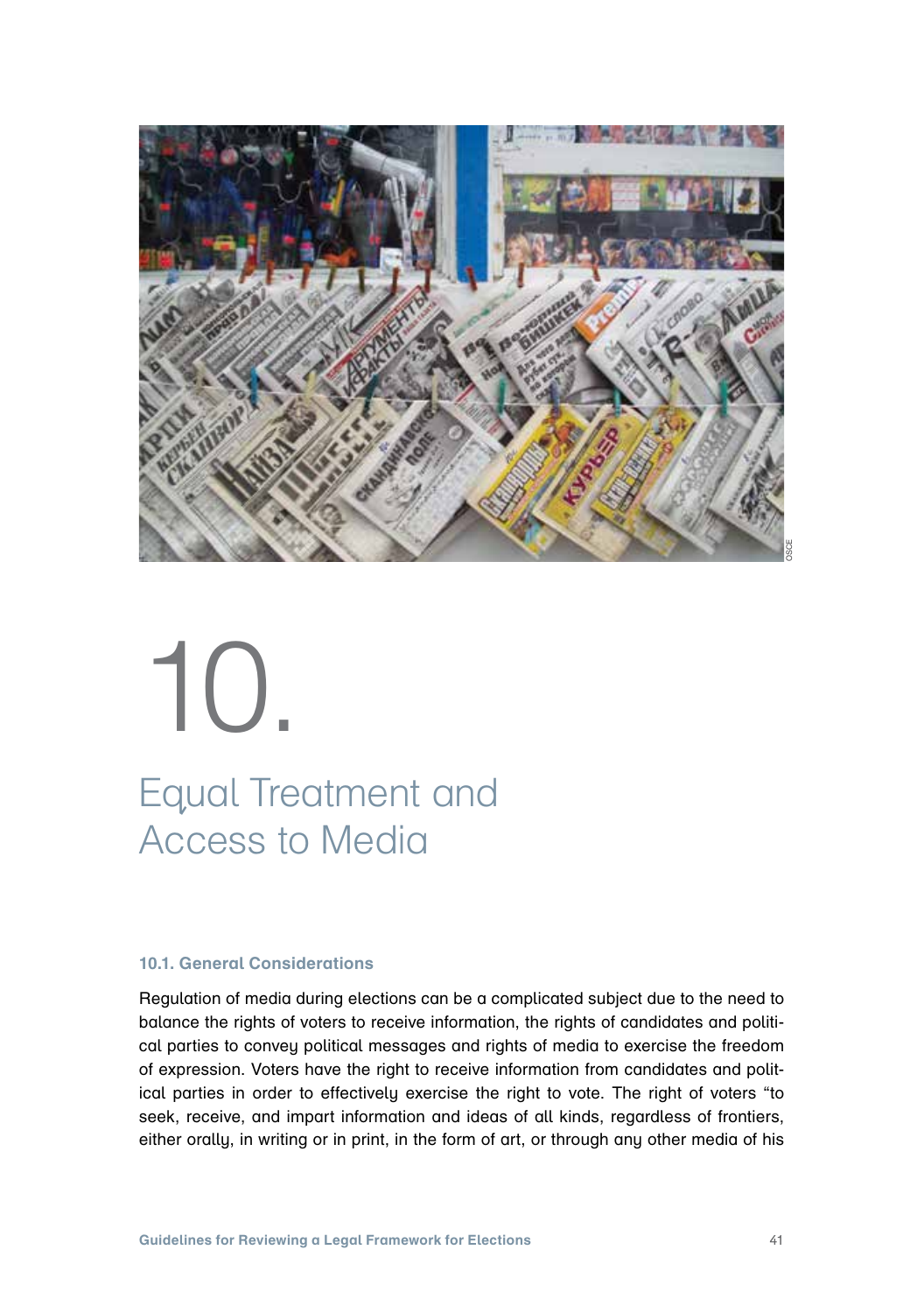choice, $47$  is particularly applicable during elections. Assessment of media regulations must always keep in mind the fundamental right of voters to receive information.

Candidates and political parties also have the right to communicate their political messages, campaign platforms and views on the issues to voters. This can be done in a variety of media formats and through different ways of communication and coverage. It is important that candidates and political parties "have an equal opportunitu to inform voters about their policies and not face discrimination in getting media access".<sup>48</sup>

The media have the right to inform the public about the election campaign and to express opinions. The media have the right to cover the candidates, political parties, campaign issues, the work of the election administration, problems and incidents arising during the campaign, events on election day and the announcement of election results. The rights of the media must be considered, as well as the rights of voters and candidates and political parties during elections.

The assessment of legal provisions for media regulation requires consideration of the provisions in their totality without undue focus on a single provision, due to the number of fundamental rights involved. Further, this is an evolving area of legal regulation and the reviewer should consider the most recent decisions of treaty bodies and the ECtHR when assessing legal provisions for media regulation during elections. This evolution in media regulation is also impacted by the increased use of the Internet and new media technologies in elections.

#### **10.2. Equal Treatment and Access**

Paragraphs 7.6 and 7.8 of the OSCE 1990 Copenhagen Document concisely summarize the standards for equal treatment and access to the media. Paragraph 7.6 requires that the government provide political parties and organizations "with the necessary legal guarantees to enable them to compete with each other on a basis of equal treatment before the law and by the authorities". Paragraph 7.8 requires that the government ensure that "no legal or administrative obstacle stands in the way of unimpeded access to the media on a nondiscriminatory basis for all political groupings and individuals wishing to participate in the electoral process".

The regulation of equal treatment and access can be challenging, as some states require strict equality in access and other states allow "equitable access", as opposed to strict equality. "Equitable access" has been recognized as satisfying the obligation of equal treatment, provided such access is "allocated according to objective criteria

<sup>47</sup> "International Covenant on Civil and Political Rights", United Nations General Assembly, 16 December 1966, Article 19 <[http://www.ohchr.org/EN/ProfessionalInterest/Pages/CCPR.aspx>](http://www.ohchr.org/EN/ProfessionalInterest/Pages/CCPR.aspx).

<sup>48</sup> *Handbook on Media Monitoring for Election Observation Missions* (Warsaw: OSCE Office for Democratic Institutions and Human Rights, 2012), page 14, <<http://www.osce.org/odihr/elections/92057>>.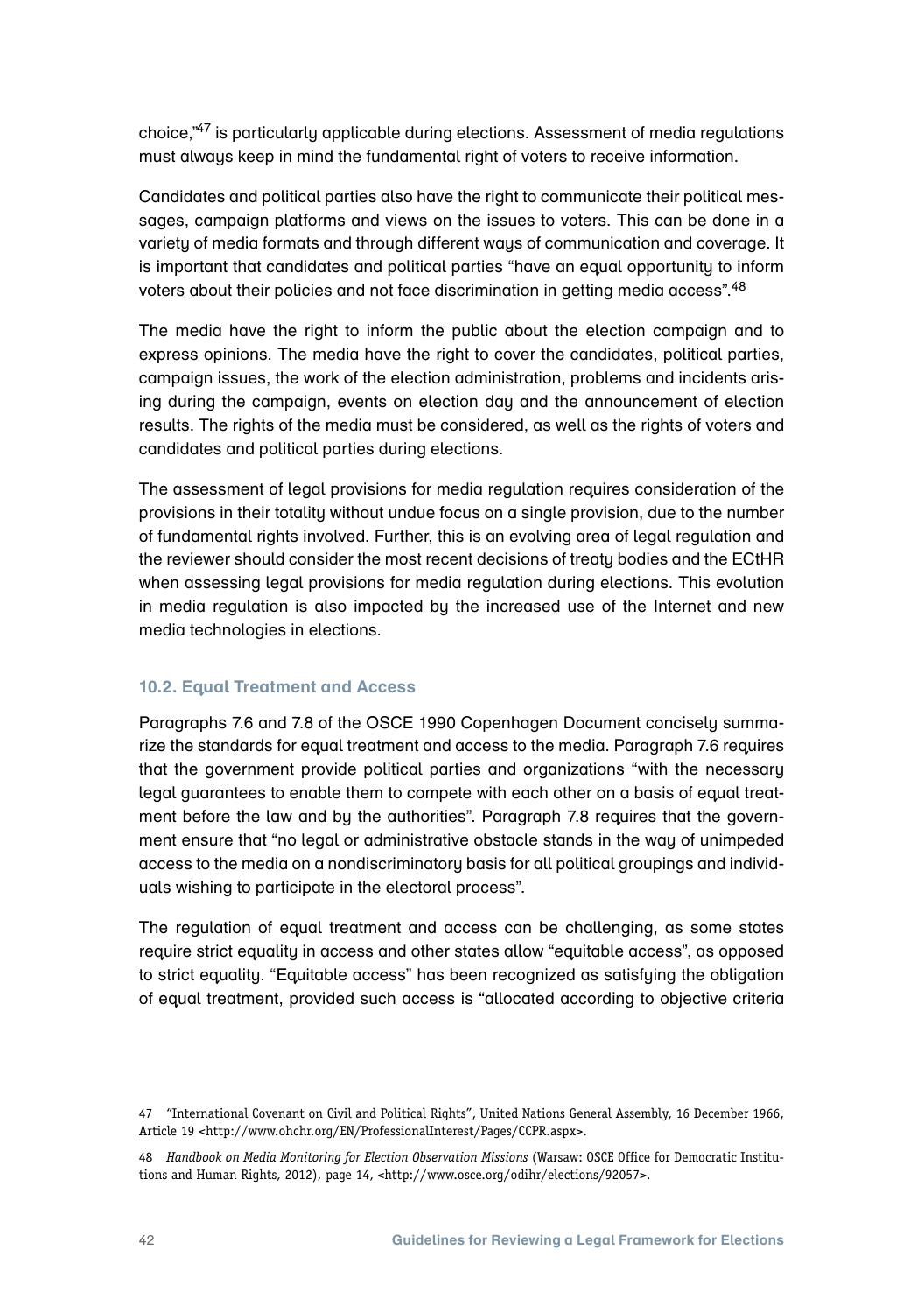for measuring overall levels of support."<sup>49</sup> The challenge for drafters of legislation is identifying the objective criteria for measuring overall levels of support. Some states have used the results from past elections as the measuring criteria. Other states have used the number of candidates being presented in the current election as the measuring criteria, based on the view that the current level of support is shown by the ability to present candidates for elections. Regardless of the approach taken in a state's legislation, any formula for "equitable access" must be assessed carefully in light of the obligation to provide equal treatment in access to political contestants who meet a threshold level of support based on objective criteria.

A country's legal framework should contain these guarantees and a clearly defined process for their timely implementation before and during elections. The process for establishing a formula or schedule for equal access to the media for a given election, whether the access be "strictly equal" or "equitable", should be understandable and objectively applicable. The different status of the public, state-owned media – funded by all taxpayers – and the private media, which may be granted broader discretion within the framework of election campaigns, also needs to be taken into account.

One practice that can ensure this standard is met is to require that the main political parties, i.e., those who received a certain minimum number of votes in past elections or have shown a current threshold level of support based on objective criteria, are provided the right to free time on public radio and television on a regular basis, not only during election periods. A legal framework stipulating that such political parties are guaranteed an established number of minutes of broadcasting per month can ensure this practice. During election campaigns, political parties and candidates could be allocated additional free time to disseminate information about their candidatures.

Free broadcasting time or free newspaper space is commonly allocated on an equal or equitable basis during election periods and under an established formula that can be applied objectively. Objective application can be facilitated by a law that specifies a minimum amount of broadcast time to be distributed to political parties and candidates. The amount of broadcast time distributed needs to be sufficient to ensure that voters receive information from candidates and political parties in order to effectively exercise the right to vote and that all political parties and candidates are able to compete effectively in the elections.<sup>50</sup>

<sup>49</sup> See "Joint Statement on the Media and Elections", UN Special Rapporteur on Freedom of Opinion and Expression, OSCE Representative on Freedom of the Media, OAS Special Rapporteur on Freedom of Expression and the ACHPR Special Rapporteur on Freedom of Expression and Access to Information, 15 May 2009, [<http://www.](http://www.article19.org/data/files/pdfs/press/joint-statement-on-the-media-and-elections.pdf) [article19.org/data/files/pdfs/press/joint-statement-on-the-media-and-elections.pdf](http://www.article19.org/data/files/pdfs/press/joint-statement-on-the-media-and-elections.pdf)>.

<sup>50</sup> However, reviewers should also be mindful that, in countries with particularly liberal regimes for party registration, there may be hundreds of registered parties and many of these may choose to contest an election. In such an environment, a strict equal treatment of all election contestants may render the media coverage meaningless or impossible, even with the best good-faith treatment by the media. In such situations, some mechanism for the identification of the "major political interests" to receive preferential treatment based on broad political agreement may provide a solution for an equal treatment that is ineffective and provides qualitative information to voters. Private media are better positioned to address such circumstances, since the cost of advertising will likely be prohibitive for insignificant political parties.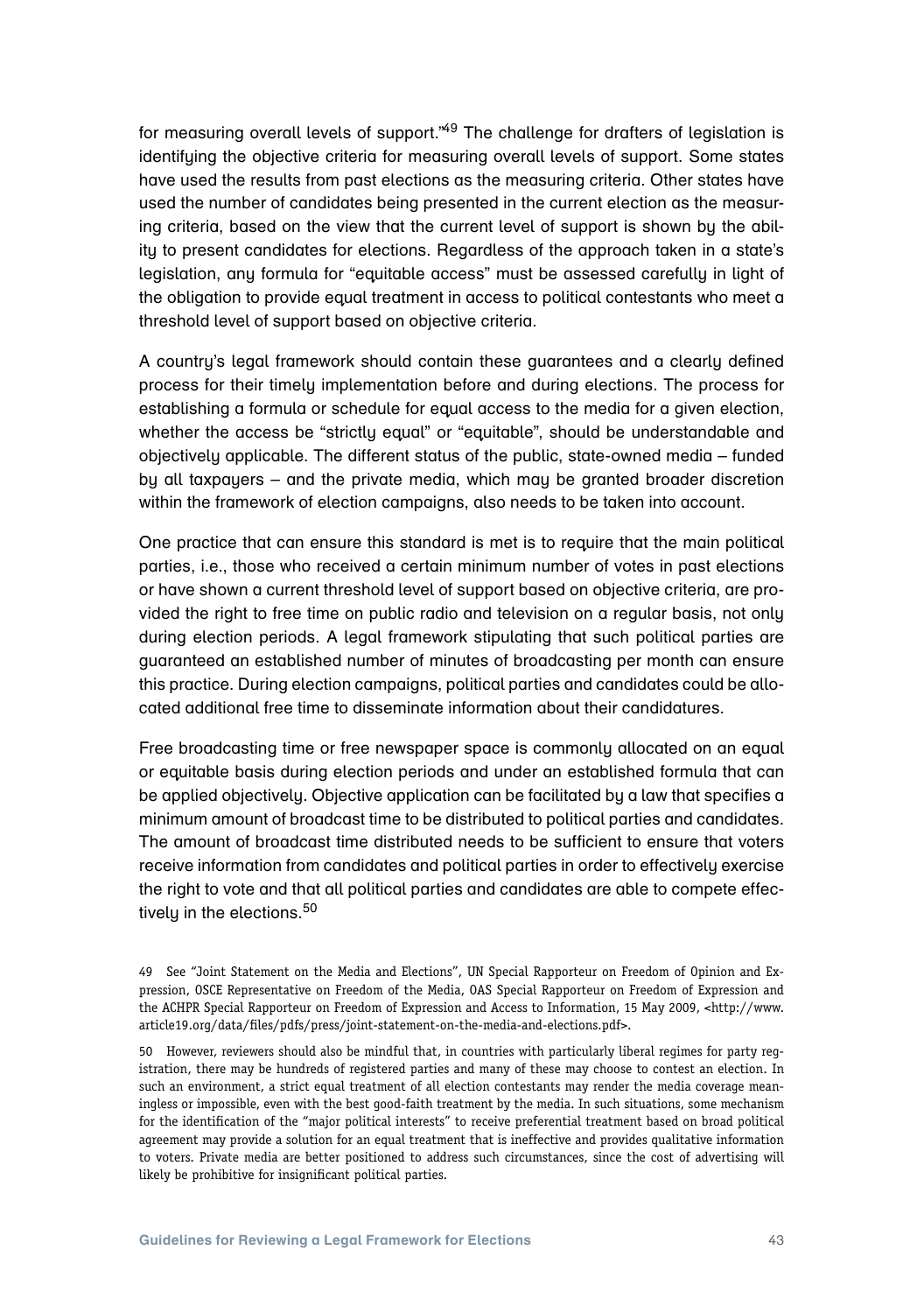In assessing or drafting legal provisions on equitable access, regulation related to media coverage of incumbents' activities, in the context of electoral campaigns, could be an additional area for review. Being part of government means attracting more media attention. Media coverage of policymakers' activities, including during electoral periods, is natural and necessary in ensuring the public's access to information. At the same time, while incumbents generally tend to receive more media exposure, the media should cover the activities of authorities in a balanced and critical manner and be guided by the principle of newsworthiness in the selection of material for coverage.

The issue of paid political advertising can also present a difficult area for regulation, as the rights to receive and impart information and the right of freedom of expression are clearly applicable. The ECtHR has found that, in at least one case, a ban on paid political advertising violated the right of freedom of expression under Article 10 of the European Convention on Human Rights.<sup>51</sup> Thus, any ban or limitation on paid political advertising must be drafted carefully in order to respect the right to freedom of expression. Where paid political advertising is permitted, there should be a guarantee of equal treatment and access. Inequality is created if the legal framework fails to ensure that the same commercial rate for such advertisements is offered to all political parties and candidates, and that the times and location of the advertising be on similar terms. If paid political advertising is permitted, then it should be offered at the same commercial rate for such advertising and under similar conditions to all political parties and candidates. Moreover, paid political advertising should be identified as such and should not be disquised as news or editorial coverage.<sup>52</sup>

Equal treatment and access to media, whether provided on a strictly equal or equitable basis, may be regulated in a country's law on media or public information instead of the primary election law. Additionally, the law may only provide general statements on equal or equitable treatment and access, and may delegate authority for promulgating the specifics of implementation to the central election-administration body or to a specialized media commission. Regardless of whether regulation is by statute or administrative provisions, monitoring of the media is recommended to ensure compliance. Further, there should be procedures in place for a political party or candidate to seek relief before an administrative body or court from the violation of equal or equitable treatment and access provisions, as well as to obtain an order directing the allocation of additional time to the party or candidate should this be necessary to remedy the violation.

The standard of equal or equitable treatment and access to media is undermined if state-owned or state-controlled media are able to favor a political party or candidate in news coverage, political coverage, forums or editorials. Biased coverage or treatment

<sup>51</sup> See *TV Vest As & Rogaland Pensjonistparti v. Norway,* no. 21132/05, 11 December 2008; *Verein gegen Tierfabriken Schweiz* (VgT) v. Switzerland (No. 2) [GC], no. 32772/02, 30 June 2009. See also *Bowman v. United Kingdom* [GC], no. 24839/94, 10 February 1998.

<sup>52</sup> See, "Recommendation No. R (99) 15 of the Committee of Ministers to Member States of the Council of Europe on Measures Concerning Media Coverage of Election Campaigns", Council of Europe, 9 September 1999. Also, see the *Handbook on Media Monitoring for Election Observation Missions, op. cit.*, note 48.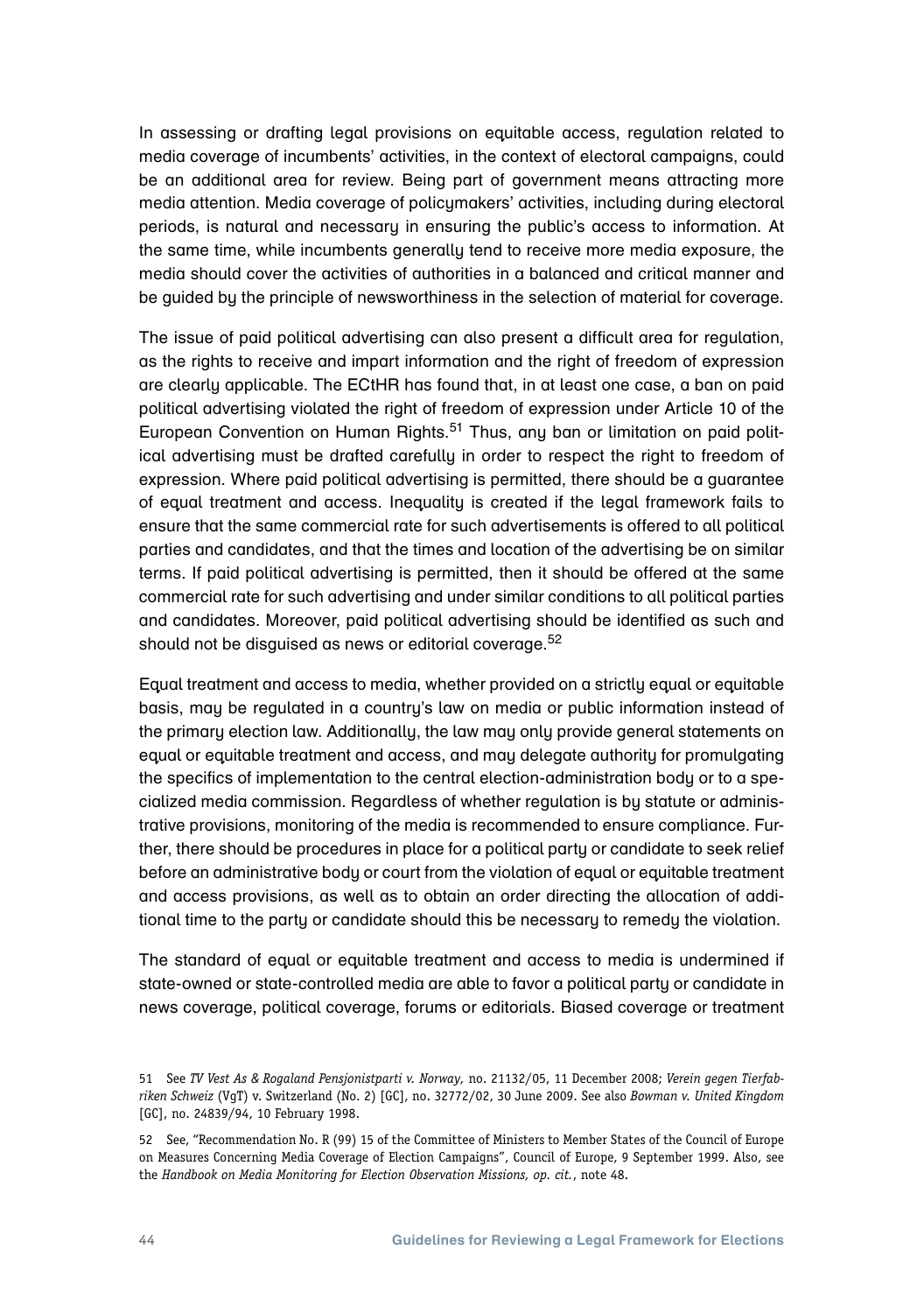in state media should be prohibited, and authorities should be required to act immediately upon any violation.

#### **10.3. Limitations on Freedom of Expression During Election Campaigns**

A democratic election is not possible where the legal framework limits or inhibits campaign speech and expression. It is important that the legal framework protect free political expression and speech. The law should not impose any criminal sanction for speech that "defames" or "insults" election contestants.<sup>53</sup> Further, regardless of the source of law, the legal framework should not permit cancellation of candidacy or imprisonment for "defaming" another candidate or political party.

Freedom of expression is an essential foundation of democracy. The European Court of Human Rights has articulated this principle clearly.

"(…) freedom of expression constitutes one of the essential foundations of a democratic society and one of the basic conditions for its progress and for individual self-fulfillment. …, it is applicable not only to 'information' or 'ideas' that are favorably received or regarded as inoffensive or as a matter of indifference, but also to those that offend, shock or disturb. Such are the demands of pluralism, tolerance and broadmindedness, without which there is no 'democratic society'. As set forth in Article 10, this freedom is subject to exceptions, which must, however, be construed strictly, and the need for any restrictions must be established convincingly.

The Court recalls that the limits of acceptable criticism are wider with regard to politicians acting in their public capacity than in relation to private individuals, as the former inevitably and knowingly lay themselves open to close scrutiny of word and deed by both journalists and the public at large. Politicians must display a greater degree of tolerance, especially when they themselves make public statements that are susceptible to criticism."54

The ability of voters, candidates and political parties to freely and openly exchange political views is crucial. Any limitation of free expression and speech prevents a robust and vigorous campaign, which is critical to election campaigning in a democracy.

Any limitation to free political expression is contrary to international human rights law, unless the restriction is strictly necessary in a democratic society, as prescribed by

<sup>53</sup> Representatives of international and regional institutions for freedom of expression have recommended the repeal of all criminal defamation laws. See "International Mechanisms for Promoting Freedom of Expression, Joint Declaration", UN Special Rapporteur on Freedom of Opinion and Expression, OSCE Representative on Freedom of the Media, OAS Special Rapporteur on Freedom of Expression, 10 December 2002, [<http://www.osce.org/](http://www.osce.org/fom/39838) [fom/39838>](http://www.osce.org/fom/39838).

<sup>54</sup> See judgments by the ECtHR on cases of *Koprivica v. Montenegro,* no. 41158/09, 22 November 2011, *Mizzi v. Malta*, no. 17320/10, 22 November 2011; as well as earlier cases of *Jerusalem v. Austria*, no. 26958/95, 27 February 2001 and *A. v. The United Kingdom*, no. 35373/97, 17 December 2002. The Court has ruled that the protection of political speech is so sacrosanct that it is virtually immune from prosecution in a defamation action.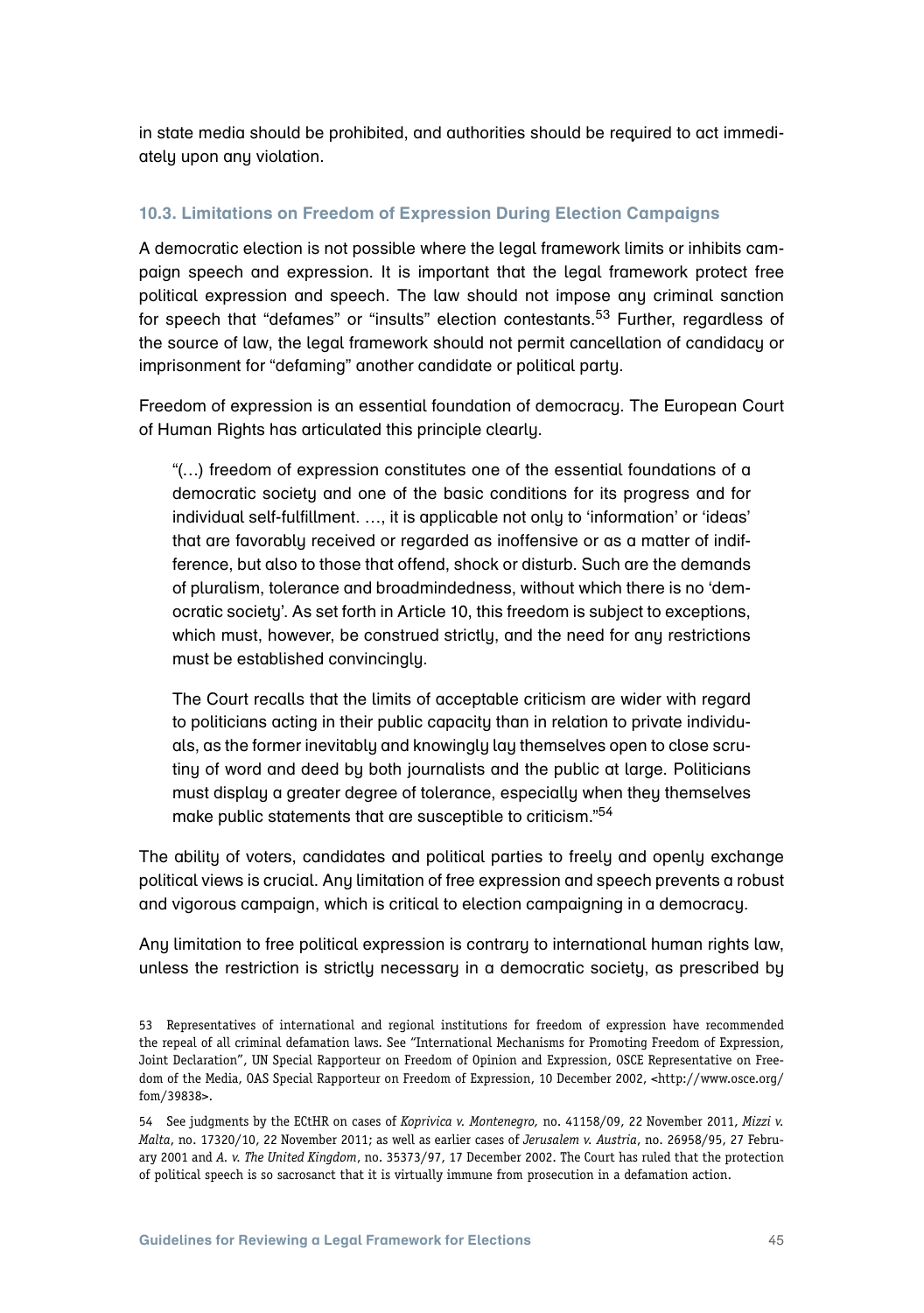Article 10 of the European Convention on Human Rights.<sup>55</sup> Additionally, such a limitation often violates free-speech guarantees found in a country's constitution. This standard is not applicable, however, to prohibitions on inflammatory speech calculated to incite another person to violence or ethnic hatred.

55 *Ibid.*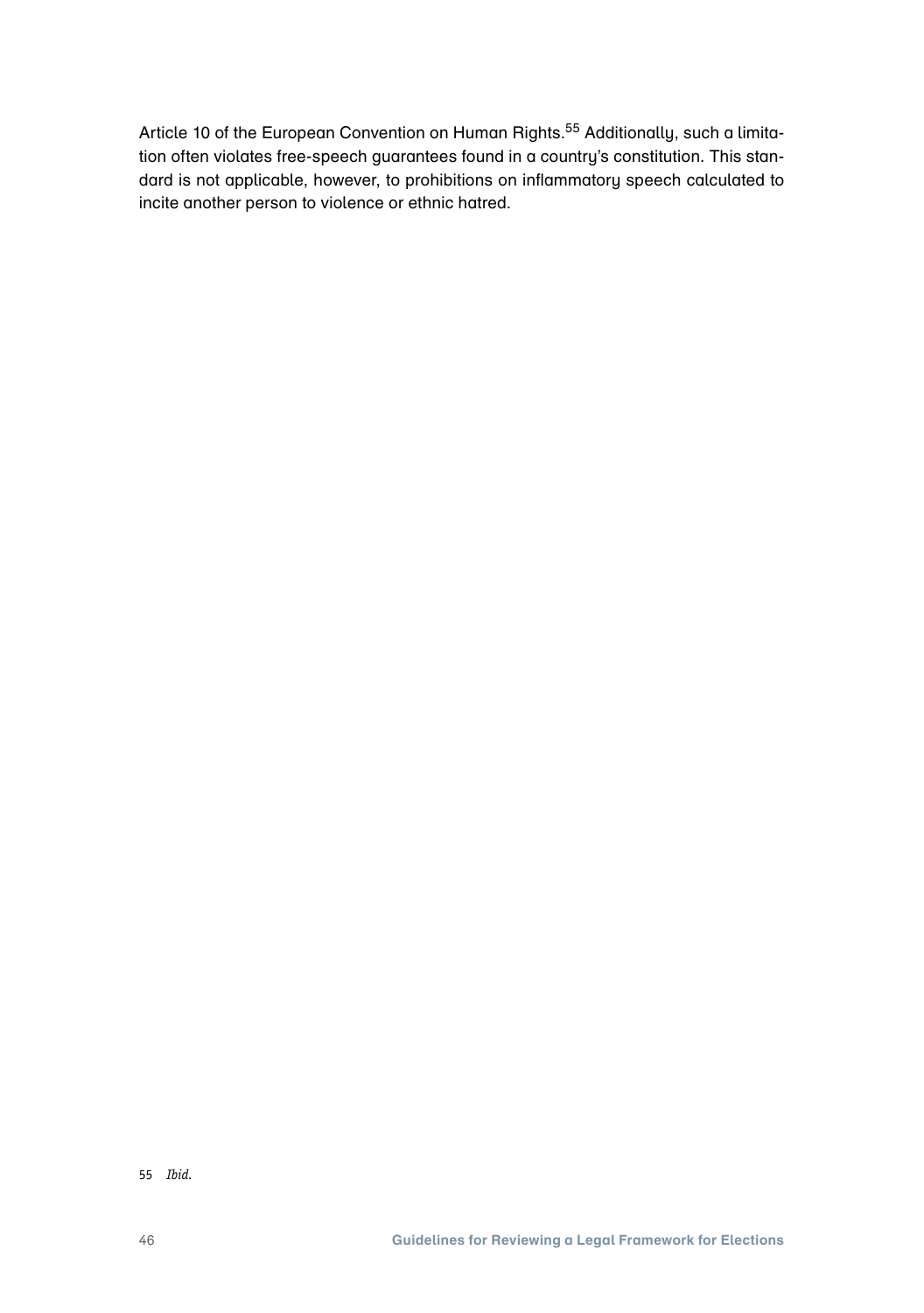

# 11.

#### Campaign Finance and **Expenditures**

#### **11.1. General Considerations**

Campaign finance is a difficult subject of regulation in elections, due to the balance that must be sought between minimizing disproportionate expenditures, which may undermine the free choice of voters, and the rights of freedom of association and expression, which often are exercised by donating money or services to a candidate or political party. Further, as such donations are often made to political parties outside of an election campaign period, assessment of the regulatory framework should include consideration of political party funding laws that apply to general activities of a political party. This is an evolving area of legal regulation and the reviewer should consider the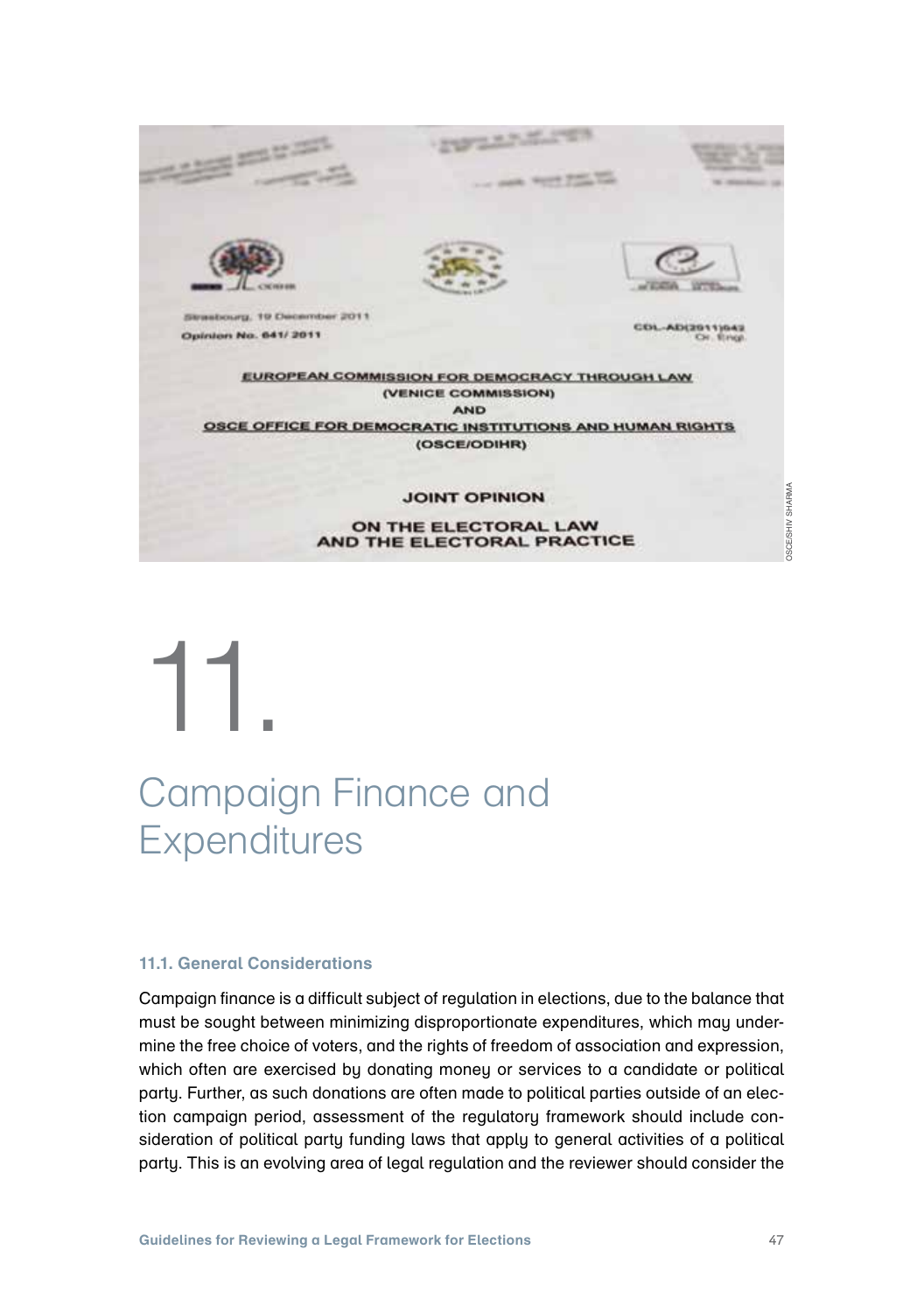most recent decisions of treaty bodies and the European Court of Human Rights when assessing legal provisions for campaign finance and expenditures.

#### **11.2. Public (Government) Funding for Campaigns**

If the legal framework provides for public (government) funding for campaigns, then this should be provided on the basis of equal treatment before the law. Paragraphs 7.6 and 7.8 of the OSCE 1990 Copenhagen Document provide guidance in this regard. Paragraph 7.6 requires that the government provide political parties and organizations "with the necessary legal guarantees to enable them to compete with each other on a basis of equal treatment before the law and by the authorities". Paragraph 7.8 requires that the government ensure that "no legal or administrative obstacle stands in the way of unimpeded access to the media on a nondiscriminatory basis for all political groupings and individuals wishing to participate in the electoral process". Provisions for public funding for campaigns should respect the principles of equal treatment before the law and non-discrimination. However, similar to media regulation, the principle of equal treatment in campaign finance may be applied with strict equality or on an equitable basis.

The legal framework should ensure that the distribution of public funds for campaigns is done in a fair, transparent, timely and accountable manner. The legal framework should ensure that no advantage is given to incumbents in the distribution of public funds for campaign purposes. This does not mean that public funding for campaigns cannot be based on "equitable" formulas. However, all provisions for public funding should be clearly stated in the law and based on objective criteria that are not open to arbitrary interpretation by state authorities.

#### **11.3. Private Funding for Campaigns**

The regulation of private contributions to campaigns is one of the most challenging areas that must be addressed in election legislation. On the one hand, private involvement in political campaigns through contributions is a positive way to exercise political rights. On the other, there is the risk of undue influence that can result from excessive or disproportionate contributions by a single contributor or group of contributors. Thus, a carefully balanced approach should be taken when regulating private funding for campaigns.

Any restriction on private funding of political campaigns must be scrutinized carefully. This is a sensitive area in which the country context is important because the constitutional framework in some countries considers the right to give money to a political campaign to be as rigorously protected as the right of political speech. Any restriction or limitation should be reasonable and protect the right of political expression through contributing to a political campaign, while also preserving the integrity of election processes. The legal framework should permit private funding of political campaigns and establish reasonable limitations on the amount of private contributions. Private contri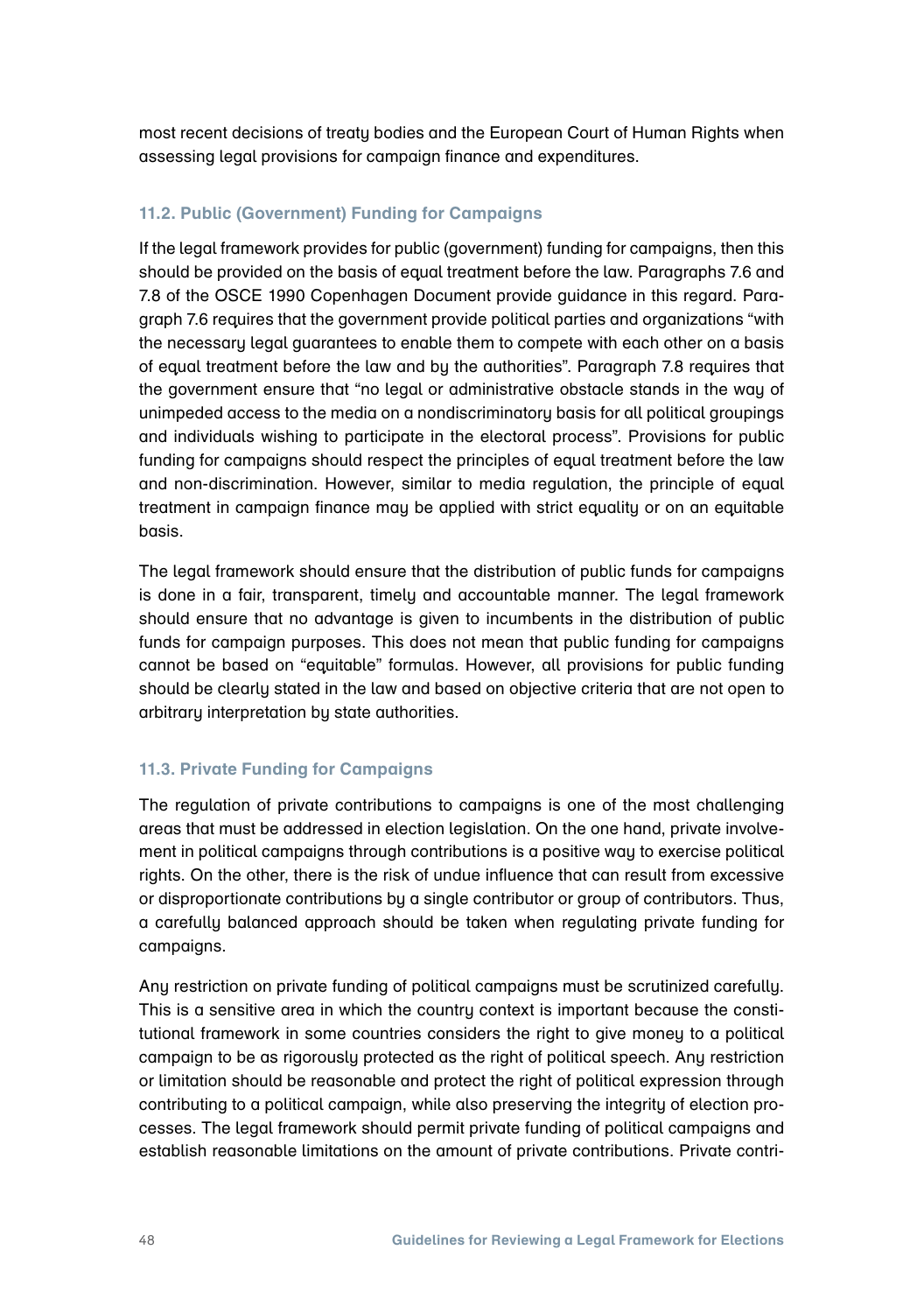butions should be allowed as, in the words of the ECtHR, freedom of political debate forms "the bedrock of any democratic system" and "freedom of expression is one of the conditions" necessary to "ensure the free expression of the opinion of the people in the choice of the legislature."<sup>56</sup> What is a reasonable limitation depends on the type of election and factors unique to the particular country, including relative costs of media advertising and other campaign materials.

Private contributors should be free to give campaign donations to candidates of their own choosing, in accordance with legal provisions regulating the amount, timeframe and method of contribution, as well as disclosure requirements. The law should not contain provisions that attempt to channel private funding to specific parties or candidates. An example of such a provision would be one prohibiting direct private contributions to political parties or candidates and, instead, requiring contributions be made to a "public" fund from which contributions are distributed to political parties and candidates pursuant to an established formula. Such a provision effectively requires a private contributor to support not only his or her preferred candidate, but also that candidate's opponents. The target recipient of private campaign funds should be determined solely by the donor of the funds.

Campaign finance law often regulates in-kind donations. In-kind donations are services and goods provided to parties and candidates free of charge or with a discount. Legislation should define how in-kind donations are valued and provide that in-kind contributions are subject to the same legal provisions applicable to monetary contributions. In states with expenditure limits, in-kind donations and discounted goods and services should count towards any expenditure limit based on the market value of the goods or services. Otherwise, an expenditure limit may be circumvented through the use of in-kind donations.

A growing issue in the area of campaign finance is regulation of expenditures by individuals that are not directly tied to a specific candidate or political party. These individuals are commonly referred to as "third parties". Legislation in some states covers campaigning, fundraising and spending by third parties. Instead of giving donations, third parties spread information to the public directly. Their activity, also called independent expenditure or independent speech, should not be prohibited. Under the freedom of expression guarantee, these third parties should be free to fundraise and express views on political issues. If their freedom to collect funds and run independent, parallel campaigns is limited, such a limitation has to follow a legitimate aim, be proportional to that aim, and be strictly necessary in a democratic society.<sup>57</sup> However, as third parties should have the right to expend funds during a campaign, those expenditures should also be subject to reasonable limitations and disclosure requirements. Donor disclosure rules should apply to all persons, groups, and entities, including third parties, for their funding and spending during an election campaign.

Another challenging aspect of campaign finance is the issue of whether it is appro-

56 *Bowman v. United Kingdom* [GC], no. 24839/94, §§ 41-41, 10 February 1998.

57 *Ibid.*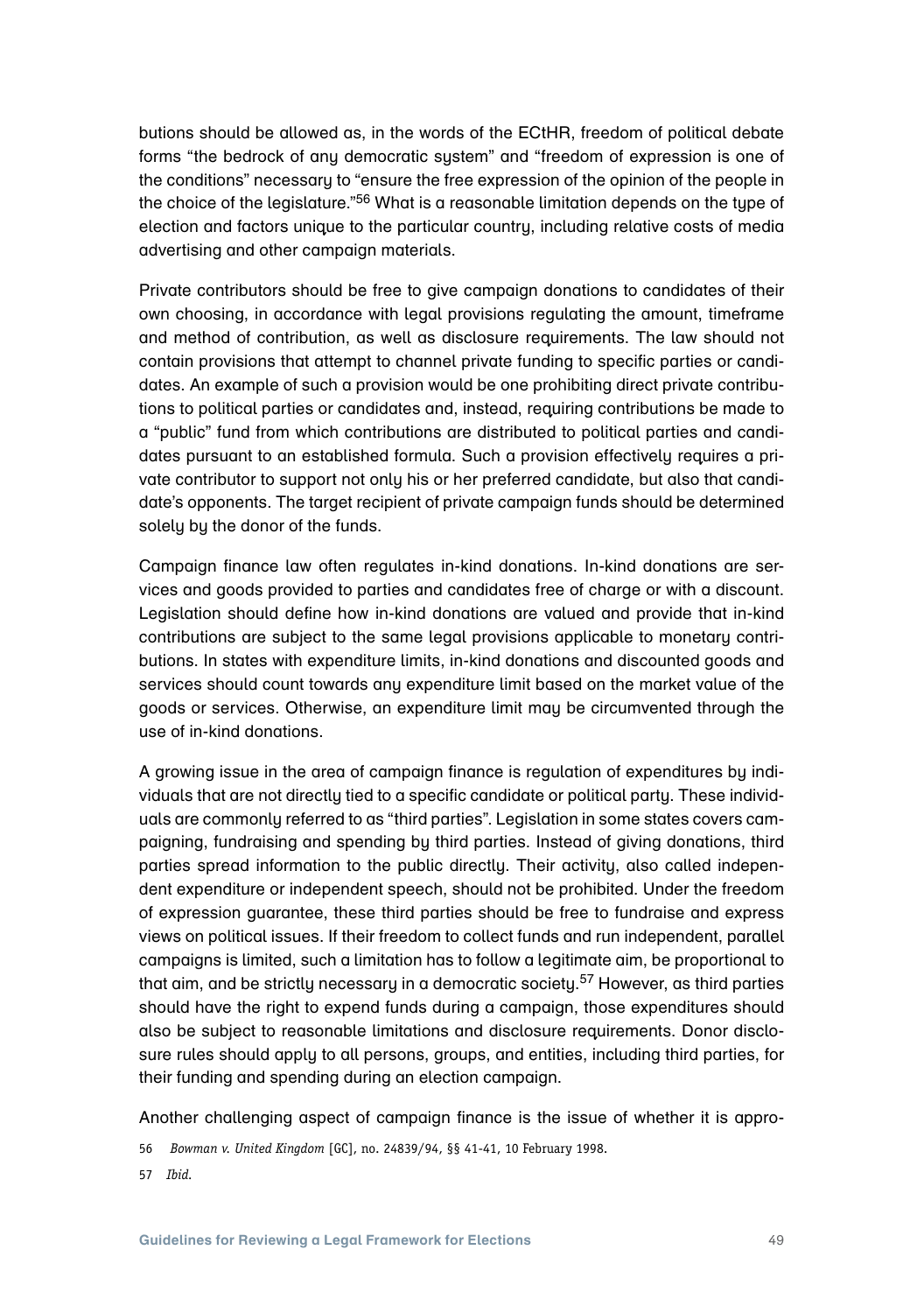priate to place a limit on the amount a candidate or political party can spend in an election. An expenditure limit may be problematic in a country whose constitutional framework considers the right to spend money in a political campaign to be as rigorously protected as the right of political speech. Any limitation on expenditures might be considered a limitation to political speech. Within the context of international good practice, however, a reasonable limitation on expenditures is acceptable because a state has an obligation to ensure that the free choice of voters is not undermined, or the democratic process distorted, by the disproportionate expenditure on behalf of any candidate or party.58 Further, a reasonable limitation can help promote the existence of a "level playing field" and ensure that the campaign information received by voters does not disproportionately favor one contestant because that contestant is able to monopolize the flow of information through campaign expenditures.<sup>59</sup>

#### **11.4. Reporting and Disclosure Requirements and Sanctions for Violations**

The regulation of campaign finances is ineffective without reporting and disclosure requirements for candidates and political parties. The legal framework should require periodic reporting, according to reasonable time intervals, of all contributions received and expenditures made by a contestant or in support of a candidate or political party. The legal framework should indicate whether the reporting period coincides with the election campaign or is extended beyond, taking into account the fact that some expenditures may occur before the official start of the campaign. The law should also specify that the use of state resources by an individual candidate or party in political office should be reported as expenditures and paid for by the election contestant.

The legal framework should specifically identify the government agency or body responsible for receiving and maintaining reports on campaign contributions and expenditures. The legal framework should clearly specify where and when such reports should be made available for public inspection. All campaign reports should also be subject to auditing by an appropriate government agency. The legal framework should specify the government agency with authority for audits and the parameters of the audit. The parameters of the audit must be clearly defined and applied uniformly to all reports, in order to prevent biased auditing in favor of or against a particular candidate or party.

Any penalties for failing to file reports or for filing reports with erroneous information should be clearly stated in the legal framework and should be proportional to the offence. For example, candidates should not be disqualified or be barred from running due to reporting irregularities. Any financial penalty imposed should be proportional and based on the nature and magnitude of the reporting irregularity. Although sanctions should not be disproportionate, sanctions should be severe enough so that they are effective and dissuasive. Additionally, the law must clearly identify the government

<sup>58</sup> UN Human Rights Committee, General Comment No. 25, *op. cit.*, note 21, paragraph 19.

<sup>59</sup> *Guidelines on Political Party Regulation, op. cit.,* note 46.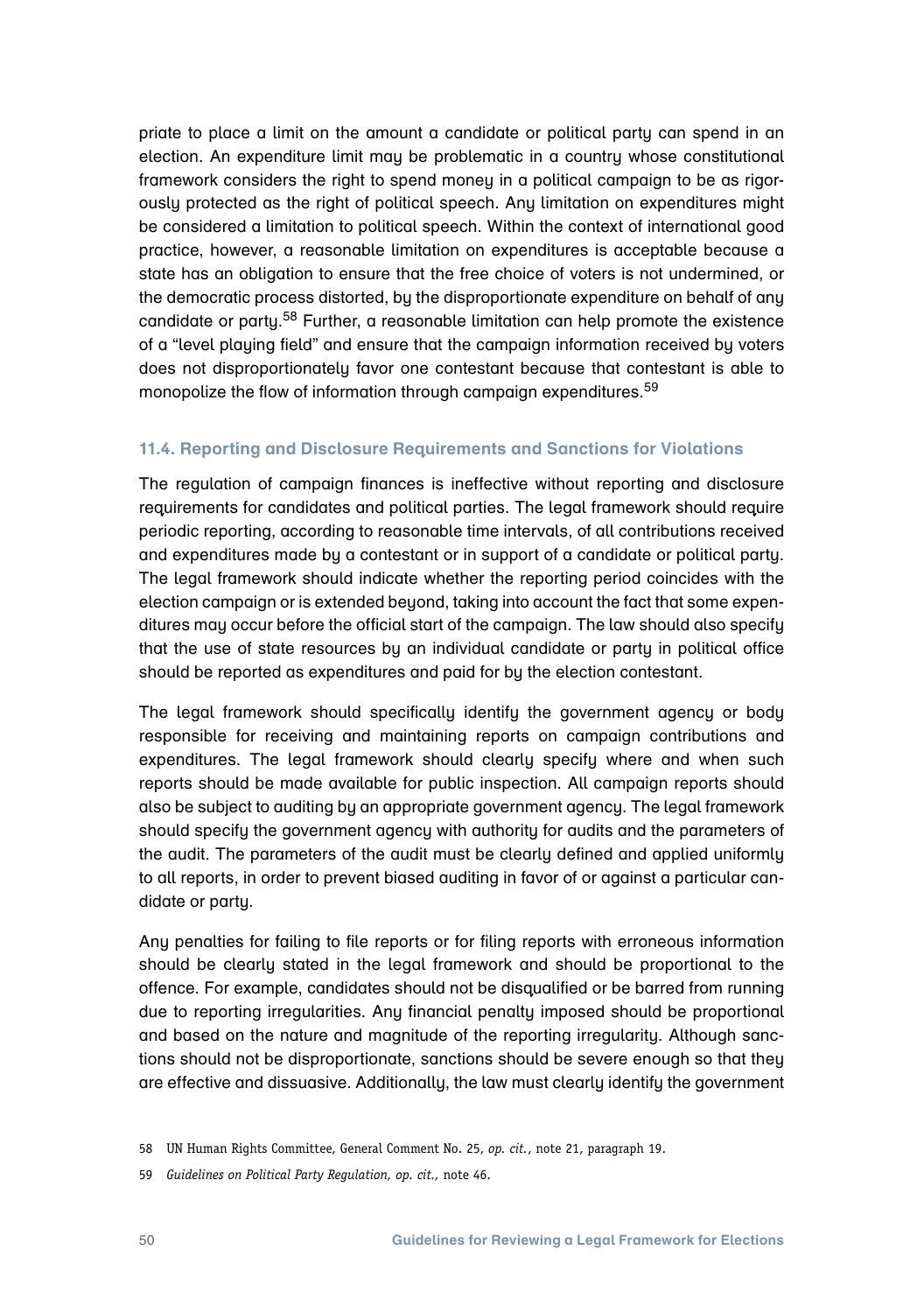agency or body responsible for initiating legal actions for violations, whether by referral to the appropriate prosecutor or as a party to a legal proceeding in a competent court.

Sanctions for substantive violations of campaign finance regulations, like violations for reporting requirements, should be effective, proportionate to the violation and dissuasive. Criminal sanctions are appropriate for serious violations of campaign finance regulations that undermine the integrity of the election processes.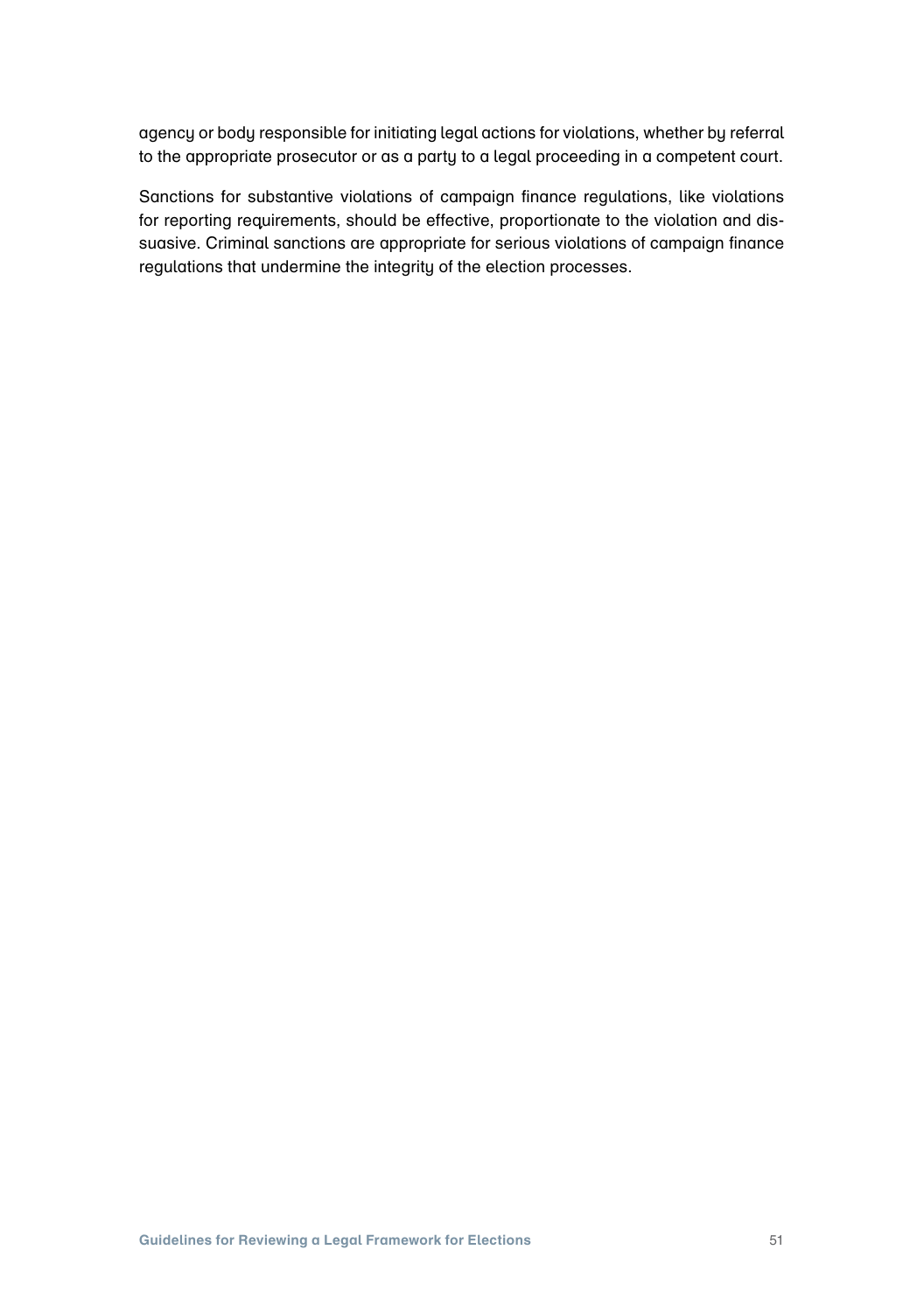

### 12. **Observers**

A transparent electoral process is a standard necessary to ensure democratic elections. This standard is set out in Paragraph 8 of the OSCE 1990 Copenhagen Document, which recognizes the importance of the presence of observers, both foreign and domestic, to ensure transparency in the electoral process. The legal framework should provide for the presence of observers, domestic and foreign, and representatives of the media, political parties and candidates. In addition, observers from non-governmental organizations (NGOs) play an important role in enhancing the transparency of the electoral processes and should have the right to be accredited to observe. Further, laws regulating the formation and general activities of NGOs and public associations should not contain any unreasonable requirements for acquiring the legal status necessary to qualify to observe election processes.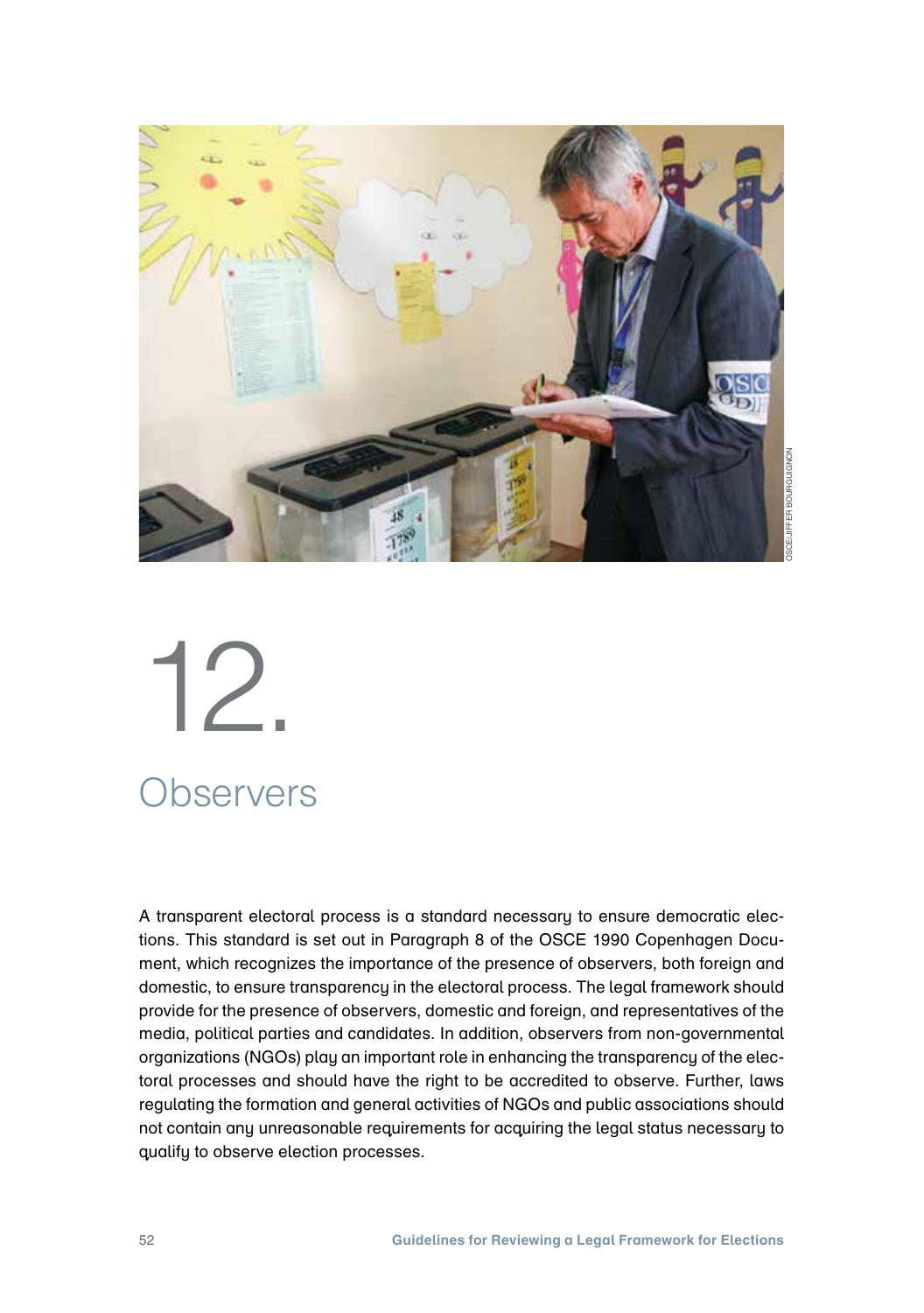The legal framework should provide clear and objective criteria on the requirements for registration as an observer, including applicable deadlines, which governmental authority accredits observers, the requirements to obtain observer status, and under what circumstance observer status can be revoked. The law should be clear that the rights of observers apply to all elections, including local elections and referenda. The law should also establish an expedited process for observers to obtain corrective relief when their rights are denied by an election-administration body, including the right to be registered as domestic observers.

The rights of observers should be clearly and precisely stated in electoral law. A general provision allowing observers to observe the election process is insufficient. Observers should be given unimpeded access to all levels of election administration at all times, effective access to other public offices with relevance to the election process, and the ability to meet with all political formations, the media, civil society and voters. The law should provide clear and precise provisions establishing the rights of observers to inspect documents, attend meetings and observe election activities at all levels, as well as to obtain copies of decisions, protocols, tabulations, minutes and other electoral documents, at all levels.

Observers should receive appropriate credentials at a time prior to elections sufficient to enable them to organize their activities effectively. An election is a process that includes activities before and after the actual vote. Effective election observation cannot be limited to observing only voting on the day of the election. Observers should continue to have rights of access throughout the entirety of the election processes, including the vote count, the tabulation of results, and the hearing and adjudication of all complaints and appeals by election-administration bodies and courts.

The legal framework should also be clear and precise concerning what an observer may not do, such as interfere with voting, take any direct part in the voting or counting processes, or attempt to determine how a voter will vote or has voted. It is necessary to strike a balance between the rights of observers and the orderly administration of the election processes. However, any requirement that could be onerous to observers and serve to hinder legitimate observation should be carefully considered. This is especially applicable to any provision that attempts to "muzzle" observers or prevent them from reporting or releasing information that has been obtained through their observation efforts.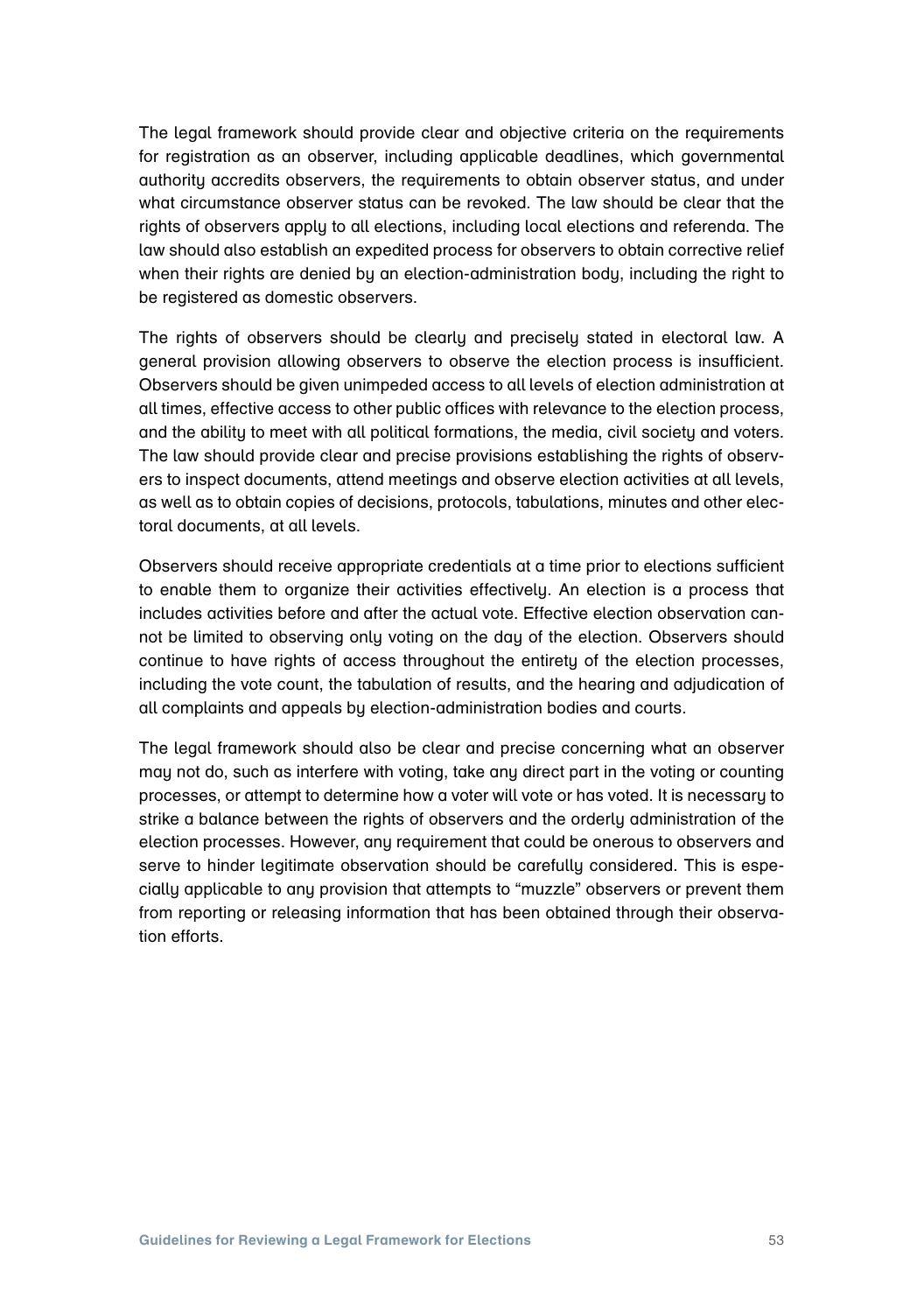

### 13. Balloting Procedures

#### **13.1. Secrecy of the Vote**

Secrecy of the vote is a standard for a democratic election. It is set out in Paragraph 7.4 of the OSCE 1990 Copenhagen Document, which requires that votes are cast by secret ballot. Voters must have a guarantee that their voting choices will not be disclosed to other persons and that they will not be intimidated or face retribution as a result of how they chose to mark their ballots. This requires the legal framework to provide mechanisms for control and security of the ballot, particularly governing the casting of votes at the polling station, while ensuring that no individual ballot can be identified as being marked by a specific voter.

Under no circumstances, except for during the counting of ballots after the close of voting, should a polling-station committee member or other person be allowed to see,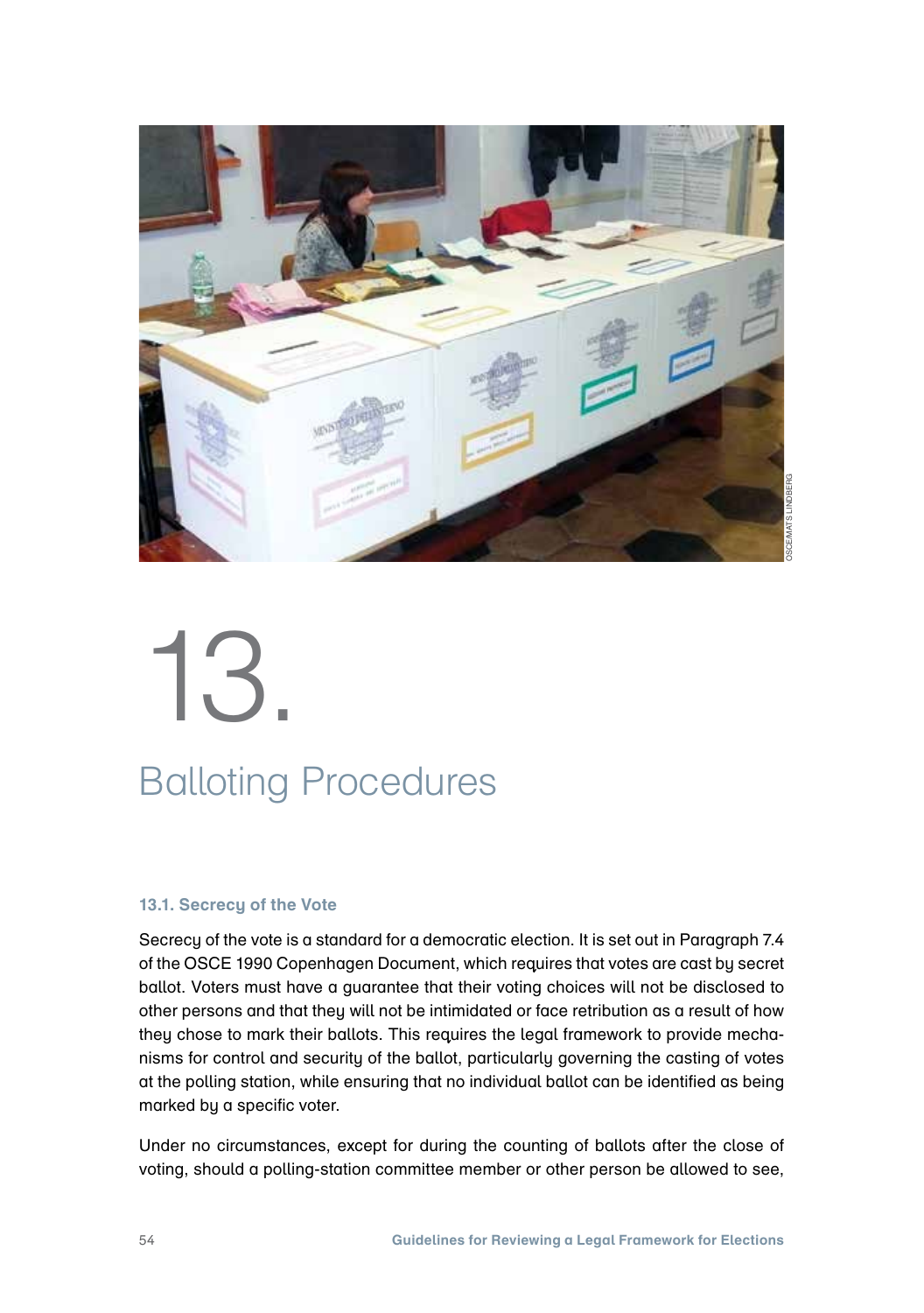handle or control a voter's marked ballot. However, this prohibition does not apply to a person legally authorized to assist a voter requiring assistance due to physical infirmity.

The principle of secrecy of the vote requires legal provisions to ensure that secret voting is not only a right on the part of the voter, but an absolute obligation. A frequent abuse of this requirement comes in the form of "family" or "group voting", which is still a relatively common practice in some countries. "Open voting", i.e., voting outside the polling booths in front of other voters, and thus disclosing the voter's choice, is another violation of the secrecy of the vote. Electoral legislation should make clear that every voter's ballot must be marked and cast secretly. Election officials should under no circumstances accept deviations from the principle of secrecy of the vote. However, the requirement for secrecy of the marked ballot should not be misapplied to prohibit or limit the rights of voters and others to disclose how they have voted in exit polls conducted outside polling stations.

#### **13.2. Persons Allowed in Polling Stations**

The legal framework should prohibit unauthorized persons from being present in polling stations. In particular, government officials who are not part of the election administration for the polling station, constituency or district should not be present and advise or instruct election administrators or voters. The legal framework should include an unambiguous prohibition against all unauthorized people being present in polling stations and the premises of other election-administration bodies. The legal framework may include an exhaustive list of those who may be present in polling stations or other premises during voting, counting and tabulation. Those permitted in polling stations should wear the form of identification specified in the law in order to be clearly identifiable by voters and observers.

Police officers and security personnel should enter polling stations only to vote or restore order. In the event the presence of police officers or security personnel is necessary to restore order in a polling station, they should enter only upon the request of the chairperson of the polling-station election commission, or a person acting on his or her behalf, and should leave as soon as order is restored.

#### **13.3. Voting Procedures**

All procedures regulating the voting process should ensure that voters are adequately identified and that other mechanisms are in place to prevent attempts at fraudulent voting. However, voting procedures should not be so cumbersome or complicated so as to hinder the voting process. Voting procedures should ensure that all ballots and voting materials are adequately safeguarded before, during and after voting.

In general, most voting is done on election day by voters who personally go to the polling station. Some voters, however, may not be able to personally go to the polling station on election day due to physical infirmity or travel. It is not uncommon for electoral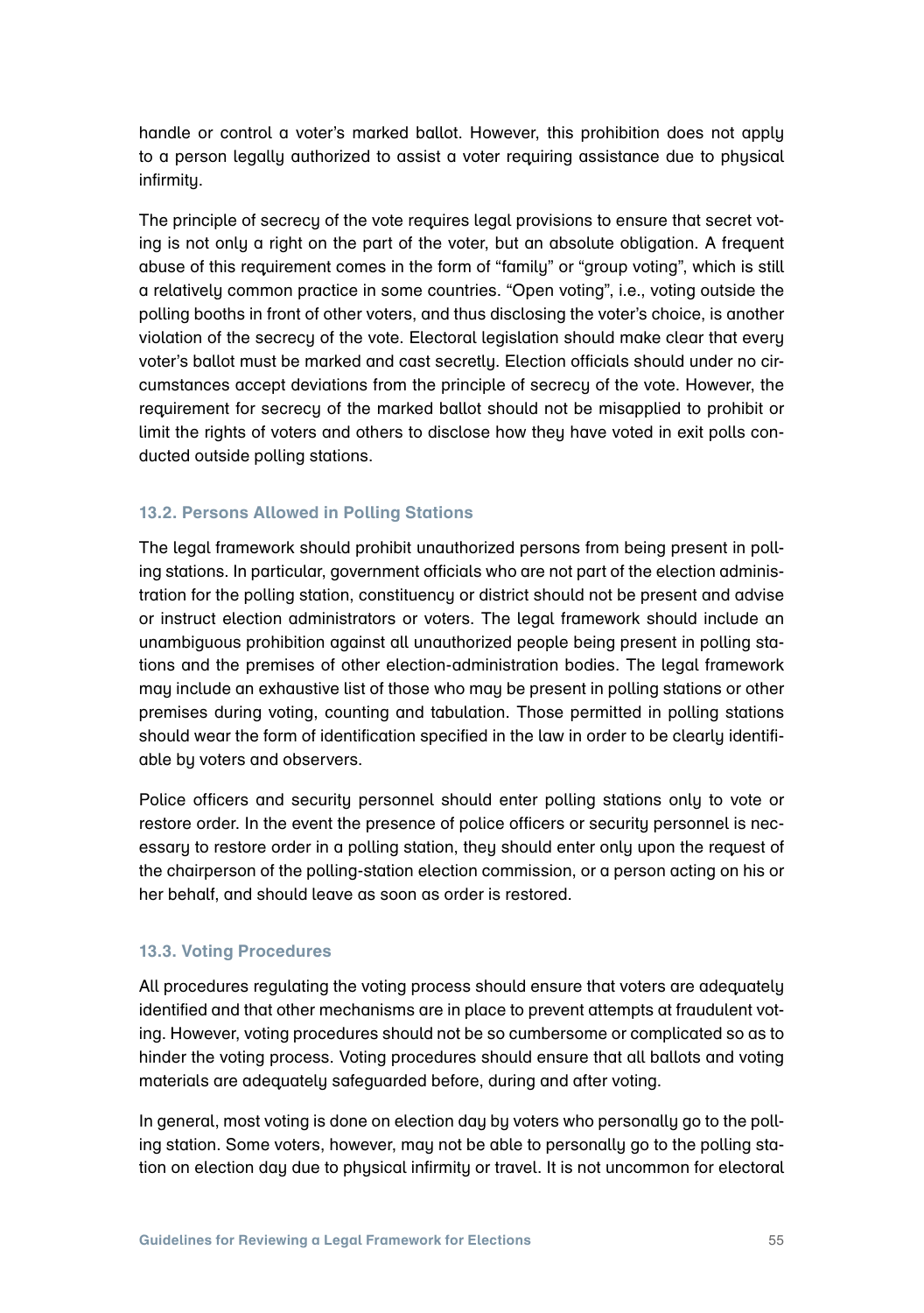legislation to provide for alternative methods of voting, such as early voting, postal voting or "mobile voting", to facilitate greater participation. However, provisions for alternative voting must be carefully drafted in order to minimize the potential for fraud and to ensure the integrity of the electoral process. This is especially true regarding the identification of voters, both to demonstrate their eligibility to use an alternative method and to prove that the voter is in fact who he or she claims to be. Further, mechanisms must be in place to prevent a person from voting using both an alternative method and the regular voting process in the same election.

#### **13.4. Mobile Voting**

It is common for election legislation to provide for mobile voting by voters who are physically disabled or who cannot come to the polling station for other valid reasons. The voter accommodation principle underpinning the concept of mobile voting is commendable. However, provisions for mobile voting must be carefully drafted in order to minimize the potential for fraud.

If mobile voting is allowed under the legal framework, it is important to include safeguards to ensure the integrity of the mobile voting process. The following measures are recommended as part of any legal provisions for mobile voting:

- $\Box$  A procedure must be in place to identify voters using mobile facilities to prevent double voting. This requires an accurate record at the polling station to ensure that a voter using mobile voting is not able to also vote in the polling station. It also requires strict procedures for establishing the identity of the mobile voter during the process of mobile voting;
- $\Box$  Mobile voting should be used only in cases where it is difficult for the voter to travel to the polling station to vote. This fact is usually established by a written application to the polling station committee, where possible, explaining why it is difficult for the voter to travel to the polling station. The application needs to be submitted by the voter and acted upon by the polling station committee within deadlines established by law;
- $\Box$  Observers of all categories, or their representatives where numbers must be restricted for practical reasons (transport by helicopter, etc.), should be permitted to accompany the mobile ballot box;
- $\Box$  The number of ballot papers taken out for mobile use and the number later returned should be formally recorded in all election protocols and records;
- $\Box$  The number of voters who have used the mobile ballot box should be recorded in the polling station protocol and successive election commission protocols. This makes it possible to identify particular areas where the proportion of votes cast using mobile boxes is unusually high, which may be an indication of fraud if the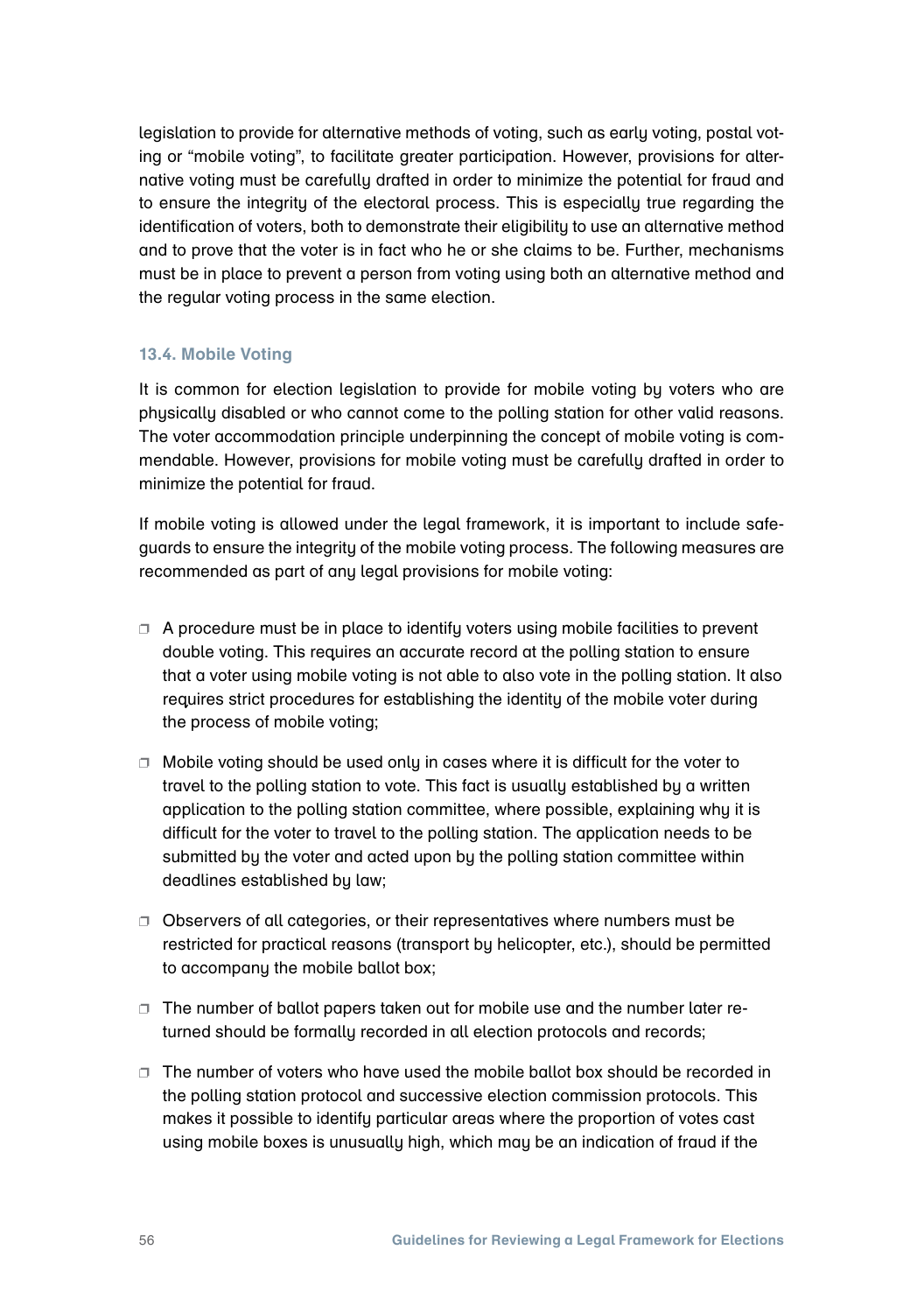voting population in the area consists of persons who should not have any difficulty voting in person at the polling station;

- $\Box$  At least two members of the polling station committee should administer mobile voting jointly within the geographical territory covered by a polling station. These two – or more – members should not be from the same political party or appointed to the polling station committee by the same person or institution; and
- $\Box$  The law must clearly state where, when and how mobile voting ballots are to be counted and, particularly, whether they should be counted together with ballots cast in regular polling stations. The counting of mobile voting ballots should be done in the presence of accredited observers.

#### **13.5. Postal Voting**

A number of countries allow voters to cast their votes by receiving blank ballots and returning marked ballots through the national postal service. Postal voting can present logistical challenges, including dependence on the national postal service, the printing and processing of ballots, inner envelopes for securing marked ballots and outer envelopes for mailing them, and in providing special instructions to voters receiving the postal ballots. There may also be logistical challenges related to the printing and processing of forms used by voters to request that a postal ballot be mailed to them. The most serious challenge, however, is maintaining the secrecy of the vote, since the voter receives a ballot that is to be marked in an uncontrolled environment outside of the polling station. There may also be issues as to whether a marked ballot should be counted if it was mailed by an established deadline but, as a result of postal-service delay, is not received by election day. Although it is not possible for the legal framework to prevent violations of the principle of secrecy of the vote in postal voting, it is possible to provide for legal sanctions for violation of the secrecy requirement and to include other provisions to reduce the opportunity to undermine the integrity of the election through fraudulent postal voting.

The following provisions could be considered for inclusion in the legal framework to increase the security of postal voting:

- $\Box$  Clear and objective provisions stating under which circumstances a voter may apply to vote by mail. The law should clearly state whether postal voting is a voting option available to all voters or only voters who are not able to travel to a polling station on election day. The law should also state clearly whether it is possible to vote by mail from outside the country, a procedure that will involve foreign postal services in addition to the national postal service;
- $\Box$  An application requesting a postal ballot should be in writing and signed by the voter. The deadline for requesting a postal ballot should be set early enough to provide sufficient time for the election administration to check and verify the voter's signature and other personal identifiers that might be required by the legislation on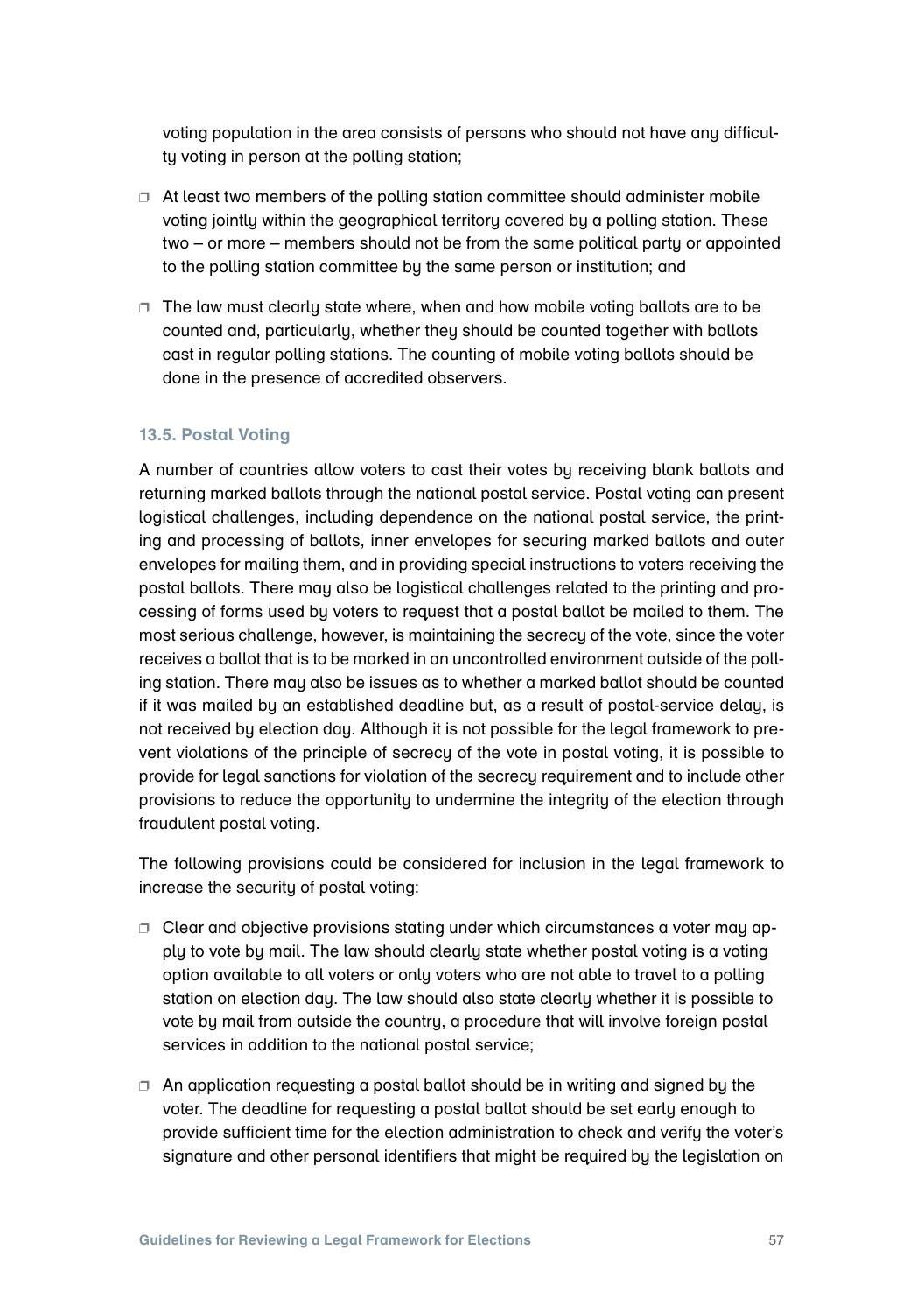each application should there be a concern about the authenticity of the request for the postal ballot;

- $\Box$  Political parties and candidates should be prohibited from handling applications for postal ballots or completed postal ballot packages. Only voters, the election administration and postal service workers should be allowed to handle postal ballot packages;
- $\Box$  The postal ballot application form should include an affirmation from the voter that the ballot was cast in secret and only by the voter;
- $\Box$  There must be reasonable deadlines for returning postal ballots, in order to accommodate the logistical demands placed on the election administration;
- $\Box$  The law must clearly state the deadline, including the date and time, for the receipt of marked postal ballots if they are to be counted by the election administration. The law must also be clear as to whether the inclusion of any extraneous material or the failure to enclose requested materials, such as proof of the identity of the voter, will invalidate the ballot;
- $\Box$  The law must clearly state where, when and how postal ballots are to be counted; and
- $\Box$  Observers must be able to observe the verification and counting of returned postal ballots.

#### **13.6. Early Voting**

Early voting has been introduced in a number of countries to facilitate voter participation in elections. Unlike postal voting, early voting takes place in a controlled environment. Early voting in a controlled environment means that, from a certain day determined by the law, voters are able to cast their ballot at a specified public office, where an official will assure that secrecy of the vote is maintained. This public office may be an election commission or some other government office.

The length of the period during which early voting is allowed varies among the countries that permit such voting. A country may provide for a lengthy period of early voting, covering several weeks. Conversely, a country may provide for one or two days of early voting right before election day.

The following provisions could be considered for inclusion in the legal framework to increase the security of early voting:

 $\Box$  Clear provisions stating under which circumstances a voter may use the early voting process. The law should state clearly whether early voting is a voting option available to all voters or only to those who are not able to travel to a polling station on election day;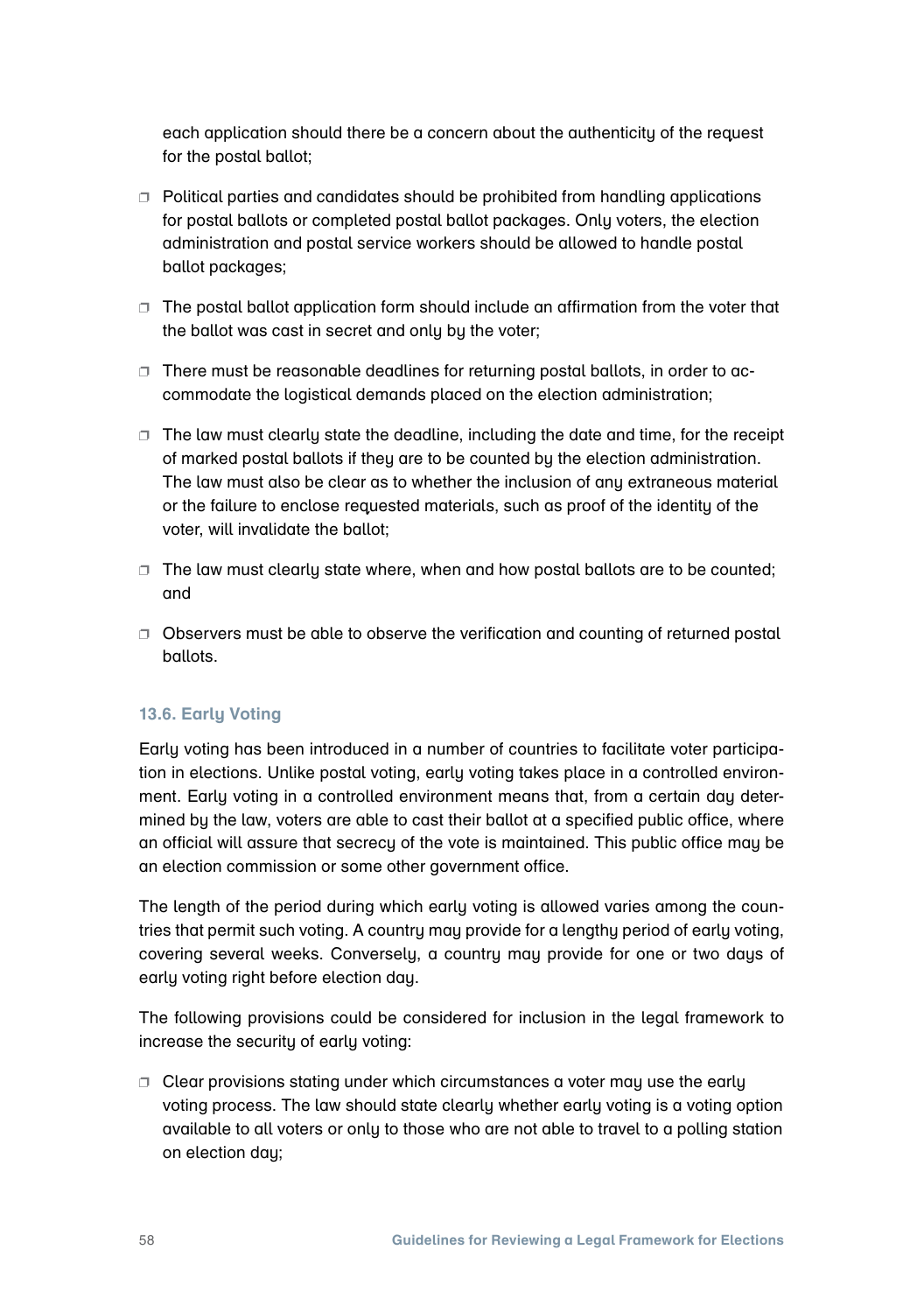- $\Box$  Consideration should be given to having the time period during which early voting is permitted commence only after the accreditation of observers, to allow them to observe early voting;
- $\Box$  At the end of each day of early voting, an official protocol should be completed, similar in form to a regular polling station protocol, stating the number of voters, used ballots and spoiled ballots for that particular day of early voting;
- $\Box$  Sealed ballot boxes, voters lists and sheets, unused ballots and all election materials must be secured at the close of each day of early voting and kept secure;
- $\Box$  In order to plan for the number of ballots needed for early voting and the locations where ballots should be delivered, consideration should be given to requiring the submission by the voter to the election administration of a formal written request for early voting; and
- $\Box$  The law must clearly state where, when and how early voting ballots are to be counted and, particularly, whether they should be counted separately from or together with ballots cast in regular polling stations. The counting of early voting ballots should be done in the presence of accredited observers.

The burden placed on observer organizations and candidate proxies by an extended early voting process can be substantial. The inclusion of broad opportunities to vote early may also increase the possibility of electoral fraud. Early voting also places an added burden on election-administration bodies and can substantially hinder observation efforts. The recommendations above can help to mitigate these concerns.

#### **13.7. Proxy Voting**

In some countries a voter may be allowed to designate a proxy to vote in his or her place, if he or she is not able to travel to the polling station on election day, whether due to physical incapacity or some other legitimate reason. In many countries, however, proxy voting is not allowed, due to constitutional requirements that the secrecy of the ballot must be maintained and that the right to vote must be exercised personally by the voter. Proxy voting is open to abuse and, in some communities, often for cultural reasons, family members may give their votes to the head of the household to cast as he or she deems appropriate.

It is difficult to justify the use of proxy voting, particularly where postal, early or mobile voting is available. Should a legal framework provide for proxy voting, then the reviewer of the legislation should point out the concerns this raises with regard to the principle of secrecy of the ballot and the potential it creates for abuse. The reviewer of a country's legal framework for elections may recommend alternative voting procedures to proxy voting.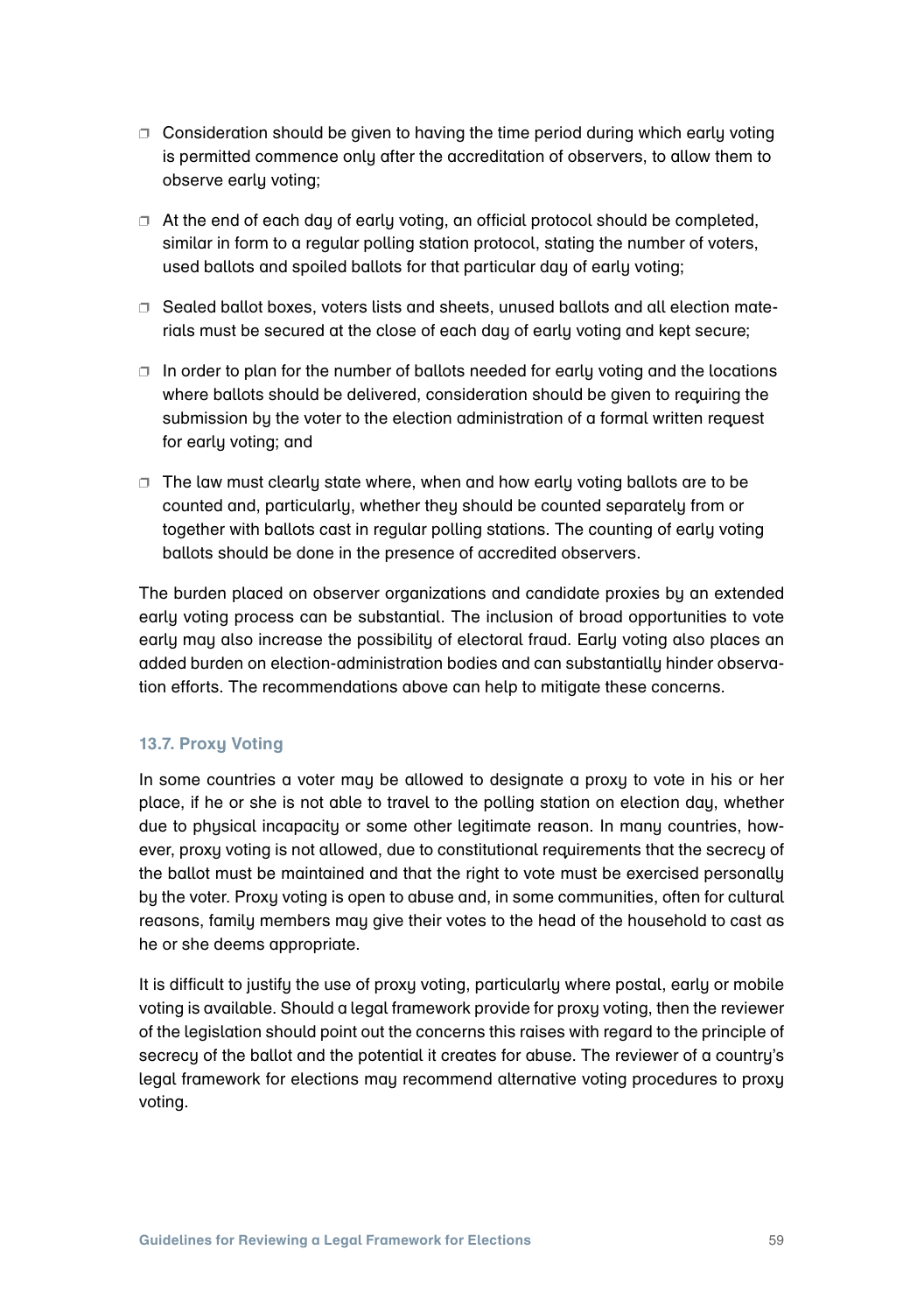#### **13.8. Military Voting**

It is common for the legal framework to contain special provisions to ensure that members of the military are able to exercise their right to vote while on active duty. Although protecting the right to vote of a member of the military is important, the provisions must be written carefully to minimize the potential for abuse, including the possibility that undue influence may be brought to bear on conscripts by their commanding officers.

It is not unusual for electoral legislation to permit the setting up of special polling stations within military units located in remote areas that are far from any population center. While such an arrangement may be unavoidable, it should be accompanied by an express stipulation that this is strictly exceptional and, wherever geographically possible, voters serving in the military should vote in ordinary civilian polling stations.

When local elections are involved, a member of the military should normally cast a ballot in the constituency of the member's permanent place of residence. This is necessary to ensure that local representatives are elected by those who have residence in the community and not by transient voters with no real local ties.

#### **13.9. Balancing the Accommodation of Voters with Safeguards against Fraud**

A careful balance should be found between voter accommodation and the need to safeguard against potential voting fraud. If not drafted carefully, a provision intended to accommodate the needs of a special group of voters by establishing exceptional voting procedures can be abused by people attempting to vote more than once or who do not meet the legal requirements for the exceptional voting procedure. Thus, such provisions should be drafted and evaluated carefully. Reviewers of electoral legislation should assess whether the legal framework provides sufficient safeguards to prevent potential abuse and fraud when alternative methods of voting are permitted.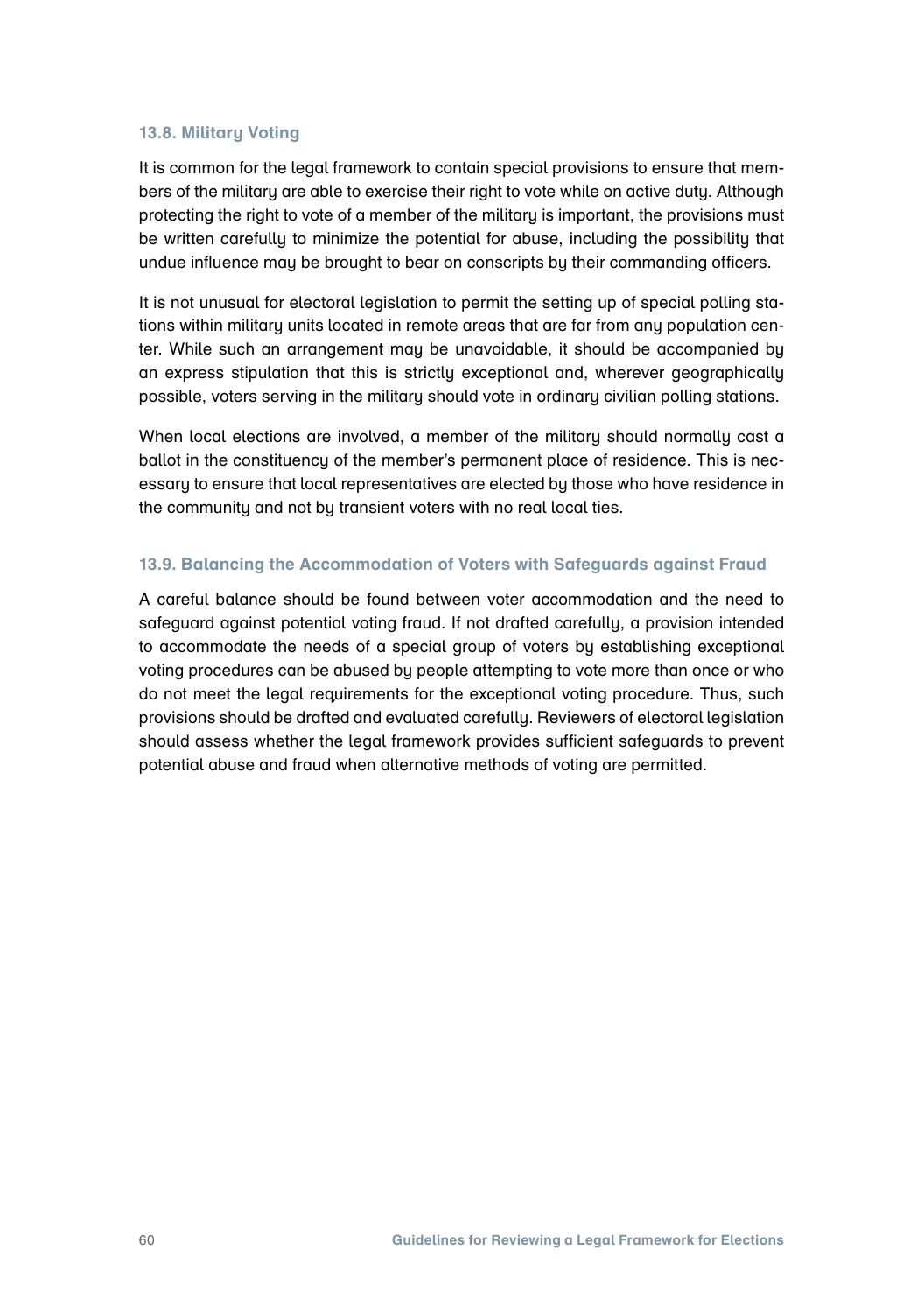

# 14.

#### Transparency in the Counting and Tabulation of Votes

#### **14.1. General Principles**

A fair and honest count of the votes is a cornerstone of democratic elections. This standard is set out in Paragraph 7.4 of the OSCE 1990 Copenhagen Document, which requires that votes "are counted and reported honestly with the official results made public". This requires that votes be counted and tabulated in the presence of observers and that the entire process by which a winner is determined be completely transparent. The legal framework should provide for the presence of observers — both citizen and foreign — and representatives of the media, political parties and candidates during the counting and tabulation of votes.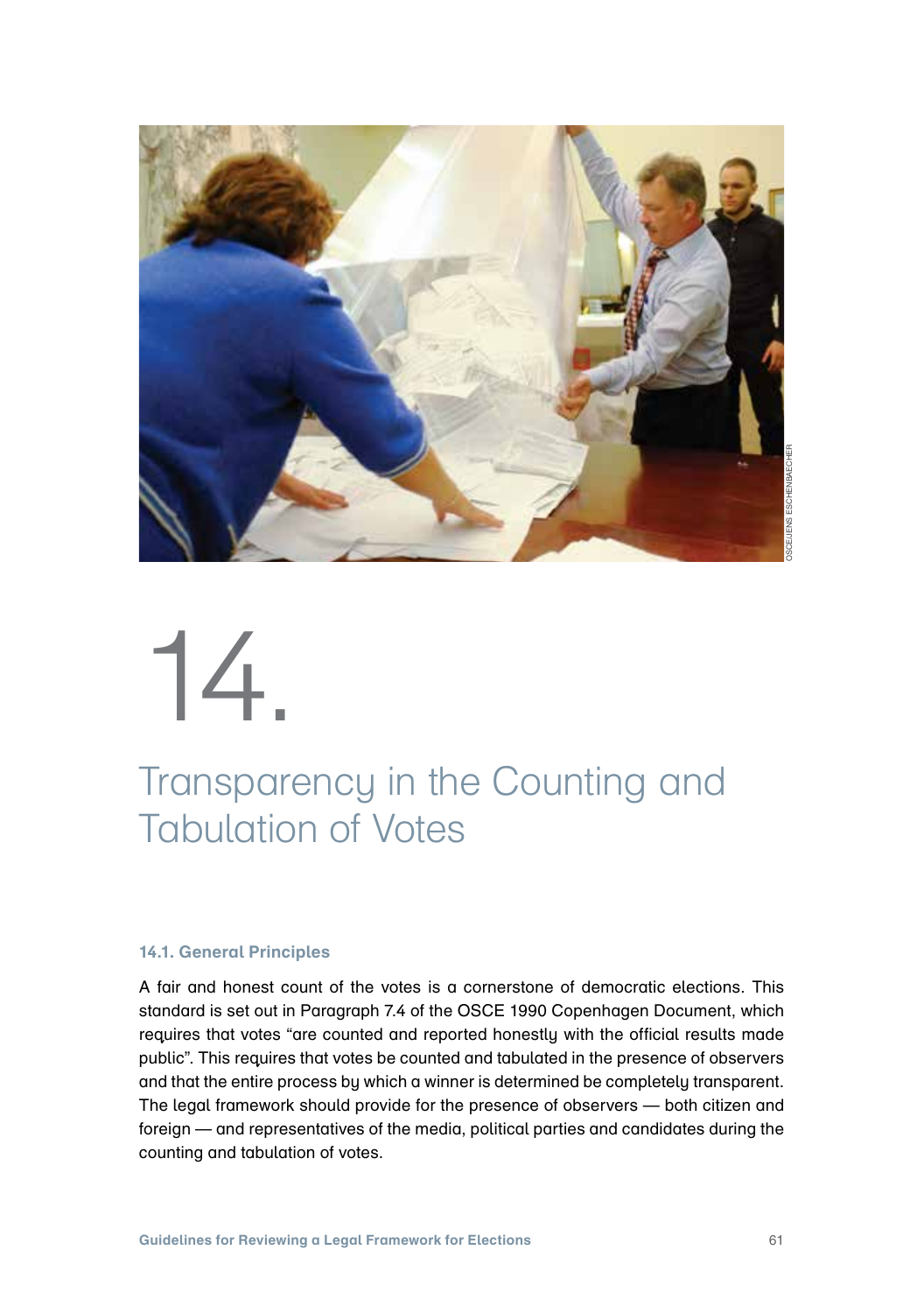The legal framework must clearly state the electoral formula that will be used to convert votes into mandates. Thresholds, quotas and all other details of the electoral formula should be clearly stated and all possibilities, such as ties, withdrawals and the death of a candidate, must be addressed. The law must clearly define which ballots are valid and which invalid. Rules for determining the validity of ballots should not be so stringent as to unreasonably disenfranchise voters. The paramount principle should be that if the will of the voter is clear, the ballot should be counted. For example, if a voter circles his or her choice rather than placing a mark next to it, this should not invalidate the ballot.

#### **14.2. The Counting of Ballots**

Regardless of whether ballots are counted at the polling station or at a central counting location, the law should ensure that observers can be present and that the election-administration bodies should facilitate their work. The legal framework should also provide safeguards where technology is used and ballots are not counted manually. Provisions must be in place in the legal framework so that the accuracy and soundness of hardware and software used for counting ballots can be verified independently. Whether manual, mechanical or electronic counting is used, procedures for auditing and inspection must be in place to ensure accuracy and reliability. Procedures must also be in place to allow objections to counting procedures to be registered, including to the criteria used to determine the validity of ballots.

The legal framework should clearly specify that observers can make copies, or shall be given copies, of all protocols and tabulation and tally sheets. The law must also clearly specify which government authorities, if any, are entitled to receive this information prior to the certification of the election results. Protocols and tally sheets should be finalized, in ink, in the premises of the respective election-administration body. Obvious errors or mistakes should be dealt with in the presence of all members of the respective election-administration body.

#### **14.3. The Tabulation of Results**

The legal framework should provide, in clear and unambiguous language, the procedures and respective deadlines for transferring the ballots, the protocol results of counting and other election materials from lower election-administration bodies to intermediate and higher ones for tabulation and safekeeping. The law should require that the figures for each set of results be available in table or some similar format that allows observers to trace the results at each polling station and counting location up through all levels of aggregation to the final results. The tabulation records should contain detailed information, including the number of ballots used and unused, the number of invalid and spoiled ballots, and the number of votes for each political party or candidate. This information should also be broken down for alternative methods of voting, such as early, postal or mobile voting (if applicable). This degree of detail is necessary to enable observers to track results and locate specifically where possible fraud might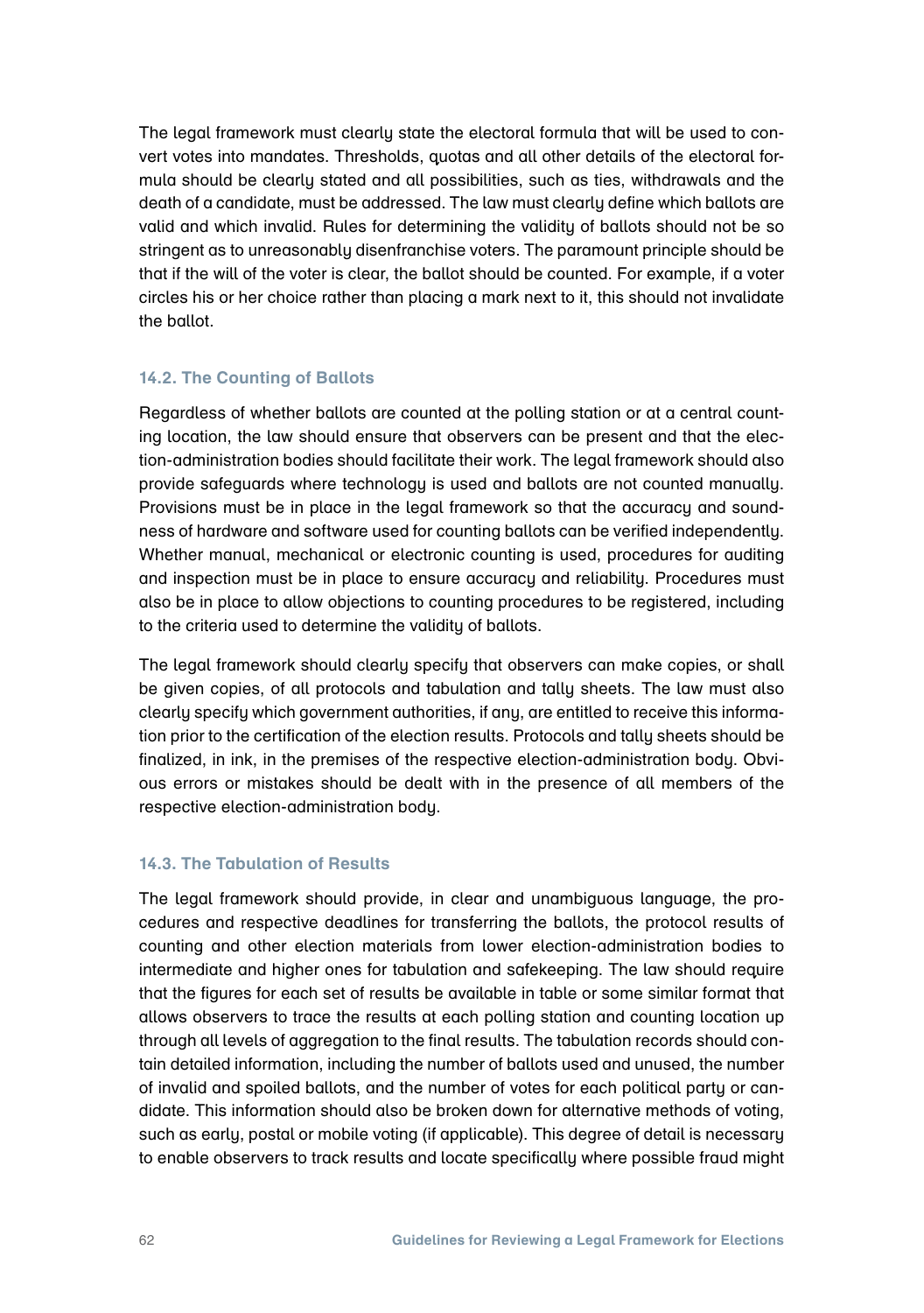have occurred if the numbers have been unlawfully changed during the tabulation processes. However, which information is actually published should be considered, as this could affect the secrecy of the vote (particularly when alternative voting methods were used by a limited number of voters).

A strictly defined division between election-administration bodies and state authorities is also vital during the process of tabulating the results. Electoral legislation needs to ensure the principles that only members of election-administration bodies should be involved in the process of tabulating election results and that observers should be given access to the process.

#### **14.4. Public Announcement and Publication of the Counting and Tabulation of Results**

The legal framework should clearly state whether election authorities may announce partial or preliminary results prior to final certification. A timely announcement of partial and preliminary results by the election administration will contribute to the overall transparency of the electoral process. It will also complement similar announcements of preliminary results from exit polls or from the headquarters of parties and candidates. This could also deter these headquarters from making erroneous statements. If results can be announced prior to final certification, then the legal framework should clearly regulate the process for making such announcements.

The legal framework should require that all relevant election documents be publicly accessible, including election protocols, detailed tabulation and tally sheets, and decisions determining or possibly affecting election results. It is good practice to publicly post such documents at all levels of the election administration, including polling stations and intermediate and higher levels of the election administration. These detailed tabulations may also be published in official gazettes and other media as soon as the results are certified. It is good practice to provide electoral stakeholders with such detailed results, both preliminary and final, in electronic form, or to post them on the Internet. Failure of the legal framework to require public posting of results of vote counts and tabulations at each level where they occur can only facilitate or increase the possibility of fraud.

#### **14.5. Certification of Results and Procedures after an Election**

The legal framework should clearly specify the dates for the final certification of the election results, how the process of final certification is to be carried out, including public announcement and notification to candidates that they have been elected, and the terms of office of elected candidates. Additionally, the law must be clear as to what circumstances require a recount or new election in any or all polling stations. The law should clarify who can request a recount or new election, the deadline for such requests, all necessary procedures involved in making the request, the deadline for adjudicating requests, and the date of recounts or new elections, as well as which pro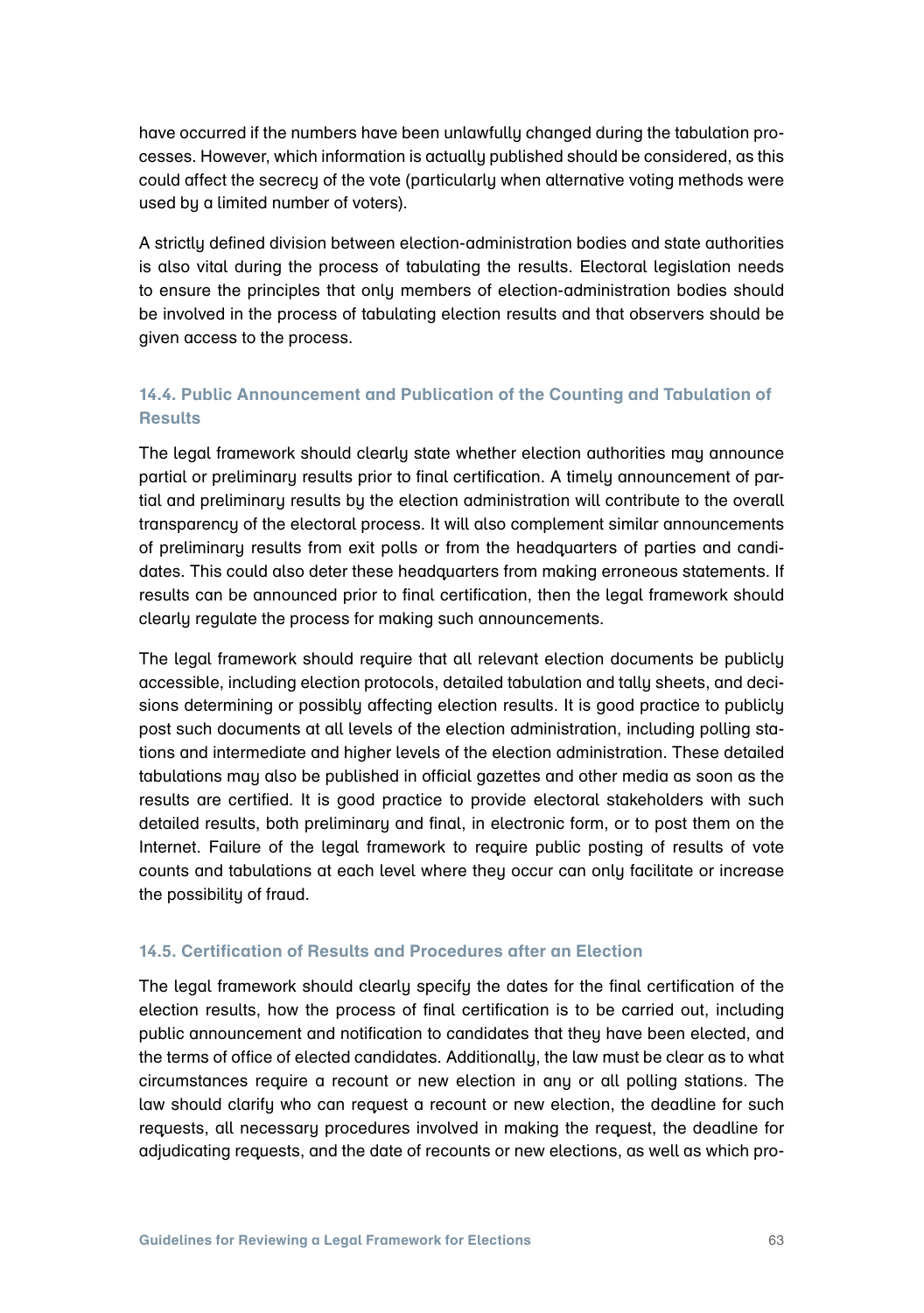cedures will govern them. It is important that a recount be subject to the same level of transparency as the initial count of the ballots.

The legal framework must provide for secure storage of all ballots and election materials until the deadline for making legal challenges to the certified results has passed. The law must also specify how long after the expiration of all deadlines for legal challenges ballots and election materials are to be destroued by election officials, and how they should be destroyed. It is, however, appropriate for the law to require the archiving of some election materials, such as results protocols, for research, educational and historical purposes.

#### **14.6. The Personal Safety Exception**

In extreme circumstances, the publication of election results at the polling station level might jeopardize the safety of voters or election commission members. This possibility exists where an election is held shortly after a violent conflict, and where tensions remain high enough so that there is a probability of violence. The law may provide limited exceptions to these principles, applicable only in such extreme and volatile circumstances, in order to avoid situations likely to result in personal injury.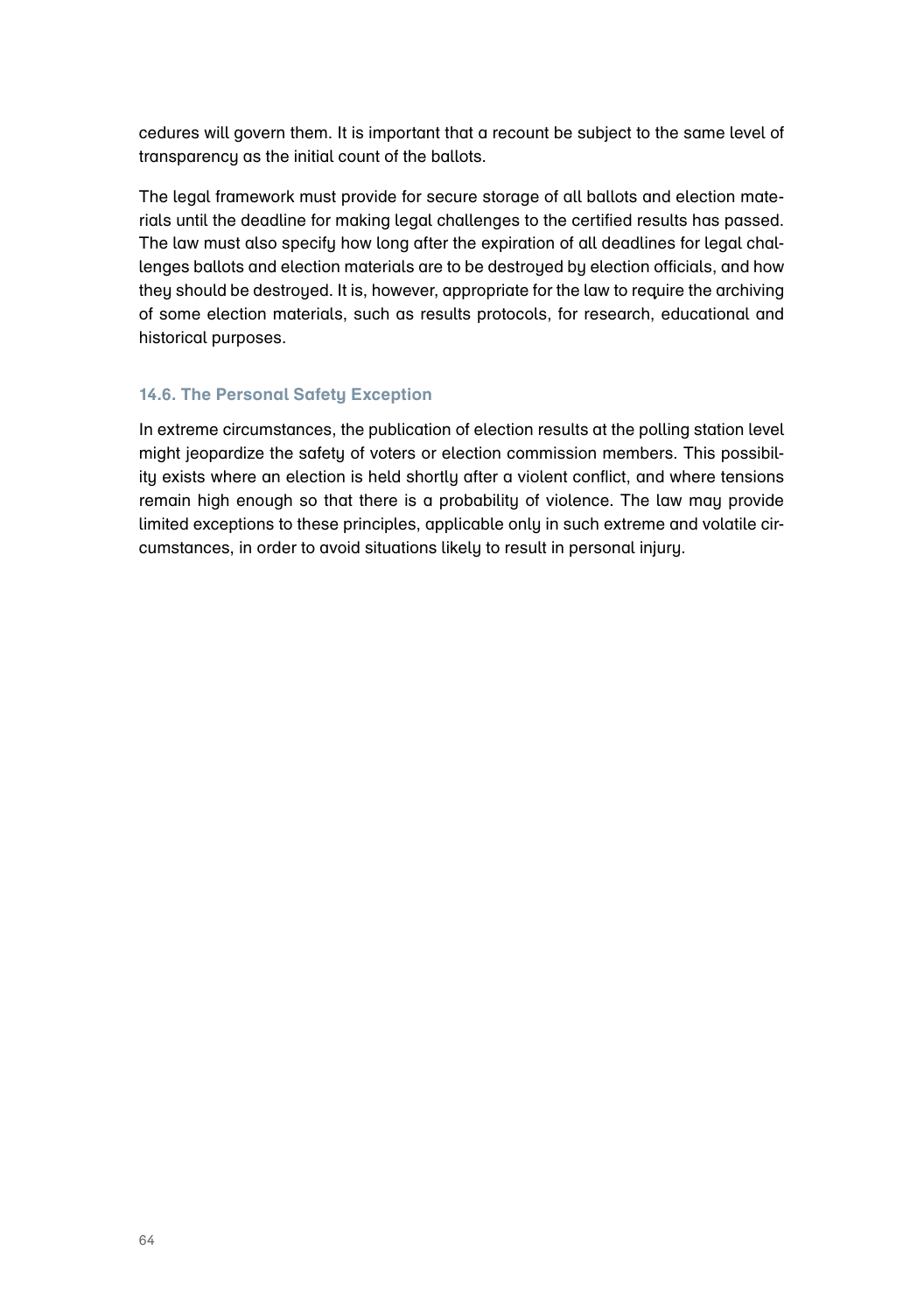

### 15. Use of New Voting Technologies

#### **15.1. General Considerations**

It is important in countries that use New Voting Technologies (NVT) that the legal framework properly addresses the regulation of their use. Procedures and requirements for the use of information technology during electronic voting, counting and tabulation must be accurately reflected in the electoral legislation. Often, important parts can be found in other legislation, such as that relating to data protection. Previous court challenges to NVT and the resulting jurisprudence should also be consulted.

First, regulation could either be done primarily in electoral law itself or, alternatively, the legal framework could establish only general rules, leaving the detail to binding regulations issued by the electoral authority. While the latter is advantageous in terms of flexibility, it can give too much scope for election procedures to be adapted to the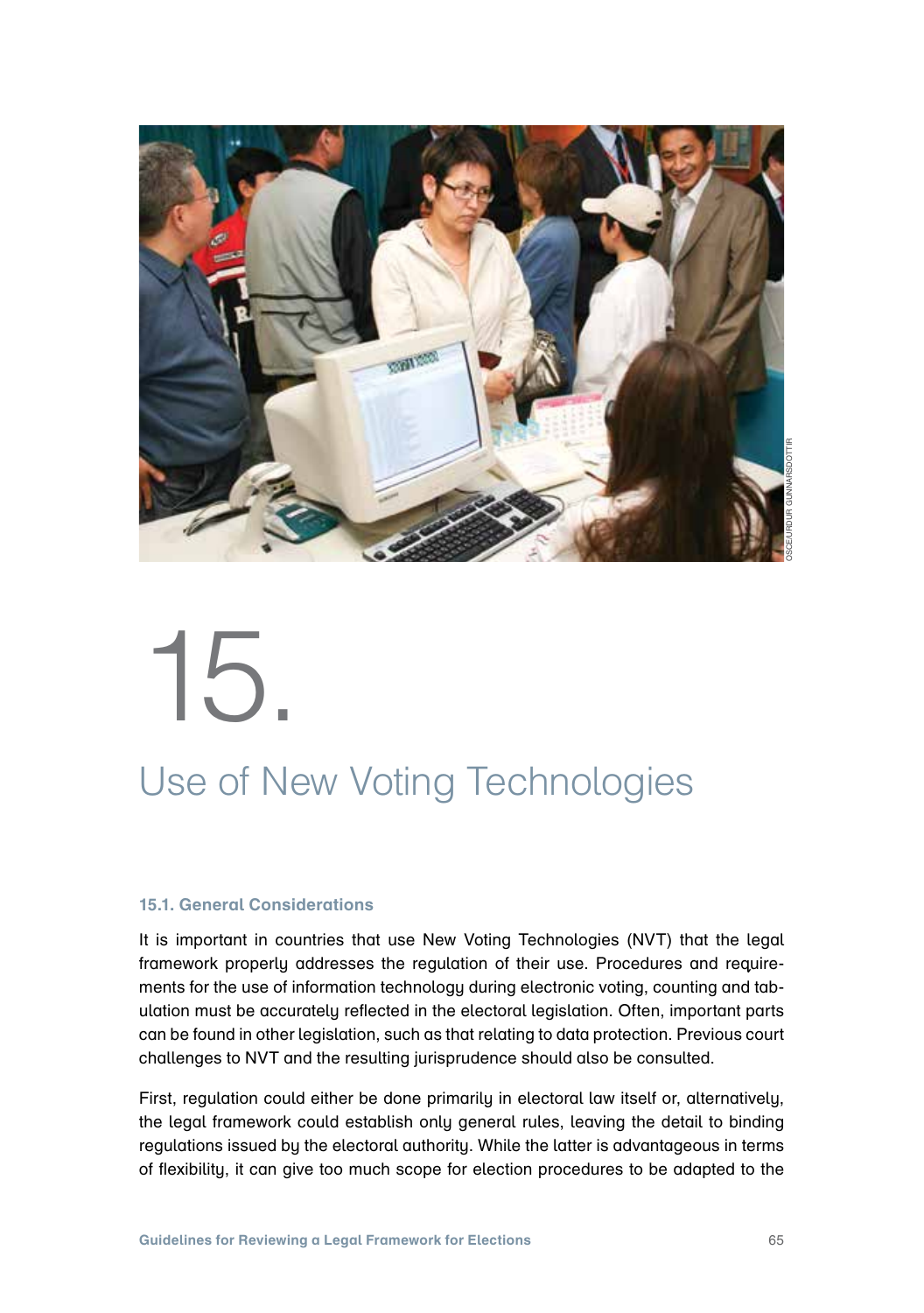needs of the technology, instead of the other way around, and to circumvent important safeguards if time becomes scarce due to any delays in the implementation of the NVT system.

Second, it is important, that the electoral legislation clearly defines at least the principles for secrecy, equality, universality, transparency and accountability. The equality and secrecy of the vote are included in the constitutions of many states. If special provisions are required to ensure that NVT systems guarantee these principles, these should ideally be set out in the electoral legislation. The suffrage guarantees applicable to paper-based voting should also be stated in the law as applicable to NVT. Although the way of voting is different using NVT, the basic suffrage principles remain, and cannot be disregarded. The legal framework must state this clearly, explicitly and unequivocally.

The legal text must incorporate technological processes correctly and precisely in a way that is transparent, objective and capable of being applied in all possible situations. The law needs to regulate the distribution, set-up, starting, operating, stopping and closing of the system, as well as storing, counting and tabulating of the votes. This is difficult enough when regulating paper-ballot elections and can present unique challenges for the regulation of NVT. As is the case in paper-based voting, the law needs to establish clear criteria to determine the validitu of an electronic ballot, especially in cases of NVT system malfunction.

The electoral legislation should also address how the NVT system can ensure that votes are counted honestly. This means that in the event of a legal challenge or an audit of the results, the NVT system should provide the possibility of a meaningful verification of ballots cast electronically. Therefore, a fundamental principle to be taken into consideration is that the NVTs must produce a voter-verifiable paper record that the voter can view before leaving the voting booth, thus allowing the voter to ensure that his or her choice has been recorded accurately. Another fundamental principle is that mandatory audits should be conducted after the voting in a meaningful number of randomly selected polling stations. There must also be the possibility for additional audits in other polling stations where required by a legal challenge or the need for a re-count.

The electoral legislation should regulate the extent to which observation of NVT is possible. There are different opinions on how access to NVT should be regulated in legislation – whether the principle of full access should be included, or whether it should apply only to specific aspects that are necessary for a "minimum level of transparency". Access can be provided through the possibility to test NVT in an adversarial manner (in which specialists attempt to identify security weaknesses or other flaws in an unscripted manner), or through the review of documentation from the start of the project, including feasibility studies, procurement material, manuals, evaluation and certification reports, source codes, or electronic logs of the system. Regardless of which view prevails, a country's electoral legislation should clearly address this issue and provide necessary details so that observers, candidates and political parties know precisely what rights they have to access NVT.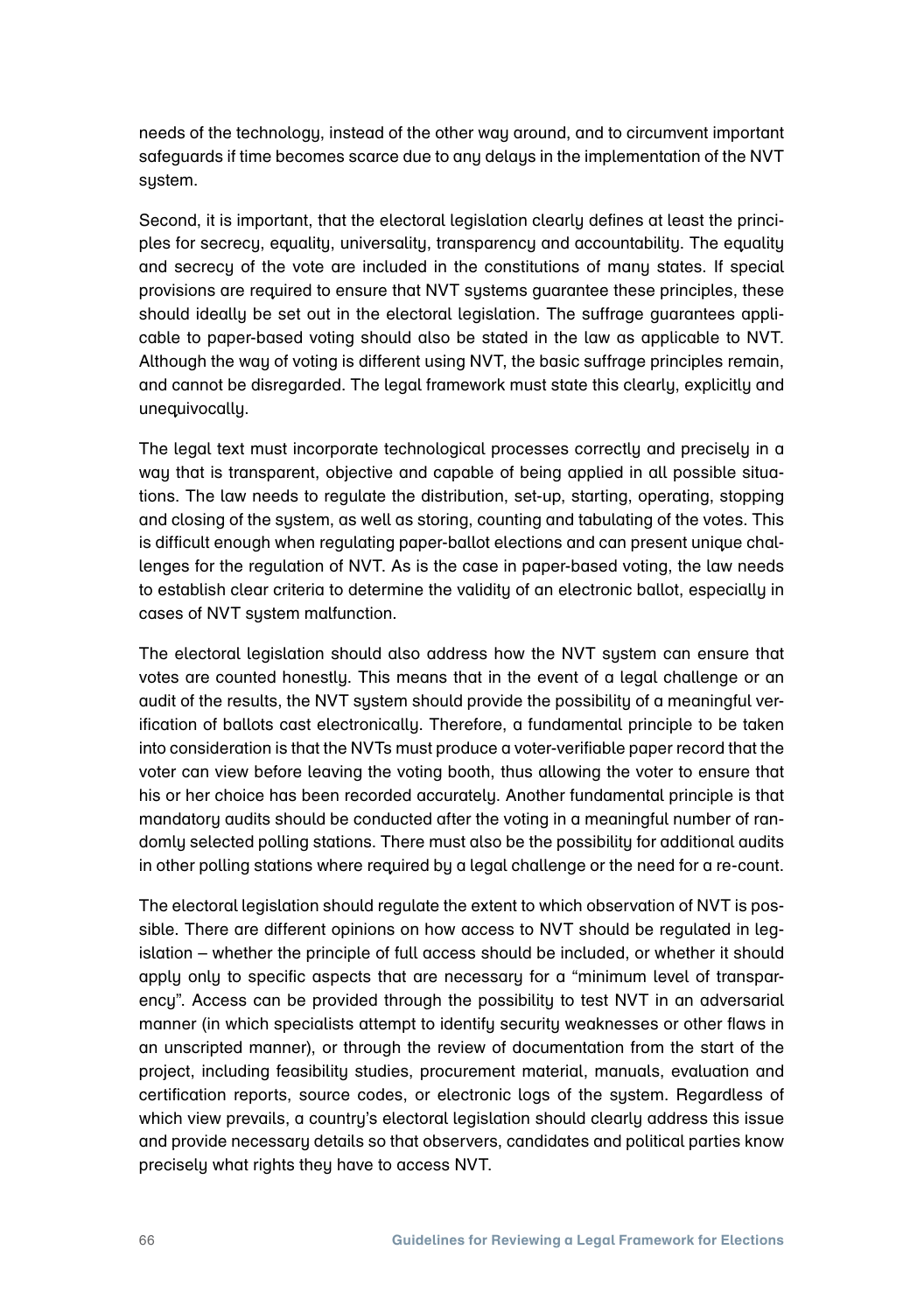Another issue that must be addressed is how to establish the principle of accountability in the electoral legislation and regulations. If the NVT or parts thereof are supplied by private vendors, legislation should carefully regulate the responsibility of vendors in order to ensure that there are consequences for failure to fulfill contractual obligations related to NVT. Private vendors should not replace any relevant functions of the electoral administration, which should remain in full control of the electoral process. Similarly, certification agencies and other bodies must be held strictly accountable in order to ensure that they fulfill the duties and responsibilities placed on them by the law.

In terms of security of the NVT, it is important for the legal framework to include criminal provisions for attacks on NVT systems, with appropriate sanctions for violations. These criminal sanctions may already exist in criminal laws protecting computer systems or electronic networks. However, it may be more appropriate to provide specific provisions in the electoral legislation for attacks on NVT systems.

Special attention needs to be given to the legal provisions for complaints and appeals. The legal framework should allow for complaints and legal challenges to be related to the use of the system itself during the voting and counting process or to other elements of the process, such as certification, or to concerns that the NVT system has failed to function properly. Although NVT allow for rapid reporting of results, this should not preclude the possibility to appeal decisions or to challenge results, and the deadlines established by law should appropriately reflect this right.

In the event of legal challenges to the results, there should be guidance as to what the legal basis is for conducting a recount, and what body has the authority to order a recount. A recount may be required if there is a complaint claiming that there is evidence of an anomaly or failure in NVT that could have affected the results.

Finally, it is necessary that the legislation covering NVT be in line with established data protection regulations. Paragraph 24 of the 1991 OSCE Moscow document recognizes the right to privacy. This is especially relevant in technological applications where a voter's identity may be recorded in some way, such as in an Internet voting process.

Next to establishing minimum criteria for NVT use, specific areas that must be addressed in legislation include:

- $\Box$  The scope of access to NVT that will be provided to observers, candidates and political parties;
- $\Box$  The procedural steps for audits and recounts;
- $\Box$  The primacy of the voter-verifiable paper record in determining the results in the event of legal challenges;
- $\Box$  Defining the contractual obligations of vendors, certification agencies and suppliers;
- $\Box$  Accountability provisions for public officials and election administration;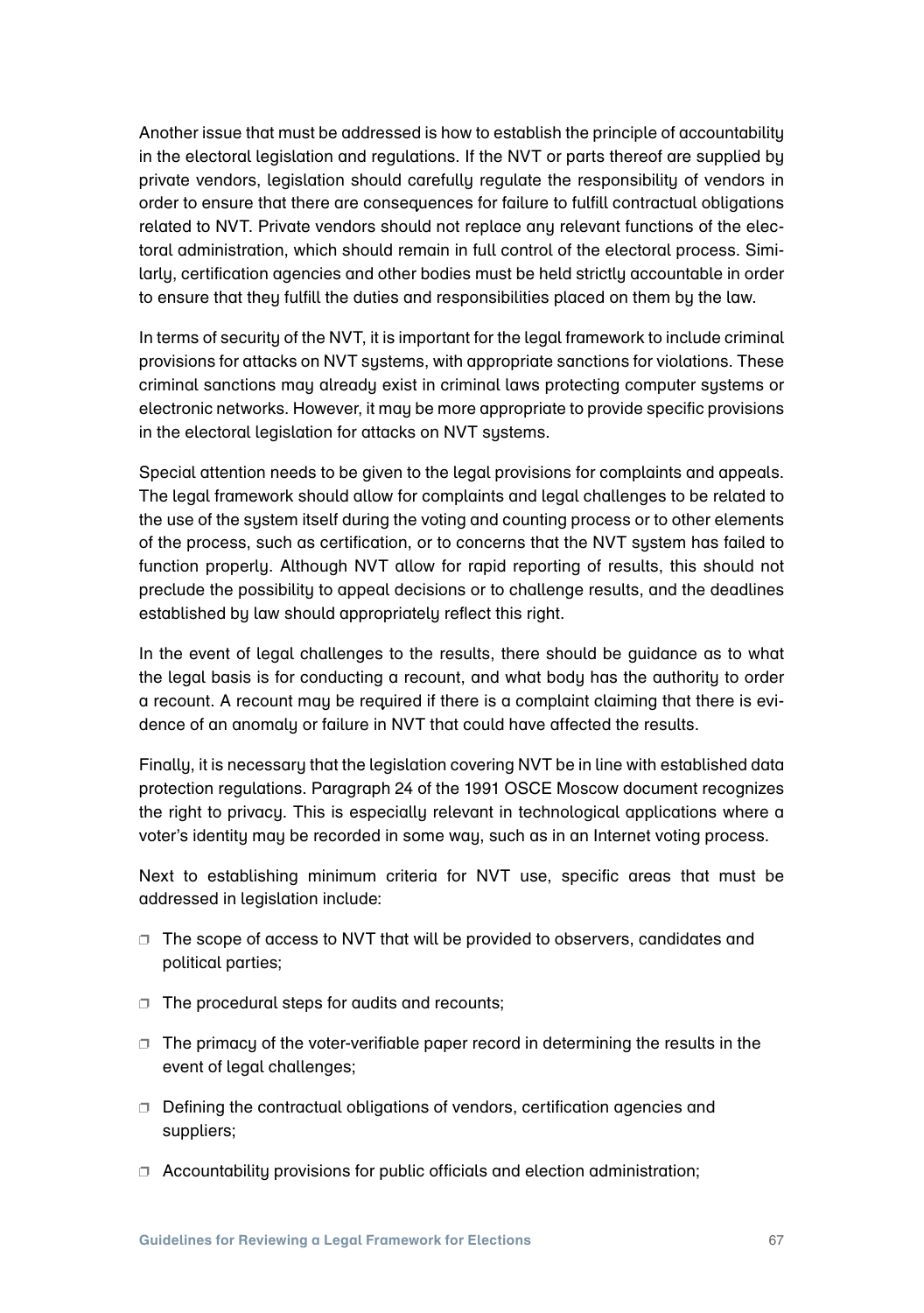- $\Box$  Criminal sanctions in case of NVT abuse:
- $\Box$  Complaints and appeals in regards to NVT use; and
- $\Box$  Data-protection regulations.

The above areas should be addressed in detail in text that is understandable to the general reader and not just technologically savvy individuals. This is particularly important in cases where the introduction of NVT is likely to introduce legal challenges before and during elections.

#### **15.2. Data Protection Regulations for Automatic Processing of Data**

The protection of an individual voter's personal data has become more critical with the proliferation of electronic technologies in elections. In addition to the general right to privacy and protection of one's personal data, there are specific standards that apply when personal data are "automatically processed". It is important that the reviewer of legislation assess legal provisions against standards for the automatic processing of data, as well as the general right to privacy.

Personal data are defined as any information relating to an identified or identifiable individual. Automatic processing includes the following operations if carried out in whole or in part by automated means: storage of data, analyzing those data, their alteration, erasure, retrieval or dissemination. The automatic processing of personal data is subject to the following principles:

- $\Box$  Domestic legislation of the state must contain data protection provisions for the regulation of the automatic processing of personal data;
- $\Box$  Personal data are only collected for specific, limited, explicitly stated and legitimate purposes with the consent of the person;
- $\Box$  Personal data that are processed must be adequate, relevant, correct and, if necessary, up to date; all reasonable measures must be taken to complete, correct, block or erase data that are incomplete or incorrect;
- $\Box$  Personal data are not processed for any purpose incompatible with that for which they are collected and no more personal data are processed than is necessary;
- $\Box$  Sensitive data revealing criminal convictions, political opinions, religious beliefs or other beliefs, as well as personal data concerning health or sexual orientation may not be processed automatically unless domestic law provides appropriate safeguards;
- $\Box$  Appropriate security measures are taken for the protection of personal data against accidental or unauthorized destruction or loss, as well as against unauthorized access, alteration or dissemination;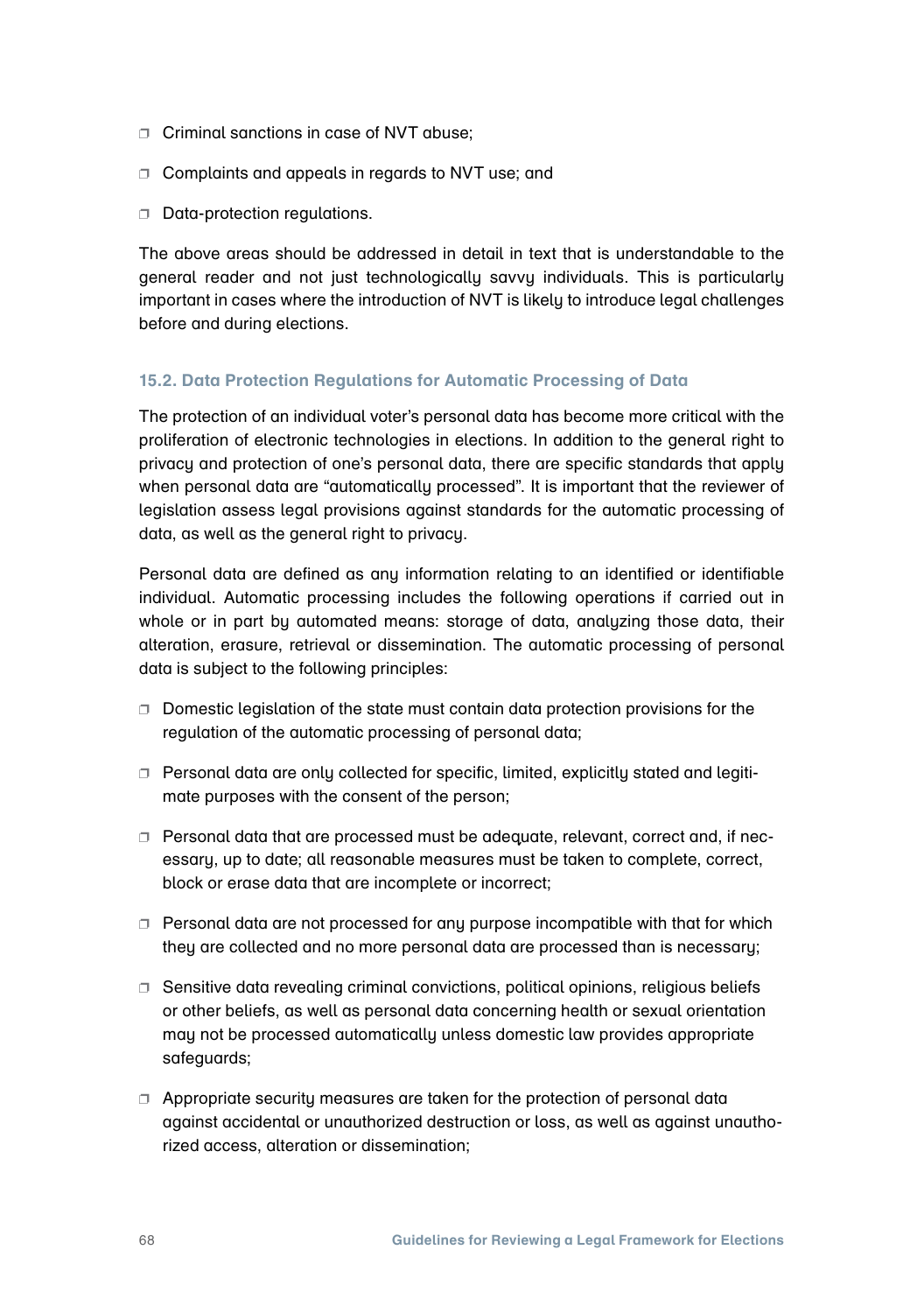- $\Box$  Personal data are not kept for a period longer than is necessary;
- $\Box$  Voters are made aware of the existence of automated personal-data files, the categories of personal information contained in the files, and who controls the files;
- $\Box$  Every person has the right to access in an intelligible form, at reasonable intervals and without excessive delay or expense, confirmation of whether her or his personal data are stored in an automated file;
- $\Box$  Every person has the right to have personal data corrected or erased if they are inaccurate or have been processed contrary to the law;
- $\Box$  Every person has a right to a remedy if a request for correction or erasure is not honoured and the request was justified;
- $\Box$  Domestic law must provide appropriate sanctions and remedies for violations of these basic principles; and
- $\Box$  Any exception or restriction in the basic principles are, as with other exceptions and restrictions on human rights, limited to those that are necessary for the protection of fundamental values in a democratic society.

The above data protection principles should be respected and applied to any new information technology introduced in election processes. The above principles are also evolving, as international documents are being revised to attempt to keep pace with changes in technology. This is another area of legal regulation where the reviewer must also consider the most recent decisions of treaty bodies and the ECtHR in regard to privacy issues.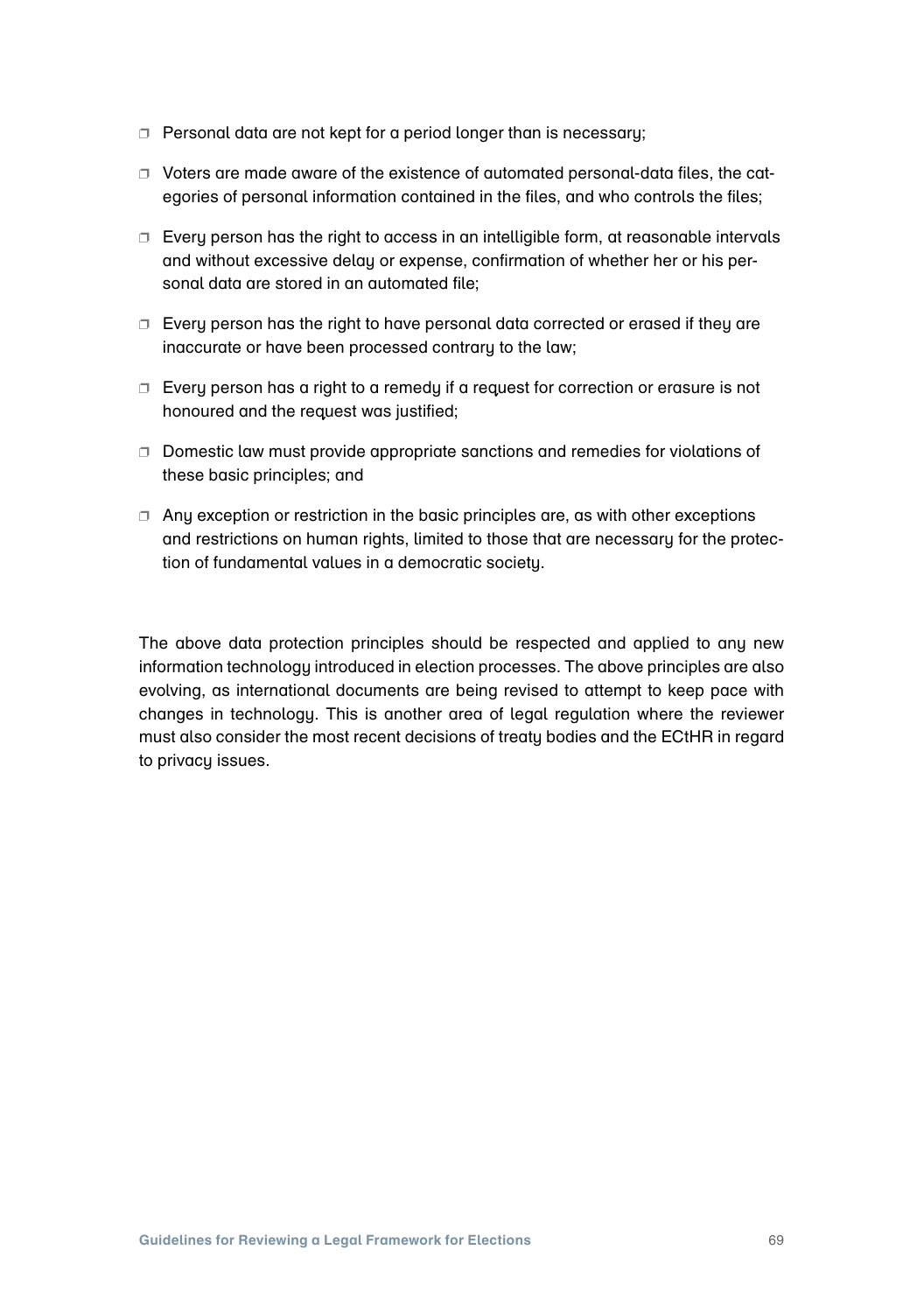

# 16. Protection of Electoral Rights

#### **16.1. General Principles**

The legal framework must provide effective procedures and remedies for the protection of electoral rights at all stages of the election, including voter registration; political party and candidate registration; the allocation of state resources and access to media; campaign activities; and the vote, count, tabulation and declaration of results.<sup>60</sup> The right to vote and to be elected is a human right, requiring an effective remedy for its violation. Procedures adequate to protect suffrage and other electoral rights must be in

<sup>60</sup> For additional information, see *Resolving Election Disputes in the OSCE Area: Towards a Standard Election Dispute Monitoring System* (Warsaw: OSCE Office for Democratic Institutions and Human Rights, 2000), [<http://www.](http://www.osce.org/odihr/elections/17567) [osce.org/odihr/elections/17567>](http://www.osce.org/odihr/elections/17567).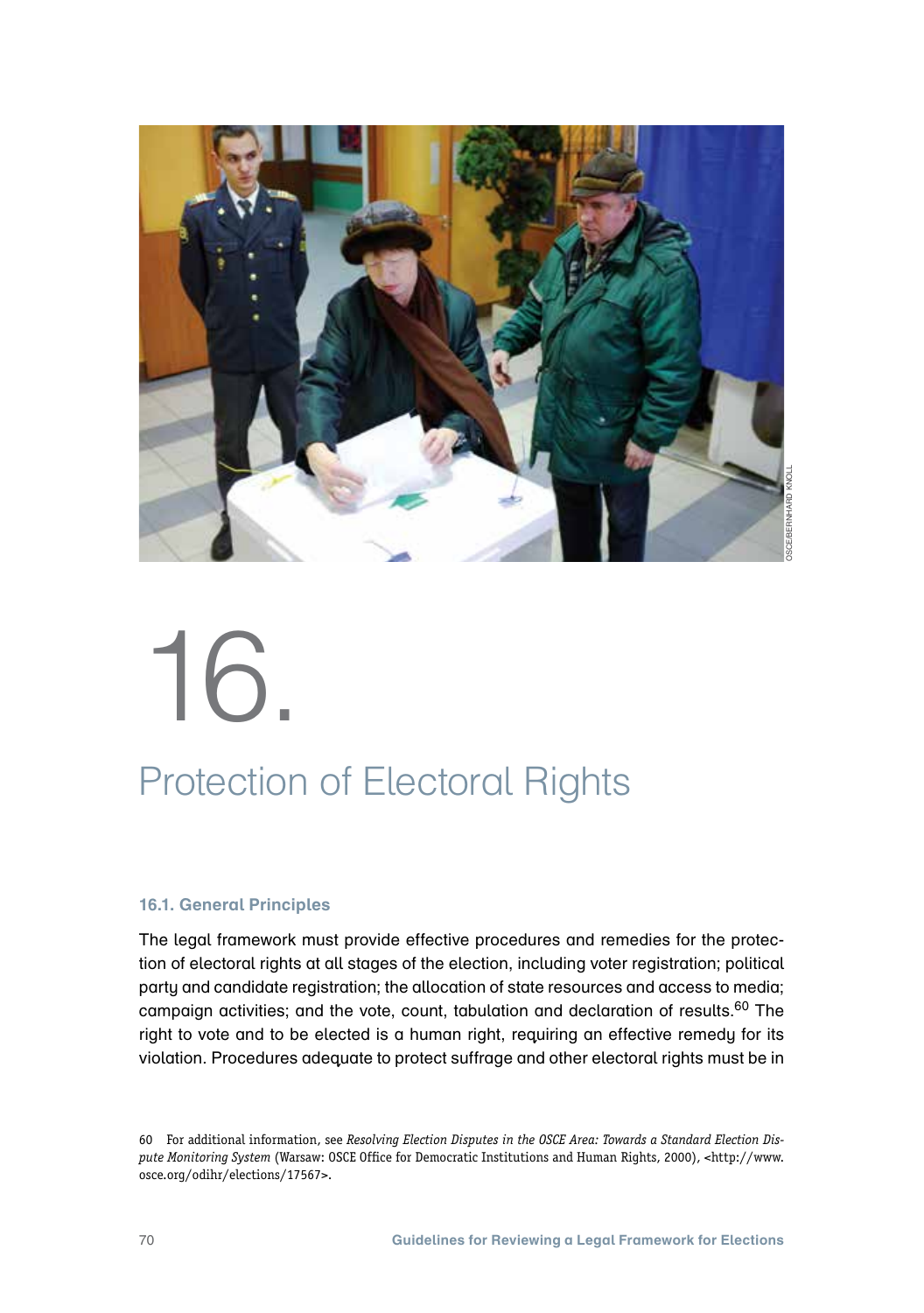place before, during and after elections. Thus, the legal framework for elections must set forth detailed and sufficient provisions protecting electoral rights.<sup>61</sup>

How the electoral legislation protects electoral rights is, in large part, determined by the overall framework regulating administrative bodies, courts and the adjudication of complaints by the judiciary. As a result, as in the case of choosing an electoral system, the legal framework chosen to protect electoral rights will not be the same in all countries.

#### **16.2. Transparency in Administrative and Legal Proceedings**

Proceedings on complaints and appeals, including within the election administration and in the courts, should be transparent and accessible by the public. The consideration and resolution of complaints and appeals, like any other electoral process, should be transparent, so that voters and candidates can be assured that the will of voters has been respected. Transparency also requires not only that decisions be taken in such a way that the public has access to proceedings and documents, but also that decisions include the substantive reasons and explanations supporting them. It must be clear that a decision has a factual and legal foundation and is not arbitrary.

#### **16.3. Consistency and Uniformity in Processes and Decisions**

The legal framework should provide a clear and understandable complaint and appeal process that defines the role of each level of election-administration bodies and each level of court. In order to ensure consistency and uniformity in processes and decisions, the legal framework should avoid establishing multiple venues for the consideration of the same issue. This is critical to developing reasoned decisions and building stable administrative and court practice for the protection of electoral rights and the resolution of electoral disputes. The legal framework must create clear and efficient processes and identify which bodies act as fact-finding bodies of first instance and which act as appellate review bodies.

#### **16.4. The Right to File Complaints and Seek Protection**

The legal framework should clearly state who is permitted to file complaints of electoral violations with election-administration bodies and courts. The legal framework should stipulate that every voter, candidate and political party has the right to lodge a complaint with the competent authority when an infringement of electoral rights has occurred. Care must be taken when drafting such provisions to ensure that the right to seek protection of electoral rights is not unduly restricted to a limited number of groups, such as political parties or candidates.

61 ODIHR has published a comprehensive review of good practice and standards for resolving electoral disputes, which is referenced in the Appendix and in note 60. This publication presents a thorough analysis of the relevant issues and should be used by reviewers of electoral legislation when considering the issue of protection of electoral rights. This chapter discusses the major points that should be addressed in the legal framework for protecting electoral rights.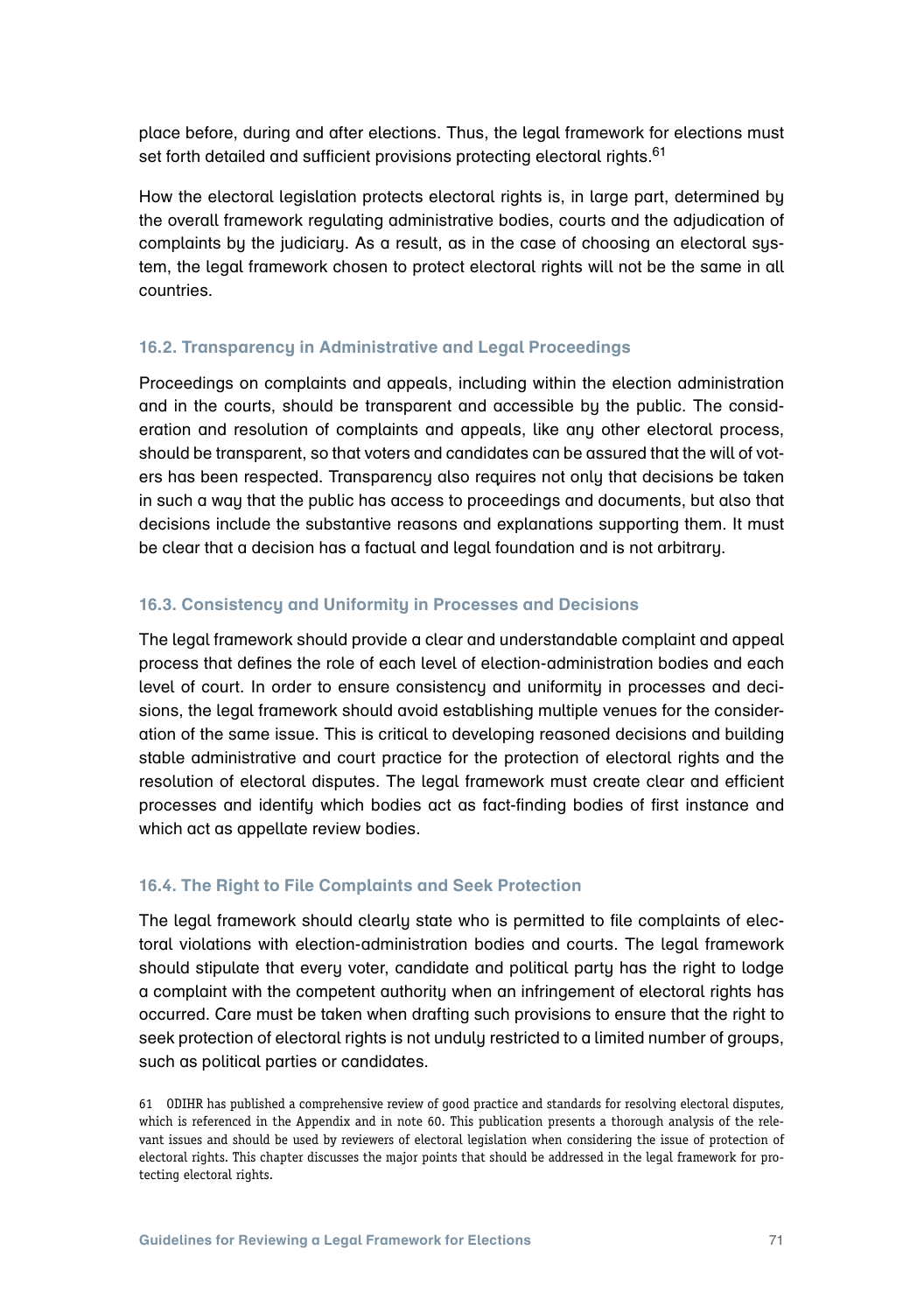#### **16.5. Deadlines for Filing Complaints**

Deadlines are necessary and there is obvious value in avoiding protracted challenges and litigation pending the determination of election results. Deadlines should not, however, be so restrictive as to undermine the prospect of achieving a just solution to a legitimate complaint. A short deadline can lead to injustice or circumvention of the will of voters where, for instance, the complainant is unable, through no fault of his or her own, to lodge a timely complaint. Consideration should be given, in the public interest and that of justice, to providing a legal exception that extends the deadline where the complainant could not learn of the violation in the requisite time through the exercise of reasonable diligence.

#### **16.6. Expeditious Decision-Making on Complaints**

The law must require that the appropriate election-administration body or court consider, determine and render a prompt decision on a complaint. A principle common to many legal systems is that "justice delayed is justice denied". A remedy that is granted too late is of little remedial benefit. An example would be a decision to reverse an election-administration body's refusal to register a candidate that is only handed down after the election.

Some complaints can be determined within a relatively short timeframe. Other complaints, however, may require longer to be adjudicated. Deadlines for the consideration of complaints should, therefore, allow for a degree of flexibility, taking into account the level of the election-administration body or court and the nature of the complaint. Once a decision is made on a complaint, it should be expeditiously communicated to the complainant and to all interested and affected parties, who should also be provided copies of the written decision.

#### **16.7. Evidentiary Issues**

Evidentiary issues are raised in most electoral disputes. A question over what evidence will be admitted for consideration can become critically important, as the winner of the evidentiary question is often the winner of the electoral dispute. It is important that the legal framework anticipate evidentiary issues and provide guidance before there is an electoral dispute. All parties should know in advance what types of evidence will be considered as probative of the issues to be decided in the adjudication of the dispute.

One issue that arises repeatedly is that of whether certain polling station records are to be considered "conclusive" proof of an issue or as a type of evidence that the court considers along with other types of evidence. This issue is repeated frequently in elections where the electoral legislation provides for a "record book" or similar document to be maintained in the polling station. One view is that stringent evidentiary requirements should be applied and the failure to record a legal violation in the polling station "record book" prevents a contestant from receiving an effective legal remedy. Under this view, credible evidence may be presented concerning violations or errors that occurred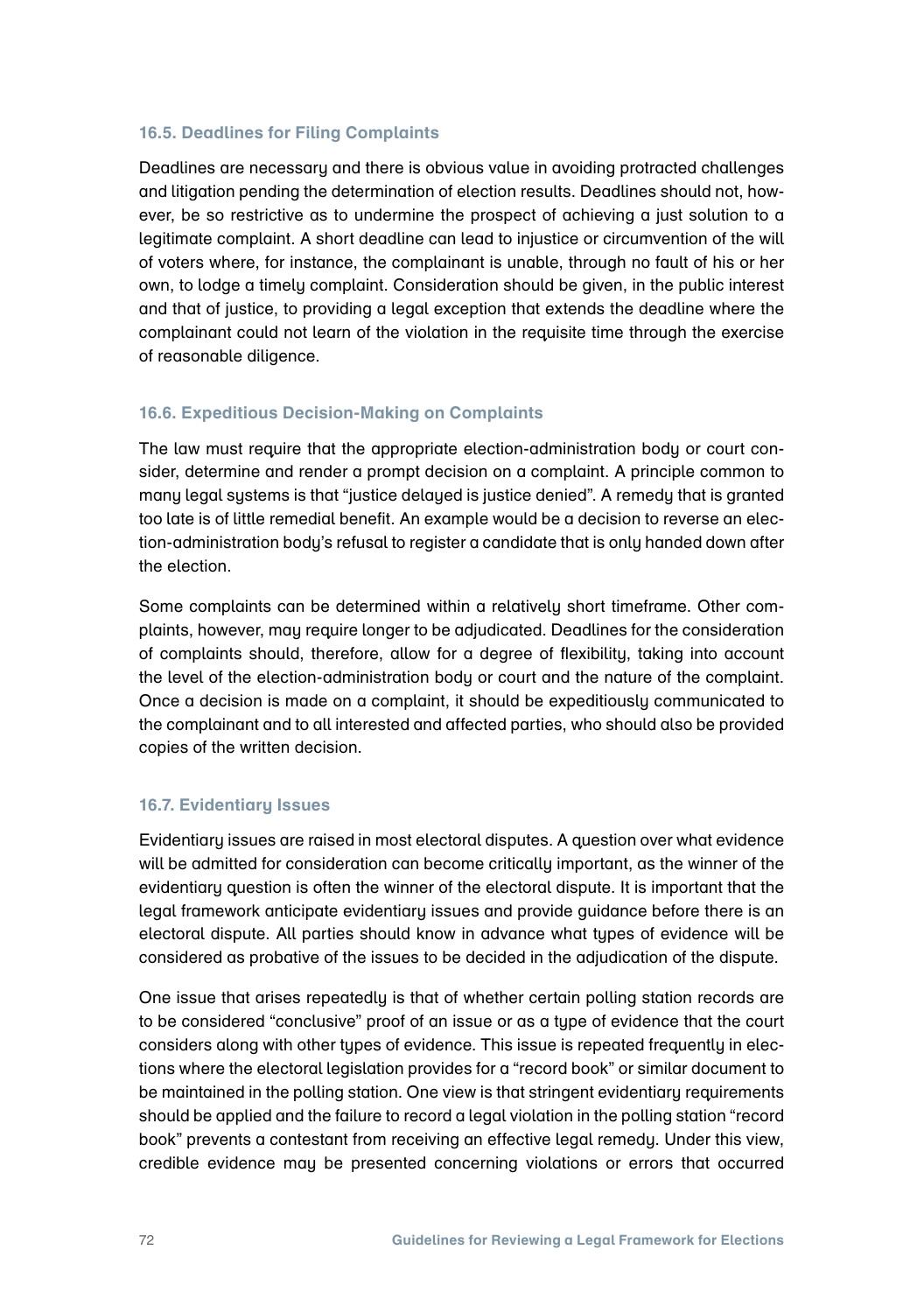during the vote count or tabulation of results in the polling station or election commission, but the evidence will be disregarded based on the absence of a written notation of such a violation or error in the "record book".<sup>62</sup>

Although efficient for disposing of cases, the above-mentioned approach is formalistic and may result in disregard for the protection of suffrage rights. A better approach is for the legal framework to provide for the consideration of any evidence that, based on the circumstances, is sufficiently trustworthy and provides that the interests of voters and justice will best be served by its consideration. The ECtHR has counseled against "formalism" in the adjudication of electoral disputes:

"The applicant's subsequent appeals […] were not addressed adequately either. In particular, both courts relied on extremely formalistic reasons to avoid examining the substance of the applicant's complaints, finding that he had not submitted duly certified copies of the relevant observers' affidavits and that he had not attached to his cassation appeal documentary proof that he had indeed applied to the CEC. […] In the circumstances of the present case, however, the Court finds that such a rigid and overly formalistic approach was not justified under the Convention.

In this respect, the Court recalls the Venice Commission's Code of Good Practices in Electoral Matters, which cautions against excessive formalism in examination of election-related appeals, in particular where the admissibility of appeals is concerned."63

Regardless of what evidentiary standards are provided for by the legal framework for resolving electoral disputes, the law must give ample warning to electoral participants of the consequences for failure to preserve particular forms of evidence or failure to raise objections or make entries in official forms, protocols and polling-station records. If the law clearly specifies the consequences for failure to preserve particular forms of evidence, then contestants have no excuse when their complaints are rejected for lack of the required evidence.

#### **16.8. Remedies**

The legal framework should provide effective remedies for protecting electoral rights. When election results are disputed, an effective remedy may require the authority to declare the results invalid, in the case of serious violations. Where irregularities may have affected the allocation of a mandate or determination of the winner, the only effective remedy may be invalidation of the results.

62 A similarly restrictive view has been taken by some concerning the nature of the protocol table form that is completed at the polling station, which lists the candidates and the number of votes they have received. Some have argued that election-administration bodies' protocols are not decisions or acts of an election-administration body, but simply mathematical calculations, and that a mathematical calculation is not the subject of a court challenge. This view also holds that the failure to record an objection in the protocol form results in a waiver of the right to complain about the protocol.

63 *Aliyev v. Azerbaijan*, no. 18705/06, §§ 85-93, 8 April 2010.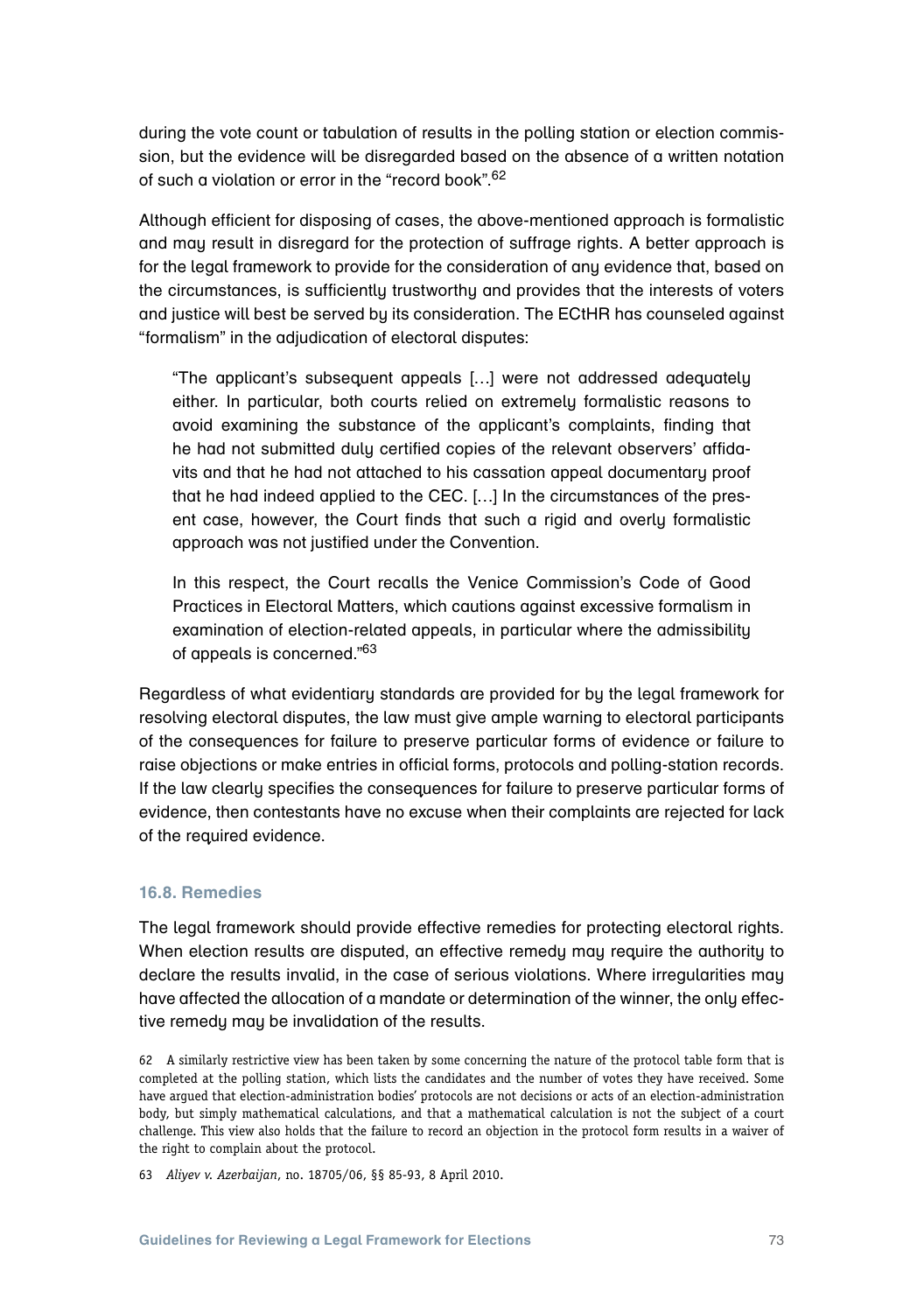In some instances, invalidation of results will not be the appropriate remedy. Where the correct results can be determined through a recount of ballots or careful scrutiny and correction of protocol forms, it would be more appropriate to determine the will of the voters than to invalidate the results. The legal framework should ensure that the remedy applied is the one that provides the best solution for correcting the wrong. It should be kept in mind that a single form of remedy is not the solution for all electoral wrongs. Thus, the legal framework should provide a specific remedy to address the specific harm involved.

#### **16.9. The Right to Appeal to a Court**

The law must provide the right to appeal a final decision of the election administration to an appropriate court. The appropriate court should have the authority to review and exercise final jurisdiction in the matter. The processes in the court and decisions of the court should also be subject to the general principles stated above regarding the initial consideration of complaints, particularly concerning transparency and the proper remedy for the wrong.

#### **16.10. Criminal Provisions to Deter Violation of Electoral Rights**

The protection of electoral rights is critical for establishing a legal framework that is conducive for the conduct of democratic elections. Thus, not only must there be mechanisms for effective remedies to protect electoral rights, but there should also be sufficient criminal or administrative penalties to deter violations of the law and prevent injury to suffrage rights. However, care must be taken not to create a system where politically motivated and unsubstantiated charges are prosecuted against opponents. Further, all sanctions and penalties should be proportionate punishment for the conduct that resulted in the harm.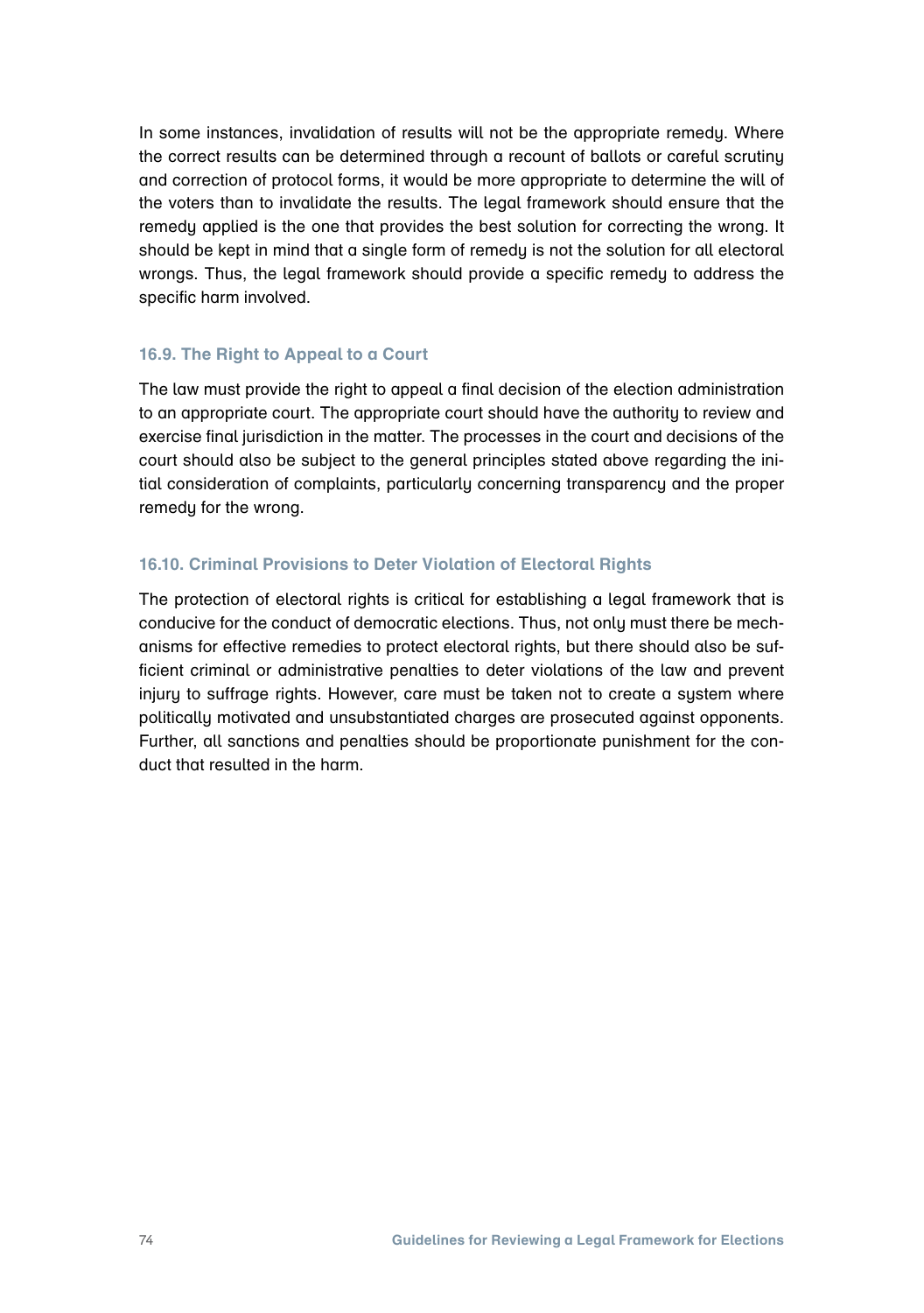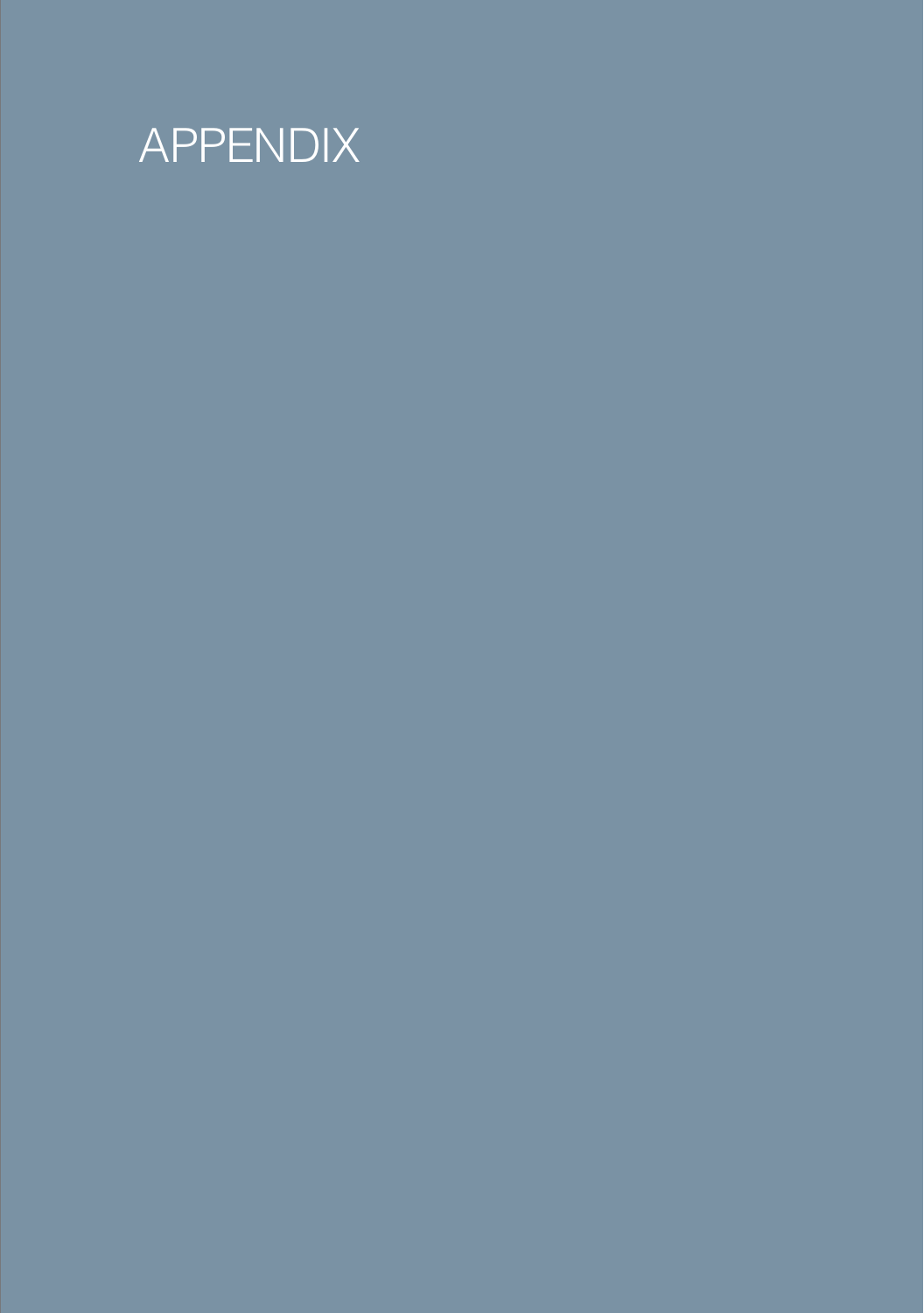# 1. Sources of Standards

# **A. The United Nations**

## **UNIVERSAL DECLARATION OF HUMAN RIGHTS**

#### **Article 21**

1. Everyone has the right to take part in the government of his country, directly or through freely chosen representatives.

2. Everyone has the right to equal access to public service in his country.

3. The will of the people shall be the basis of the authority of government; this will shall be expressed in periodic and genuine elections which shall be held by universal and equal suffrage and shall be held by secret vote or by equivalent free voting procedures.

# **INTERNATIONAL COVENANT ON CIVIL AND POLITICAL RIGHTS**

## **Article 19**

1. Everyone shall have the right to hold opinions without interference.

2. Everyone shall have the right to freedom of expression; this right shall include freedom to seek, receive and impart information and ideas of all kinds, regardless of frontiers, either orally, in writing or in print, in the form of art, or through any other media of his choice.

# **Article 21**

The right of peaceful assembly shall be recognized. No restrictions may be placed on the exercise of this right other than those imposed in conformity with the law and which are necessary in a democratic society in the interests of national security or public safety, public order (ordre public), the protection of public health or morals or the protection of the rights and freedoms of others.

# **Article 22**

1. Everyone shall have the right to freedom of association with others, including the right to form and join trade unions for the protection of his interests.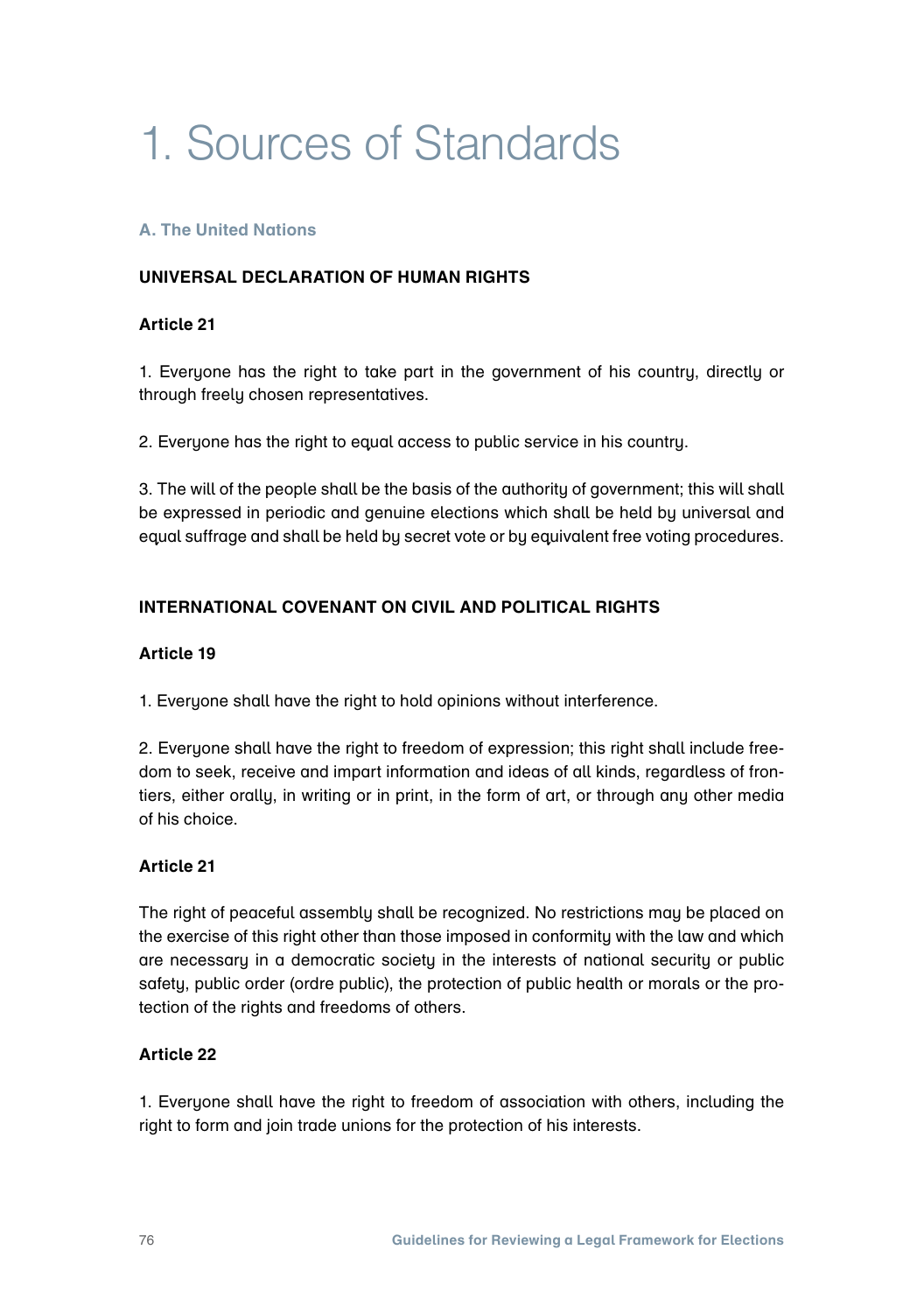#### **Article 25**

Every citizen shall have the right and the opportunity, without any of the distinctions mentioned in article 2 and without unreasonable restrictions:

(a) to take part in the conduct of public affairs, directly or through freely chosen representatives;

(b) to vote and to be elected at genuine periodic elections which shall be by universal and equal suffrage and shall be held by secret ballot, guaranteeing the free expression of the will of the electors;

(c) to have access, on general terms of equality, to public service in his country.

# **INTERNATIONAL CONVENTION ON THE ELIMINATION OF ALL FORMS OF RACIAL DISCRIMINATION**

#### **Article 5**

In compliance with the fundamental obligations laid down in article 2 of this Convention, States Parties undertake to prohibit and to eliminate racial discrimination in all its forms and to guarantee the right of everyone, without distinction as to race, colour, or national or ethnic origin, to equality before the law, notably in the enjoyment of the following rights:

(a) The right to equal treatment before the tribunals and all other organs administering justice;

(b) The right to security of person and protection by the State against violence or bodily harm, whether inflicted by government officials or by any individual group or institution;

(c) Political rights, in particular the right to participate in elections - to vote and to stand for election - on the basis of universal and equal suffrage, to take part in the Government as well as in the conduct of public affairs at any level and to have equal access to public service;

(d) Other civil rights, in particular:

- (i) The right to freedom of movement and residence within the border of the State;
- (ii) The right to leave any country, including one's own, and to return to one's country;
- (iii) The right to nationality;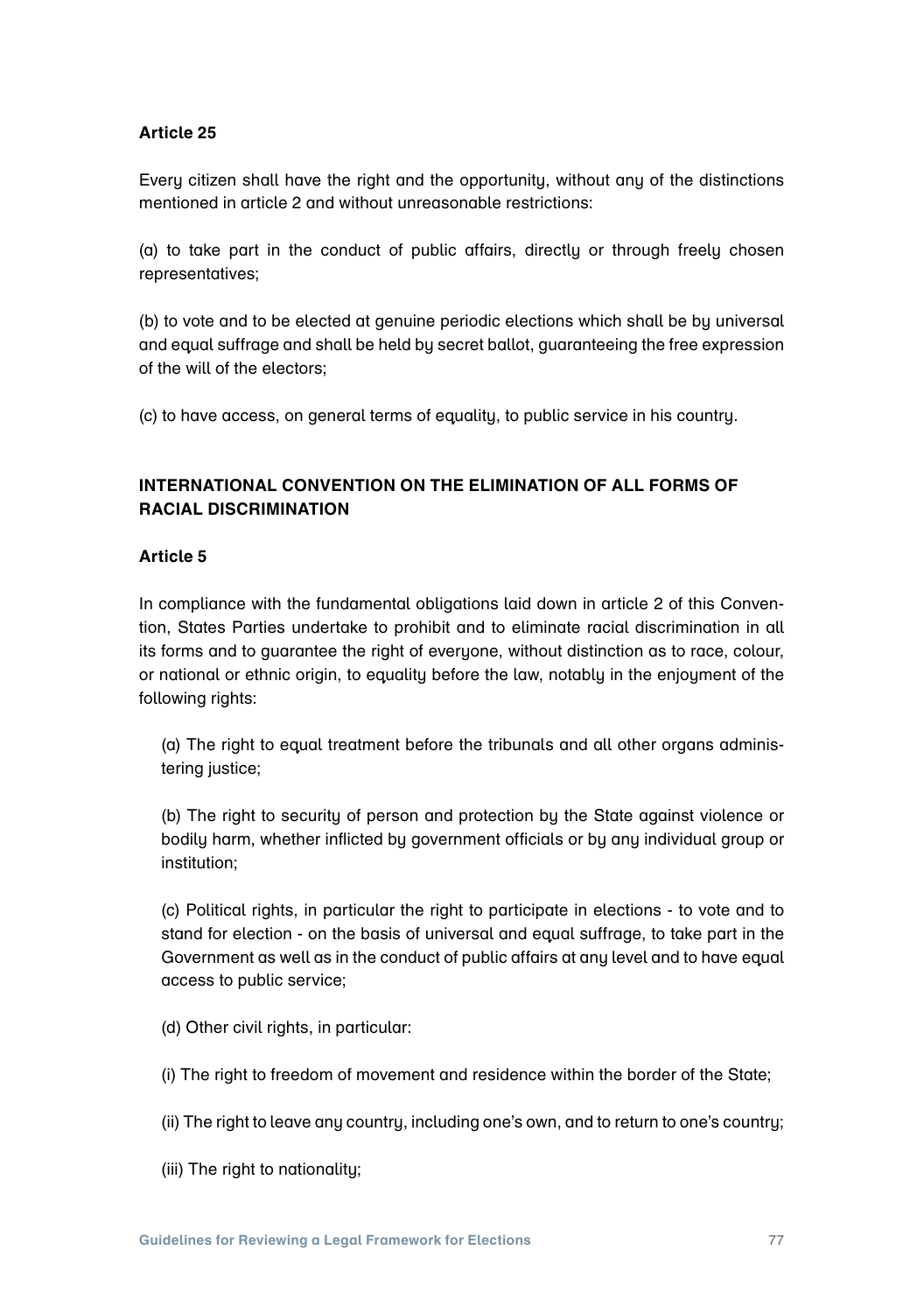- (iv) The right to marriage and choice of spouse;
- (v) The right to own property alone as well as in association with others;
- (vi) The right to inherit;
- (vii) The right to freedom of thought, conscience and religion;
- (viii) The right to freedom of opinion and expression;
- (ix) The right to freedom of peaceful assembly and association;

# **CONVENTION ON THE ELIMINATION OF ALL FORMS OF DISCRIMINATION AGAINST WOMEN**

## **Article 7**

States Parties shall take all appropriate measures to eliminate discrimination against women in the political and public life of the country and, in particular, shall ensure to women, on equal terms with men, the right:

(a) To vote in all elections and public referenda and to be eligible for election to all publicly elected bodies;

(b) To participate in the formulation of government policy and the implementation thereof and to hold public office and perform all public functions at all levels of government;

(c) To participate in non-governmental organizations and associations concerned with the public and political life of the country.

# **CONVENTION ON THE POLITICAL RIGHTS OF WOMEN**

#### **Article 1**

Women shall be entitled to vote in all elections on equal terms with men, without any discrimination.

#### **Article 2**

Women shall be eligible for election to all publicly elected bodies, established by national law, on equal terms with men, without any discrimination.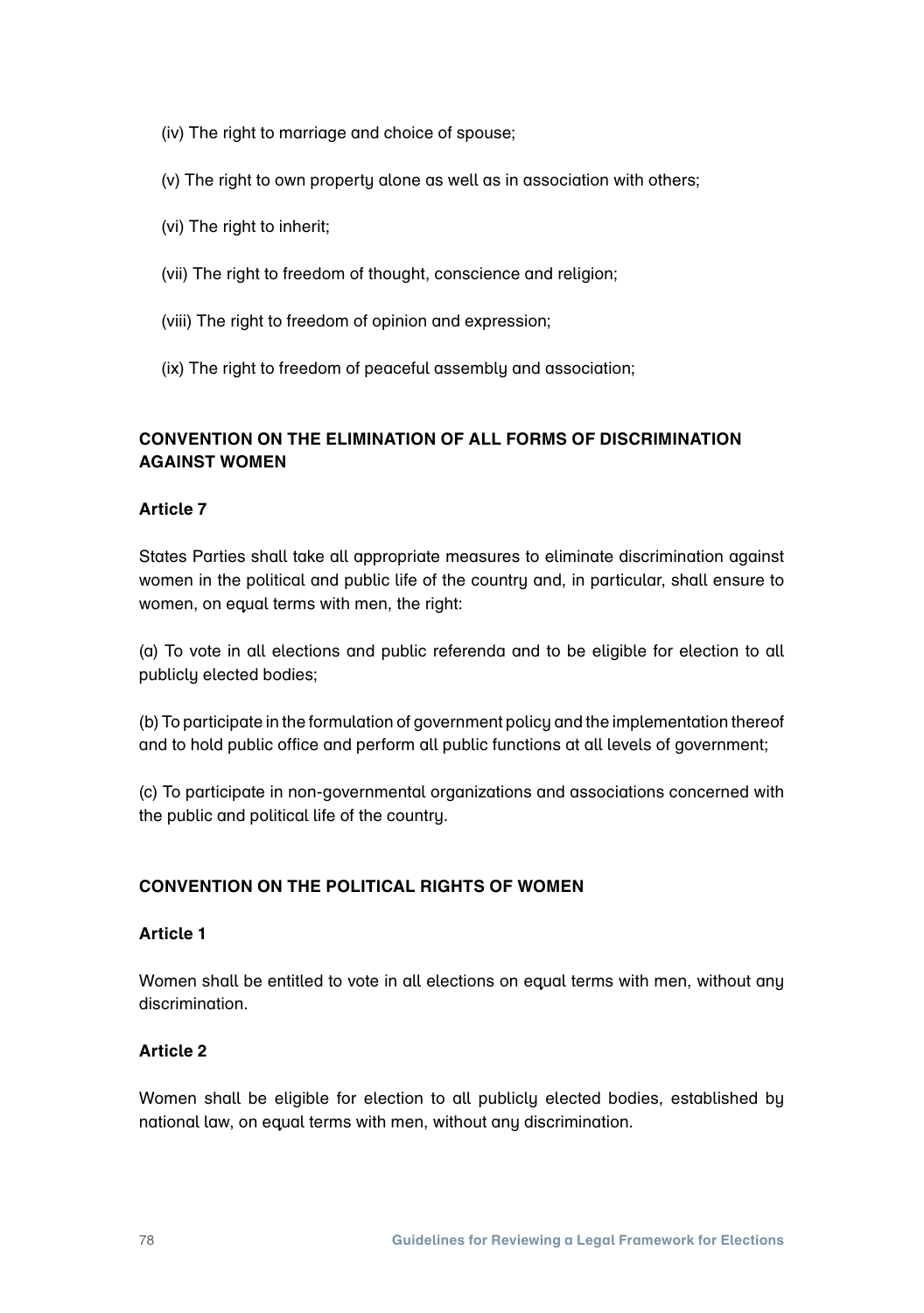#### **Article 3**

Women shall be entitled to hold public office and to exercise all public functions, established by national law, on equal terms with men, without any discrimination.

# **INTERNATIONAL CONVENTION ON THE PROTECTION OF THE RIGHTS OF ALL MIGRANT WORKERS AND MEMBERS OF THEIR FAMILIES**

#### **Article 41**

1. Migrant workers and members of their families shall have the right to participate in public affairs of their State of origin and to vote and to be elected at elections of that State, in accordance with its legislation.

2. The States concerned shall, as appropriate and in accordance with their legislation, facilitate the exercise of these rights.

# **Convention on the Rights of Persons with Disabilities**

#### **Article 29 - Participation in political and public life**

States Parties shall guarantee to persons with disabilities political rights and the opportunity to enjoy them on an equal basis with others, and shall undertake to:

- A. Ensure that persons with disabilities can effectively and fully participate in political and public life on an equal basis with others, directly or through freely chosen representatives, including the right and opportunity for persons with disabilities to vote and be elected, inter alia, by:
	- I. Ensuring that voting procedures, facilities and materials are appropriate, accessible and easy to understand and use;
	- II. Protecting the right of persons with disabilities to vote by secret ballot in elections and public referendums without intimidation, and to stand for elections, to effectively hold office and perform all public functions at all levels of government, facilitating the use of assistive and new technologies where appropriate;
	- III. Guaranteeing the free expression of the will of persons with disabilities as electors and to this end, where necessary, at their request, allowing assistance in voting by a person of their own choice;
- B. Promote actively an environment in which persons with disabilities can effectively and fully participate in the conduct of public affairs, without discrimination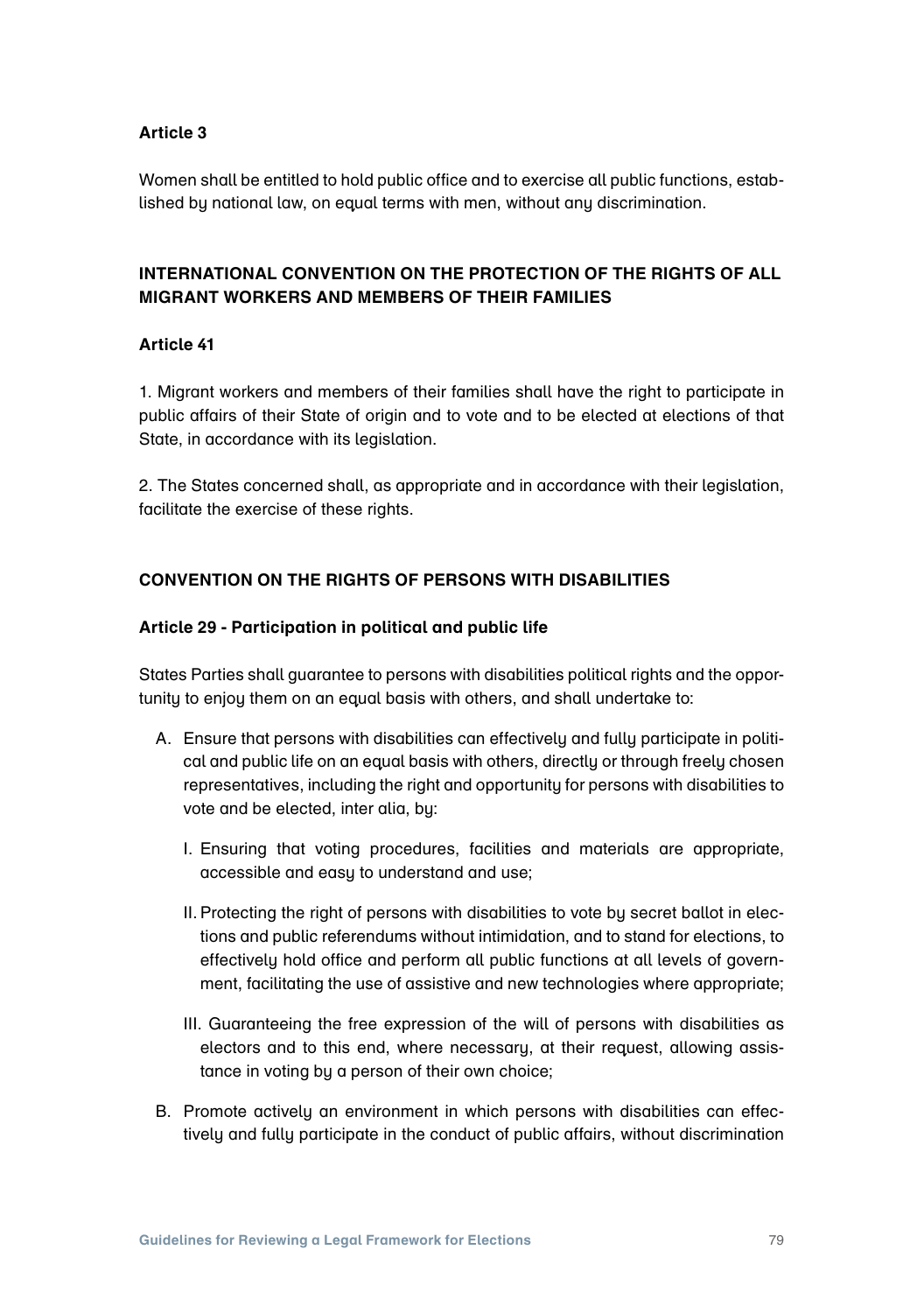and on an equal basis with others, and encourage their participation in public affairs, including:

- I. Participation in non-governmental organizations and associations concerned with the public and political life of the country, and in the activities and administration of political parties;
- II. Forming and joining organizations of persons with disabilities to represent persons with disabilities at international, national, regional and local levels.

#### **GUIDING PRINCIPLES ON INTERNAL DISPLACEMENT**

#### **Principle 22**

1. Internally displaced persons, whether or not they are living in camps, shall not be discriminated against as a result of their displacement in the enjoyment of the following rights:

(a) The rights to freedom of thought, conscience, religion or belief, opinion and expression;

(b) The right to seek freely opportunities for employment and to participate in economic activities;

(c) The right to associate freely and participate equally in community affairs;

(d) The right to vote and to participate in governmental and public affairs, including the right to have access to the means necessary to exercise this right; and

(e) The right to communicate in a language they understand.

#### **B. The Organization for Security and Co-operation in Europe**

## **CONCLUDING DOCUMENT OF THE VIENNA MEETING (THIRD FOLLOW UP MEETING TO THE HELSINKI CONFERENCE) VIENNA, 1989**

(11) They confirm that they will respect human rights and fundamental freedoms, including the freedom of thought, conscience, religion or belief, for all without distinction as to race, sex, language or religion. They also confirm the universal significance of human rights and fundamental freedoms, respect for which is an essential factor for the peace, justice and security necessary to ensure the development of friendly relations and cooperation among themselves, as among all States.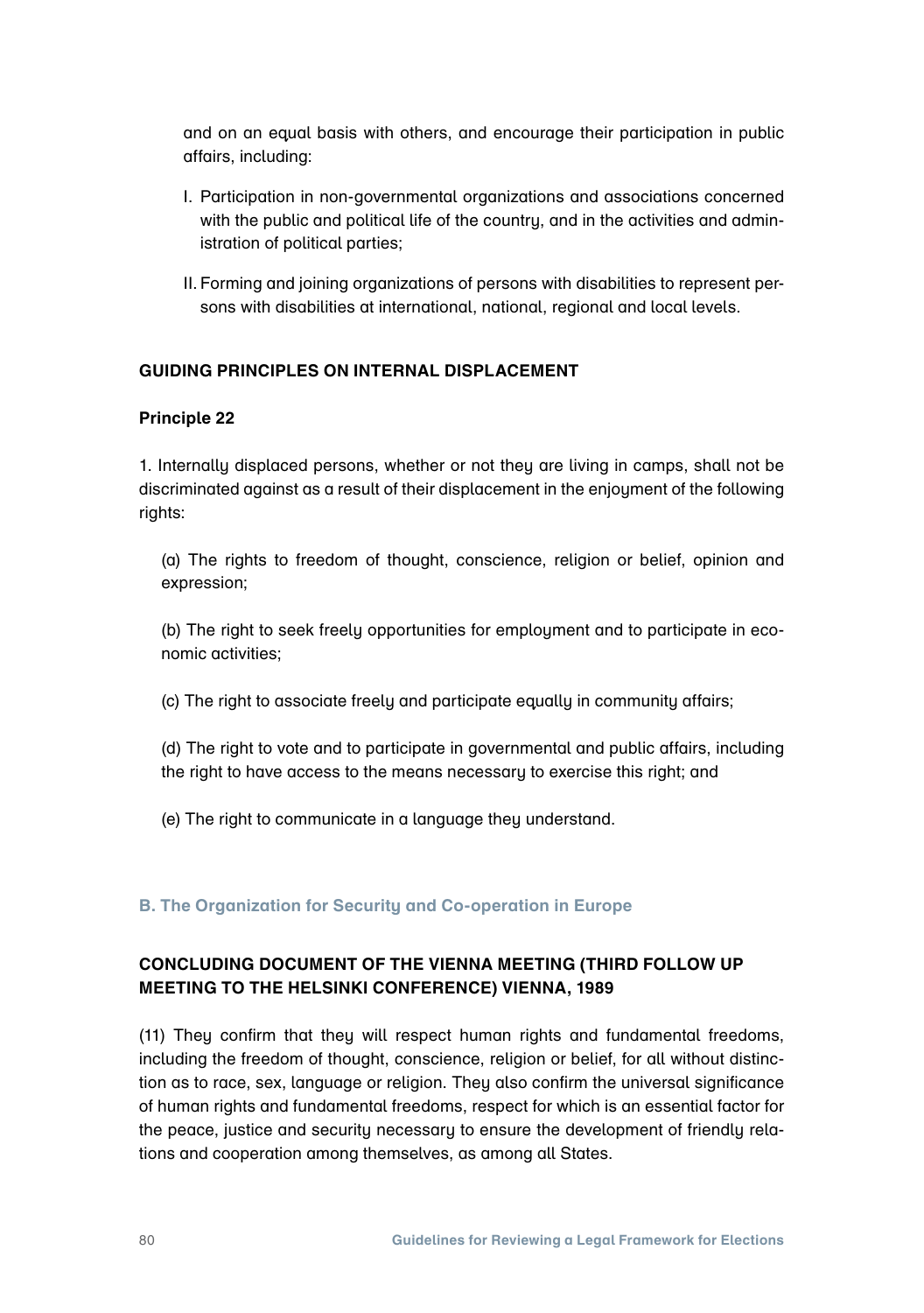(12) They express their determination to guarantee the effective exercise of human rights and fundamental freedoms, all of which derive from the inherent dignity of the human person and are essential for his free and full development. They recognize that civil, political, economic, social, cultural and other rights and freedoms are all of paramount importance and must be fully realized by all appropriate means.

#### (13) In this context they will

(13.7) - ensure human rights and fundamental freedoms to everyone within their territory and subject to their jurisdiction, without distinction of any kind such as race, colour, sex, language, religion, political or other opinion, national or social origin, property, birth or other status;

(13.9) - ensure that effective remedies as well as full information about them are available to those who claim that their human rights and fundamental freedoms have been violated; hey will, *inter alia*, effectively apply the following remedies:

- the right of the individual to appeal to executive, legislative, judicial or administrative organs;
- the right to a fair and public hearing within a reasonable time before an independent and impartial tribunal, including the right to present legal arguments and to be represented by legal counsel of one's choice;
- the right to be promptly and officially informed of the decision taken on any appeal, including the legal grounds on which this decision was based. This information will be provided as a rule in writing and, in any event, in a way that will enable the individual to make effective use of further available remedies.

(15) The participating States confirm their determination to ensure equal rights of men and women. Accordingly, they will take all measures necessary, including legislative measures, to promote equally effective participation of men and women in political, economic, social and cultural life. They will consider the possibility of acceding to the Convention on the Elimination of All Forms of Discrimination Against Women, if they have not yet done so.

# **DOCUMENT OF THE COPENHAGEN MEETING OF THE CONFERENCE ON THE HUMAN DIMENSION OF THE CSCE (29 JUNE 1990)**

The participating States express their conviction that full respect for human rights and fundamental freedoms and the development of societies based on pluralistic democracy and the rule of law are prerequisites for progress in setting up the lasting order of peace, security, justice and cooperation that they seek to establish in Europe. They therefore reaffirm their commitment to implement fully all provisions of the Final Act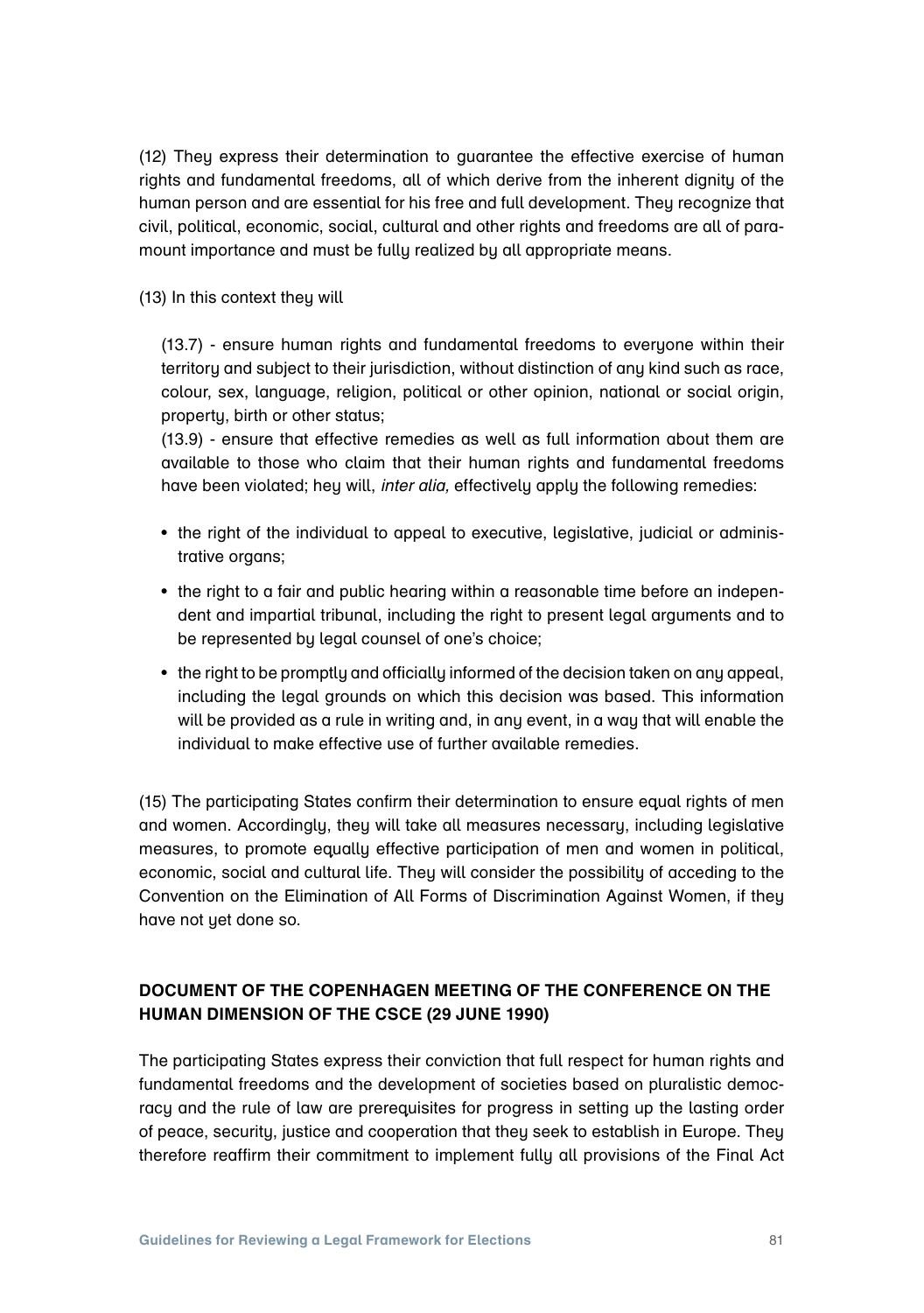and of the other CSCE documents relating to the human dimension and undertake to build on the progress they have made.

In order to strengthen respect for, and enjoyment of, human rights and fundamental freedoms, to develop human contacts and to resolve issues of a related humanitarian character, the participating States agree on the following:

(1) The participating States express their conviction that the protection and promotion of human rights and fundamental freedoms is one of the basic purposes of government, and reaffirm that the recognition of these rights and freedoms constitutes the foundation of freedom, justice and peace.

(2) They are determined to support and advance those principles of justice which form the basis of the rule of law. They consider that the rule of law does not mean merely a formal legality which assures regularity and consistency in the achievement and enforcement of democratic order, but justice based on the recognition and full acceptance of the supreme value of the human personality and guaranteed by institutions providing a framework for its fullest expression.

(3) They reaffirm that democracy is an inherent element of the rule of law. They recognize the importance of pluralism with regard to political organizations.

(5) [The participating States] solemnly declare that among those elements of justice which are essential to the full expression of the inherent dignity and of the equal and inalienable rights of all human beings are the following:

- (5.1) free elections that will be held at reasonable intervals by secret ballot or by equivalent free voting procedure, under conditions which ensure in practice the free expression of the opinion of the electors in the choice of their representatives;
- (5.2) a form of government that is representative in character, in which the executive is accountable to the elected legislature or the electorate;
- (5.3) the duty of the government and public authorities to comply with the constitution and to act in a manner consistent with law;
- (5.4) a clear separation between the State and political parties; in particular, political parties will not be merged with the State;
- (5.5) the activity of the government and the administration as well as that of the judiciary will be exercised in accordance with the system established by law. Respect for that system must be ensured;
- (5.7) human rights and fundamental freedoms will be guaranteed by law and in accordance with their obligations under international law;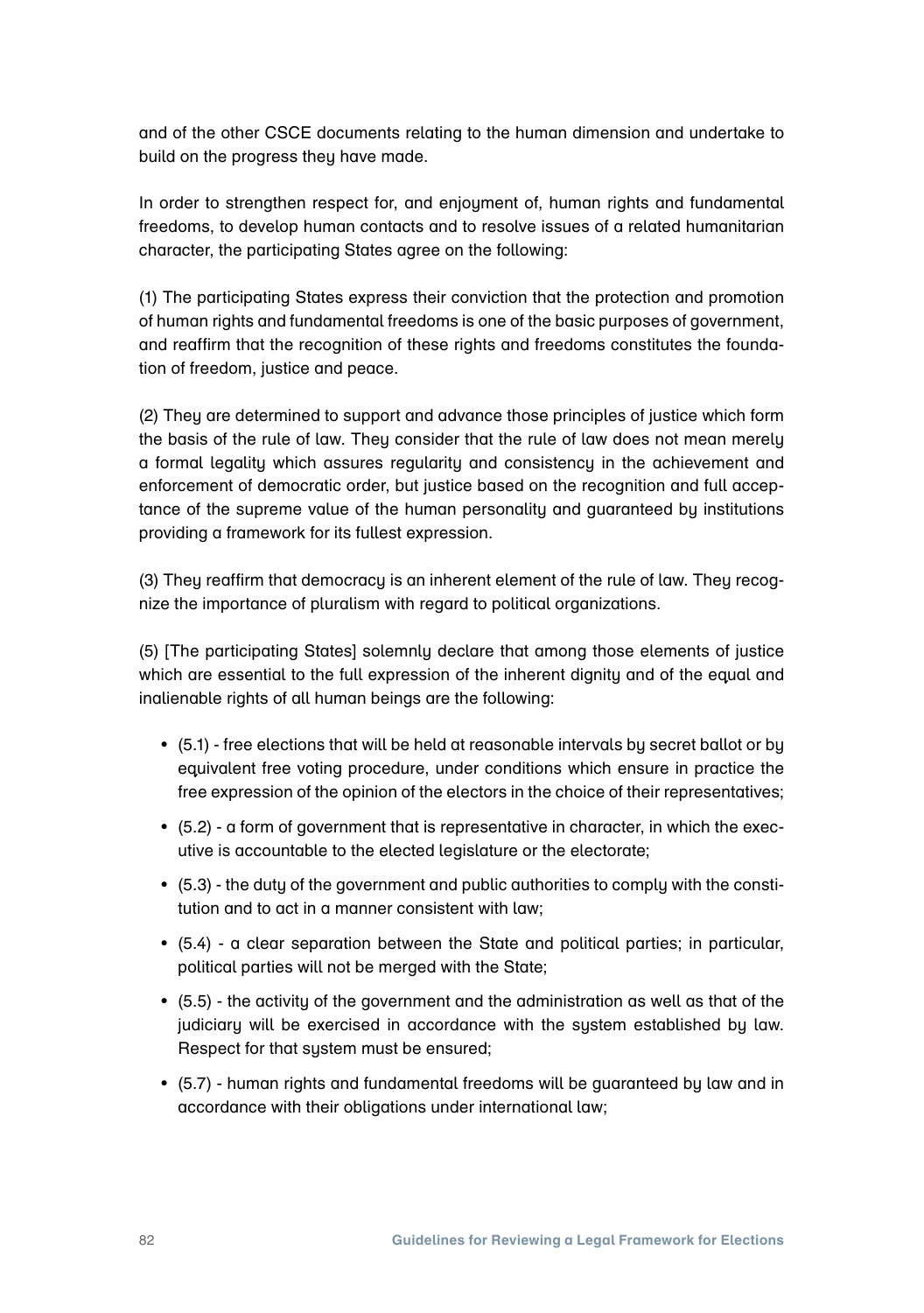- (5.8) legislation, adopted at the end of a public procedure, and regulations will be published, that being the condition for their applicability. Those texts will be accessible to everyone;
- (5.9) all persons are equal before the law and are entitled without any discrimination to the equal protection of the law. In this respect, the law will prohibit any discrimination and guarantee to all persons equal and effective protection against discrimination on any ground;
- (5.10) everyone will have an effective means of redress against administrative decisions, so as to guarantee respect for fundamental rights and ensure legal integrity;
- (5.11) administrative decisions against a person must be fully justifiable and must as a rule indicate the usual remedies available;
- (5.12) the independence of judges and the impartial operation of the public judicial service will be ensured;
- (5.16) in the determination of any criminal charge against him, or of his rights and obligations in a suit at law, everyone will be entitled to a fair and public hearing by a competent, independent and impartial tribunal established by law;
- (5.20) considering the important contribution of international instruments in the field of human rights to the rule of law at a national level, the participating States reaffirm that they will consider acceding to the International Covenant on Civil and Political Rights, the International Covenant on Economic, Social and Cultural Rights and other relevant international instruments, if they have not yet done so;
- (5.21) in order to supplement domestic remedies and better to ensure that the participating States respect the international obligations they have undertaken, the participating States will consider acceding to a regional or global international convention concerning the protection of human rights, such as the European Convention on Human Rights or the Optional Protocol to the International Covenant on Civil and Political Rights, which provide for procedures of individual recourse to international bodies.

(6) The participating States declare that the will of the people, freely and fairly expressed through periodic and genuine elections, is the basis of the authority and legitimacy of all government. The participating States will accordingly respect the right of their citizens to take part in the governing of their country, either directly or through representatives freely chosen by them through fair electoral processes. They recognize their responsibility to defend and protect, in accordance with their laws, their international human rights obligations and their international commitments, the democratic order freely established through the will of the people against the activities of persons, groups or organizations that engage in or refuse to renounce terrorism or violence aimed at the overthrow of that order or of that of another participating State.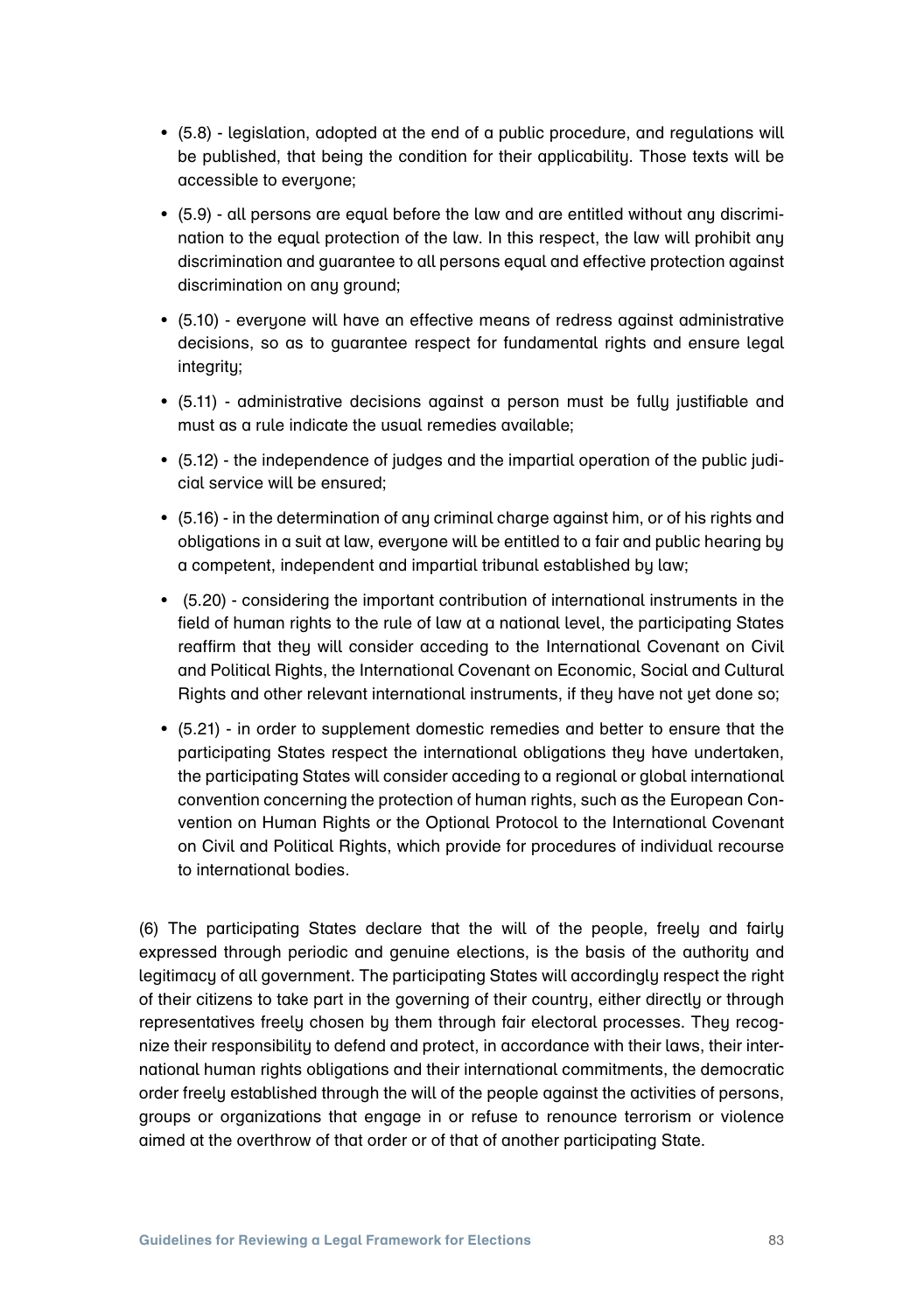(7) To ensure that the will of the people serves as the basis of the authority of government, the participating States will

- (7.1) hold free elections at reasonable intervals, as established by law;
- (7.2) permit all seats in at least one chamber of the national legislature to be freely contested in a popular vote;
- (7.3) guarantee universal and equal suffrage to adult citizens;
- (7.4) ensure that votes are cast by secret ballot or by equivalent free voting procedure, and that they are counted and reported honestly with the official results made public;
- (7.5) respect the right of citizens to seek political or public office, individually or as representatives of political parties or organizations, without discrimination;
- (7.6) respect the right of individuals and groups to establish, in full freedom, their own political parties or other political organizations and provide such political parties and organizations with the necessary legal guarantees to enable them to compete with each other on a basis of equal treatment before the law and by the authorities;
- (7.7) ensure that law and public policy work to permit political campaigning to be conducted in a fair and free atmosphere in which neither administrative action, violence nor intimidation bars the parties and the candidates from freely presenting their views and qualifications, or prevents the voters from learning and discussing them or from casting their vote free of fear of retribution;
- (7.8) provide that no legal or administrative obstacle stands in the way of unimpeded access to the media on a nondiscriminatory basis for all political groupings and individuals wishing to participate in the electoral process;
- (7.9) ensure that candidates who obtain the necessary number of votes required by law are duly installed in office and are permitted to remain in office until their term expires or is otherwise brought to an end in a manner that is regulated by law in conformity with democratic parliamentary and constitutional procedures.

(8) The participating States consider that the presence of observers, both foreign and domestic, can enhance the electoral process for States in which elections are taking place. They therefore invite observers from any other CSCE participating States and any appropriate private institutions and organizations who may wish to do so to observe the course of their national election proceedings, to the extent permitted by law. They will also endeavour to facilitate similar access for election proceedings held below the national level. Such observers will undertake not to interfere in the electoral proceedings.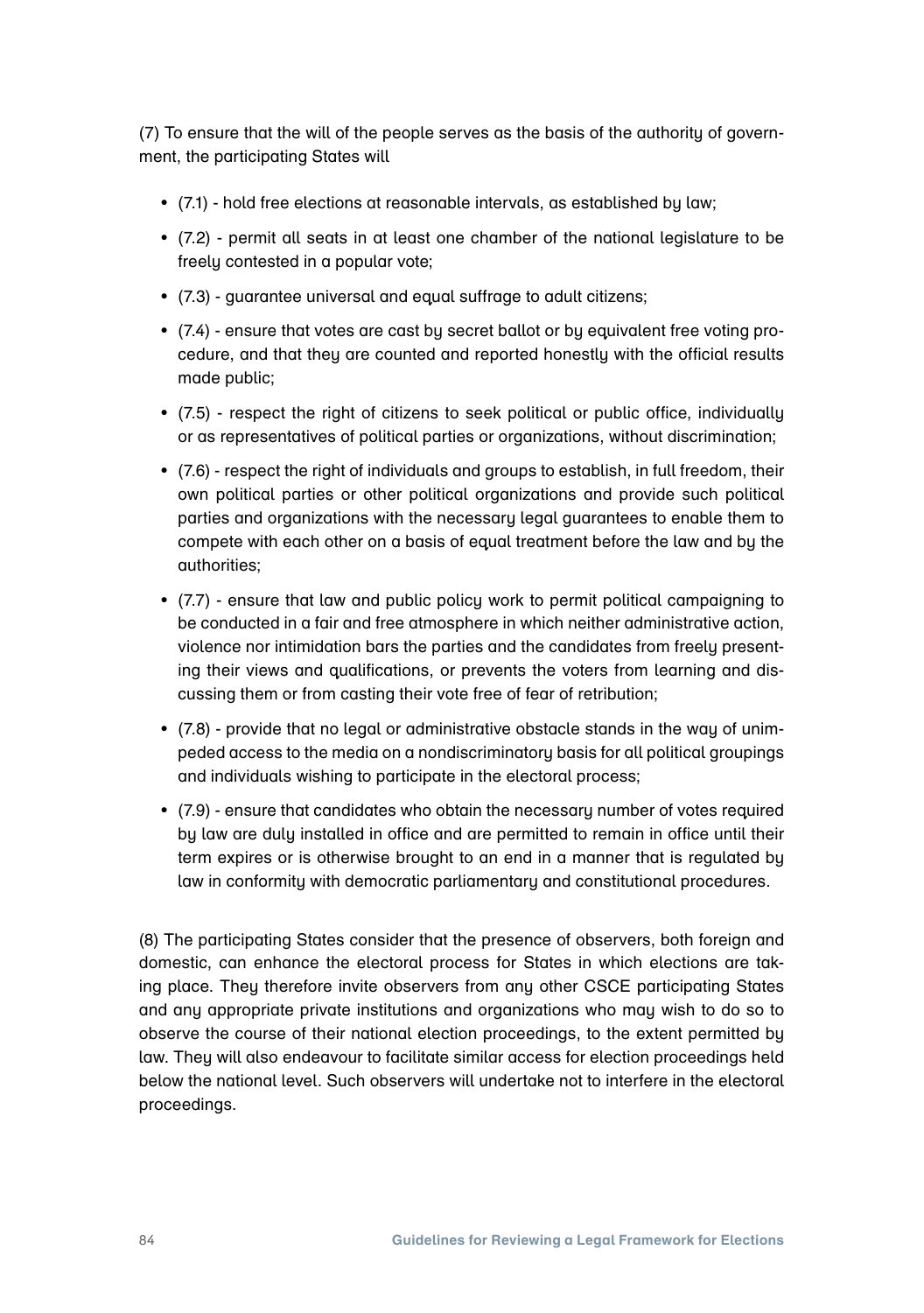- (9) The participating States reaffirm that
	- (9.1) everyone will have the right to freedom of expression including the right to communication. This right will include freedom to hold opinions and to receive and impart information and ideas without interference by public authority and regardless of frontiers. The exercise of this right may be subject only to such restrictions as are prescribed by law and are consistent with international standards. In particular, no limitation will be imposed on access to, and use of, means of reproducing documents of any kind, while respecting, however, rights relating to intellectual property, including copyright;
	- (9.2) everyone will have the right of peaceful assembly and demonstration. Any restrictions which may be placed on the exercise of these rights will be prescribed by law and consistent with international standards;
	- (9.3) the right of association will be guaranteed. The right to form and subject to the general right of a trade union to determine its own membership freely to join a trade union will be guaranteed. These rights will exclude any prior control. Freedom of association for workers, including the freedom to strike, will be guaranteed, subject to limitations prescribed by law and consistent with international standards;

(10) In reaffirming their commitment to ensure effectively the rights of the individual to know and act upon human rights and fundamental freedoms, and to contribute actively, individually or in association with others, to their promotion and protection, the participating States express their commitment to

• (10.3) - ensure that individuals are permitted to exercise the right to association, including the right to form, join and participate effectively in nongovernmental organizations which seek the promotion and protection of human rights and fundamental freedoms, including trade unions and human rights monitoring groups;

(24) The participating States will ensure that the exercise of all the human rights and fundamental freedoms set out above will not be subject to any restrictions except those which are provided by law and are consistent with their obligations under international law, in particular the International Covenant on Civil and Political Rights, and with their international commitments, in particular the Universal Declaration of Human Rights. These restrictions have the character of exceptions. The participating States will ensure that these restrictions are not abused and are not applied in an arbitrary manner, but in such a way that the effective exercise of these rights is ensured. Any restriction on rights and freedoms must, in a democratic society, relate to one of the objectives of the applicable law and be strictly proportionate to the aim of that law.

(31) Persons belonging to national minorities have the right to exercise fully and effectively their human rights and fundamental freedoms without any discrimination and in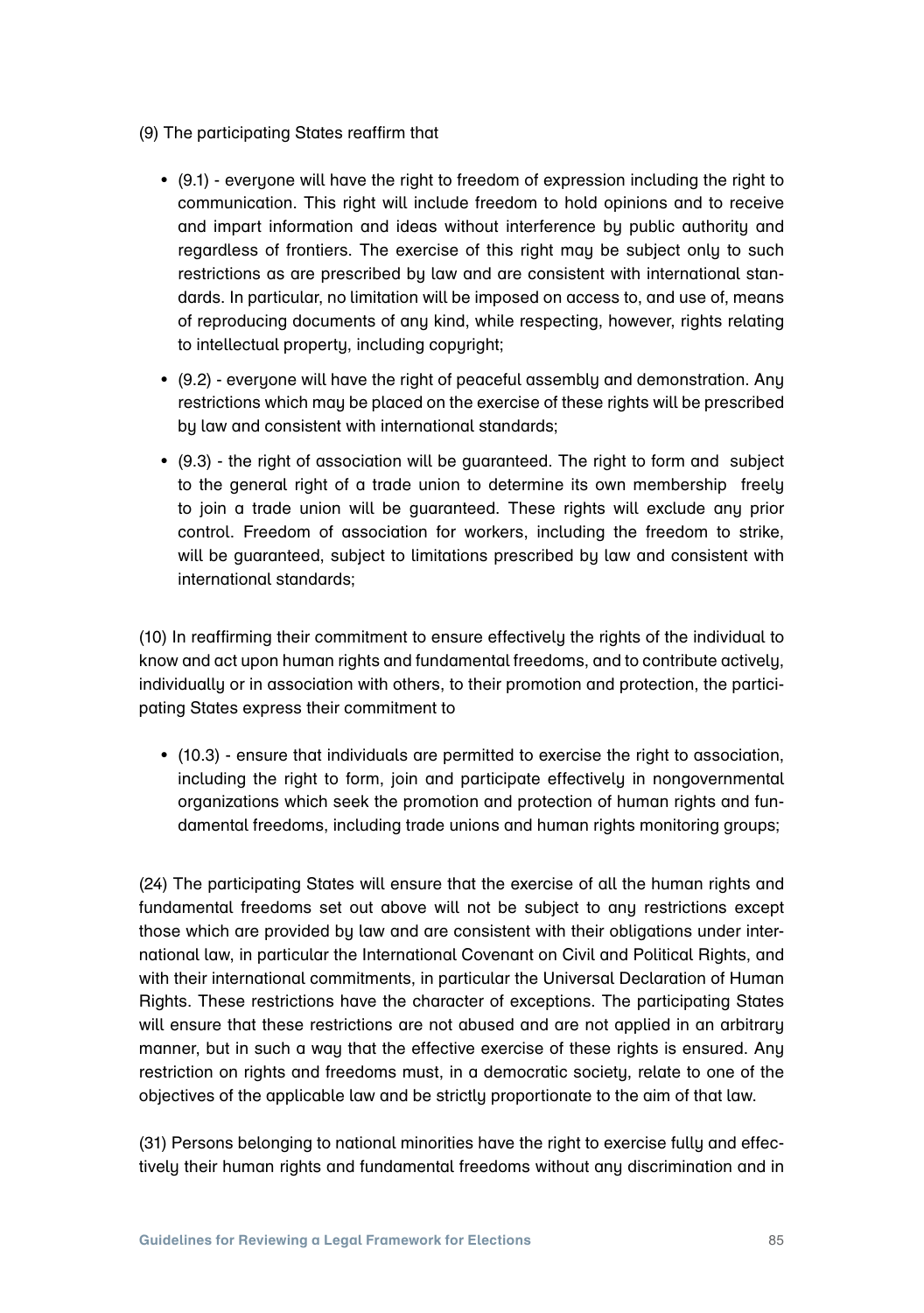full equality before the law. The participating States will adopt, where necessary, special measures for the purpose of ensuring to persons belonging to national minorities full equality with the other citizens in the exercise and enjoyment of human rights and fundamental freedoms.

#### **CHARTER OF PARIS FOR A NEW EUROPE - CSCE SUMMIT (21 NOVEMBER 1990)**

#### **Human Rights, Democracy and Rule of Law**

Democratic government is based on the will of the people, expressed regularly through free and fair elections.

Everyone also has the right: (...) to participate in free and fair elections.

# **Document of the Moscow Meeting of the Conference on the Human Dimension of the CSCE, Moscow 1991**

(18) The participating States recall their commitment to the rule of law in the Document of the Copenhagen Meeting and affirm their dedication to supporting and advancing those principles of justice which form the basis of the rule of law. In particular, they again reaffirm that democracy is an inherent element in the rule of law and that pluralism is important in regard to political organizations.

- (18.1) Legislation will be formulated and adopted as the result of an open process reflecting the will of the people, either directly or through their elected representatives.
- (18.2) Everyone will have an effective means of redress against administrative decisions, so as to guarantee respect for fundamental rights and ensure legal integrity.

(19) The participating States

- (19.1) will respect the internationally recognized standards that relate to the independence of judges and legal practitioners and the impartial operation of the public judicial service including, inter alia, the Universal Declaration of Human Rights and the International Covenant on Civil and Political Rights;
- (19.2) will, in implementing the relevant standards and commitments, ensure that the independence of the judiciary is guaranteed and enshrined in the constitution or the law of the country and is respected in practice, paying particular attention to the Basic Principles on the Independence of the Judiciary, which, inter alia, provide for
	- prohibiting improper influence on judges; (…)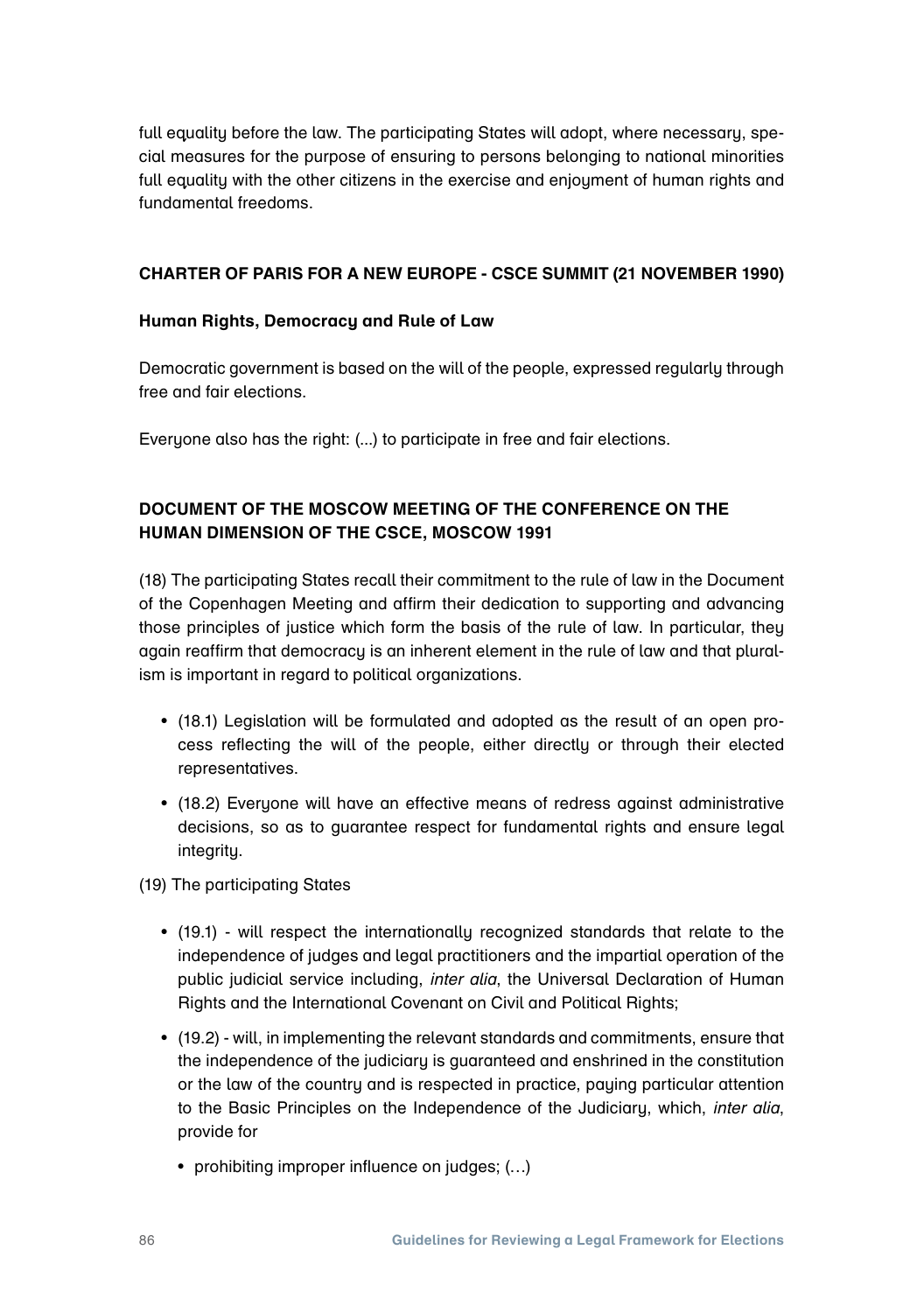(26) The participating States reaffirm the right to freedom of expression, including the right to communication and the right of the media to collect, report and disseminate information, news and opinions. Any restriction in the exercise of this right will be prescribed by law and in accordance with international standards. They further recognize that independent media are essential to a free and open society and accountable systems of government and are of particular importance in safeguarding human rights and fundamental freedoms.

• (26.1) They consider that the print and broadcast media in their territory should enjoy unrestricted access to foreign news and information services. The public will enjou similar freedom to receive and impart information and ideas without interference by public authority regardless of frontiers, including through foreign publications and foreign broadcasts. Any restriction in the exercise of this right will be prescribed by law and in accordance with international standards.

(40.2) - comply with the Convention on the Elimination of All Forms of Discrimination against Women (CEDAW), if they are parties, and, if they have not already done so, consider ratifying or acceding to this Convention; States that have ratified or acceded to this Convention with reservations will consider withdrawing them;

(41) The participating States decide

- (41.1) to ensure protection of the human rights of persons with disabilities;
- (41.2) to take steps to ensure the equal opportunity of such persons to participate fully in the life of their society;

# **Helsinki Document: The Challenges of Change (Summit of Heads of State or Government), Helsinki 1992**

#### **Migrant Workers**

#### The participating States

(36) Restate that human rights and fundamental freedoms are universal, that they are also enjoyed by migrant workers wherever they live and stress the importance of implementing all CSCE commitments on migrant workers and their families lawfully residing in the participating States;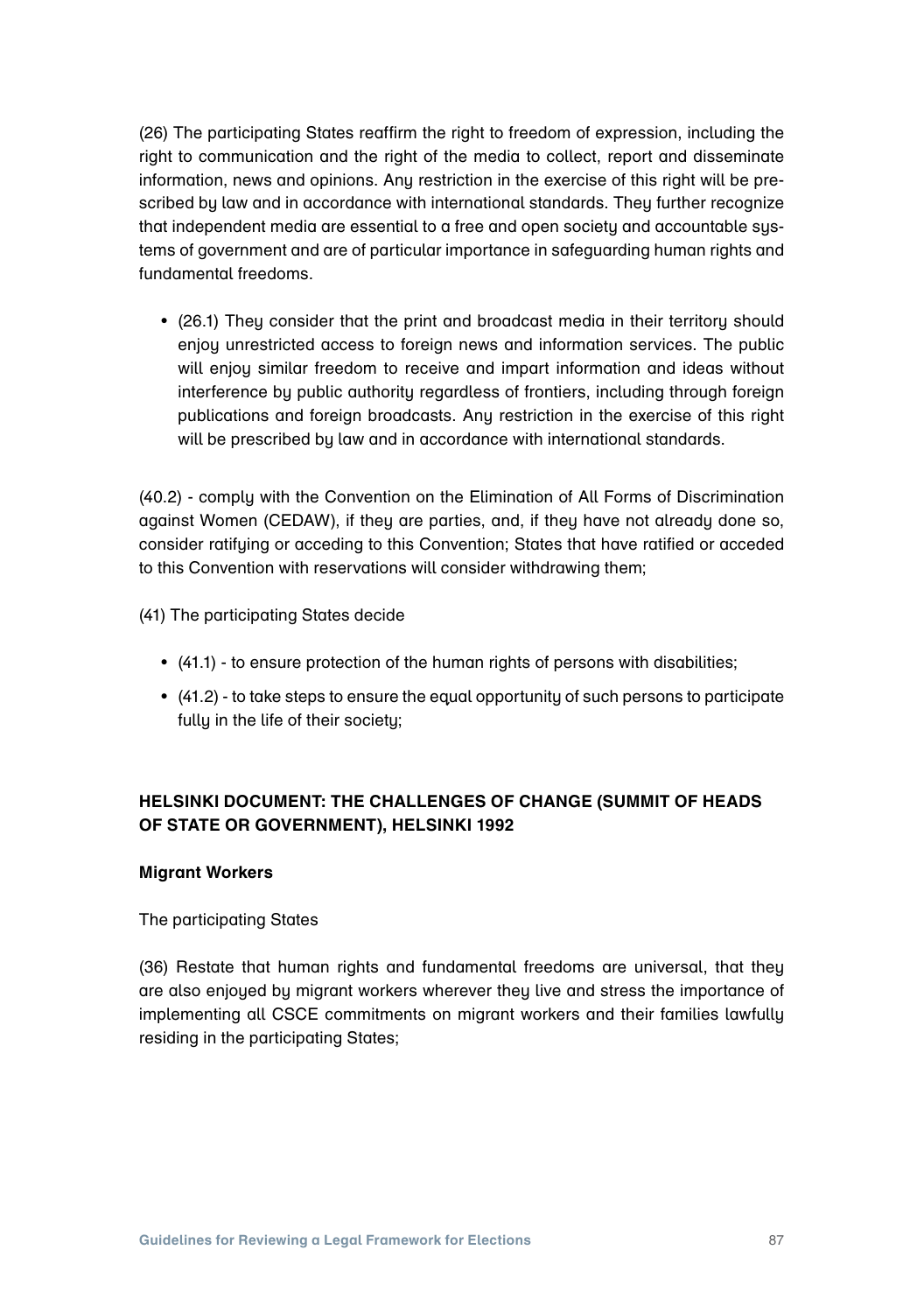# **Budapest Document: Towards a Genuine Partnership in a New Era (Summit of Heads of State or Government), Budapest 1994**

# **Freedom of expression/Free media**

36. The participating States reaffirm that freedom of expression is a fundamental human right and a basic component of a democratic society. In this respect, independent and pluralistic media are essential to a free and open society and accountable systems of government. They take as their guiding principle that they will safeguard this right.

# **ISTANBUL DOCUMENT (SUMMIT OF HEADS OF STATE OR GOVERNMENT), ISTANBUL 1999**

25. We reaffirm our obligation to conduct free and fair elections in accordance with OSCE commitments, in particular the Copenhagen Document 1990. We recognize the assistance the ODIHR can provide to participating States in developing and implementing electoral legislation. In line with these commitments, we will invite observers to our elections from other participating States, the ODIHR, the OSCE Parliamentary Assembly and appropriate institutions and organizations that wish to observe our election proceedings. We agree to follow up promptly the ODIHR's election assessment and recommendations.

26. We reaffirm the importance of independent media and the free flow of information as well as the public's access to information. We commit ourselves to take all necessary steps to ensure the basic conditions for free and independent media and unimpeded transborder and intra-State flow of information, which we consider to be an essential component of any democratic, free and open society.

27. Non-governmental organizations (NGOs) can perform a vital role in the promotion of human rights, democracy and the rule of law. They are an integral component of a strong civil society. We pledge ourselves to enhance the ability of NGOs to make their full contribution to the further development of civil society and respect for human rights and fundamental freedoms.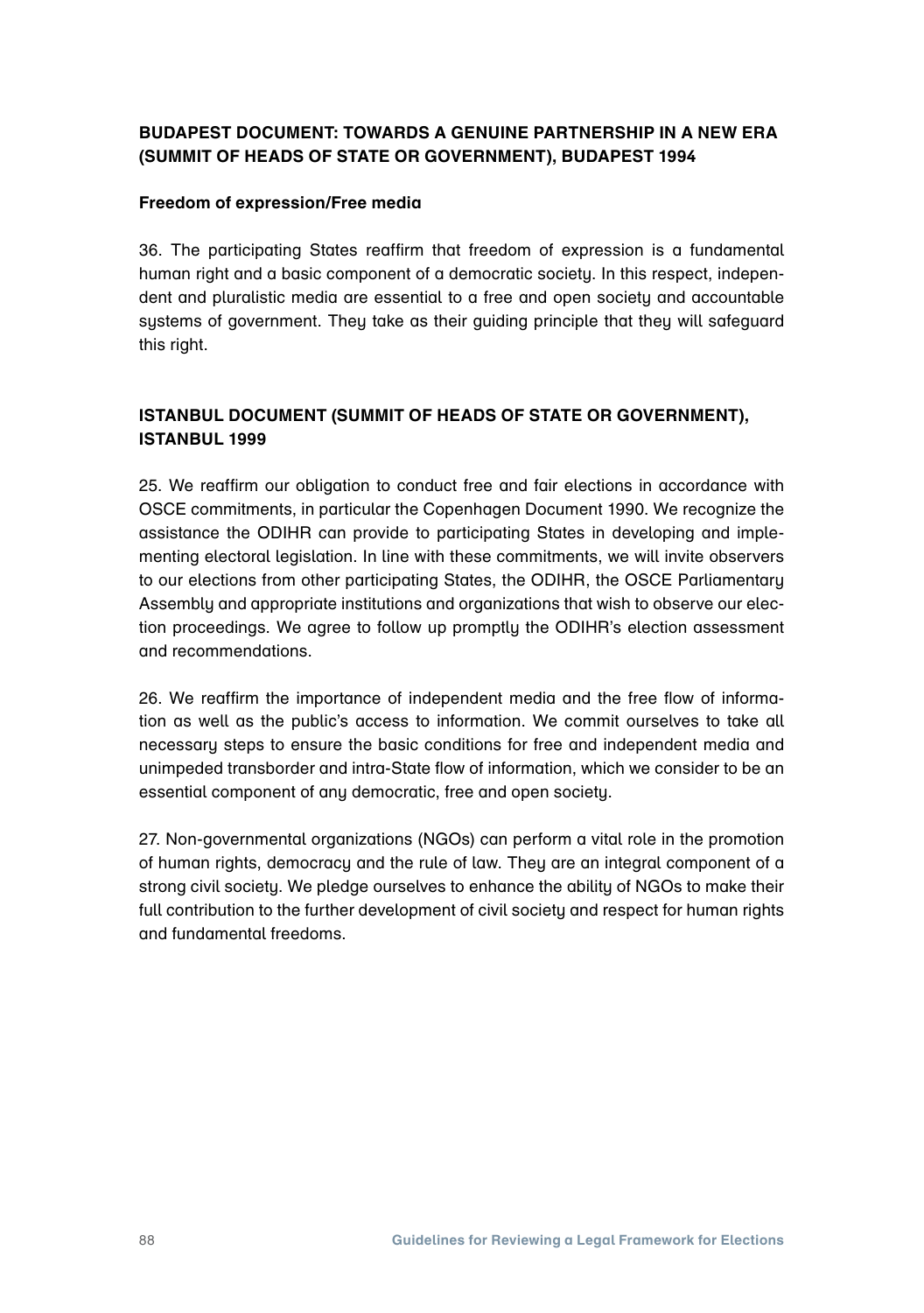#### **C. The Council of Europe**

# **PROTOCOL TO THE EUROPEAN CONVENTION FOR THE PROTECTION OF HUMAN RIGHTS AND FUNDAMENTAL FREEDOMS**

# **Article 3**

The High Contracting Parties undertake to hold free elections at reasonable intervals by secret ballot, under conditions which will ensure free expression of the opinion of the people in the choice of the legislature.

# **CONVENTION ON THE PARTICIPATION OF FOREIGNERS IN PUBLIC LIFE AT LOCAL LEVEL**

#### **Article 6**

Each Party undertakes, subject to the provisions of Article 9, paragraph 1, to grant to every foreign resident the right to vote and to stand for election in local authority elections, provided that he fulfills the same legal requirements as apply to nationals and furthermore has been a lawful and habitual resident in the State concerned for the 5 years preceding the elections.

However, a Contracting State may declare, when depositing its instrument of ratification, acceptance, approval or accession, that it intends to confine the application of paragraph 1 to the right to vote only.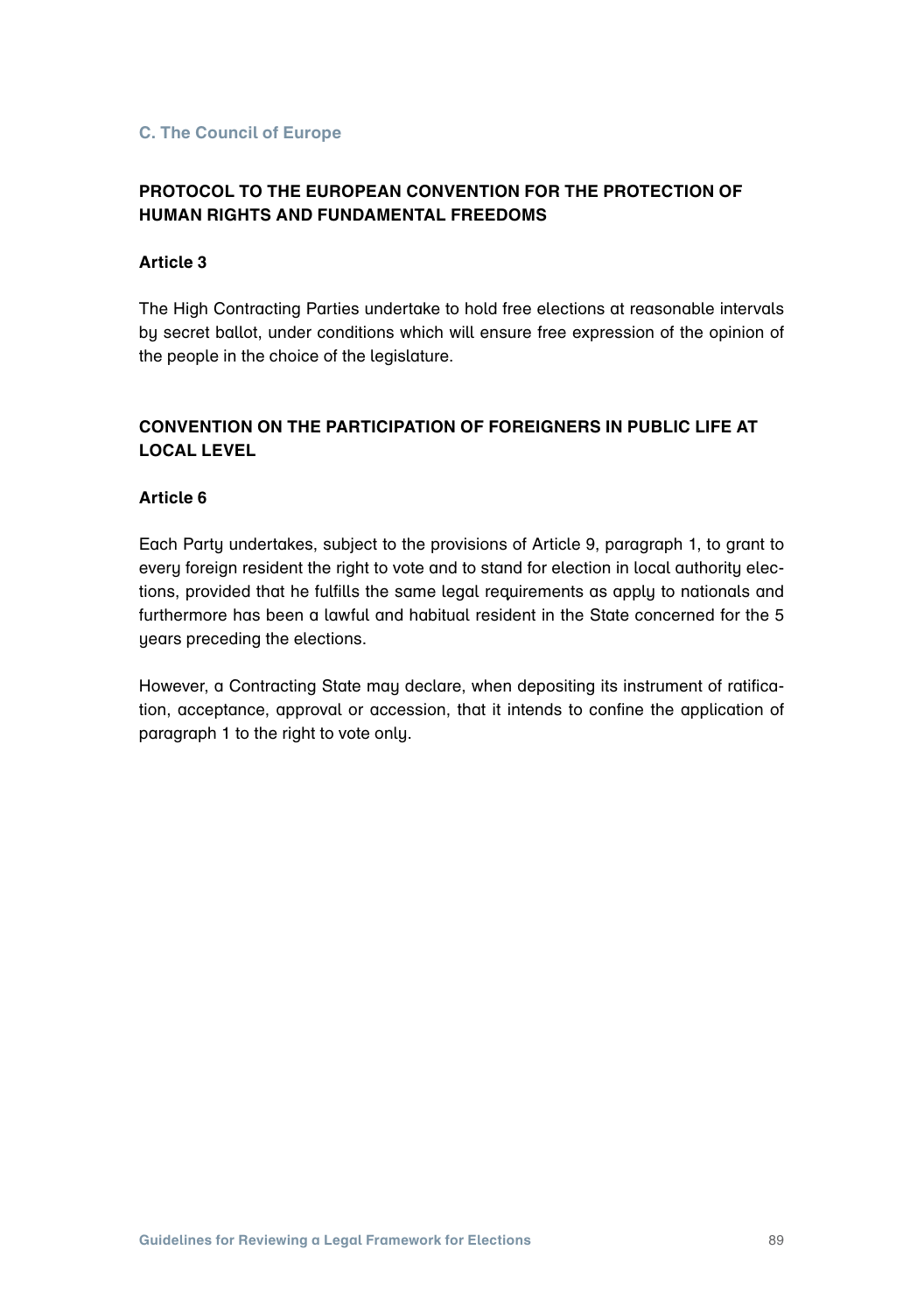# 2. Supplementary Sources

#### **OSCE/ ODIHR**

Effective Participation and Representation in Democratic Societies (Warsaw: OSCE Office for Democratic Institutions and Human Rights, 2007), <[http://www.osce.org/](http://www.osce.org/odihr/24995) [odihr/24995](http://www.osce.org/odihr/24995)>.

Existing Commitments for Democratic Elections in OSCE Participating States (Warsaw: OSCE Office for Democratic Institutions and Human Rights, 2003), <[http://www.](http://www.osce.org/odihr/elections/13957) [osce.org/odihr/elections/13957>](http://www.osce.org/odihr/elections/13957).

Guidelines on Freedom of Peaceful Assembly (Warsaw: OSCE Office for Democratic Institutions and Human Rights, 2007), <<http://www.osce.org/odihr/24523>>.

Guidelines on Population Registration (Warsaw: OSCE Office for Democratic Institutions and Human Rights, 2009), <<http://www.osce.org/odihr/39496>>.

Guidelines to Assist National Minority Participation in the Electoral Process (Warsaw: OSCE Office for Democratic Institutions and Human Rights, 2001), <[http://www.osce.](http://www.osce.org/odihr/elections/13963) [org/odihr/elections/13963>](http://www.osce.org/odihr/elections/13963).

Handbook for Monitoring Women's Participation in Elections (Warsaw: OSCE Office for Democratic Institutions and Human Rights, 2004), <[http://www.osce.org/odihr/](http://www.osce.org/odihr/elections/13938) [elections/13938>](http://www.osce.org/odihr/elections/13938).

Handbook for National Human Rights Institutions on Women's Rights and Gender Equality (Warsaw: OSCE Office for Democratic Institutions and Human Rights, 2012), <[http://www.osce.org/odihr/97756>](http://www.osce.org/odihr/97756).

Handbook for the Observation of Voter Registration (Warsaw: OSCE Office for Democratic Institutions and Human Rights, 2012), <[http://www.osce.org/odihr/](http://www.osce.org/odihr/elections/92058) [elections/92058](http://www.osce.org/odihr/elections/92058)>.

Handbook on Human Rights and Fundamental Freedoms of Armed Forces Personnel (Warsaw: OSCE Office for Democratic Institutions and Human Rights, 2008), <[http://](http://www.osce.org/odihr/31393) [www.osce.org/odihr/31393](http://www.osce.org/odihr/31393)>.

Handbook on Media Monitoring for Election Observation Missions (Warsaw: OSCE Office for Democratic Institutions and Human Rights, 2012), <[http://www.osce.org/](http://www.osce.org/odihr/elections/92057) [odihr/elections/92057](http://www.osce.org/odihr/elections/92057)>.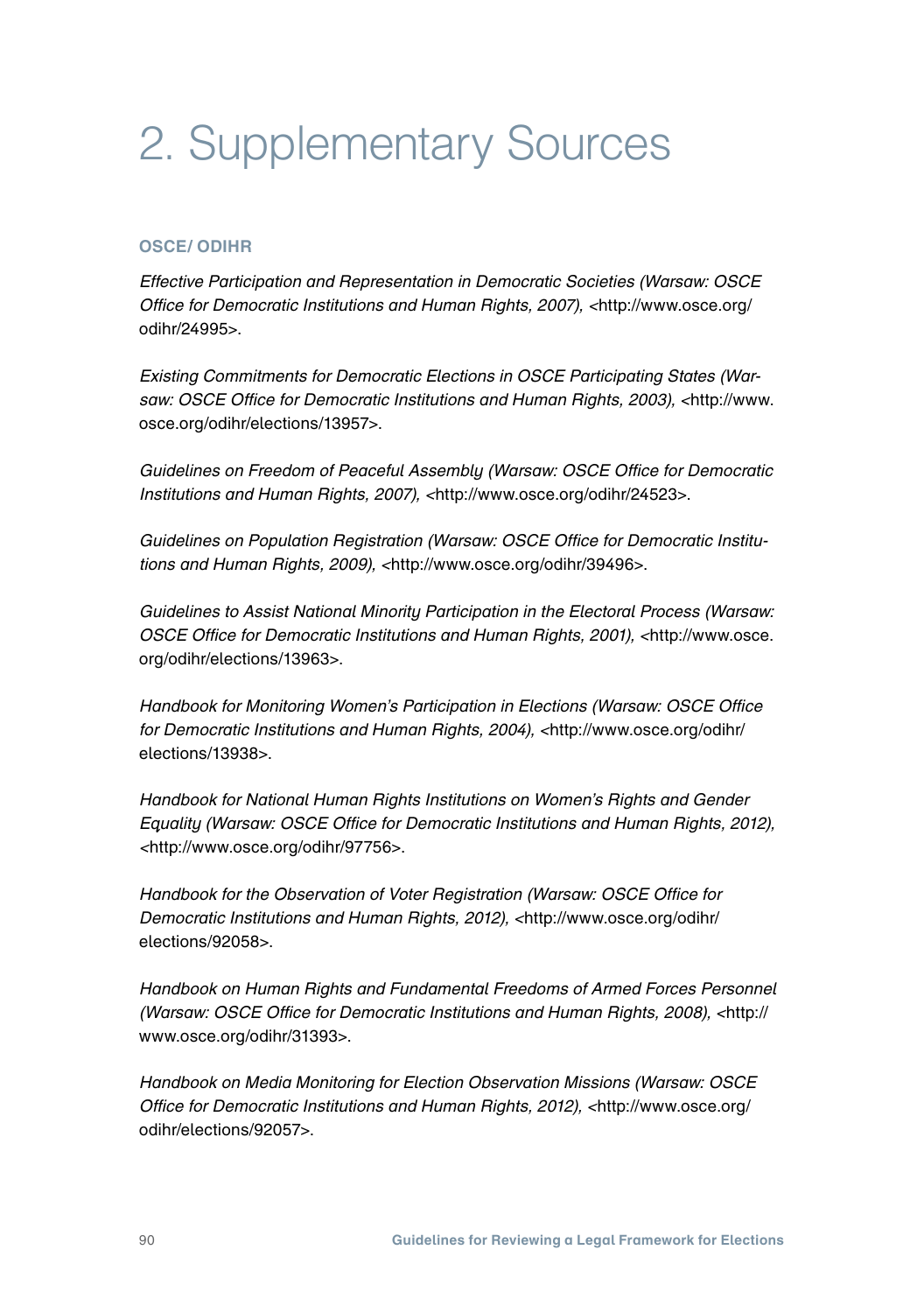Handbook on Monitoring Freedom of Peaceful Assembly (Warsaw: OSCE Office for Democratic Institutions and Human Rights, 2011), <[http://www.osce.org/odihr/82979>](http://www.osce.org/odihr/82979).

National Minority Standards: A Compilation of OSCE and Council of Europe Texts . (Strasbourg: Council of Europe Publishing, 2007), <[http://www.osce.org/hcnm/78056>](http://www.osce.org/hcnm/78056).

Election Observation Handbook: Sixth Edition (Warsaw: OSCE Office for Democratic Institutions and Human Rights, 2010), <<http://www.osce.org/odihr/elections/68439>>.

Guidelines on Political Party Regulation (Warsaw: OSCE Office for Democratic Institutions and Human Rights, 2010), <<http://www.osce.org/odihr/77812>>.

Resolving Election Disputes in the OSCE Area: Towards a Standard Election Dispute Monitoring System (Warsaw: Office for Democratic Institutions and Human Rights, 2000), <<http://www.osce.org/odihr/elections/17567>>.

#### **Venice Commission on Democracy Through Law**

"Code of Good Practice in Electoral Matters: Guidelines and Explanatory Report", European Commission for Democracy Through Law (Venice Commission), Strasbourg, 23 May 2003, (CLD-AD(2002) 23 rev), [<http://www.venice.coe.int/webforms/](http://www.venice.coe.int/webforms/documents/CDL-AD(2002)023rev-e.aspx) [documents/CDL-AD\(2002\)023rev-e.aspx](http://www.venice.coe.int/webforms/documents/CDL-AD(2002)023rev-e.aspx)>.

"Declaration of Global Principles for Non-Partisan Election Observation and Monitoring by Citizen Organizations and Code of Conduct for Non- Partisan Citizen Election Observers and Monitors", April 3, 2012, United Nations, New York, <[http://www.](http://www.gndem.org/declaration-of-global-principles) [gndem.org/declaration-of-global-principles](http://www.gndem.org/declaration-of-global-principles)>.

"Report on Measures to Improve the Democratic Nature of Elections in Council of Europe Member States", European Commission for Democracy Through Law (Venice Commission), Strasbourg, 20 March 2012, (CDL-AD (2012)007) <[http://www.venice.](http://www.venice.coe.int/webforms/documents/?pdf=CDL-AD(2012)005-e) [coe.int/webforms/documents/?pdf=CDL-AD\(2012\)005-e](http://www.venice.coe.int/webforms/documents/?pdf=CDL-AD(2012)005-e)>.

"Electoral Law and National Minorities", European Commission for Democracy Through Law (Venice Commission), Strasbourg, 25 January 2000, (CDL-INF(2000)4), <[http://www.venice.coe.int/webforms/documents/CDL-INF\(2000\)004.aspx](http://www.venice.coe.int/webforms/documents/CDL-INF(2000)004.aspx)>.

"Guidelines for Constitutional Referendums at National Level",, European Commission for Democracy Through Law (Venice Commission), Strasbourg, 11 July 2001, (CDL-INF (2001) 10), [<http://www.venice.coe.int/webforms/documents/CDL-](http://www.venice.coe.int/webforms/documents/CDL-INF(2001)010.aspx)[INF\(2001\)010.aspx>](http://www.venice.coe.int/webforms/documents/CDL-INF(2001)010.aspx).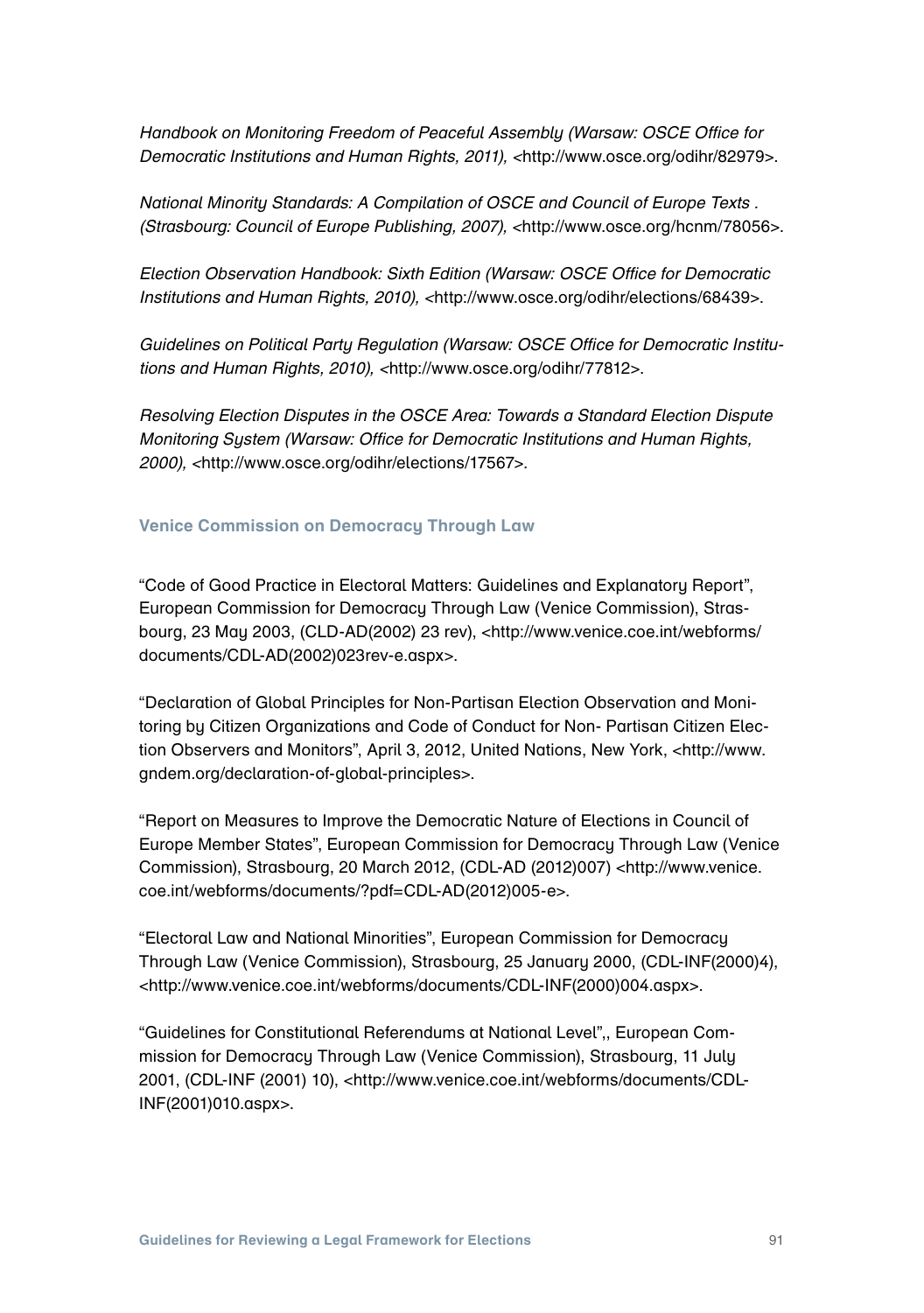"Opinion on the Need for a Code of Good Practice in the Field of Funding Electoral Campaigns", European Commission for Democracy Through Law (Venice Commission), Strasbourg, 20 June 2011, (CDL-AD (2011)020), <[http://www.venice.coe.int/web](http://www.venice.coe.int/webforms/documents/CDL-AD(2011)020.aspx)[forms/documents/CDL-AD\(2011\)020.aspx>](http://www.venice.coe.int/webforms/documents/CDL-AD(2011)020.aspx).

"Report on Democracy, Limitation of Mandates and Incompatibility of Political Functions", European Commission for Democracy Through Law (Venice Commission), Strasbourg, 17 December 2012, (CDL-AD (2012)027), <[http://www.venice.coe.int/web](http://www.venice.coe.int/webforms/documents/CDL-AD(2012)027-e.aspx)[forms/documents/CDL-AD\(2012\)027-e.aspx>](http://www.venice.coe.int/webforms/documents/CDL-AD(2012)027-e.aspx).

"Report on Dual Voting for Persons Belonging to National Minorities", European Commission for Democracy Through Law (Venice Commission), Strasbourg, 16 June 2008, (CDL-AD (2008) 013), [<http://www.venice.coe.int/webforms/documents/](http://www.venice.coe.int/webforms/documents/CDL-AD(2008)013.aspx) [CDL-AD\(2008\)013.aspx](http://www.venice.coe.int/webforms/documents/CDL-AD(2008)013.aspx)>.

"Report on Electoral Rules and Affirmative Action for National Minorities' Participation in Decision-Making Process in European Countries", European Commission for Democracy Through Law (Venice Commission), Strasbourg, 15 March 2005, (CDL-AD (2005)009), [<http://www.venice.coe.int/webforms/documents/CDL-AD\(2005\)009.](http://www.venice.coe.int/webforms/documents/CDL-AD(2005)009.aspx) [aspx](http://www.venice.coe.int/webforms/documents/CDL-AD(2005)009.aspx)>.

"Revised Interpretive Declaration to the Code of Good Practice in Electoral Matters on the Participation of People with Disabilities", European Commission for Democracy Through Law (Venice Commission), Strasbourg, 19 December 2011, (CDL-AD (2011)045), <[http://www.venice.coe.int/webforms/documents/CDL-AD\(2011\)045.aspx](http://www.venice.coe.int/webforms/documents/CDL-AD(2011)045.aspx)>.

"Report on Out-of-Country Voting", European Commission for Democracy Through Law (Venice Commission), Strasbourg, 24 June 2011 (CDL-AD (2011)022), [<http://](http://www.venice.coe.int/webforms/documents/CDL-AD(2011)022.aspx) [www.venice.coe.int/webforms/documents/CDL-AD\(2011\)022.aspx](http://www.venice.coe.int/webforms/documents/CDL-AD(2011)022.aspx)>.

#### **European Commission**

Compendium of International Standards for Elections (London: Network of Europeans for Electoral Democracy Support, 2007), <[http://eeas.europa.eu/human\\_rights/](http://eeas.europa.eu/human_rights/election_observation/docs/compendium_en.pdf) [election\\_observation/docs/compendium\\_en.pdf>](http://eeas.europa.eu/human_rights/election_observation/docs/compendium_en.pdf).

Handbook for European Union Election Observation: Second Edition (Brussels: European Commission, 2008), <[http://ec.europa.eu/europeaid/](http://ec.europa.eu/europeaid/what/human-rights/election_observation_missions/documents/eu_election_observation_handbook_en.pdf) [what/human-rights/election\\_observation\\_missions/documents/](http://ec.europa.eu/europeaid/what/human-rights/election_observation_missions/documents/eu_election_observation_handbook_en.pdf) eu election observation handbook en.pdf>.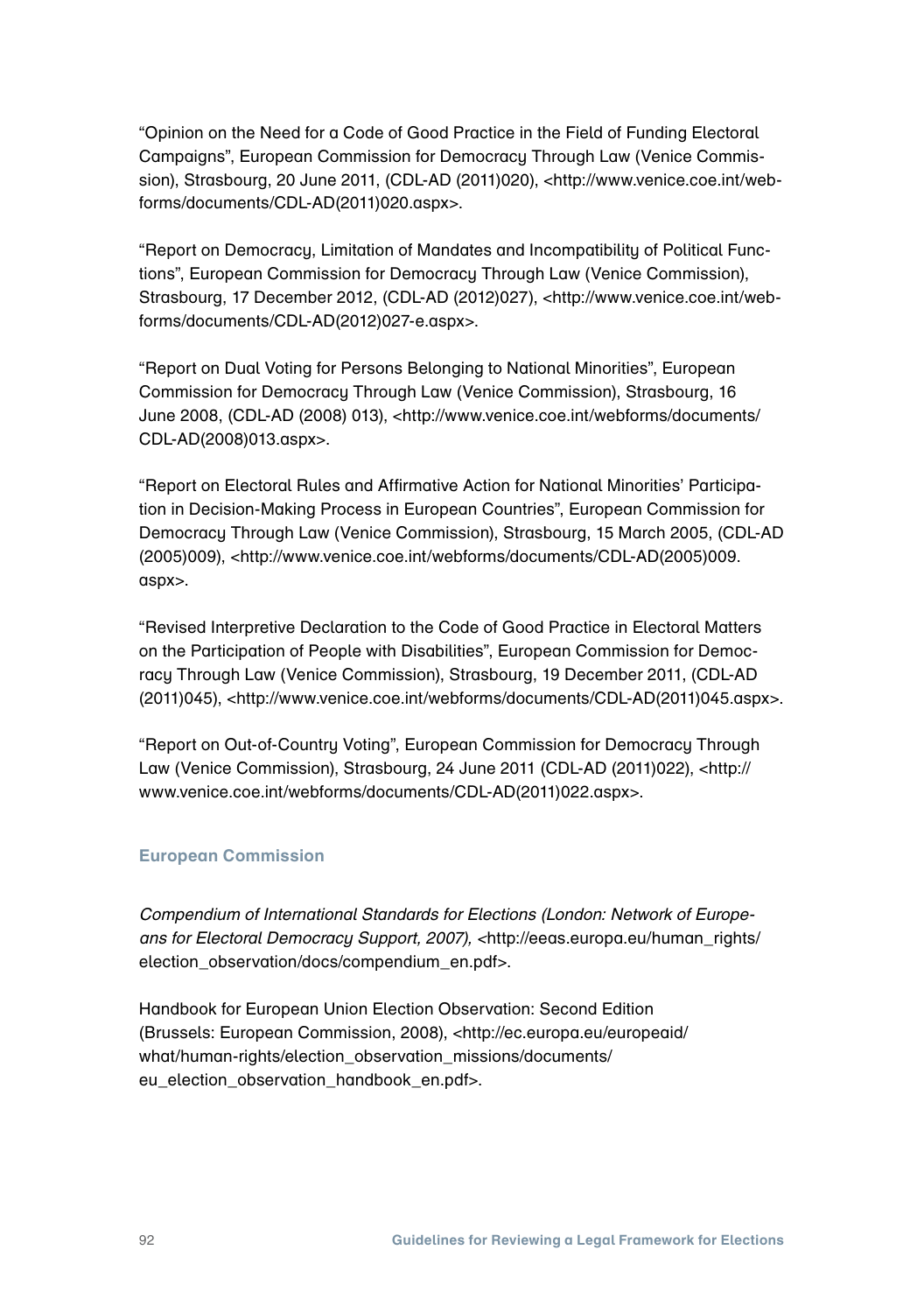#### **International IDEA**

Code of Conduct for Political Parties: Campaigning in Democratic Elections (Stockholm: International Institute for Democracy and Electoral Assistance, 2009), <[http://](http://www.idea.int/publications/coc_campaigning/) [www.idea.int/publications/coc\\_campaigning/](http://www.idea.int/publications/coc_campaigning/)>.

Deepening Democracy: A Strategy for Improving the Integrity of Elections Worldwide (Stockholm: International Institute for Democracy and Electoral Assistance, 2012), <[http://www.global-commission.org/sites/global-commission.org/files/DeepeningDe](http://www.global-commission.org/sites/global-commission.org/files/DeepeningDemocracyFinalReport.pdf)mocracuFinalReport.pdf>.

Designing for Equality: Best-fit, medium-fit and non-favourable combinations of electoral systems and gender quotas (Stockholm: International Institute for Democracy and Electoral Assistance, 2011), <[http://www.idea.int/publications/](http://www.idea.int/publications/designing_for_equality/) [designing\\_for\\_equality/](http://www.idea.int/publications/designing_for_equality/)>.

Direct Democracy: The International IDEA Handbook, (Stockholm: International Institute for Democracy and Electoral Assistance, 2008), <[http://www.idea.int/publications/](http://www.idea.int/publications/direct_democracy/) direct\_democracu/>.

Election Coverage from a Gender Perspective. A Media Monitoring Manual (Stockholm: International Institute for Democracy and Electoral Assistance, 2011), <[http://](http://www.idea.int/publications/election_coverage_gender_perspective/) [www.idea.int/publications/election\\_coverage\\_gender\\_perspective/](http://www.idea.int/publications/election_coverage_gender_perspective/)>.

Electoral Justice: The International IDEA Handbook, (Stockholm: International Institute for Democracy and Electoral Assistance, 2010), <[http://www.idea.int/publications/](http://www.idea.int/publications/electoral_justice/) electoral\_iustice/>.

Electoral Management during Transition: Challenges and Opportunities (Stockholm: International Institute for Democracy and Electoral Assistance, 2012), <[http://www.](http://www.idea.int/publications/electoral-management-during-transition/) [idea.int/publications/electoral-management-during-transition/](http://www.idea.int/publications/electoral-management-during-transition/)>.

Electoral System Design: The New International IDEA Handbook (Stockholm: International Institute for Democracy and Electoral Assistance, 2007), <[http://www.idea.int/](http://www.idea.int/publications/esd/) [publications/esd/](http://www.idea.int/publications/esd/)>.

Engaging the Electorate: Initiatives to Promote Voter Turnout From Around the World (Stockholm: International Institute for Democracy and Electoral Assistance, 2006), <[http://www.idea.int/publications/vt\\_ee/>](http://www.idea.int/publications/vt_ee/).

Introducing Electronic Voting: Essential Considerations (Stockholm: International Institute for Democracy and Electoral Assistance, 2011), <[http://www.idea.int/publications/](http://www.idea.int/publications/introducing-electronic-voting/) [introducing-electronic-voting/>](http://www.idea.int/publications/introducing-electronic-voting/).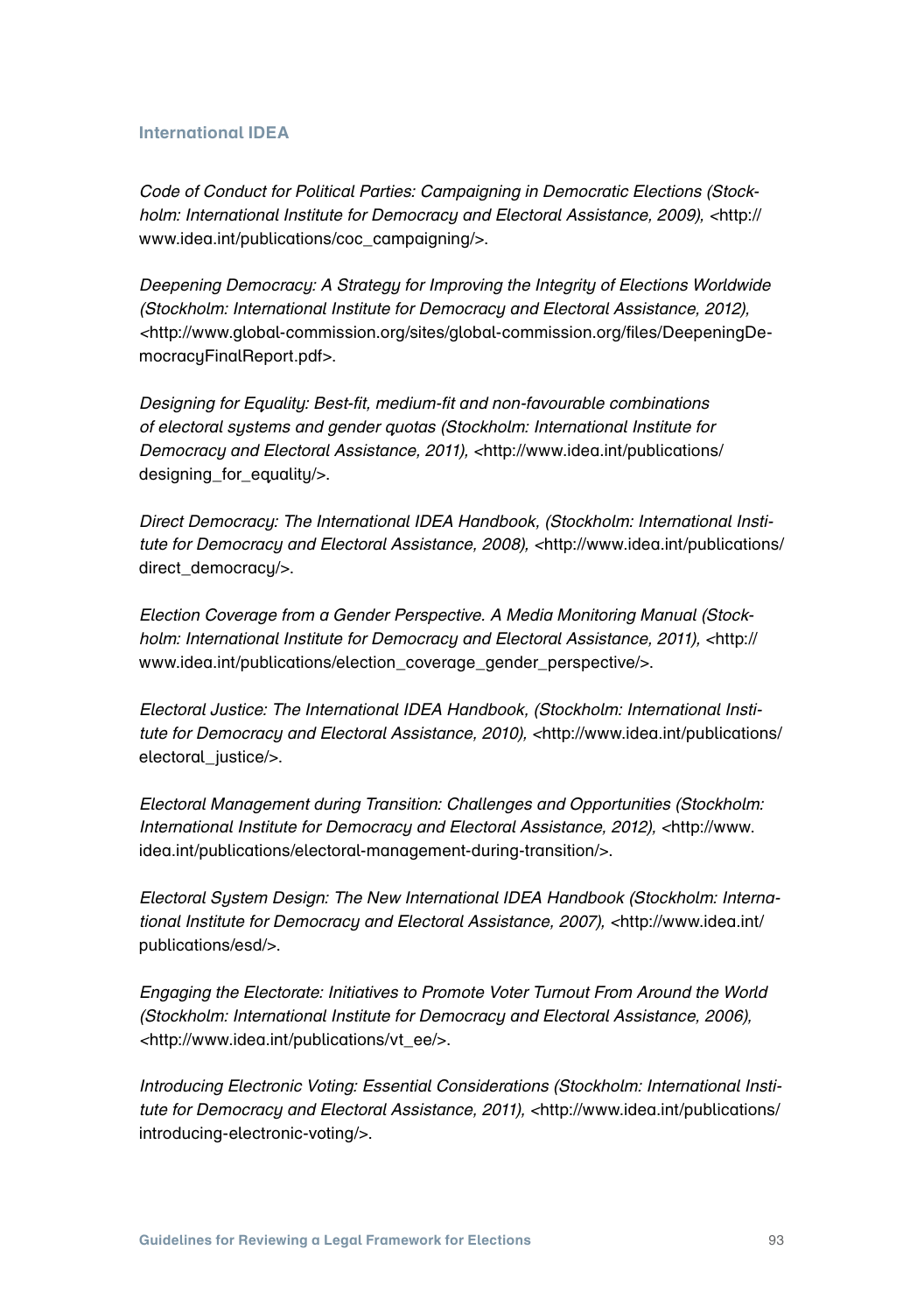The Integrity of Elections: The Role of Regional Organizations (Stockholm: International Institute for Democracy and Electoral Assistance, 2012), <[http://www.idea.int/](http://www.idea.int/publications/integrity-of-elections/index.cfm) [publications/integrity-of-elections/index.cfm>](http://www.idea.int/publications/integrity-of-elections/index.cfm).

Voting from Abroad: The International IDEA Handbook (Stockholm: International Institute for Democracy and Electoral Assistance, 2007), <[http://www.idea.int/publications/](http://www.idea.int/publications/voting_from_abroad/) [voting\\_from\\_abroad/](http://www.idea.int/publications/voting_from_abroad/)>.

# **United Nations**

Women and Elections: Guide to Promoting the Participation of Women in Elections (United Nations, 2005), <[http://www.un.org/womenwatch/osagi/wps/publication/Wom](http://www.un.org/womenwatch/osagi/wps/publication/WomenAndElections.pdf)[enAndElections.pdf](http://www.un.org/womenwatch/osagi/wps/publication/WomenAndElections.pdf)>.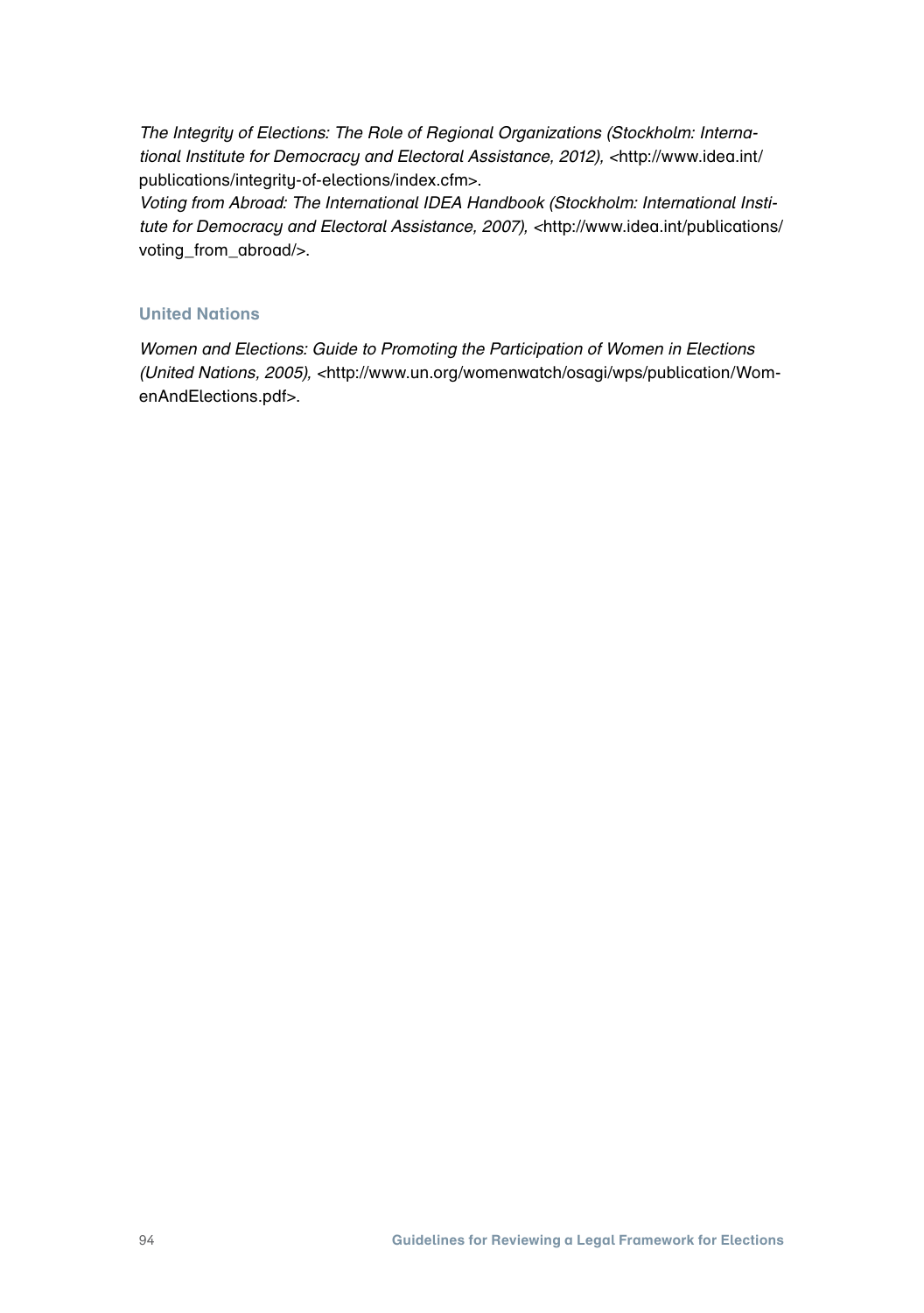# 3. Relevant Cases of the European Court of Human **Rights**

A. v. The United Kingdom, no. 35373/97, 17 December 2002 Abdulkadir Aydin and Others v. Turkey, no. 53909/00, 20 September 2005 Ahmed & Others v. United Kingdom, no. 22954/93, 2 September 1998 Aliyev v. Azerbaijan, no. 18705/06, 8 April 2010 Aziz v. Cyprus, no. 69940/01, 22 June 2004 Bowman v. United Kingdom [GC], no. 24839/94, 19 February 1998 Castells v. Spain, no. 11798/85, 23 April 1992 Communist Party of Russia and Others v. Russia, no. 29400/05, 19 June 2012 Gaulieder v. Slovakia, no. 36909/97, 18 May 2000 Georgian Labour Party v. Georgia, no. 9103/04, 8 July 2008 Gitonas & Others v. Greece, nos. 18747/91 & 19376/92 & 19379/92, 1 July 1997 Grosaru v. Romania, no. 78039/01, 2 June 2010 Hilbe v. Liechtenstein, no. 31981/96, 7 September 1999 Hirst v. The United Kingdom (No.2) [GC], no. 74025/01, 6 October 2005 Incal v. Turkey, [GC], no. 22678/93, 9 June 1998 Iwanczuk v. Poland, no. 25196/94, 15 November 2001 Jerusalem v. Austria, no. 26958/95, 27 February 2001 Koprivica v. Montenegro, no. 41158/09, 22 November 2011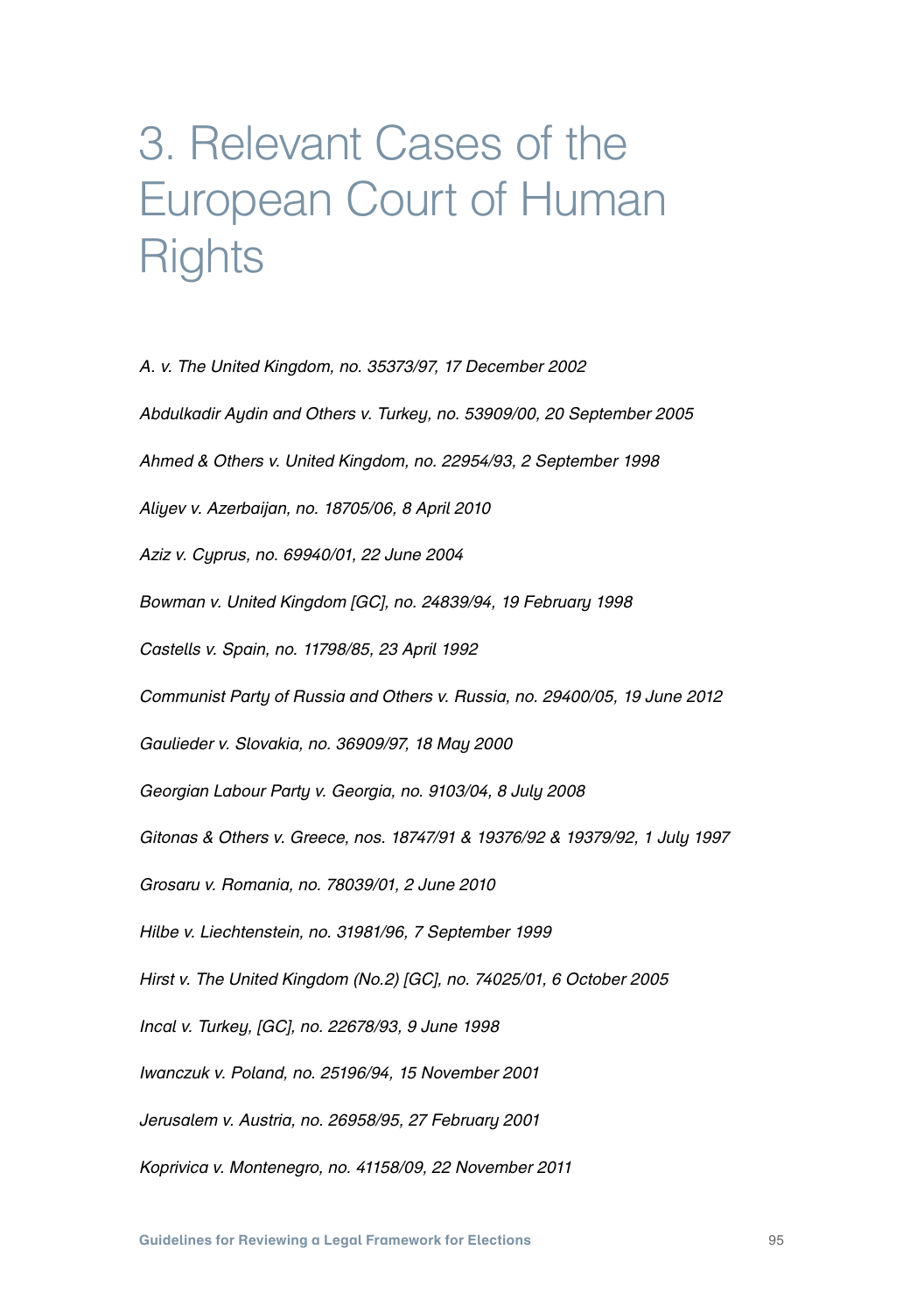Kovach v. Ukraine, no. 39424/02, 7 February 2008

Kiss v. Hungary, no. 38832/06, 20 May 2010

Krasnov and Skuratov v. Russia, nos. 17864/04 and 21396/04, 19 July 2007

Labita v. Italy [GC], no. 26772/95, 6 April 2000

Lingens v. Austria, no. 9815/82, 8 July 1986

Lopes Gomes Da Silva v. Portugal, no. 37698/97, 28 September 2000

Mathieu- Mohin & Clerfayt v. Belgium, no. 9267/81, 2 March 1987

Matthews v. United Kingdom [GC], no. 24833/94, 18 February 1999

Mizzi v. Malta, no. 17320/10, 22 November 2011

Oberschlick v Austria (No. 2), no. 20834/92, 1 July 1997

Paksas v. Lithuania [GC], no. 34932/04, 6 January 2011

Pierre-Bloch v. France, no. 24194/94, 21 October 1997

Podkolzina v. Latvia, no. 46726/99, 9 April 2002

S. and Marper v. The United Kingdom [GC], nos. 30562/04 and 30555/04, 4 December 2008

Sadak & Others v. Turkey (No.2), no. 25144/94, 11 June 2002

Scoppola v. Italy (No. 3) [GC], no. 126/05, 22 May 2012

Sejdic and Finci v. Bosnia and Herzegovina [GC], nos. 27996/06 and 34836/06, 22 December 2009

Sidiropoulos and Others v. Greece, no. 26695/95), 10 July 1998

Sitaropoulos and Giakoumopoulos v. Greece [GC], no. 42202/07, 15 March 2012

Socialist Party and Others v. Turkey, no. 26482/95, 12 November 2003

Stankov & United Macedonian Organization Ilinden v. Bulgaria, nos. 29221/95 & 29225/95, 2 October 2001